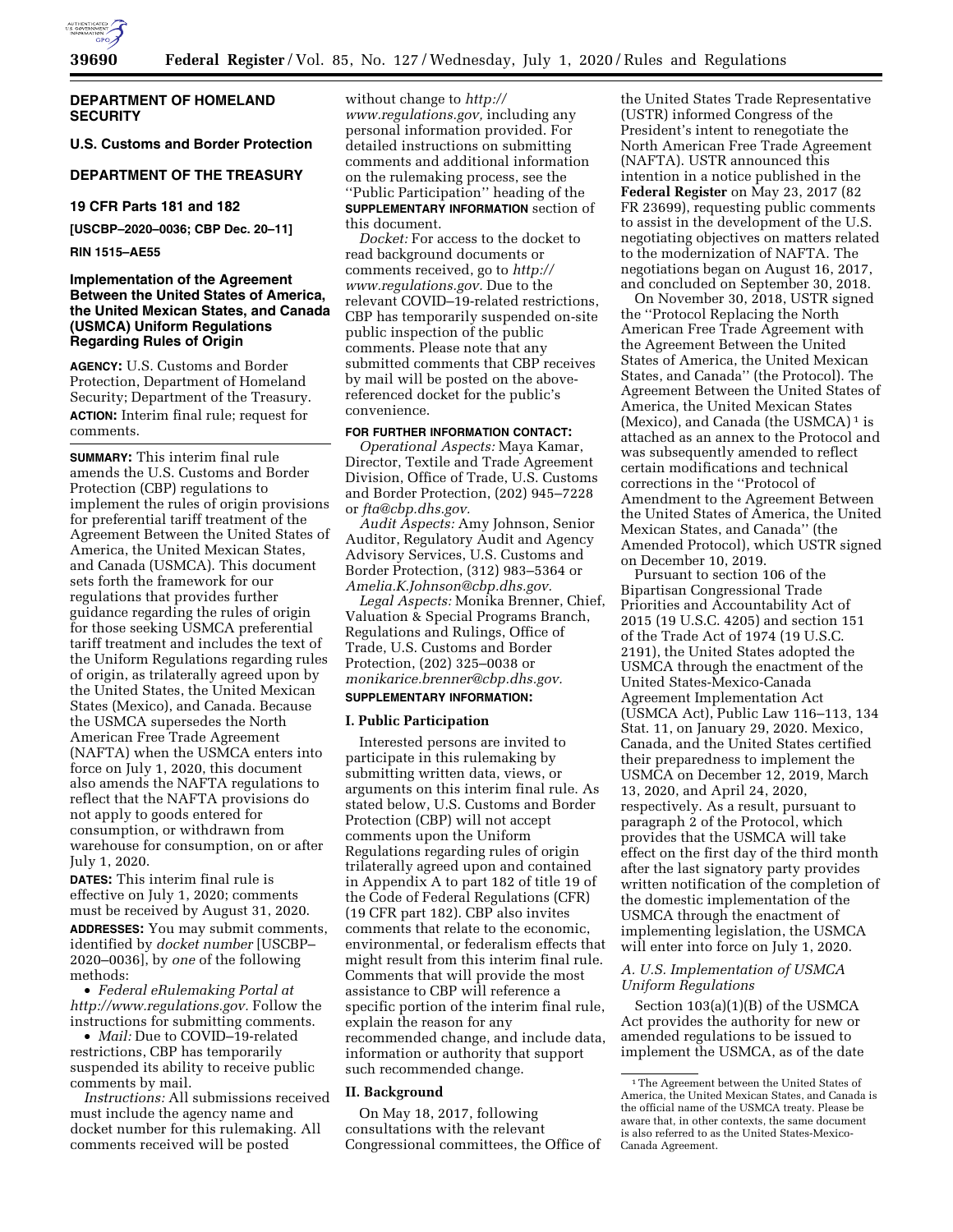of its entry into force. Further, section 103(b)(2) of the USMCA Act requires that interim or initial regulations shall be prescribed not later than the date on which the USMCA enters into force to implement the Uniform Regulations regarding rules of origin. In accordance with section 103(b)(2) of the USMCA Act, CBP is adding to this new part 182, as Appendix A, the Uniform Regulations on rules of origin for Chapters 4 and 6 of the USMCA trilaterally agreed upon by the United States, Mexico, and Canada. Since the USMCA uniform regulations on rules of origin were trilaterally negotiated and may not be unilaterally altered, CBP is not requesting public comments in this interim final rule (IFR) with regard to Appendix A to part 182. CBP welcomes public comments on all other aspects of this IFR.

Claims for preferential tariff treatment under the USMCA may be made as of July 1, 2020. In addition to the regulations set forth in this document, those persons intending to make USMCA preference claims may refer to the CBP website at *[https://www.cbp.gov/](https://www.cbp.gov/trade/priority-issues/trade-agreements/free-trade-agreements/USMCA) [trade/priority-issues/trade-agreements/](https://www.cbp.gov/trade/priority-issues/trade-agreements/free-trade-agreements/USMCA) [free-trade-agreements/USMCA](https://www.cbp.gov/trade/priority-issues/trade-agreements/free-trade-agreements/USMCA)* for further guidance, including the U.S. USMCA Implementing Instructions. The United States International Trade Commission has modified the Harmonized Tariff Schedule of the United States (HTSUS) to include the addition of a new General Note 11, incorporating the USMCA rules of origin, and the insertion of the special program indicator ''S or S+'' for the USMCA in the HTSUS ''special'' rate of duty subcolumn.2

Pursuant to section 103(b) of the USMCA Act, CBP will issue initial regulations (new part 182 including Appendix A) regarding rules of origin, as provided for under Article 5.16 of the USMCA, not later than the date on which USMCA enters into force. CBP expects to publish additional regulations by July 1, 2021, one year from when the USMCA enters into force, to set forth any remaining USMCA implementing regulations, and to request public comments on those implementing regulations.

# *B. Impact on NAFTA*

The USMCA supersedes NAFTA and its related provisions on USMCA's entry into force date. *See* Protocol, paragraph 1. NAFTA entered into force on January 1, 1994. Pursuant to section 1103 of the Omnibus Trade and Competitiveness Act of 1988 (19 U.S.C. 2903) and section

151 of the Trade Act of 1974 (19 U.S.C. 2191), the United States adopted NAFTA through the enactment of the North American Free Trade Agreement Implementation Act (NAFTA Implementation Act), Public Law 103– 182, 107 Stat. 2057 (19 U.S.C. 3301), on December 8, 1993. Section 601 of the USMCA Act repeals the NAFTA Implementation Act, as of the date that the USMCA enters into force.

On December 30, 1993, the U.S. Customs Service [now CBP] published interim regulations (58 FR 69460) in a new part 181 of title 19 of the CFR (19 CFR part 181) to implement the preferential tariff treatment and other customs related provisions of NAFTA. Part 181 sets forth the relevant definitions, the requirements for filing a claim for preferential tariff treatment, post-importation duty refund claims, and the NAFTA uniform regulations on rules of origin, among others.

The general rules of origin in Chapter Four of NAFTA, as well as the specific rules of origin in Annex 401 of NAFTA, are set forth in General Note 12, HTSUS. The NAFTA provisions set forth in 19 CFR part 181 and General Note 12, HTSUS, continue to apply to goods entered for consumption, or withdrawn from warehouse for consumption, prior to July 1, 2020.

# **III. Amendments to the CBP Regulations**

# *A. Section 181.0*

Part 181 of title 19 of the CFR contains the NAFTA duty preference and other related CBP provisions. As the USMCA supersedes NAFTA upon the former's entry into force, CBP is adding a sentence to the scope provision in section 181.0 to indicate that part 181 is not applicable to goods entered for consumption, or withdrawn from warehouse for consumption, on or after July 1, 2020. The USMCA provisions, not the NAFTA provisions, are applicable to goods entered for consumption, or withdrawn from warehouse for consumption, on or after July 1, 2020.

# *B. New Part 182*

CBP is adding a new part 182 to title 19 of the CFR to establish the USMCA preferential tariff treatment and other customs related provisions. This document sets forth the scope of part 182, the rules of origin subpart, and Appendix A to part 182 containing the Uniform Regulations for Chapters 4 and 6 of the USMCA trilaterally agreed upon by the United States, Mexico, and Canada. These amendments are explained below.

This document also includes the structure and subparts for the entirety of part 182. CBP is reserving the remaining sections at this time. As discussed above, CBP will publish in separate subsequent IFRs, additional regulations to set forth the remaining USMCA implementing regulations, which will be in part 182, and also any other affected parts of title 19 of the CFR, as needed, to implement the USMCA (including the United States' implementation of additional Uniform Regulations on origin procedures, as needed, for Chapters 5, 6, and 7 of the USMCA).

## Subpart A—General Provisions

Section 182.0 sets forth the scope of the new part 182. Section 182.0 provides the USMCA citations and parameters, and states that the part 181 NAFTA regulations are applicable for goods entered for consumption, or withdrawn from warehouse for consumption, prior to July 1, 2020. This section further clarifies that, except where the context otherwise requires, the requirements contained in part 182 are in addition to the general administrative and enforcement provisions set forth elsewhere in the CBP regulations.

## Subpart F—Rules of Origin

Section 182.61 provides that the USMCA implementing regulations regarding rules of origin for preferential tariff treatment provisions of General Note 11, HTSUS, and Chapters Four and Six of the USMCA are contained in Appendix A to part 182.

# Appendix A—Rules of Origin Regulations

The rules of origin regulations are set forth as Appendix A to part 182. The text contained in this appendix is as trilaterally negotiated by the United States, Mexico, and Canada. This appendix contains the uniform regulations for the interpretation, application, and administration of the rules of origin of Chapter Four of the USMCA and the rules of origin of Chapter Six of the USMCA related to textiles and apparel goods. The regulations contained in Appendix A may be cited as the ''USMCA Rules of Origin Regulations.''

# Definitions and Currency Conversion

Appendix A sets forth the relevant definitions and interpretations that are applicable to the Uniform Regulations on rules of origin, and the methodology for currency conversion if necessary to determine the value of goods or materials.

<sup>2</sup>The S+ indicator is used for certain agricultural goods and textile tariff preference levels (TPLs).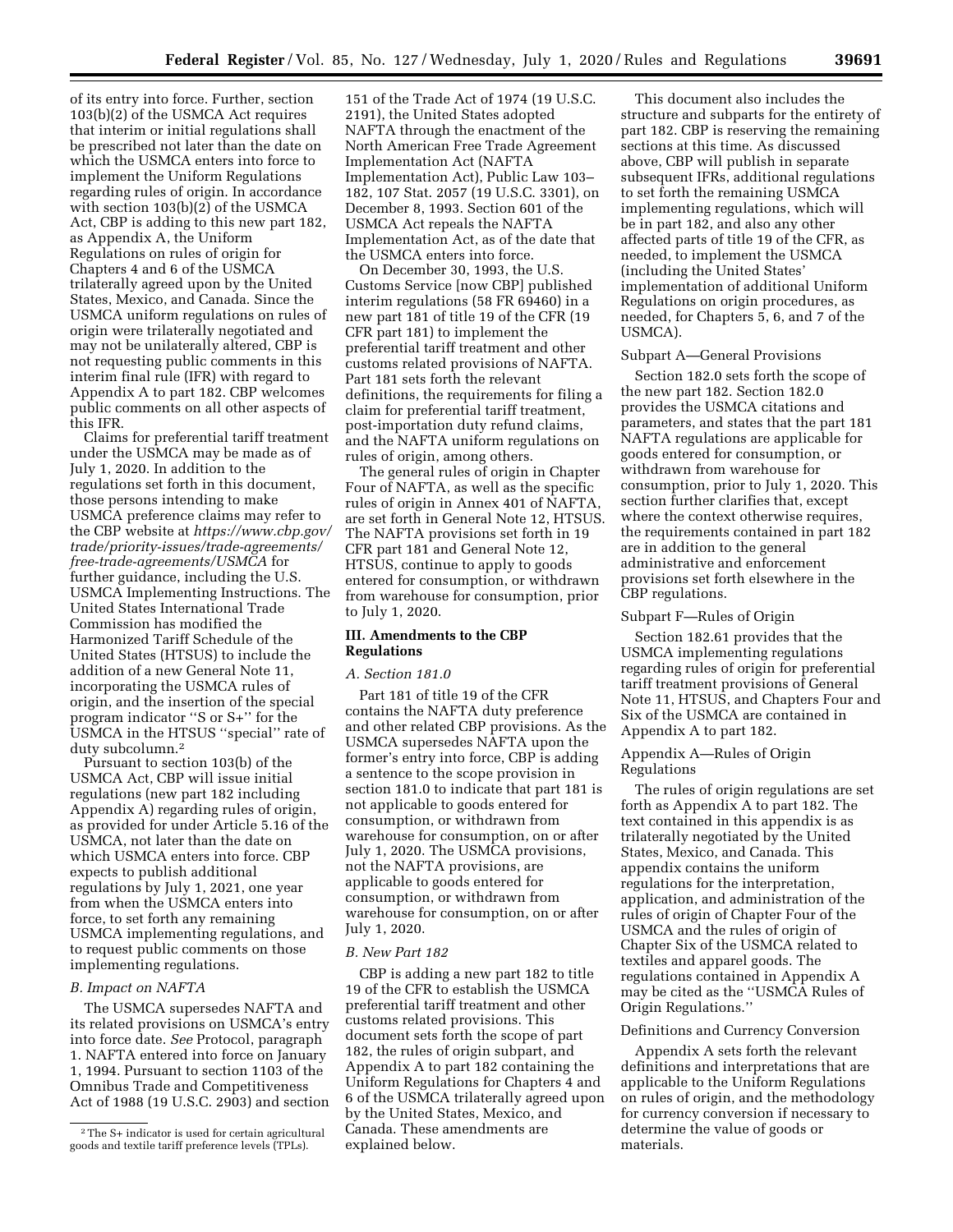#### General Rules of Origin

Appendix A contains the basic rules of origin established in Chapter Four of the USMCA. The provisions apply to the determination of the status of an imported good as an originating good for purposes of preferential tariff treatment and to the determination of the status of a material as an originating material used in a good which is subject to a determination under Appendix A. Specifically, this section identifies goods that are originating goods because they are wholly obtained or produced in one or more of the USMCA countries. This section also identifies goods that are originating goods because the good, which is produced entirely in the territory of one or more of the USMCA countries, is either made of exclusively originating materials or each of the nonoriginating materials used in the production of the good satisfies all applicable requirements of the regulations, including the productspecific rules of origin. This section also sets forth exceptions to the change in the tariff classification requirement and the special rule for certain goods, which provides that the goods listed in Schedule II of Appendix A to part 182 (Table 2.10.1 of Article 2.10 to Chapter 2 of the USMCA) are treated as originating goods regardless of whether they meet the applicable productspecific rule of origin, if they are imported from the territory of a USMCA country.

Treatment of Recovered Materials Used in the Production of a Remanufactured Good

Appendix A sets forth the treatment of a recovered material derived in one or more USMCA countries when it is used in the production of, and is incorporated into, a remanufactured good. This section provides the requirements and examples illustrating the treatment of recovered materials used in the production of a remanufactured good.

#### De Minimis

Appendix A sets forth the *de minimis*  rules for goods to qualify as originating goods even when the goods would fail to qualify as such under the general rules of origin. Unless an exception applies, a good shall be considered to be an originating good where the value of all non-originating materials used in the production of the good is not more than ten percent of the transaction value of the good, or, if applicable, the total cost of the good, provided that the good satisfies any regional value content requirements and all other applicable

regulations in Appendix A. The *de minimis* rules for textile goods established in Chapter Six of the USMCA and examples illustrating the application of the *de minimis* rules are also provided.

## Sets of Goods, Kits or Composite Goods

A good is classified as a set as a result of the application of rule 3 of the General Rules for the Interpretation of the HTSUS. Under the general rule of origin for such goods, a set is an originating good only if each good in the set is originating, and both the set and the goods in the set meet the other applicable requirements in Appendix A. Several examples, including the application to textile sets, are provided to illustrate when a set is considered an originating good.

# Regional Value Content

The appendix provides the basic rules that apply for purposes of determining whether an imported good satisfies any applicable regional value content requirement. With some exceptions, the regional value content of a good shall be calculated, at the choice of the importer, exporter or producer of the good, on the basis of either the transaction value method or the net cost method. The specifics of the transaction value method and the net cost method, including the formulas used to calculate each method, are also contained in Appendix A. Several examples of the calculations for the regional value content requirement are provided under both the transaction value method and the net cost method.

#### Materials

Appendix A sets forth the rules regarding the valuation of materials, the treatment of materials with regard to the change in tariff classification requirement, and the regional value content requirement. Additionally, this section identifies adjustments to the value of materials including certain costs that may be deducted from the value of non-originating material or material of undetermined origin. This section also allows for an optional designation as an intermediate material of self-produced material that is used in the production of the good, and provides the determinations on the value of such intermediate material. Furthermore, it includes provisions for the treatment and value of indirect materials, packaging materials and containers, fungible materials and fungible commingled goods, and accessories, spare parts, tools or instructional or other information materials in determining the originating

status of a good. Numerous examples are provided illustrating the provisions on materials.

# Accumulation

The appendix identifies the rules by which an importer, exporter or producer of a good has the option to accumulate the production, by one or more producers in the territory of one or more of the USMCA countries, of materials that are incorporated into that good for the determination of the origin of the good. Several examples of accumulation of production are provided to illustrate the process.

# Transshipment

Generally, an originating good loses its originating status and is considered non-originating if the good is transported outside of the territories of the USMCA countries. Appendix A sets forth the rule that an originating good transported outside the territories of the USMCA countries retains its originating status if the good remains under customs control, and the good does not undergo further production or any other non-specified operation outside the territories of the USMCA countries.

# Non-Qualifying Operations

Appendix A sets forth the rule that a good is not an originating good solely because of its dilution with water or another substance that does not materially alter the characteristics of the good, or by any other production method or pricing practice the purpose of which is to circumvent the rules of origin of Appendix A.

# Automotive Goods

The Appendix to Annex 4–B of Chapter 4 of the USMCA includes additional rules of origin requirements that apply to automotive goods. Automotive goods are passenger vehicles, light trucks, heavy trucks, or other vehicles; or an applicable part, component, or material listed in Tables A.1, A.2, B, C, D, E, F, or G of the Appendix to Annex 4–B of Chapter 4 of the USMCA. In addition to the rules of origin requirements, a passenger vehicle, light truck, or heavy truck is originating only if, during the time period specified, at least seventy percent of a vehicle producer's purchases of steel and aluminum, by value, in the territories of the USMCA countries are originating. Furthermore, a passenger vehicle, light truck, or heavy truck is originating only if the vehicle producer certifies and can demonstrate that its production meets the applicable labor value content requirement.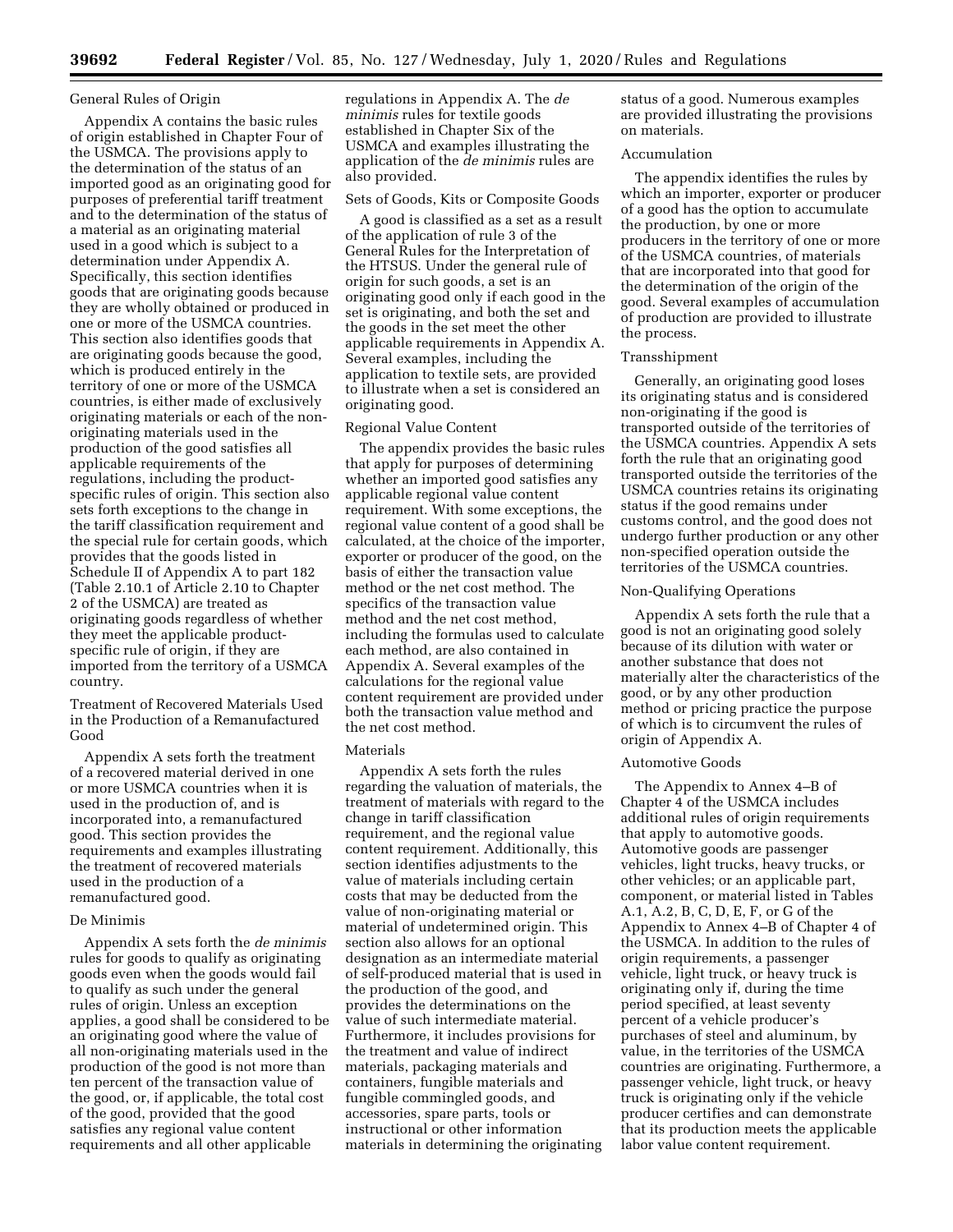Appendix A to part 182 sets forth the rules of origin related to automotive goods. Specifically, Appendix A provides the definitions that are applicable to automotive goods, the regional value content requirements specific to automotive goods, the steel and aluminum purchase requirement, and the labor value content requirement.

#### Schedules

Appendix A also contains Schedules I through X. These schedules set forth the most-favored-nation rates of duty on certain goods, and provide much more detail on the calculations of the value of goods and materials, the inventory management methods, the methods of calculating costs, and the Generally Accepted Accounting Principles.

# **IV. Statutory and Regulatory Requirements**

# *A. Administrative Procedure Act*

Under section 553 of the Administrative Procedure Act (APA) (5 U.S.C. 553), agencies generally are required to publish a notice of proposed rulemaking in the **Federal Register** that solicits public comment on the proposed regulatory amendments, considers public comments in deciding on the content of the final amendments, and publishes the final amendments at least 30 days prior to their effective date. However, section 553(a)(1) of the APA provides that the standard prior notice and comment procedures do not apply to an agency rulemaking to the extent that it involves a foreign affairs function of the United States. CBP has determined that these interim regulations involve a foreign affairs function of the United States because they implement preferential tariff treatment and customs related provisions of the USMCA, a specific international agreement. Therefore, the rulemaking requirements under the APA do not apply and this interim rule will be effective on July 1, 2020.

CBP also has determined that there is good cause pursuant to 5 U.S.C. 553(b)(B) to publish this rule without prior public notice and comment procedures. This rule is a nondiscretionary action as it sets forth the uniform regulations that the United States, Mexico, and Canada trilaterally agreed to implement without change. Given CBP's lack of discretion and that this rule sets forth the rules of origin that the public needs knowledge of to claim USMCA preferential tariff treatment, prior public notice and comment procedures for this rule are

impracticable, unnecessary, and contrary to the public interest.

For the same reasons, a delayed effective date is not required under 5 U.S.C. 553(d)(3). Pursuant to section 103(b)(2) of the USMCA Act, regulations implementing the USMCA Uniform Regulations regarding rules of origin must be effective no later than the date the USMCA enters into force, which is July 1, 2020. Failure to implement the CBP regulations by the July 1, 2020 entry into force date would be in violation of the USMCA and the USMCA Act, and would result in undesirable international consequences.

*B. Executive Orders 13563, 12866, and 13771* 

Executive Orders 13563 and 12866 direct agencies to assess the costs and benefits of available regulatory alternatives and, if regulation is necessary, to select regulatory approaches that maximize net benefits (including potential economic, environmental, public health and safety effects, distributive impacts, and equity). Executive Order 13563 emphasizes the importance of quantifying both costs and benefits, of reducing costs, of harmonizing rules, and of promoting flexibility. Executive Order 13771 directs agencies to reduce regulation and control regulatory costs, and provides that ''for every one new regulation issued, at least two prior regulations be identified for elimination, and that the cost of planned regulations be prudently managed and controlled through a budgeting process.''

Rules involving the foreign affairs function of the United States are exempt from the requirements of Executive Orders 13563, 12866, and 13771. Because this document involves a foreign affairs function of the United States by implementing a specific international agreement, it is not subject to the provisions of Executive Orders 13563, 12866, and 13771.

# *C. Regulatory Flexibility Act*

The Regulatory Flexibility Act (5 U.S.C. 601 *et seq.*), as amended by the Small Business Regulatory Enforcement and Fairness Act of 1996, requires an agency to prepare and make available to the public a regulatory flexibility analysis that describes the effect of a proposed rule on small entities (*i.e.,*  small businesses, small organizations, and small governmental jurisdictions) when the agency is required to publish a general notice of proposed rulemaking for a rule. Since a notice of proposed rulemaking is not necessary for this rule, CBP is not required to prepare a

regulatory flexibility analysis for this rule.

#### **V. Signing Authority**

This rulemaking is being issued in accordance with 19 CFR 0.1(a)(1), pertaining to the authority of the Secretary of the Treasury (or that of his or her delegate) to approve regulations related to certain customs revenue functions.

## **List of Subjects**

# *19 CFR Part 181*

Administrative practice and procedure, Canada, Exports, Mexico, Reporting and recordkeeping requirements, Trade agreements.

#### *19 CFR Part 182*

Administrative practice and procedure, Canada, Exports, Mexico, Reporting and recordkeeping requirements, Trade agreements.

For the reasons stated above, amend part 181 and add a new part 182 of title 19 of the Code of Federal Regulations (19 CFR parts 181 and 182) as set forth below.

# **PART 181—NORTH AMERICAN FREE TRADE AGREEMENT**

■ 1. The general authority citation for part 181 continues to read as follows:

**Authority:** 19 U.S.C. 66, 1202 (General Note 3(i), Harmonized Tariff Schedule of the United States), 1624, 3314; \* \* \* \* \*

#### **§ 181.0 [Amended]**

■ 2. In § 181.0, add a new second sentence.

The revision reads as follows:

#### **§ 181.0 Scope.**

\* \* \* This part is not applicable to goods entered for consumption, or withdrawn from warehouse for consumption, on or after July 1, 2020. \* \* \* \* \*

■ 3. Add part 182 to read as follows:

# **PART 182—UNITED STATES-MEXICO-CANADA AGREEMENT**

Sec.

**Subpart A—General Provisions** 

182.0 Scope. 182.1 [Reserved]

**Subpart B—Import Requirements**  182.11–182.16 [Reserved]

**Subpart C—Export Requirements**  182.21 [Reserved]

**Subpart D—Post-Importation Duty Refund Claims** 

182.31–182.33 [Reserved]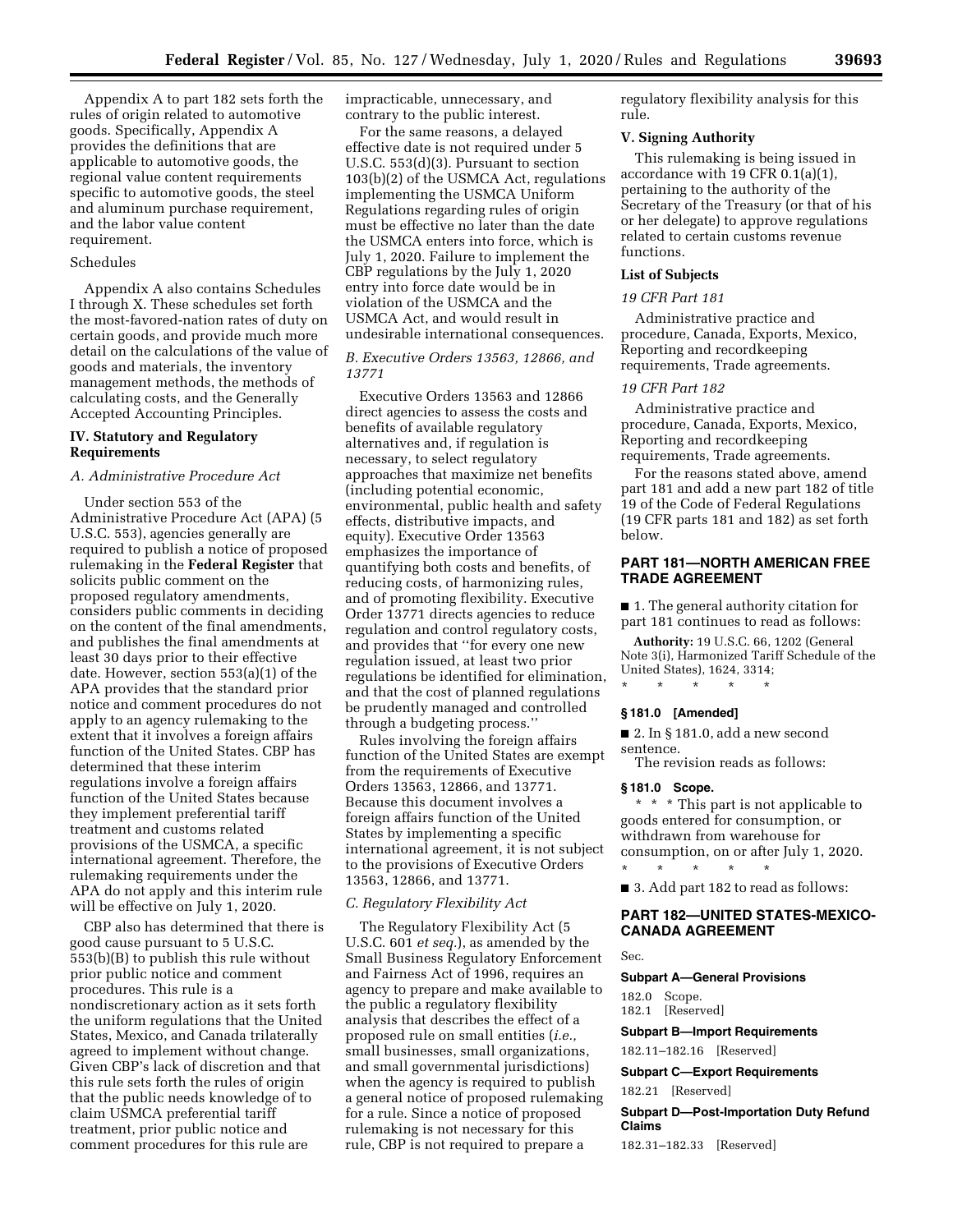# **Subpart E—Restrictions on Drawback and Duty-Deferral Programs**

182.41–182.54 [Reserved]

## **Subpart F—Rules of Origin**

182.61 Rules of origin. 182.62 [Reserved]

# **Subpart G—Origin Verifications and Determinations**

182.71–182.74 [Reserved]

# **Subpart H—Textile and Apparel Goods**

182.81–182.82 [Reserved] 182.82 [Reserved]

# **Subpart I—Automotive Goods**

182.91–182.93 [Reserved]

# **Subpart J—Commercial Samples and Goods Returned after Repair or Alteration**  182.101–182.102 [Reserved]

# **Subpart K—Penalties**

182.111–182.114 [Reserved]

# **Appendix A to Part 182—Rules of Origin Regulations**

**Authority:** 19 U.S.C. 66, 1202 (General Note 3(i) and General Note 11, Harmonized Tariff Schedule of the United States (HTSUS)), 1624, 4513, 4535; Section 182.61 also issued under 19 U.S.C. 4531, 4532.

# **Subpart A—General Provisions**

## **§ 182.0 Scope.**

This part implements the duty preference and related customs provisions applicable to imported and exported goods under the Agreement Between the United States of America, the United Mexican States, and Canada (USMCA), signed on December 10, 2019, and entered into force on July 1, 2020, and under the United States-Mexico-Canada Agreement Implementation Act (134 Stat. 11) (the Act). For goods entered for consumption, or withdrawn from warehouse for consumption, prior to July 1, 2020, please see the NAFTA provisions in part 181 of this chapter. Except as otherwise specified in this part, the procedures and other requirements set forth in this part are in addition to the CBP procedures and requirements of general application contained elsewhere in this chapter.

**§ 182.1 [Reserved]** 

**Subpart B—Import Requirements** 

**§§ 182.11–182.16 [Reserved]** 

**Subpart C—Export Requirements** 

**§ 182.21 [Reserved]** 

# **Subpart D—Post-Importation Duty Refund Claims**

**§§ 182.31–182.33 [Reserved]** 

# **Subpart E—Restrictions on Drawback and Duty-Deferral Programs**

**§§ 182.41–182.54 [Reserved]** 

## **Subpart F—Rules of Origin**

## **§ 182.61 Rules of origin.**

The regulations, implementing the rules of origin provisions of General Note 11, Harmonized Tariff Schedule of the United States (HTSUS), and Chapters Four and Six of the USMCA, are contained in Appendix A to this part.

## **§ 182.62 [Reserved]**

**Subpart G—Origin Verifications and Determinations** 

**§§ 182.71–182.74 [Reserved]** 

#### **Subpart H—Textile and Apparel Goods**

**§§ 182.81–182.82 [Reserved]** 

#### **Subpart I—Automotive Goods**

**§§ 182.91–182.93 [Reserved]** 

# **Subpart J—Commercial Samples and Goods Returned after Repair or Alteration**

**§§ 182.101–182.102 [Reserved]** 

**Subpart K—Penalties** 

**§§ 182.111–182.114 [Reserved]** 

**Appendix A to Part 182—Rules of Origin Regulations** 

**Uniform Regulations Regarding the Interpretation, Application, and Administration of Chapter 4 (Rules of Origin) and Related Provisions in Chapter 6 (Textile and Apparel Goods) of the Agreement Between the United States of America, the United Mexican States, and Canada 1**

# **Part I**

#### **Section 1. Definitions and Interpretations**

(1) *Definitions.* The following definitions apply in these Regulations,

*accessories, spare parts, tools, instructional or other information materials*  means goods that are delivered with a good, whether or not they are physically affixed to that good, and that are used for the transport, protection, maintenance or cleaning of the good, for instruction in the assembly, repair or use of that good, or as replacements for consumable or interchangeable parts of that good;

*adjusted to exclude any costs incurred in the international shipment of the good*  means, with respect to the transaction value of a good, adjusted by

(a) deducting the following costs if those costs are included in the transaction value of the good:

(i) The costs of transporting the good after it is shipped from the point of direct shipment,

(ii) the costs of unloading, loading, handling and insurance that are associated with that transportation, and

(iii) the cost of packing materials and containers, and

(b) if those costs are not included in the transaction value of the good, adding

(i) the costs of transporting the good from the place of production to the point of direct shipment,

(ii) the costs of loading, unloading, handling and insurance that are associated with that transportation, and

(iii) the costs of loading the good for shipment at the point of direct shipment; *Agreement* means the *United States-*

*Mexico-Canada Agreement;* 2

*applicable change in tariff classification*  means, with respect to a non-originating material used in the production of a good, a change in tariff classification specified in a rule established in Schedule I (PSRO Annex) for the tariff provision under which the good is classified;

*aquaculture* means the farming of aquatic organisms, including fish, molluscs, crustaceans, other aquatic invertebrates and aquatic plants from seed stock such as eggs, fry, fingerlings, or larvae, by intervention in the rearing or growth processes to enhance production such as regular stocking, feeding, or protection from predators;

*costs incurred in packing* means, with respect to a good or material, the value of the packing materials and containers in which the good or material is packed for shipment and the labor costs incurred in packing it for shipment, but does not include the costs of preparing and packaging it for retail sale;

*Customs Valuation Agreement* means the Agreement on Implementation of Article VII of the General Agreement on Tariffs and Trade, set out in Annex 1A to the WTO Agreement;

*customs value* means

(a) in the case of Canada, value for duty as defined in the *Customs Act,* except that for the purpose of determining that value the reference in section 55 of that Act to ''in

<sup>1</sup>Please note that the citing conventions in Appendix A might not conform to the ordinary citing conventions in the Code of Federal Regulations (CFR) because the language is added

pursuant to an international agreement without revision.

<sup>2</sup>Please be aware that, in other contexts, the United States-Mexico-Canada Agreement is referred to by its official name, the Agreement Between the United States of America, the United Mexican States, and Canada.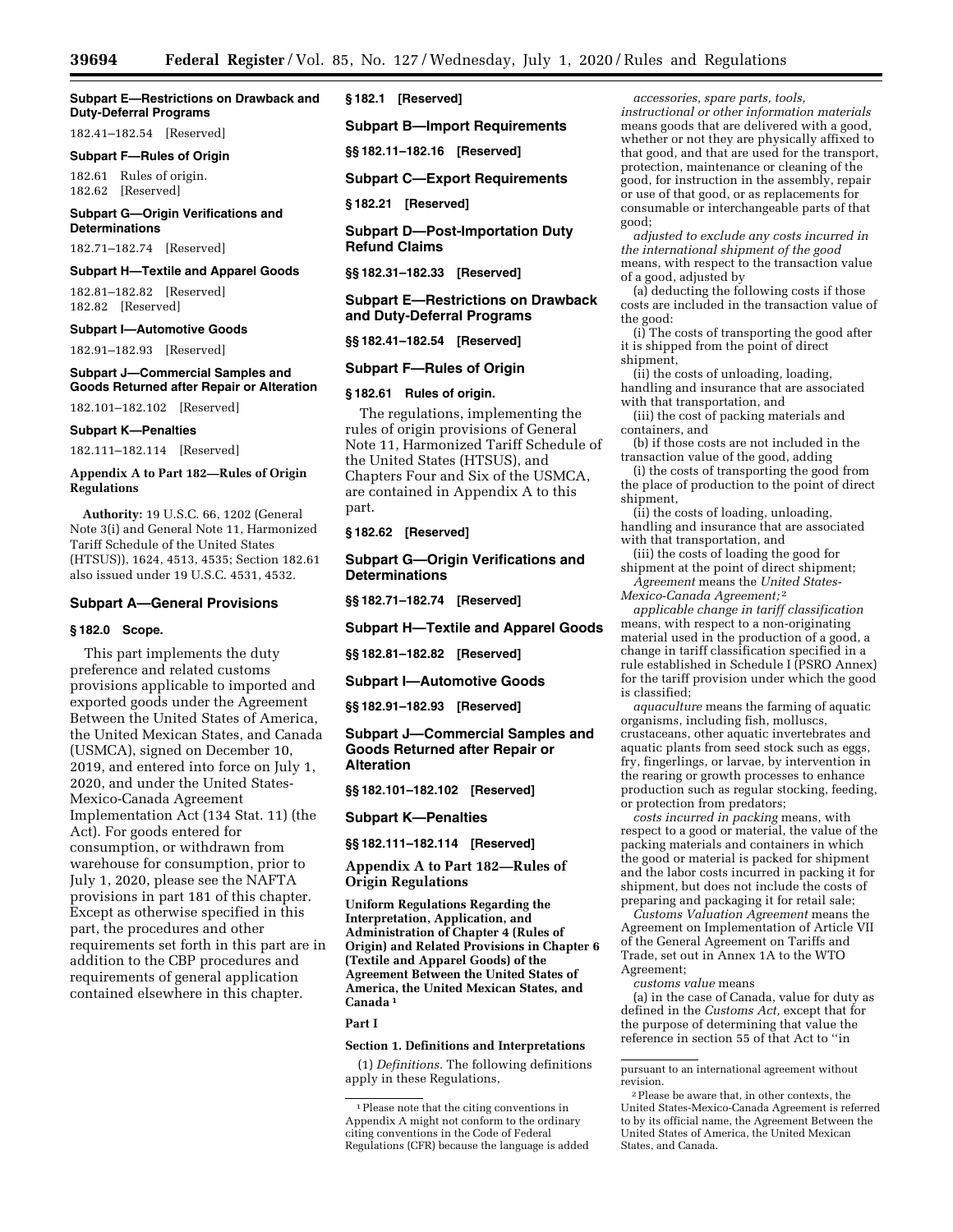accordance with the regulations made under the *Currency Act*'' is to be read as a reference to ''in accordance with subsection 2(1) of these *CUSMA Rules of Origin Regulations*'',

(b) in the case of Mexico, the *valor en aduana* as determined in accordance with the *Ley Aduanera,* converted, if such value is not expressed in Mexican currency, to Mexican currency at the rate of exchange determined in accordance with subsection 2(1), and

(c) in the case of the United States, the value of imported merchandise as determined by the U.S. Customs and Border Protection in accordance with section 402 of the *Tariff Act of 1930,* as amended, converted, if that value is not expressed in United States currency, to United States currency at the rate of exchange determined in accordance with subsection 2(1);

*days* means calendar days, and includes Saturdays, Sundays and holidays;

*direct labor costs* means costs, including fringe benefits, that are associated with employees who are directly involved in the production of a good;

*direct material costs* means the value of materials, other than indirect materials and packing materials and containers, that are used in the production of a good;

*direct overhead* means costs, other than direct material costs and direct labor costs, that are directly associated with the production of a good;

*enterprise* means an entity constituted or organized under applicable law, whether or not for profit, and whether privately-owned or governmentally-owned or controlled, including a corporation, trust, partnership, sole proprietorship, joint venture, association or similar organization;

*excluded costs* means, with respect to net cost or total cost, sales promotion, marketing and after-sales service costs, royalties, shipping and packing costs and nonallowable interest costs;

*fungible goods* means goods that are interchangeable for commercial purposes with another good and the properties of which are essentially identical;

*fungible materials* means materials that are interchangeable with another material for commercial purposes and the properties of which are essentially identical;

*Harmonized System* means the *Harmonized Commodity Description and Coding System,* including its General Rules of Interpretation, Section Notes, Chapter Notes and Subheading Notes, as set out in

(a) in the case of Canada, the *Customs Tariff,* 

(b) in the case of Mexico, the *Tarifa de la Ley de los Impuestos Generales de Importación* y de Exportación, and

(c) in the case of the United States, the *Harmonized Tariff Schedule of the United States;* 

*identical goods* means, with respect to a good, including the valuation of a good, goods that

(a) are the same in all respects as that good, including physical characteristics, quality and reputation but excluding minor differences in appearance,

(b) were produced in the same country as that good, and

(c) were produced (i) by the producer of that good, or

(ii) by another producer, if no goods that satisfy the requirements of paragraphs (a) and (b) were produced by the producer of that good;

*identical materials* means, with respect to a material, including the valuation of a material, materials that

(a) are the same as that material in all respects, including physical characteristics, quality and reputation but excluding minor differences in appearance,

(b) were produced in the same country as that material, and

(c) were produced

(i) by the producer of that material, or (ii) by another producer, if no materials

that satisfy the requirements of paragraphs (a) and (b) were produced by the producer of that material;

*incorporated* means, with respect to the production of a good, a material that is physically incorporated into that good, and includes a material that is physically incorporated into another material before that material or any subsequently produced material is used in the production of the good;

*indirect material* means a material used or consumed in the production, testing or inspection of a good but not physically incorporated into the good, or a material used or consumed in the maintenance of buildings or the operation of equipment associated with the production of a good, including

(a) fuel and energy,

(b) tools, dies, and molds,

(c) spare parts and materials used or consumed in the maintenance of equipment and buildings,

(d) lubricants, greases, compounding materials and other materials used or consumed in production or used to operate equipment and buildings,

(e) gloves, glasses, footwear, clothing, safety equipment, and supplies,

(f) equipment, devices and supplies used or consumed for testing or inspecting the goods,

(g) catalysts and solvents, and

(h) any other material that is not incorporated into the good but if the use in the production of the good can reasonably be demonstrated to be part of that production;

*interest costs* means all costs paid or payable by a person to whom credit is, or is to be advanced, for the advancement of credit or the obligation to advance credit;

*intermediate material* means a material that is self-produced and used in the production of a good, and designated as an intermediate material under subsection 8(6); *location of the producer* means,

(a) the place where the producer uses a material in the production of the good; or

(b) the warehouse or other receiving station where the producer receives materials for use in the production of the good, provided that it is located within a radius of 75 km (46.60 miles) from the production site.

*material* means a good that is used in the production of another good, and includes a part or ingredient;

*month* means a calendar month;

*national* means a natural person who is a citizen or permanent resident of a USMCA country, and includes

(a) with respect to Mexico, a national or citizen according to Articles 30 and 34, respectively, of the Mexican Constitution, and

(b) with respect to the United States, a ''national of the United States'' as defined in the Immigration and Nationality Act on the date of entry into force of the Agreement;

*net cost* means total cost minus sales promotion, marketing and after-sales service costs, royalties, shipping and packing costs, and non-allowable interest costs that are included in the total cost;

*net cost of a good* means the net cost that can be reasonably allocated to a good using the method set out in subsection 7(3) (Regional Value Content);

*net cost method* means the method of calculating the regional value content of a good that is set out in subsection 7(3) (Regional Value Content);

*non-allowable interest costs* means interest costs incurred by a producer on the producer's debt obligations that are more than 700 basis points above the interest rate issued by the federal government for comparable maturities of the country in which the producer is located;

*non-originating good* means a good that does not qualify as originating under these Regulations;

*non-originating material* means a material that does not qualify as originating under these Regulations;

*originating good* means a good that qualifies as originating under these Regulations;

*originating material* means a material that qualifies as originating under these Regulations;

*packaging materials and containers* means materials and containers in which a good is packaged for retail sale;

*packing materials and containers* means materials and containers that are used to protect a good during transportation, but does not include packaging materials and containers;

*payments* means, with respect to royalties and sales promotion, marketing and aftersales service costs, the costs expensed on the books of a producer, whether or not an actual payment is made;

*person* means a natural person or an enterprise:

*person of a USMCA country* means a national, or an enterprise constituted or organized under the laws of a USMCA country;

*point of direct shipment* means the location from which a producer of a good normally ships that good to the buyer of the good;

*producer* means a person who engages in the production of a good;

*production* means growing, cultivating, raising, mining, harvesting, fishing, trapping, hunting, capturing, breeding, extracting, manufacturing, processing, or assembling a good, or aquaculture;

*reasonably allocate* means to apportion in a manner appropriate to the circumstances;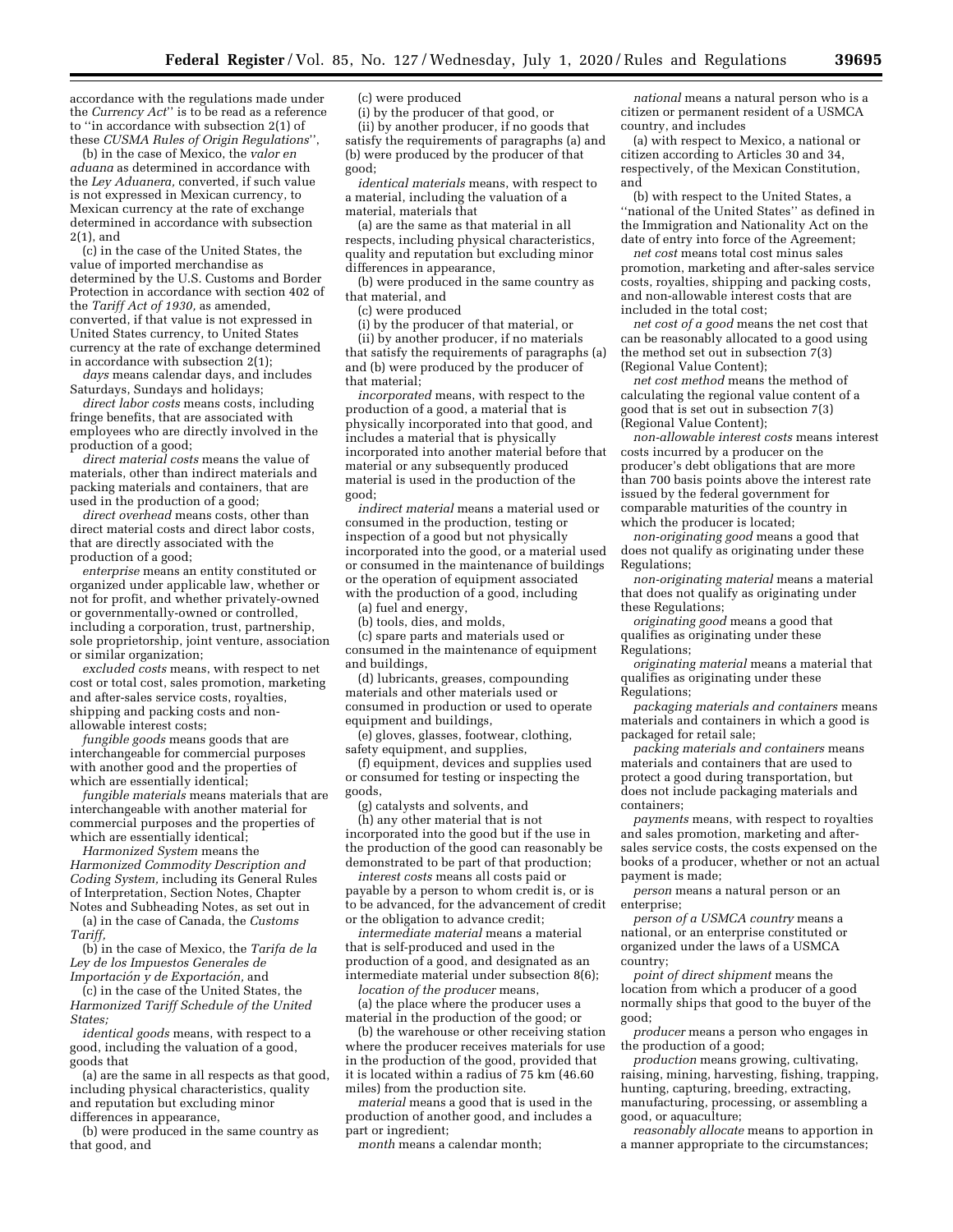*recovered material* means a material in the form of one or more individual parts that results from:

(a) The disassembly of a used good into individual parts; and

(b) the cleaning, inspecting, testing or other processing of those parts as necessary for

improvement to sound working condition; *related person* means a person related to

another person on the basis that (a) they are officers or directors of one

another's businesses,

(b) they are legally recognized partners in business,

(c) they are employer and employee,

(d) any person directly or indirectly owns, controls or holds 25 percent or more of the outstanding voting stock or shares of each of them,

(e) one of them directly or indirectly controls the other,

(f) both of them are directly or indirectly controlled by a third person, or

(g) they are members of the same family;

*remanufactured good* means a good classified in HS Chapters 84 through 90 or under heading 94.02 except goods classified under HS headings 84.18, 85.09, 85.10, and 85.16, 87.03 or subheadings 8414.51, 8450.11, 8450.12, 8508.11, and 8517.11, that is entirely or partially composed of recovered materials and:

(a) Has a similar life expectancy and performs the same as or similar to such a good when new; and

(b) has a factory warranty similar to that applicable to such a good when new;

*reusable scrap or by-product* means waste and spoilage that is generated by the producer of a good and that is used in the production of a good or sold by that producer;

*right to use,* for the purposes of the definition of royalties, includes the right to sell or distribute a good;

*royalties* means payments of any kind, including payments under technical assistance or similar agreements, made as consideration for the use of, or right to use, a copyright, literary, artistic, or scientific work, patent, trademark, design, model, plan, or secret formula or process, excluding those payments under technical assistance or similar agreements that can be related to specific services such as

(a) personnel training, without regard to where the training is performed, or

(b) if performed in the territory of one or more of the USMCA countries, engineering, tooling, die-setting, software design and similar computer services, or other services;

*sales promotion, marketing, and after-sales service costs* means the following costs related to sales promotion, marketing and after-sales service:

(a) Sales and marketing promotion; media advertising; advertising and market research; promotional and demonstration materials; exhibits; sales conferences, trade shows and conventions; banners; marketing displays; free samples; sales, marketing and after-sales service literature (product brochures, catalogs, technical literature, price lists, service manuals, or sales aid information); establishment and protection of logos and trademarks; sponsorships; wholesale and retail restocking charges; or entertainment;

(b) sales and marketing incentives; consumer, retailer or wholesaler rebates; or merchandise incentives;

(c) salaries and wages, sales commissions, bonuses, benefits (for example, medical, insurance, or pension), travelling and living expenses, or membership and professional fees for sales promotion, marketing and aftersales service personnel;

(d) recruiting and training of sales promotion, marketing and after-sales service personnel, and after-sales training of customers' employees, if those costs are identified separately for sales promotion, marketing and after-sales service of goods on the financial statements or cost accounts of the producer;

(e) product liability insurance;

(f) office supplies for sales promotion, marketing and after-sales service of goods, if those costs are identified separately for sales promotion, marketing, and after-sales service of goods on the financial statements or cost accounts of the producer;

(g) telephone, mail and other communications, if those costs are identified separately for sales promotion, marketing, and after-sales service of goods on the financial statements or cost accounts of the producer;

(h) rent and depreciation of sales promotion, marketing, and after-sales service offices and distribution centers;

(i) property insurance premiums, taxes, cost of utilities, and repair and maintenance of sales promotion, marketing, and after-sales service offices and distribution centers, if those costs are identified separately for sales promotion, marketing and after-sales service of goods on the financial statements or cost accounts of the producer; and

(j) payments by the producer to other persons for warranty repairs;

*self-produced material* means a material that is produced by the producer of a good and used in the production of that good;

*shipping and packing costs* means the costs incurred in packing a good for shipment and shipping the good from the point of direct shipment to the buyer, excluding the costs of preparing and packaging the good for retail sale;

*similar goods* means, with respect to a good, goods that

(a) although not alike in all respects to that good, have similar characteristics and component materials that enable the goods to perform the same functions and to be commercially interchangeable with that good,

(b) were produced in the same country as that good, and

(c) were produced

(i) by the producer of that good, or

(ii) by another producer, if no goods that satisfy the requirements of paragraphs (a) and (b) were produced by the producer of that good;

*similar materials* means, with respect to a material, materials that

(a) although not alike in all respects to that material, have similar characteristics and component materials that enable the materials to perform the same functions and to be commercially interchangeable with that material,

(b) were produced in the same country as that material, and

(c) were produced

(i) by the producer of that material, or (ii) by another producer, if no materials that satisfy the requirements of paragraphs (a) and (b) were produced by the producer of that material;

*subject to a regional value content requirement* means, with respect to a good, that the provisions of these Regulations that are applied to determine whether the good is an originating good include a regional value content requirement;

*tariff provision* means a heading, subheading or tariff item;

*territory* means:

(a) For Canada, the following zones or waters as determined by its domestic law and

consistent with international law:

(i) The land territory, air space, internal waters, and territorial sea of Canada,

(ii) the exclusive economic zone of Canada, and

(iii) the continental shelf of Canada;

(b) for Mexico,

(i) the land territory, including the states of the Federation and Mexico City,

(ii) the air space, and

(iii) the internal waters, territorial sea, and any areas beyond the territorial seas of Mexico within which Mexico may exercise sovereign rights and jurisdiction, as determined by its domestic law, consistent with the *United Nations Convention on the Law of the Sea,* done at Montego Bay on December 10, 1982; and

(c) for the United States,

(i) the customs territory of the United States, which includes the 50 states, the District of Columbia, and Puerto Rico,

(ii) the foreign trade zones located in the United States and Puerto Rico, and

(iii) the territorial sea and air space of the United States and any area beyond the territorial sea within which, in accordance with customary international law as reflected in the *United Nations Convention on the Law of the Sea,* the United States may exercise sovereign rights or jurisdiction.

*total cost* means all product costs, period costs, and other costs incurred in the territory of one or more of the USMCA countries, where:

(a) Product costs are costs that are associated with the production of a good and include the value of materials, direct labor costs, and direct overheads;

(b) period costs are costs, other than product costs, that are expensed in the period in which they are incurred, such as selling expenses and general and administrative expenses; and

(c) other costs are all costs recorded on the books of the producer that are not product costs or period costs, such as interest.

Total cost does not include profits that are earned by the producer, regardless of whether they are retained by the producer or paid out to other persons as dividends, or taxes paid on those profits, including capital gains taxes;

*transaction value* means the customs value as determined in accordance with the Customs Valuation Agreement, that is, the price actually paid or payable for a good or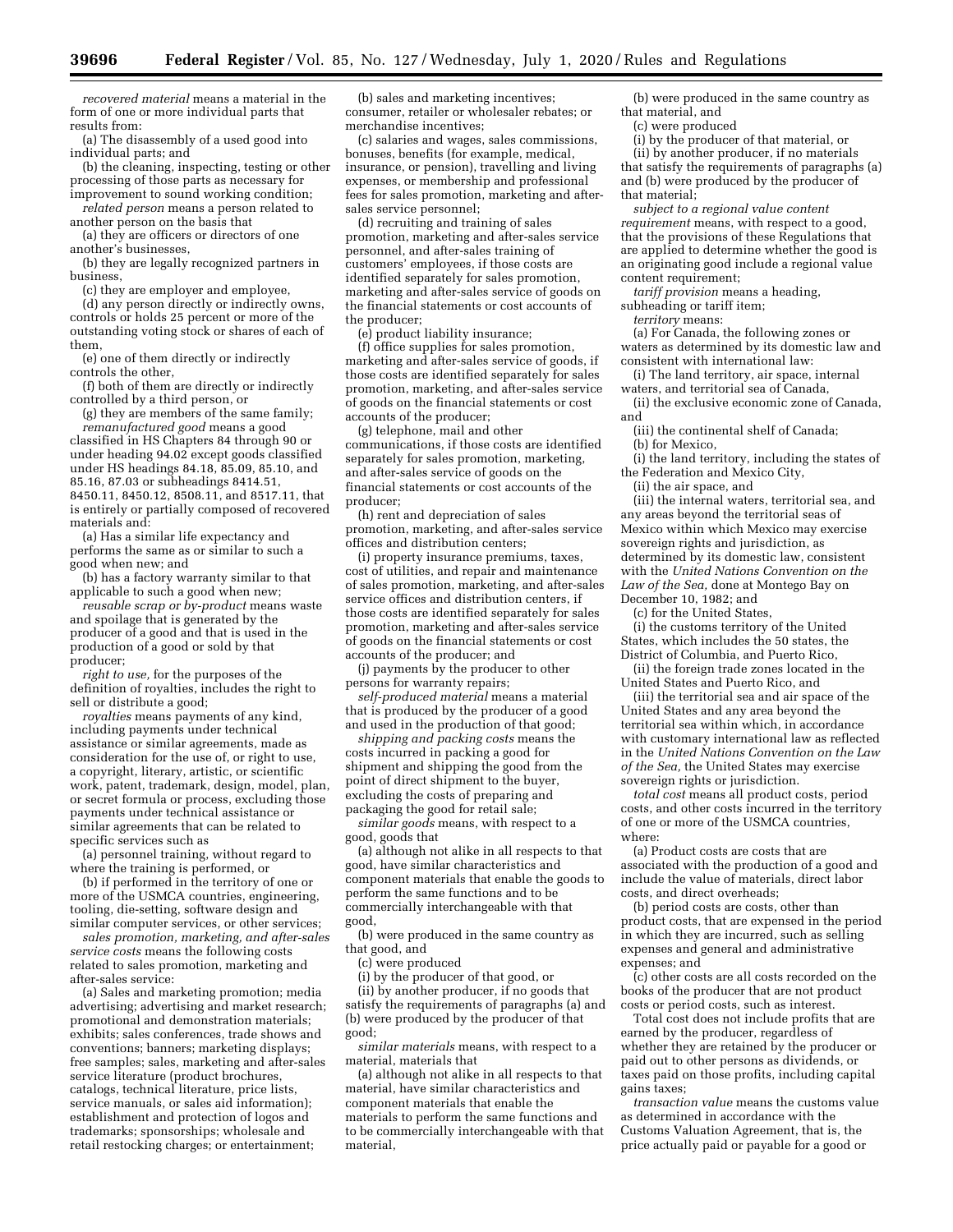material with respect to a transaction of the producer of the good, adjusted in accordance with the principles of Articles 8(1), 8(3), and 8(4) of the Customs Valuation Agreement, regardless of whether the good or material is sold for export;

*transaction value method* means the method of calculating the regional value content of a good that is set out in subsection 7(2) (Regional Value Content);

*used* means used or consumed in the production of a good;

*USMCA country* means a Party to the Agreement;

*value* means the value of a good or material for the purpose of calculating customs duties or for the purpose of applying these Regulations.

*verification of origin* means a verification of origin of goods under

(a) in the case of Canada, paragraph 42.1(1)(a) of the *Customs Act,* 

(b) in the case of Mexico, Article 5.9 of the Agreement, and

(c) in the case of the United States, section 509 of the Tariff Act of 1930, as amended.

(2) *Interpretation:* ''*similar goods*'' *and*  ''*similar materials*''. For the purposes of the definitions of *similar goods* and *similar materials,* the quality of the goods or materials, their reputation and the existence of a trademark are among the factors to be considered for the purpose of determining whether goods or materials are similar.

(3) *Other definitions.* For the purposes of these Regulations,

(a) *chapter,* unless otherwise indicated, refers to a chapter of the Harmonized System;

(b) *heading* refers to any four-digit number set out in the ''Heading'' column in the Harmonized System, or the first four digits of any tariff provision;

(c) *subheading* refers to any six-digit number, set out in the ''H.S. Code'' column in the Harmonized System or the first six digits of any tariff provision;

(d) *tariff item* refers to the first eight digits in the tariff classification number under the Harmonized System as implemented by each USMCA country;

(e) any reference to a tariff item in Chapter Four of the Agreement or these Regulations that includes letters is to be reflected as the appropriate eight-digit number in the Harmonized System as implemented in each USMCA country; and

(f) *books* refers to,

(i) with respect to the books of a person who is located in a USMCA country,

(A) books and other documents that support the recording of revenues, expenses, costs, assets and liabilities and that are maintained in accordance with Generally Accepted Accounting Principles set out in the publications listed in Schedule X with respect to the territory of the USMCA country in which the person is located, and

(B) financial statements, including note disclosures, that are prepared in accordance with Generally Accepted Accounting Principles set out in the publications listed in Schedule X with respect to the territory of the USMCA country in which the person is located, and

(ii) with respect to the books of a person who is located outside the territories of the USMCA countries,

(A) books and other documents that support the recording of revenues, expenses, costs, assets and liabilities and that are maintained in accordance with generally accepted accounting principles applied in that location or, if there are no such principles, in accordance with the International Accounting Standards, and

(B) financial statements, including note disclosures, that are prepared in accordance with generally accepted accounting principles applied in that location or, if there are no such principles, in accordance with the International Accounting Standards.

(4) *Use of examples.* If an example, referred to as an ''Example'', is set out in these Regulations, the example is for the purpose of illustrating the application of a provision, and if there is any inconsistency between the example and the provision, the provision prevails to the extent of the inconsistency.

(5) *References to domestic laws.* Except as otherwise provided, references in these Regulations to domestic laws of the USMCA countries apply to those laws as they are currently in effect and as they may be amended or superseded.

(6) *Calculation of Total Cost.* For the purposes of subsections 5(11), 7(11) and 8(8),

(a) total cost consists of all product costs, period costs and other costs that are recorded, except as otherwise provided in subparagraphs (b)(i) and (ii), on the books of the producer without regard to the location of the persons to whom payments with respect to those costs are made;

(b) in calculating total cost,

(i) the value of materials, other than intermediate materials, indirect materials and packing materials and containers, is the value determined in accordance with subsections 8(1) and 8(2),

(ii) the value of intermediate materials used in the production of the good or material with respect to which total cost is being calculated must be calculated in accordance with subsection 8(6),

(iii) the value of indirect materials and the value of packing materials and containers is to be the costs that are recorded on the books of the producer for those materials, and

(iv) product costs, period costs and other costs, other than costs referred to in subparagraphs (i) and (ii), is to be the costs thereof that are recorded on the books of the producer for those costs;

(c) total cost does not include profits that are earned by the producer, regardless of whether they are retained by the producer or paid out to other persons as dividends, or taxes paid on those profits, including capital gains taxes;

(d) gains related to currency conversion that are related to the production of the good must be deducted from total cost, and losses related to currency conversion that are related to the production of the good must be included in total cost;

(e) the value of materials with respect to which production is accumulated under section 9 must be determined in accordance with that section; and

(f) total cost includes the impact of inflation as recorded on the books of the producer, if recorded in accordance with the Generally Accepted Accounting Principles of the producer's country.

(7) *Period for the calculation of total cost.*  For the purpose of calculating total cost under subsections  $5(11)$  and  $7(11)$  and  $8(8)$ .

(a) if the regional value content of the good is calculated on the basis of the net cost method and the producer has elected under subsection  $7(15)$ ,  $16(1)$  or (3) to calculate the regional value content over a period, the total cost must be calculated over that period; and

(b) in any other case, the producer may elect that the total cost be calculated over (i) a one-month period,

(ii) any consecutive three-month or sixmonth period that falls within and is evenly divisible into the number of months of the producer's fiscal year remaining at the beginning of that period, or

(iii) the producer's fiscal year.

(8) *Election not modifiable.* An election made under subsection (7) may not be rescinded or modified with respect to the good or material, or the period, with respect to which the election is made.

(9) *Election considered made with respect to period.* If a producer chooses a one, three or six-month period under subsection (7) with respect to a good or material, the producer is considered to have chosen under that subsection a period or periods of the same duration for the remainder of the producer's fiscal year with respect to that good or material.

(10) *Election considered made with respect to cost.* With respect to a good exported to a USMCA country, an election to average is considered to have been made

(a) in the case of an election referred to in subsection 16(1) or (3), if the election is received by the customs administration of that USMCA country; and

(b) in the case of an election referred to in subsection 1(7), 7(15) or 16(10), if the customs administration of that USMCA country is informed in writing during the course of a verification of origin of the good that the election has been made.

#### **Section 2. Conversion of Currency**

2 (1) *Conversion of currency.* If the value of a good or a material is expressed in a currency other than the currency of the country where the producer of the good is located, that value must be converted to the currency of the country in which that producer is located, based on the following rates of exchange:

(a) In the case of the sale of that good or the purchase of that material, the rate of exchange used by the producer for the purpose of recording that sale or purchase, or

(b) in the case of a material that is acquired by the producer other than by a purchase,

(i) if the producer used a rate of exchange for the purpose of recording another transaction in that other currency that occurred within 30 days of the date on which the producer acquired the material, that rate, or

(ii) in any other case,

(A) with respect to a producer located in Canada, the rate of exchange referred to in section 5 of the *Currency Exchange for Customs Valuation Regulations* for the date on which the material was shipped directly to the producer,

(B) with respect to a producer located in Mexico, the rate of exchange published by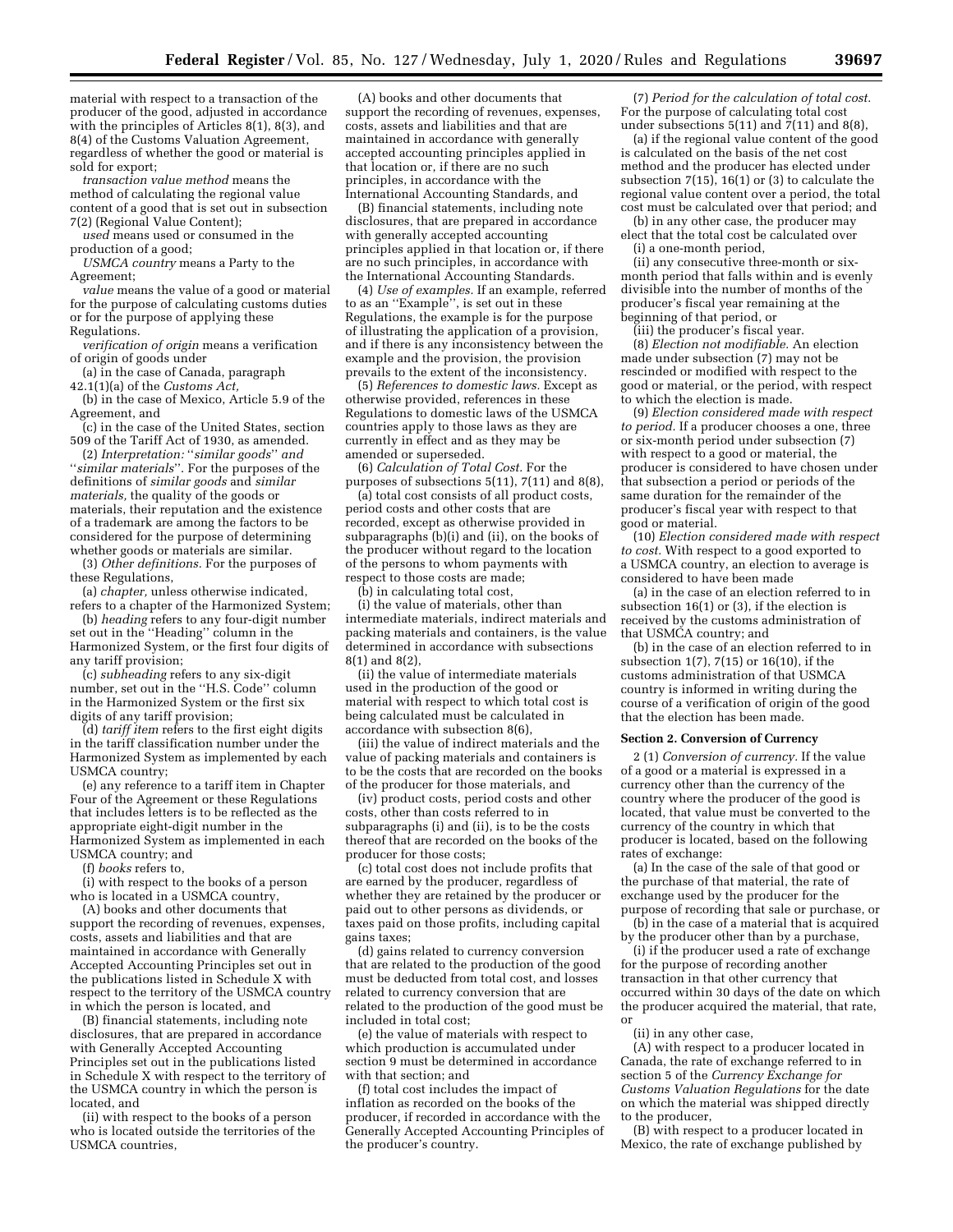the *Banco de Mexico* in the *Diario Oficial de la Federacio´n,* under the title ''*TIPO de cambio para solventar obligaciones denominadas en moneda extranjera pagaderas en la Repu´ blica Mexicana*'', for the date on which the material was shipped directly to the producer, and

(C) with respect to a producer located in the United States, the rate of exchange referred to in 31 U.S.C. 5151 for the date on which the material was shipped directly to the producer.

(2) *Information in other currency in statement.* If a producer of a good has a statement referred to in section 9 that includes information in a currency other than the currency of the country in which that producer is located, the currency must be converted to the currency of the country in which the producer is located based on the following rates of exchange:

(a) If the material was purchased by the producer in the same currency as the currency in which the information in the statement is provided, the rate of exchange must be the rate used by the producer for the purpose of recording the purchase; or

(b) if the material was purchased by the producer in a currency other than the currency in which the information in the statement is provided,

(i) and the producer used a rate of exchange for the purpose of recording a transaction in that other currency that occurred within 30 days of the date on which the producer acquired the material, the rate of exchange must be that rate, or

(ii) in any other case,

(A) with respect to a producer located in Canada, the rate of exchange is the rate referred to in section 5 of the *Currency Exchange for Customs Valuation Regulations*  for the date on which the material was shipped directly to the producer,

(B) with respect to a producer located in Mexico, the rate of exchange is the rate published by the *Banco de Mexico* in the *Diario Oficial de la Federacion,* under the title ''*TIPO de cambio para solventar obligaciones denominadas en moneda extranjera pagaderas en la Republica Mexicana*'', for the date on which the material was shipped directly to the producer, and

(C) with respect to a producer located in the United States, the rate of exchange is the rate referred to in 31 U.S.C. 5151 for the date on which the material was shipped directly to the producer; and

(c) if the material was acquired by the producer other than by a purchase,

(i) if the producer used a rate of exchange for the purpose of recording a transaction in that other currency that occurred within 30 days of the date on which the producer acquired the material, the rate of exchange must be that rate, and

(ii) in any other case,

(A) with respect to a producer located in Canada, the rate of exchange must be the rate referred to in section 5 of the *Currency Exchange for Customs Valuation Regulations*  for the date on which the material was shipped directly to the producer,

(B) with respect to a producer located in Mexico, the rate of exchange must be the rate

published by the *Banco de Mexico* in the *Diario Oficial de la Federacion,* under the title ''*TIPO de cambio para solventar obligaciones denominadas en moneda extranjera pagaderas en la Republica Mexicana*'', for the date on which the material was shipped directly to the producer, and

(C) with respect to a producer located in the United States, the rate of exchange must be the rate referred to in 31 U.S.C. 5151 for the date on which the material was shipped directly to the producer.

# **Part II**

## **Section 3. Originating Goods**

3(1) *Wholly obtained goods.* A good is originating in the territory of a USMCA country if the good satisfies all other applicable requirements of these Regulations and is:

(a) A mineral good or other naturally occurring substance extracted in or taken from the territory of one or more of the USMCA countries;

(b) a plant, plant good, vegetable, or fungus, grown, harvested, picked, or gathered in the territory of one or more of the USMCA countries;

(c) a live animal born and raised in the territory of one or more of the USMCA countries;

(d) a good obtained from a live animal in the territory of one or more of the USMCA countries;

(e) an animal obtained from hunting, trapping, fishing, gathering or capturing in the territory of one or more of the USMCA countries;

(f) a good obtained from aquaculture in the territory of one or more of the USMCA countries;

(g) fish, shellfish or other marine life taken from the sea, seabed or subsoil outside the territories of the USMCA countries and, under international law, outside the territorial sea of non-USMCA countries, by vessels that are registered, listed, or recorded with a USMCA country and entitled to fly the flag of that USMCA country;

(h) a good produced from goods referred to in paragraph (g) on board a factory ship where the factory ship is registered, listed, or recorded with a USMCA country and entitled to fly the flag of that USMCA country;

(i) a good, other than fish, shellfish or other marine life, taken by a USMCA country or a person of a USMCA country from the seabed or subsoil outside the territories of the USMCA countries, if that USMCA country has the right to exploit that seabed or subsoil;

(j) waste and scrap derived from:

(i) Production in the territory of one or more of the USMCA countries, or

(ii) used goods collected in the territory of one or more of the USMCA countries, provided the goods are fit only for the recovery of raw materials; or

(k) a good produced in the territory of one or more of the USMCA countries, exclusively from a good referred to in any of paragraphs (a) through (j), or from their derivatives, at any stage of production.

(2) *Goods produced from non-originating materials.* A good, produced entirely in the territory of one or more of the USMCA

countries, is originating in the territory of a USMCA country if each of the nonoriginating materials used in the production of the good satisfies all applicable requirements of Schedule I (PSRO Annex), and the good satisfies all other applicable requirements of these Regulations.

(3) *Goods produced exclusively from originating materials.* A good is originating in the territory of a USMCA country if the good is produced entirely in the territory of one or more of the USMCA countries exclusively from originating materials and the good satisfies all other applicable requirements of these Regulations.

(4) *Exceptions to the change in tariff classification requirement.* Except in the case of a good of any of Chapters 61 through 63, a good is originating in the territory of a USMCA country if:

(a) One or more of the non-originating materials used in the production of that good cannot satisfy the change in tariff classification requirements set out in Schedule I (PSRO Annex) because both the good and its materials are classified in the same subheading or same heading that is not further subdivided into subheadings, and,

(i) the good is produced entirely in the territory of one or more of the USMCA countries;

(ii) the regional value content of the good, calculated in accordance with section 7 (Regional Value Content), is not less than 60 percent if the transaction value method is used, or not less than 50 percent if the net cost method is used; and

(iii) the good satisfies all other applicable requirements of these Regulations; or

(b) it was imported into the territory of a USMCA country in an unassembled or a disassembled form but classified as an assembled good in accordance with rule 2(a) of the General Rules of Interpretation for the Harmonized System and,

(i) the good is produced entirely in the territory of one or more of the USMCA countries;

(ii) the regional value content of the good, calculated in accordance with section 7 (Regional Value Content), is not less than 60 percent if the transaction value method is used, or not less than 50 percent if the net cost method is used; and

(iii) the good satisfies all other applicable requirements of these Regulations.

(5) *Interpretation of goods and parts of goods.* For the purposes of paragraph (4)(a),

(a) the determination of whether a heading or subheading provides for a good and its parts is to be made on the basis of the nomenclature of the heading or subheading and the relevant Section or Chapter Notes, in accordance with the General Rules for the Interpretation of the Harmonized System; and

(b) if, in accordance with the Harmonized System, a heading includes parts of goods by application of a Section Note or Chapter Note of the Harmonized System and the subheadings under that heading do not include a subheading designated ''Parts'', a subheading designated ''Other'' under that heading is to be considered to cover only the goods and parts of the goods that are themselves classified under that subheading.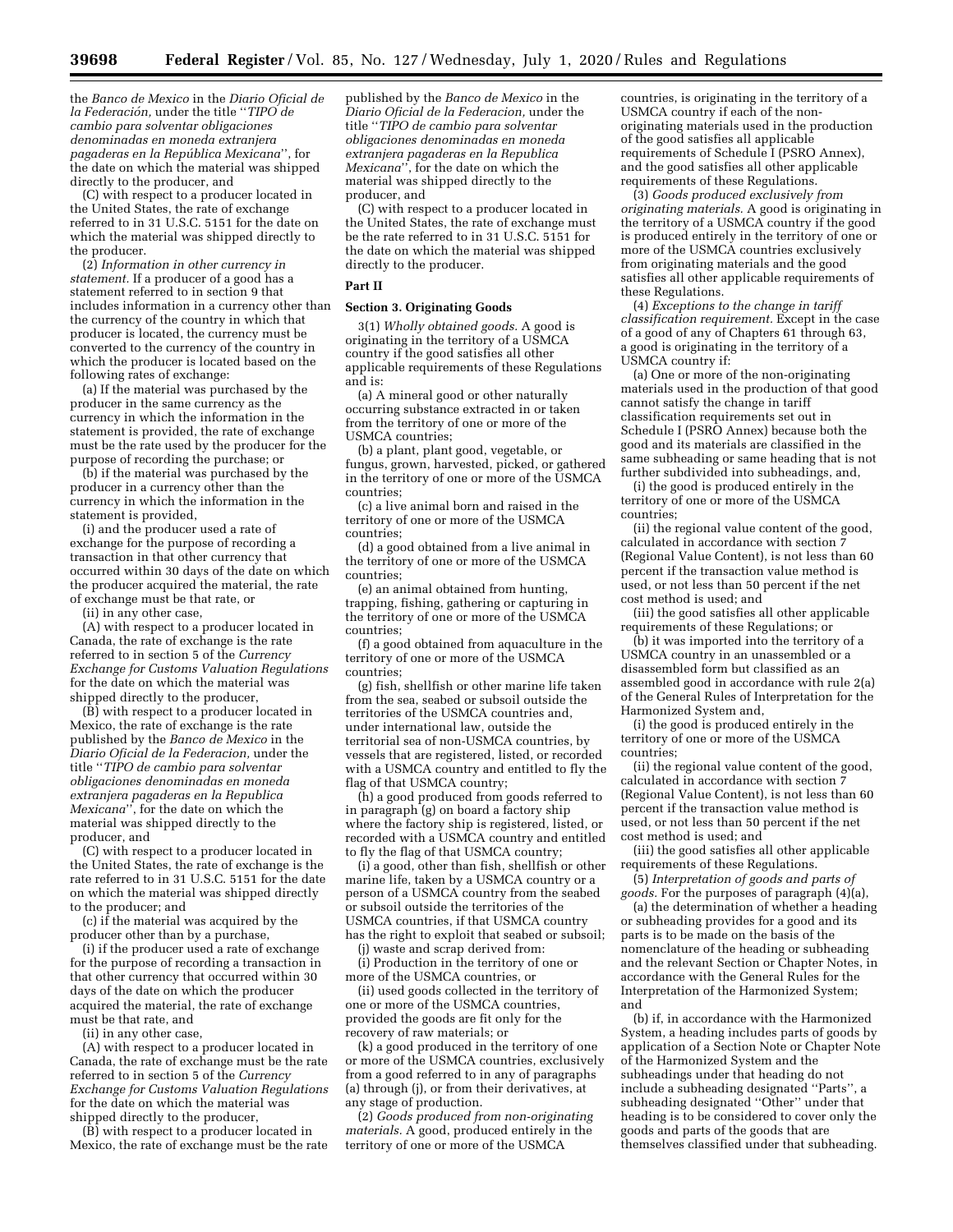(6) *Requirement to meet one rule.* For the purposes of subsection (2), if Schedule I (PSRO Annex) sets out two or more alternative rules for the tariff provision under which a good is classified, if the good satisfies the requirements of one of those rules, it need not satisfy the requirements of another of the rules in order to qualify as an originating good.

(7) *Special rule for certain goods.* A good is originating in the territory of a USMCA country if the good is referred to in Schedule II and is imported from the territory of a USMCA country.

(8) *Self-produced material considered as a material.* For the purpose of determining whether non-originating materials undergo an applicable change in tariff classification, a self-produced material may, at the choice of the producer of that material, be considered as a material used in the production of a good into which the selfproduced material is incorporated.

(9) *Each of the following examples is an*  ''*Example*'' *as referred to in subsection 1(4). Example 1: Subsection 3(2) Regarding the* 

*'component that determines the tariff classification' of a textile or apparel good)* 

*Producer A, located in a USMCA country, produces women*´*s wool overcoats of subheading 6202.11 from two different fabrics, one for the body and another for the sleeves. Both fabrics are produced using originating and non-originating materials. The overcoat*´*s body is made of woven wool and silk fabric, and the sleeves are made of knit cotton fabric.* 

*For the purpose of determining if the women*´*s wool overcoats are originating goods, Producer A must take into account Note 2 of Chapter 62 of Schedule I, which indicates that the applicable rule will apply only to the component that determines the tariff classification of the good and that the component must satisfy the tariff change requirements set out in the rule for that good.* 

*The woven fabric (80% wool and 20% silk) used for the body is the component of the women*´*s wool overcoat that determines its tariff classification under subheading 6202.11, because it constitutes the predominant material by weight and makes up the largest surface area of the overcoat. This fabric is made by Producer A from originating wool yarn classified in heading 51.06 and non-originating silk yarn classified in heading 50.04.* 

*Since the knit cotton fabric used in the sleeves is not the component that determines the tariff classification of the good, it does not need to meet the requirements set out in the rule for the good.* 

*Producer A must determine whether the non-originating materials used in the production of the component that determines the tariff classification of the women*´*s wool overcoats (the woven fabric) satisfy the requirements established in the productspecific rule of origin, which requires both a change in tariff classification from any other chapter, except from some headings and chapters under which certain yarns and fabrics are classified, and a requirement that the good be cut or knit to shape and sewn or otherwise assembled in the territory of one or more of the USMCA countries. The non-* *originating silk yarn of heading 50.04 used by Producer A satisfies the change in tariff classification requirement, since heading 50.04 is not excluded under the productspecific rule of origin. Additionally, the overcoats are cut and sewn in the territory of one of the USMCA countries, and therefore the women*´*s wool overcoats would be considered to be originating goods. Example 2: (Subsection 3(2))* 

*Producer A, located in a USMCA country, produces T-shirts of subheading 6109.10 from knit cotton and polyester fabric (60% cotton and 40% polyester), which is also produced by Producer A using originating cotton yarn of heading 52.05 and polyester yarn made of non-originating filaments of heading 54.02.* 

*As the t-shirt is made of a single fabric and classified under GRI 1 in subheading 6109.10, this fabric is the component that determines tariff classification. Therefore, to be considered originating by application of the tariff-shift rule for subheading 6109.10, each of the non-originating materials used in the production of the t-shirt must undergo the required change in tariff classification.* 

*In this case, the non-originating polyester filaments of heading 54.02 used in the production of the T-shirts do not satisfy the change in tariff classification set out in the product-specific rule of origin. In addition, the weight of the non-originating polyester is over the* ''*de minimis*'' *allowance. Therefore, the T-shirts do not qualify as originating goods.* 

*Example 3: (subsection 3(2))—Note 2 contained in Section XI—Textiles and Textile Articles (Chapter 50–63)* 

*Producer A, located in a USMCA country, produces fabrics of subheading 5211.42 from originating cotton and polyester yarns, and non-originating rayon filament. For the purpose of determining if the fabrics are originating goods, Producer A must consider Note 2 of Section XI of Schedule I, which indicates a good of Chapter 50 through 63 is considered as originating, regardless of whether the rayon filaments used in its production are non-originating materials, provided that the good meets the requirements of the applicable productspecific rule of origin.* 

*With the exception of the rayon filaments of heading 54.03, that Note 2 of Section XI of Schedule I allows, all of the materials used in the production of the fabrics are originating materials, and since General Interpretative Note (d) of Schedule I provides that a change in tariff classification of a product-specific rule of origin applies only to non-originating materials, the fabrics are considered to be originating goods.* 

*Example 4: Subsection 3(2) Note 2 and 5 of Chapter 62 regarding the interpretation of the component that determines the tariff classification and the requirement for pockets.* 

*Producer A, located in a USMCA country, produces men*´*s suits classified in subheading 6203.12, which are made of three fabrics: A non-originating fabric of subheading 5407.61 used to make a visible lining, an originating fabric of 5514.41 used to make the outer part of the suit and a non-* *originating fabric of subheading 5513.21 used to make pocket bags.* 

*For the purpose of determining if the men*´*s suits are originating goods, Producer A should take into account Note 2 of Chapter 62 of Schedule I, which indicates that the applicable rule will only apply to the component that determines the tariff classification of the good and that the component must satisfy the tariff change requirements set out in the rule for that good.* 

*The originating fabric used to make the outer part of the suit is the component of the suit that determines the tariff classification under subheading 6203.12, because it constitutes the predominant material by weight and is the largest surface area of the suit. The origin of the fabric used as visible lining is disregarded for the purpose of determining whether the suit is an originating good since that fabric is not considered the component that determines the tariff classification, and there are no Chapter notes related to visible lining for apparel goods.* 

*Additionally, Producer A uses a nonoriginating fabric of subheading 5513.21 for the pocket bags of the suits, so it should take into account the second paragraph of Note 5 of Chapter 62 of Schedule I, which requires that the pocket bag fabric must be formed and finished in the territory of one or more USMCA countries from yarn wholly formed in one or more USMCA countries.* 

*In this case, for the production of men*´*s suits, Producer A uses non-originating fabric for the pockets, and such fabric was not formed and finished in the territory of one or more Parties, therefore the suits would be considered to be non-originating goods.* 

*Example 5 (subsection 3(7)): A wholesaler located in USMCA Country A imports nonoriginating storage units provided for in subheading 8471.70 from outside the territory of the USMCA countries. The wholesaler resells the storage units to a buyer in USMCA Country B. While in the territory of Country A, the storage units do not undergo any production and therefore do not meet the rule in Schedule I for goods of subheading 8471.70 when imported into the territory of USMCA Country B.* 

*Notwithstanding the rule in Schedule I, the storage units of subheading 8471.70 are considered originating goods when they are imported to the territory of USMCA Country B because they are referred to in Schedule II and were imported from the territory of another USMCA country.* 

*The buyer in USMCA Country B subsequently uses the storage units provided for in subheading 8471.70 as a material in the production of another good. For the purpose of determining whether the other good originates, the buyer in USMCA Country B may treat the storage units of subheading 8471.70 as originating materials.* 

*Example 6 subsection 3(8): Self-produced Materials as Materials for the purpose of Determining Whether Non-originating Materials Undergo an Applicable Change in Tariff Classification* 

*Producer A, located in a USMCA country, produces Good A. In the production process, Producer A uses originating Material X and non-originating Material Y to produce Material Z. Material Z is a self-produced*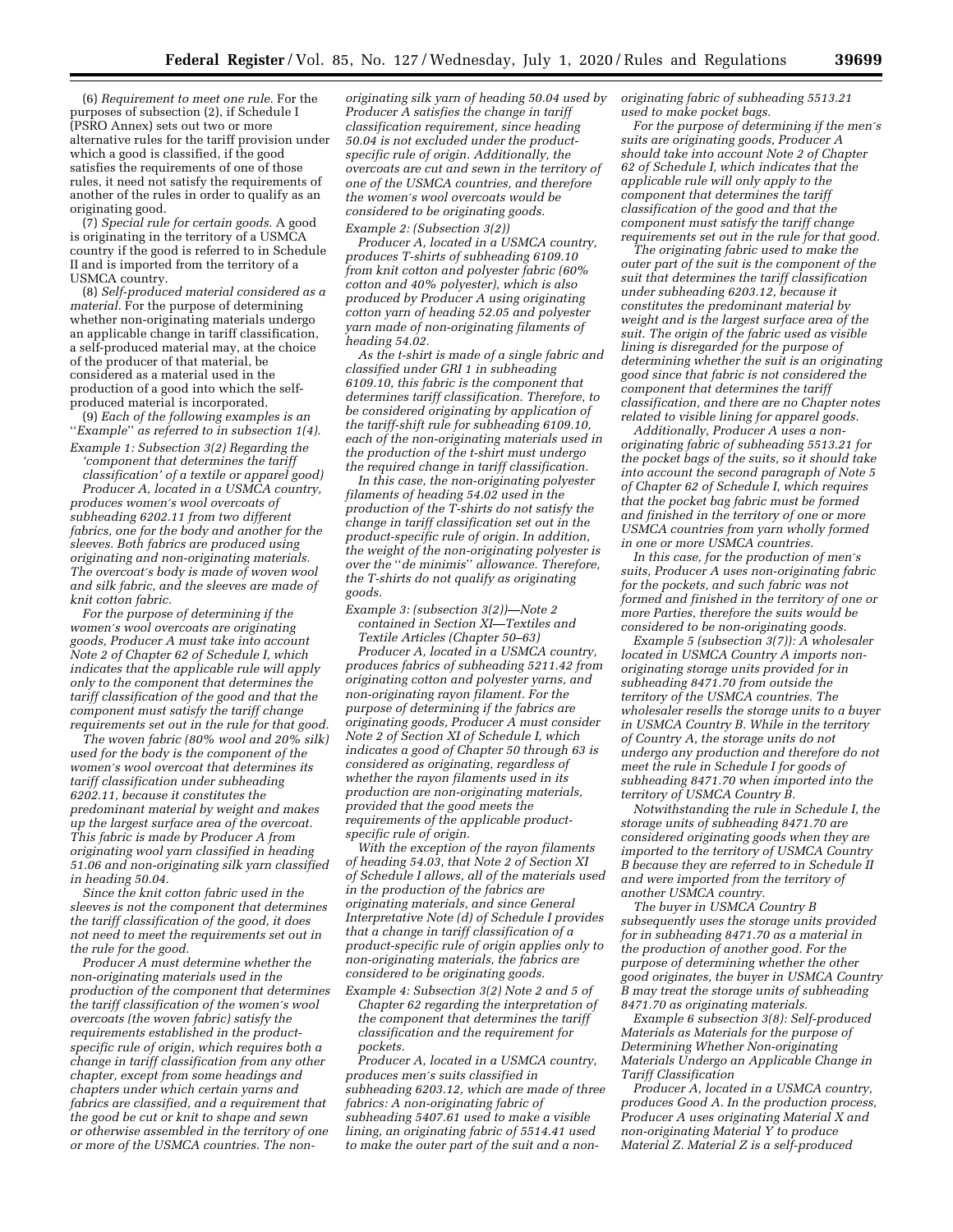*material that will be used to produce Good A.* 

*The rule set out in Schedule I for the heading under which Good A is classified specifies a change in tariff classification from any other heading. In this case, both Good A and the non-originating Material Y are of the same heading. However, the self-produced Material Z is of a heading different than that of Good A.* 

*For the purpose of determining whether the non-originating materials that are used in the production of Good A undergo the applicable change in tariff classification, Producer A has the option to consider the self-produced Material Z as the material that must undergo a change in tariff classification. As Material Z is of a heading different than that of Good A, Material Z satisfies the applicable change in tariff classification and Good A would qualify as an originating good.* 

## **Section 4. Treatment of Recovered Materials Used in the Production of a Remanufactured Good**

4(1) *Treatment of recovered materials used in the production of remanufactured goods.*  A recovered material derived in the territory of one or more of the USMCA countries, will be treated as originating, provided that:

(a) It is the result of a disassembly process of a used good into individual parts;

(b) It has undergone certain processing, such as cleaning, inspection, testing or other improvement processing, to sound working condition; and

(c) It is used in the production of, and incorporated into, a remanufactured good.

(2) *Recovered material not used in remanufactured good.* In the case that the recovered material is not used or incorporated in the production of a remanufactured good, it is originating only if it satisfies the requirements established in Section 3, and satisfies all other applicable requirements in these Regulations.

(3) *Requirements of Schedule I (PSRO Annex).* A remanufactured good is originating in the territory of a USMCA country only if it satisfies the applicable requirements established in Schedule I (PSRO Annex), and satisfies all other applicable requirements in these Regulations.

(4) Each of the following examples is an ''Example'' as referred to in subsection 1(4) *Example 1: (Section 4)* 

*In July 2023, Producer A located in a USMCA country manufactures water pumps of subheading 8413.30 for use in automotive engines. In addition to selling new water pumps, Producer A also sells water pumps that incorporate used parts.* 

*To obtain the used parts, Producer A disassembles used water pumps in a USMCA country and cleans, inspects, and tests the individual parts. Accordingly, these parts qualify as recovered materials.* 

*The water pumps that Producer A manufactures incorporate the recovered materials, have the same life expectancy and performance as new water pumps, and are sold with a warranty that is similar to the warranty for new water pumps. The water pumps therefore qualify as remanufactured goods, and the recovered materials are treated as originating materials when* 

*determining whether the good qualifies as an originating good.* 

*In this case, because the water pumps are for use in an automotive good, the provisions of Part VI apply. Because the water pump is a part listed in Table B, the RVC required is 70% under the net cost method or 80% under the transaction value method.* 

*The producer chooses to calculate the RVC using net cost as follows:* 

*Water pump net cost = \$1,000 Value of recovered materials = \$600 Value other originating materials = \$20 Value of non-originating materials = \$280*   $RVC = (NC - VNM)/NC \times 100$  $RVC = (1,000 - 280)/1,000 \times 100 = 72\%$ 

*The remanufactured water pumps are originating goods because their regional value content exceeds the 70% requirement by net cost method.* 

*Example 2: Section 4* 

*Producer A located in a USMCA country, uses recovered materials derived in the territory of a USMCA country in the production of self-propelled* ''*bulldozers*'' *classified in subheading 8429.11.* 

*In the production of the bulldozers, Producer A uses recovered engines, classified in heading 84.07. The engines are recovered materials because they are disassembled from used bulldozers in a USMCA country and then subject to cleaning, inspecting and technical tests to verify their sound working condition.* 

*In addition to the recovered materials, other non-originating materials, classified in subheading 8413.91, are also used in the production of the bulldozers.* 

*Producer A's bulldozers are considered a*  ''*remanufactured good*'' *because they are classified in a tariff provision set out in the definition of a remanufactured good, are partially composed of recovered materials, have a similar life expectancy and perform the same as or similar to new self-propelled bulldozers, and have a factory warranty similar to new self-propelled bulldozers.* 

*Once the recovered engines are used in the production of, and incorporated into, the remanufactured bulldozers, the recovered engines would be treated considered as originating materials for the purpose of determining if the remanufactured bulldozers are originating.* 

*The rule of origin set out in in Schedule I for subheading 8429.11 specifies a change in tariff classification from any other subheading.* 

*In this case, because the recovered engines are treated as originating materials, and the non-originating materials, classified in subheading 8413.91, satisfy the requirements set out in Schedule I, the remanufactured bulldozers are originating goods.* 

#### **Section 5. De Minimis**

5(1) *De minimis rule for non-originating materials.* Except as otherwise provided in subsection (3) (Exceptions), a good is originating in the territory of a USMCA country if

(a) the value of all non-originating materials that are used in the production of the good and that do not undergo an applicable change in tariff classification as a result of production occurring entirely in the territory of one or more of the USMCA countries is not more than ten percent

(i) of the transaction value of the good, determined in accordance with Schedule III (Value of Goods), and adjusted to exclude any costs incurred in the international shipment of the good, or

(ii) of the total cost of the good;

(b) if the good is also subject to a regional content requirement under the rule in which the applicable change in tariff classification is specified, the value of those nonoriginating materials is to be taken into account in calculating the regional value content of the good in accordance with the method set out for that good; and

(c) the good satisfies all other applicable requirements of these Regulations.

(2) *Only one rule to satisfy.* If Schedule I (PSRO Annex) sets out two or more alternative rules for the tariff provision under which the good is classified, and the good is considered an originating good under one of those rules in accordance with subsection (1), it need not satisfy the requirements of any alternative rule to be originating.

(3) *Exceptions.* Subsections (1) and (2) do not apply to:

(a) A non-originating material of heading 04.01 through 04.06, or a non-originating material that is a dairy preparation containing over 10 percent by dry weight of milk solids of subheading 1901.90 or 2106.90, used in the production of a good of heading 04.01 through 04.06;

(b) a non-originating material of heading 04.01 through 04.06, or a non-originating material that is a dairy preparation containing over 10 percent by dry weight of milk solids of subheading 1901.90 or 2106.90, used in the production of a good of:

(i) Infant preparations containing over 10 percent by dry weight of milk solids of subheading 1901.10,

(ii) mixes and doughs, containing over 25 percent by dry weight of butterfat, not put up for retail sale of subheading 1901.20,

(iii) dairy preparations containing over 10 percent by dry weight of milk solids of subheading 1901.90 or 2106.90,

(iv) goods of heading 21.05,

(v) beverages containing milk of subheading 2202.90, or

(vi) animal feeds containing over 10 percent by dry weight of milk solids of subheading 2309.90;

(c) a non-originating material of any of heading 08.05 and subheadings 2009.11 through 2009.39 that is used in the production of a good of any of subheadings 2009.11 through 2009.39 or a fruit or vegetable juice of any single fruit or vegetable, fortified with minerals or vitamins, concentrated or unconcentrated, of subheading 2106.90 or 2202.90;

(d) a non-originating material of Chapter 9 that is used in the production of instant coffee, not flavored, of subheading 2101.11;

(e) a non-originating material of Chapter 15 that is used in the production of a good of any of headings 15.01 through 15.08, 15.12, 15.14 or 15.15;

(f) a non-originating material of heading 17.01 that is used in the production of a good of any of headings 17.01 through 17.03;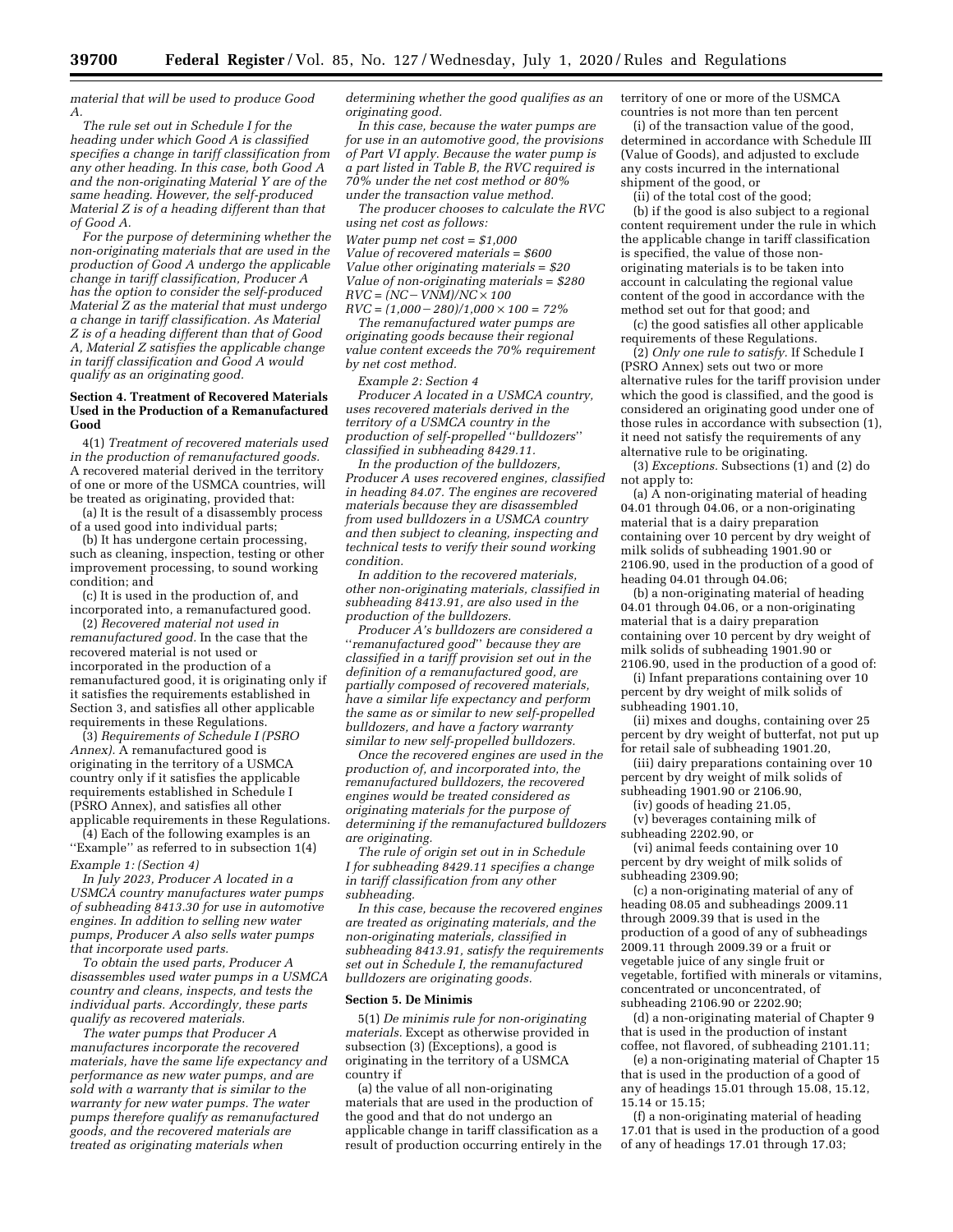(g) a non-originating material of Chapter 17 or heading 18.05 that is used in the production of a good of subheading 1806.10;

(h) a non-originating material that is pears, peaches or apricots of Chapter 8 or 20 that is used in the production of a good of heading 20.08;

(i) a non-originating material that is a single juice ingredient of heading 20.09 that is used in the production of a good of any of subheading 2009.90, or tariff item 2106.90.cc or 2202.90.bb;

(j) a non-originating material of heading 22.03 through 22.08 that used in the production of a good provided for in any of heading 22.07 or 22.08;

(k) a non-originating material that is used in the production of a good of any of Chapters 1 through 27, unless the nonoriginating material is of a different subheading than the good for which origin is being determined under this section; or

(l) a non-originating material that is used in the production of a good of any of Chapters 50 through 63.

(4) *De minimis rule for regional value content requirement.* A good that is subject to a regional value content requirement is originating in the territory of a USMCA country and is not required to satisfy that requirement if

(a) the value of all non-originating materials used in the production of the good is not more than ten per cent

(i) of the transaction value of the good, determined in accordance with Schedule III (Value of the Good), and adjusted to exclude any costs incurred in the international shipment of the good, or

(ii) of the total cost of the good, and (b) the good satisfies all other applicable requirements of these Regulations.

(5) *Value of non-originating materials for subsections (1) and (4).* For the purposes of subsections (1) and (4), the value of nonoriginating materials is to be determined in accordance with subsections 8(1) through (6).

(6) *De minimis rule for textile goods.* A good of any of Chapters 50 through 60 or heading 96.19, that contains non-originating materials that do not satisfy the applicable change in tariff classification requirements, will be considered originating in the territory of a USMCA country if:

(a) The total weight of all those nonoriginating materials is not more than ten per cent of the total weight of the good, of which the total weight of elastomeric content may not exceed seven per cent of the total weight of the good; and

(b) the good satisfies all other applicable requirements of these Regulations.

(7) A good of any of Chapters 61 through 63, that contains non-originating fibers or yarns in the component of the good that determines the tariff classification that do not undergo the applicable change in tariff classification requirements, will be considered originating in the territory of a USMCA country if:

(a) The total weight of all those nonoriginating materials is not more than ten per cent of the total weight of that component, of which the elastomeric content may not exceed seven per cent; and

(b) the good satisfies all other applicable requirements of these Regulations.

(8) For purposes of subsection (7), (a) the component of a good that determines the tariff classification of that good is identified in accordance with the first of the following General Rules for the Interpretation of the Harmonized System under which the identification can be determined, namely, Rule 3(b), Rule 3(c) and Rule 4; and

(b) if the component of the good that determines the tariff classification of the good is a blend of two or more yarns or fibers, all yarns and fibers used in the production of the component must be taken into account in determining the weight of fibers and yarns in that component.

(9) For the purpose of determining if a good of Chapter 61 through 63 is originating, the requirements set out in Schedule I (PSRO Annex) only apply to the component that determines the tariff classification of the good. Materials that are not part of the component that determines the tariff classification of the good are disregarded when determining if a good is originating. Similarly, for the purposes of Section 5 as applicable to a good of Chapters 61 through 63, only the materials used in the component that determines the tariff classification are taken into account in the de minimis calculation.

(10) Subsection (6) does not apply to sewing thread, narrow elastic bands, and pocket bag fabric subject to the requirements set out in Chapter 61 Notes 2 through 4, Chapter 62 Notes 3 through 5 or for coated fabric as set out in Chapter 63 Note 2 of Schedule I (PSRO Annex).

(11) *Calculation of* ''*Total Cost*''*, choice of methods.* For the purposes of paragraph (1)(a)(ii) and subparagraph (4)(a)(ii), the total cost of a good is, at the choice of the producer of the good,

(a) the total cost incurred with respect to all goods produced by the producer that can be reasonably allocated to that good in accordance with Schedule V; or

(b) the aggregate of each cost that forms part of the total cost incurred with respect to that good that can be reasonably allocated to that good in accordance with Schedule V.

(12) *Calculation of total cost.* Total cost under subsection (11) consists of the costs referred to in subsection 1(6), and is calculated in accordance with that subsection and subsection 1(7).

(13) *Value of non-originating materials other methods.* For the purpose of determining the value under subsection (1) of non-originating materials that do not undergo an applicable change in tariff classification, if an inventory management method either recognized in the Generally Accepted Accounting Principles (GAAP) of the USMCA country where the production was performed or a method set out in Schedule VIII, is not being used to determine the value of those non-originating materials, the following methods are to be used:

(a) If the value of those non-originating materials is being determined as a percentage of the transaction value of the good and the producer chooses under subsection 7(10) to use one of the methods recognized in the GAAP of the USMCA country where the material was produced, or a method set out

in Schedule VII to determine the value of those non-originating materials for the purpose of calculating the regional value content of the good, the value of those nonoriginating materials must be determined in accordance with that method;

(b) if the following conditions are met and if the value of those non-originating materials is equal to the sum of the values of nonoriginating materials, determined in accordance with the election under subparagraph (iv), divided by the number of units of the goods with respect to which the election is made

(i) the value of those non-originating materials is being determined as a percentage of the total cost of the good,

(ii) under the rule in which the applicable change in tariff classification is specified, the good is also subject to a regional value content requirement and paragraph (5)(a) does not apply with respect to that good,

(iii) the regional value content of the good is calculated on the basis of the net cost method, and

(iv) the producer elects under subsection 7(15), 16(1) or (10) that the regional value content of the good be calculated over a period;

(c) if the conditions below are met the value of those non-originating materials is the sum of the values of non-originating materials divided by the number of units produced during the period under subparagraph (iii):

(i) The value of those non-originating materials is being determined as a percentage of the total cost of the good,

(ii) under the rule in which the applicable change in tariff classification is specified, the good is not also subject to a regional value content requirement or paragraph (6)(a) applies with respect to that good, and

(iii) the producer elects under paragraph 1(7)(b) that, for the purposes of subsection 5(11), the total cost of the good be calculated over a period; and

(d) in any other case, the value of those non-originating materials may, at the choice of the producer, be determined in accordance with an inventory management method recognized in the GAAP of the USMCA country where the production was performed or one of the methods set out in Schedule VII.

(14) *Value of non-originating materials production of the good.* For the purposes of subsection (4), the value of the nonoriginating materials used in the production of the good may, at the choice of the producer, be determined in accordance with an inventory management method recognized in the GAAP of the USMCA country where the production was performed or one of the methods set out in Schedule VII

(15) *Examples illustrating de minimis rules.* Each of the following examples is an ''Example'' as referred to in subsection 1(4). *Example 1: Subsection 5(1)* 

*Producer A, located in a USMCA country, uses originating materials and nonoriginating materials in the production of aluminum powder of heading 76.03. The product-specific rule of origin set out in Schedule I for heading 76.03 specifies a change in tariff classification from any other*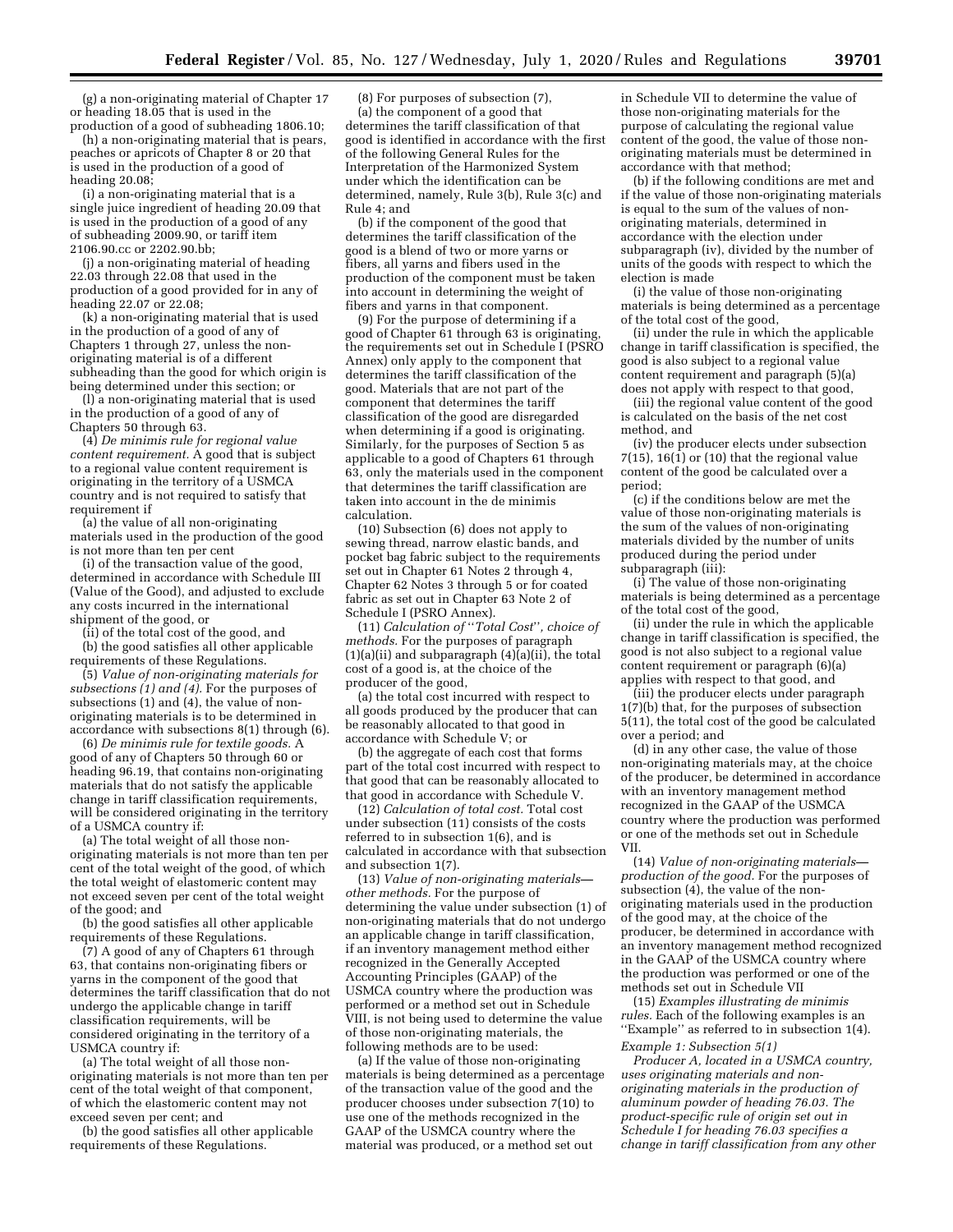*chapter. There is no applicable regional value content requirement for this heading. Therefore, in order for the aluminum powder to qualify as an originating good under the rule set out in Schedule I, Producer A may not use any non-originating material of Chapter 76 in the production of the aluminum powder.* 

*All of the materials used in the production of the aluminum powder are originating materials, with the exception of a small amount of aluminum scrap of heading 76.02, that is in the same chapter as the aluminum powder. Under subsection 5(1), if the value of the non-originating aluminum scrap does not exceed ten per cent of the transaction value of the aluminum powder or the total cost of the aluminum powder, whichever is applicable, the aluminum powder would be considered an originating good.* 

# *Example 2: Subsection 5(2)*

*Producer A, located in a USMCA country, uses originating materials and nonoriginating materials in the production of fans of subheading 8414.59. There are two alternative rules set out in Schedule I for subheading 8414.59, one of which specifies a change in tariff classification from any other heading. The other rule specifies both a change in tariff classification from the subheading under which parts of the fans are classified and a regional value content requirement. In order for the fan to qualify as an originating good under the first of the alternative rules, all of the materials that are classified under the subheading for parts of fans and used in the production of the completed fan must be originating materials.* 

*In this case, all of the non-originating materials used in the production of the fan satisfy the change in tariff classification set out in the rule that specifies a change in tariff classification from any other heading, with the exception of one non-originating material that is classified under the subheading for parts of fans. Under subsection 5(1), if the value of the non-originating material that does not satisfy the change in tariff classification specified in the first rule does not exceed ten per cent of the transaction value of the fan or the total cost of the fan, whichever is applicable, the fan would be considered an originating good. Therefore, under subsection 5(2), the fan would not be required to satisfy the alternative rule that specifies both a change in tariff classification and a regional value content requirement. Example 3: Subsection 5(2)* 

*Producer A, located in a USMCA country, uses originating materials and nonoriginating materials in the production of copper anodes of heading 74.02. The product-specific rule of origin set out in Schedule I for heading 74.02 specifies both a change in tariff classification from any other heading, except from heading 74.04, under which certain copper materials are classified, and a regional value content requirement. With respect to that part of the rule that specifies a change in tariff classification, in order for the copper anode to qualify as an originating good, any copper materials that are classified under heading 74.02 or 74.04 and that are used in the production of the copper anode must be originating materials.* 

*In this case, all of the non-originating materials used in the production of the copper anode satisfy the specified change in tariff classification, with the exception of a small amount of copper materials classified under heading 74.04. Subsection 5(1) provides that the copper anode can be considered an originating good if the value of the non-originating copper materials that do not satisfy the specified change in tariff classification does not exceed ten per cent of the transaction value of the copper anode or the total cost of the copper anode, whichever is applicable. In this case, the value of those non-originating materials that do not satisfy the specified change in tariff classification does not exceed the ten per cent limit.* 

*However, the rule set out in Schedule I for heading 74.02 specifies both a change in tariff classification and a regional value content requirement. Under paragraph 5(1)(b), in order to be considered an originating good, the copper anode must also, except as otherwise provided in subsection 5(4), satisfy the regional value content requirement specified in that rule. As provided in paragraph 5(1)(b), the value of the non-originating materials that do not satisfy the specified change in tariff classification, together with the value of all other non-originating materials used in the production of the copper anode, will be taken into account in calculating the regional value content of the copper anode.* 

*Example 4: Subsection 5(4) Producer A, located in a USMCA country, primarily uses originating materials in the production of shoes of heading 64.05. The product-specific rule of origin set out in Schedule I for heading 64.05 specifies both a change in tariff classification from any heading other than headings 64.01 through 64.05 or subheading 6406.10 and a regional value content requirement.* 

*With the exception of a small amount of materials of Chapter 39, all of the materials used in the production of the shoes are originating materials.* 

*Under subsection 5(4), if the value of all of the non-originating materials used in the production of the shoes does not exceed ten per cent of the transaction value of the shoes or the total cost of the shoes, whichever is applicable, the shoes are not required to satisfy the regional value content requirement specified in the rule set out in Schedule I in order to be considered originating goods.* 

# *Example 5: Subsection 5(4)*

*Producer A, located in a USMCA country, produces barbers' chairs of subheading 9402.10. The product-specific rule of origin set out in Schedule I for goods of subheading 9402.10 specifies a change in tariff classification from any other subheading. All of the materials used in the production of these chairs are originating materials, with the exception of a small quantity of nonoriginating materials that are classified as parts of barbers' chairs. These parts undergo no change in tariff classification because subheading 9402.10 provides for both barbers' chairs and their parts.* 

*Although Producer A's barbers' chairs do not qualify as originating goods under the rule set out in Schedule I, paragraph 3(4)(a)* 

*provides, among other things, that, if there is no change in tariff classification from the non-originating materials to the goods because the subheading under which the goods are classified provides for both the goods and their parts, the goods will qualify as originating goods if they satisfy a specified regional value content requirement.* 

*However, under subsection 5(4), if the value of the non-originating materials does not exceed ten per cent of the transaction value of the barbers' chairs or the total cost of the barbers' chairs, whichever is applicable, the barbers' chairs will be considered originating goods and are not required to satisfy the regional value content requirement set out in subparagraph 3(4)(a)(ii).* 

#### *Example 6: Subsection 5(6):*

*Producer A, located in a USMCA country, manufactures an infant diaper, classified in heading 96.19, consisting of an outer shell of 94 percent nylon and 6 percent elastomeric fabric, by weight, and a terry knit cotton absorbent crotch. All materials used are produced in a USMCA country, except for the elastomeric fabric, which is from a non-USMCA country. The elastomeric fabric is only 6 percent of the total weight of the diaper. The product otherwise satisfies all other applicable requirements of these Regulations. Therefore, the product is considered originating from a USMCA country as per subsection (6).* 

*Example 7: Subsection 5(6)* 

*Producer A, located in a USMCA country, produces cotton fabric of subheading 5209.11 from cotton yarn of subheading 5205.11. This cotton yarn is also produced by Producer A.* 

*The product-specific rule of origin set out in Schedule I for subheading 5209.11, under which the fabric is classified, specifies a change in tariff classification from any other heading outside 52.08 through 52.12, except from certain headings under which certain yarns are classified, including cotton yarn of subheading 5205.11.* 

*Therefore, with respect to that part of the rule that specifies a change in tariff classification, in order for the fabric to qualify as an originating good, the cotton yarn that is used by Producer A in the production of the fabric must be an originating material.* 

*At one point Producer A uses a small quantity of non-originating cotton yarn in the production of the cotton fabric. Under subsection 5(6), if the total weight of the nonoriginating cotton yarn does not exceed ten per cent of the total weight of the cotton fabric, it would be considered an originating good.* 

*Example 8: Subsections 5(7) and (8) Producer A, located in a USMCA country, produces women's dresses of subheading 6204.41 from fine wool fabric of heading 51.12. This fine wool fabric, also produced by Producer A, is the component of the dress that determines its tariff classification under subheading 6204.41.* 

*The product-specific rule of origin set out in Schedule I for subheading 6204.41, under which the dress is classified, specifies both a change in tariff classification from any other chapter, except from those headings and chapters under which certain yarns and*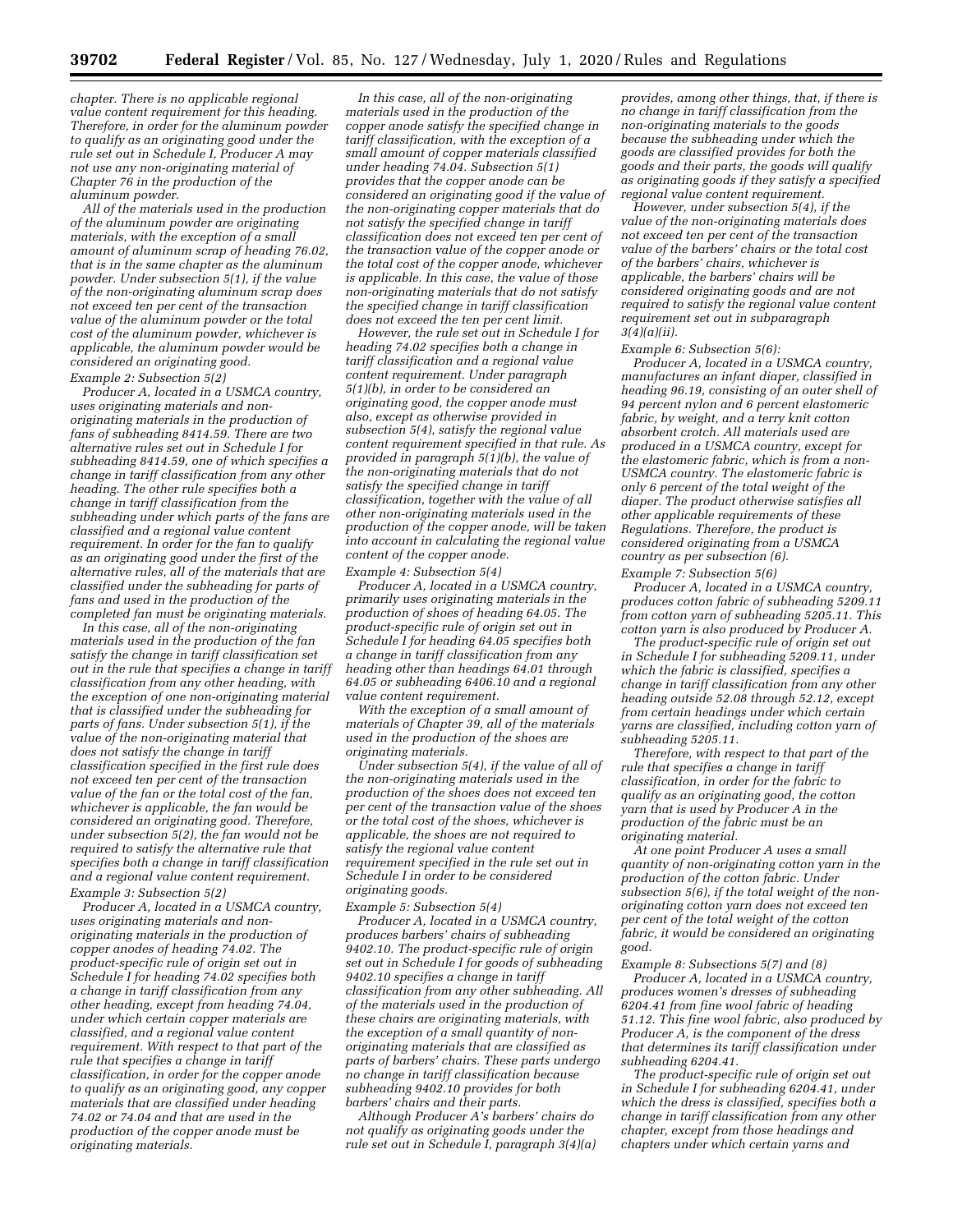*fabrics, including combed wool yarn and wool fabric, are classified, and a requirement that the good be cut and sewn or otherwise assembled in the territory of one or more of the USMCA countries. In addition, narrow elastics classified in subheading 5806.20 or heading 60.02 and sewing thread classified in heading 52.04, 54.01 or 55.08 or yarn classified in heading 54.02 that is used as sewing thread, must be formed and finished in the territory of one or more of the USMCA countries for the dress to be originating. Furthermore, if the dress has a pocket, the pocket bag fabric must be formed and finished in the territory of one or more of the USMCA countries for the dress to be originating.* 

*Therefore, with respect to that part of the rule that specifies a change in tariff classification, in order for the dress to qualify as an originating good, the combed wool yarn and the fine wool fabric made therefrom that are used by Producer A in the production of the dress must be originating materials. In addition, the sewing thread, narrow elastics and pocket bags that are used by Producer A in the production of the dress must also be formed and finished in the territory of one or more of the USMCA countries.* 

*At one point Producer A uses a small quantity of non-originating combed wool yarn in the production of the fine wool fabric. Under subsection 5(7), if the total weight of the non-originating combed wool yarn does not exceed ten per cent of the total weight of all the yarn used in the production of the component of the dress that determines its tariff classification, that is, the wool fabric, the dress would be considered an originating good.* 

#### *Example 9: Subsection 5(7)*

*Producer A, located in a USMCA country, manufactures women's knit sweaters, which have knit bodies and woven sleeves. The knit body is composed of 95 percent polyester and 5 percent spandex, by weight. The sleeves are made of non-USMCA woven fabric that is 100 percent polyester. All materials of the knit body are from a USMCA country, except for the spandex, which is from a non-USMCA country. The sweater is cut and sewn in a USMCA country. Since the knit body gives the garment its essential character, the sweater is classified in subheading 6110.30. The product-specific rule of origin set out in Schedule I for subheading 6110.30 is that the product is both cut (or knit to shape) and sewn or otherwise assembled in the territory of one or more of the USMCA countries. The sleeves are disregarded in determining whether the sweater originates in a USMCA country because only the component that determines the tariff classification of the good must be originating and the de minimis provision is applied to that component. Moreover, the total weight of the spandex is less than 10 percent of the total weight of the knit body fabric, which is the component that determines the tariff classification of the sweater, and the spandex does not exceed seven percent of the total weight of good. Assuming that the women's knit sweater satisfies all other applicable requirements of these Regulations, the women's knit sweater is originating from the USMCA country. Example 10: Subsection 5(9)* 

*A men's shirt of Chapter 61 is made using two different fabrics; one for the body and another for the sleeves. The component that determines the tariff classification of the men's shirt would be the fabric used for the body, as it constitutes the material that predominates by weight and makes up the largest surface area of the shirt's exterior. If this fabric is produced using non-originating fibers and yarns that do not satisfy a tariff change rule, the de minimis provision would be calculated on the basis of the total weight of the non-originating fibers or yarns used in the production of the fabric that makes up the body of the shirt. The weight of these non-originating fibers or yarns must be ten percent or less of the total weight of that fabric and any elastomeric content must be seven per cent or less of the total weight of that fabric.* 

*Alternatively, if the shirt is made entirely of the same fabric, the component that determines the tariff classification of that shirt would be that fabric, as the shirt is made out of the same material throughout. Therefore, under this second scenario, the total weight of all non-originating fibers and yarns used in the production of the shirt that do not satisfy a tariff change rule, must be ten percent or less of the total weight of the shirt, and any elastomeric content must be seven per cent or less of the total weight of that shirt, for the shirt to be considered as an originating good.* 

*Example 11: Subsection 5(9) Producer A, located in a USMCA country, produces women*´*s blouses of subheading 6206.40 from a fabric also produced by Producer A using 90% by weight originating polyester yarns of subheading 5402.33, 3% by weight non-originating lyocell yarn of subheading 5403.49 and 7% by weight nonoriginating elastomeric filament yarn of subheading 5402.44. This fabric is the component of the women*´*s blouses that determines its tariff classification under subheading 6206.40.* 

*The product-specific rule of origin of Schedule I applicable to the women*´*s blouses of subheading 6206.40 requires a change in tariff classification from any other chapter, except from those headings and chapters under which certain yarns and fabrics, including polyester, lyocell and elastomeric filament yarns, are classified and a requirement that the good is cut and sewn or otherwise assembled in the territory of one or more of the USMCA countries.* 

*In this case, the non-originating lyocell yarns of subheading 5403.49 and the nonoriginating elastomeric filament yarn of subheading 5402.44 do not satisfy the change in tariff classification required by the product-specific rule of origin of Schedule I, because the product specific rule of origin for heading 62.06 excludes a change from Chapter 54 to heading 62.06.*''

*However, according to subsection (7), a textile or apparel good classified in Chapters 61 through 63 of the Harmonized System that contains non-originating fibers or yarns in the component of the good that determines its tariff classification that do not satisfy the applicable change in tariff classification, will nonetheless be considered an originating good if the total weight of all those fibers or* 

*yarns is not more than 10 percent of the total weight of that component, of which the total weight of elastomeric content may not exceed 7 percent of the total weight of the component, and such good meets all the other applicable requirements of these Regulations.* 

*Since the weight of the non-originating materials used by Producer A does not exceed 10 percent of the total weight of the component that determines the tariff classification of the women*´*s blouses, and the weight of elastomeric content also does not exceed 7 percent of such total weight, the women*´*s blouses qualify as originating goods. Example 12: Subsection 5(10)* 

*A producer located in a USMCA country manufactures boys' swimwear of subheading 6211.11 from fabric that has been woven in a USMCA country from yarn spun in a USMCA country; however, the producer uses non-originating narrow elastic of heading 60.02 in the waist-band of the swimwear. As a result of the use of non-originating narrow elastic of heading 60.02 in the waistband, and provided the garment is imported into a USMCA country at least 18 months after the Agreement enters into force, the swimwear is considered non-originating because it does not satisfy the requirement set out in Note 3 of Chapter 62. In addition, subsection 5(7) is not applicable regarding the narrow elastic of 60.02 and the good is therefore a nonoriginating good.* 

## **Section 6. Sets of Goods, Kits or Composite Goods**

6 (1) This section applies to a good that is classified as a set as a result of the application of rule 3 of the General Rules for the Interpretation of the Harmonized System.

(2) *Requirements.* Except as otherwise provided in Schedule I (PSRO Annex), a set is originating in the territory of one or more of the USMCA countries only if each good in the set is originating and both the set and the goods meet the other applicable requirements of these Regulations.

(3) *Exceptions.* Notwithstanding, subsection 2, a set is only originating if the value of all the non-originating goods included in the set does not exceed 10 percent of the value of the set.

(4) *Value.* For the purposes of subsection 3, the value of non-originating goods in the set and the value of the set is to be calculated in the same manner as the value of nonoriginating materials determined in accordance with section 8 and the value of the good determined in accordance with section 7.

(5) *Examples. Each of the following examples is an* ''*Example*'' *as referred to in subsection 1(4).* 

# *Example 1 (paint set)*

*Producer A assembles a paint set for arts and crafts. The set includes tubes of paint, paint brushes, and paper all presented in a reusable wooden box. The paint set for arts and crafts is classified in subheading 3210.00 as a result of the application of Rule 3 of the General Rules for the Interpretation of the Harmonized System and, as a result, Section 6 will apply with respect to such set. The paint, paper and wooden box are all originating as they each undergo the changes*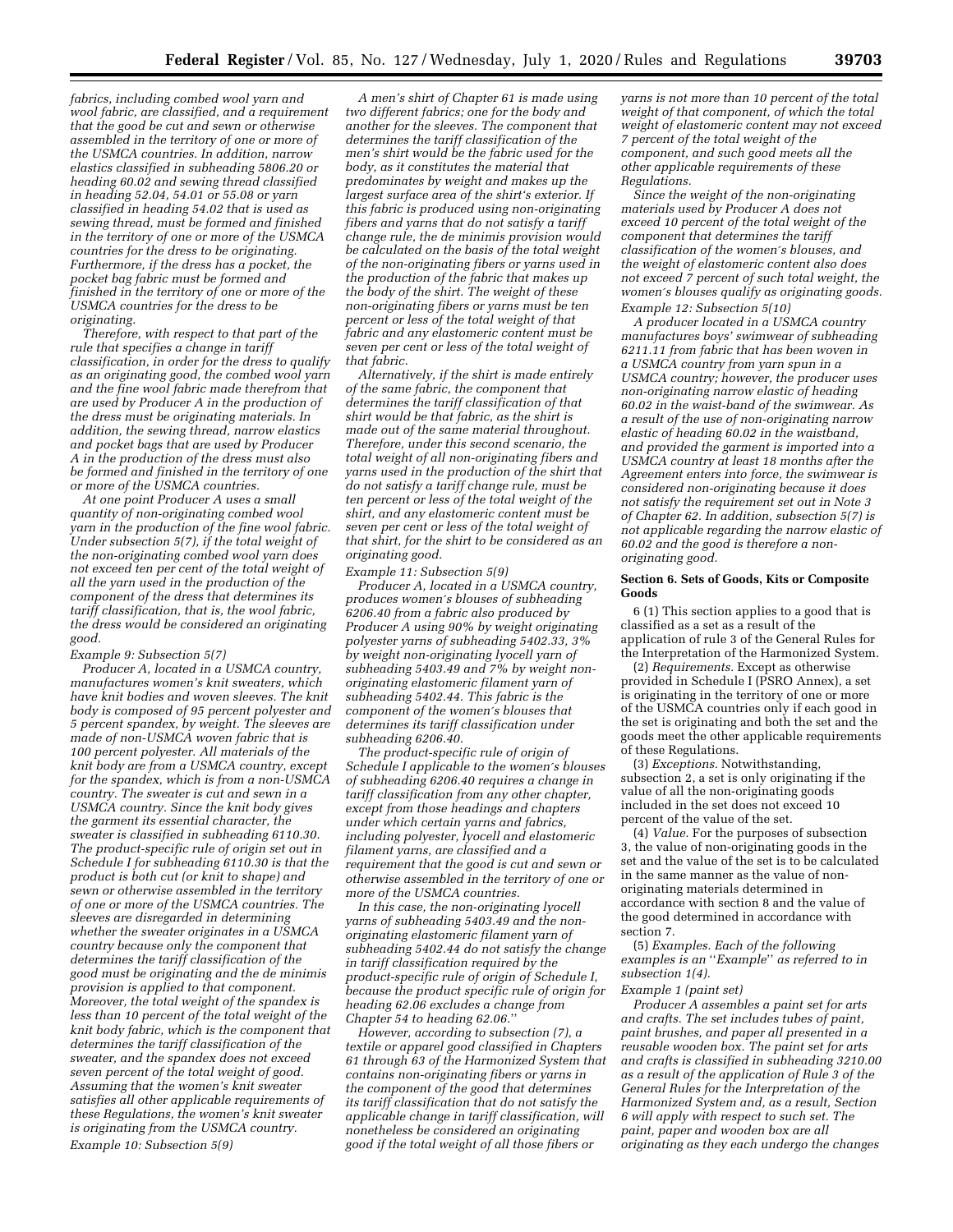*required in the product-specific rules of origin in Schedule I. The paint brushes, which represent four percent of the value of the set, are produced in the territory of a non-USMCA country and are therefore nonoriginating. The set is nonetheless originating.* 

# *Example 2: Subsection 6(2)*

*Producer A, located in a USMCA country, uses originating materials and nonoriginating materials to assemble a manicure set of subheading 8214.20. The set includes a nail nipper, cuticle scissors, a nail clipper and a nail file with cardboard support, all presented in a plastic case with zipper. The items are not classified as a set as a result of the application of rule 3 of the General Rules for the Interpretation of the Harmonized System. The Harmonized System specifies that manicure sets are classified in subheading 8214.20. This means that the specific rule of origin set out in Schedule I is applied. This rule requires a change in tariff classification from any other chapter. In order for the manicure set to qualify as an originating good under the rule set out in Schedule I, Producer A may not use any non-originating material of Chapter 82 in the assembly of the manicure set.* 

*In this case, Producer A, located in a USMCA country, produces the nail nipper, the cuticle scissors and the nail clipper included in the set, and all qualify as originating. Despite being classified in the same chapter as the manicure set (chapter 82), the originating nail nipper, the cuticle scissors and the nail clipper satisfy the change in tariff classification applicable to the manicure set. The nail file with cardboard support (6805.20) and the plastic case with zipper (4202.12) are imported from outside the territories of the USMCA countries; however, these items are not classified in chapter 82, so they satisfy the applicable change in tariff classification. Therefore, the manicure set is an originating good.* 

*Example 3: Pants set Section 6(2)* 

*Producer A makes a pants set, containing men's cotton denim trousers and a polyester belt, packed together for a retail sale. The trousers are made of cotton fabric formed and finished from yarn in a USMCA country. The sewing thread is formed and finished in a USMCA country. The pocket bag fabric is formed and finished in a USMCA country, of yarn wholly formed in a USMCA country. The trousers are cut and sewn in USMCA country A. A polyester webbing belt with a metal buckle is made in a non-USMCA country and shipped to USMCA country A, where it is threaded through the belt loops of the trousers. The value of the belt is 8% of the value of the trousers and belt combined.* 

*The men's trousers are classified under subheading 6203.42. The rule of origin set out in Schedule I for subheading 6203.42 requires that the trousers be made from fabric produced in a USMCA country from yarn produced in a USMCA country. The trousers satisfy the product-specific rules provided in Schedule I and are considered originating. However, the belt does not satisfy the rules and would not be considered originating. The set is nonetheless an originating good if the belt value is 10% or less of the value of the* 

*set. Since the value of the belt is 8% of the value of the set, the men's trousers and belt set would be treated as an originating good under the USMCA.* 

*Example 4: Shirt and Tie Set Section 6(2) Producer A makes a boys' shirt and tie set in a USMCA country. The shirt is constructed from 55% cotton, 45% polyester, solid color, dyed, woven fabric, classified in subheading 5210.31. The fabric contains 73.2 total yarns per square centimeter and 76 metric yarns. The shirt is packaged in a retail polybag with a coordinating color, 100% polyester, woven fabric tie. The yarns used in the shirt fabric are spun in non-USMCA country and the fabric is woven and dyed in the same non-USMCA country. The shirt fabric is sent to the USMCA country where it is cut and sewn into finished garments. The coordinating tie is made in a non-USMCA country from fabric that is woven in that country from yarns that are spun in that country. The value of the coordinating tie is approximately 13% of the value of the set.* 

*The shirt is classified under heading 62.05. The shirt satisfies the product-specific rule for subheading 62.05 set out in Schedule I and is considered originating because it is wholly made from fabric of heading 5210.31 (not of square construction, containing more than 70 warp ends and filling picks per square centimeter, of average yarn number exceeding 70 metric) and cut and sewn into finished garments in the USMCA country. On the other hand, the tie does not satisfy the product specific rule for heading 62.15 and would not be considered originating. For purposes of the sets rule, provided the tie is valued at 10% or less of the value of the set, the set will be treated as originating. However, since the value of the coordinating tie is approximately 13% of the value of the set, the shirt and tie set would not be treated as an originating good under the USMCA. Example 5: Chef set Section 6(2)* 

*Producer A, located in a USMCA country, produces a chef set for retail sale using originating and non-originating materials. This set includes an apron, cooking gloves and a chef hat. The chef set is classified in heading 62.11 as a result of the application of rule 3 of the General Rules for the Interpretation of the Harmonized System. For this reason, subsection (3) applies to this set. Both the apron and cooking gloves meet the product-specific rules of origin for their respective product categories and are therefore considered to be originating. The chef hat, which represents 9.7 percent of the value of the set, is produced in the territory of a non-USMCA country and is therefore non-originating. The set is nonetheless an originating good because less than ten percent of the value of the set is nonoriginating.* 

#### **Part III**

## **Section 7. Regional Value Content**

7 (1) *Calculation.* Except as otherwise provided in subsection  $(6)$ , the regional value content of a good is to be calculated, at the choice of the importer, exporter or producer of the good, on the basis of either the transaction value method or the net cost method.

(2) *Transaction value method.* The transaction value method for calculating the regional value content of a good is as follows:  $\overline{RVC} = (\text{TV}-\text{VNM})/\text{TV}$  \* 100

Where

- RVC is the regional value content of the good, expressed as a percentage;
- TV is the transaction value of the good, determined in accordance with Schedule III with respect to the transaction in which the producer of the good sold the good, adjusted to exclude any costs incurred in the international shipment of the good; and
- VNM is the value of non-originating materials used by the producer in the production of the good, determined in accordance with section 8.

(3) *Net cost method.* The net cost method for calculating the regional value content of a good is as follows:

#### $RVC = (NC-VNM)/NC * 100$

Where

- RVC is the regional value content of the good, expressed as a percentage;
- NC is the net cost of the good, calculated in accordance with subsection (11); and
- VNM is the value of non-originating materials used by the producer in the production of the good, determined, except as otherwise provided in sections 14 and 15 and, in accordance with section 8.

(4) *Non-originating materials—values not included.* For the purpose of calculating the regional value content of a good under subsection (2) or (3), the value of nonoriginating materials used by a producer in the production of the good must not include

(a) the value of any non-originating materials used by another producer in the production of originating materials that are subsequently acquired and used by the producer of the good in the production of that good; or

(b) the value of any non-originating materials used by the producer in the production of a self-produced material that is an originating material and is designated as an intermediate material.

(5) *Self-produced material.* For the purposes of subsection (4),

(a) in the case of any self-produced material that is not designated as an intermediate material, only the value of any non-originating materials used in the production of the self-produced material is to be included in the value of non-originating materials used in the production of the good; and

(b) if a self-produced material that is designated as an intermediate material and is an originating material is used by the producer of the good with non-originating materials (whether or not those nonoriginating materials are produced by that producer) in the production of the good, the value of those non-originating materials is to be included in the value of non-originating materials.

(6) *Net cost method—when required.* The regional value content of a good is to be calculated only on the basis of the net cost method if the rule set in Schedule I (PSRO Annex) does not provide a rule based on the transaction value method;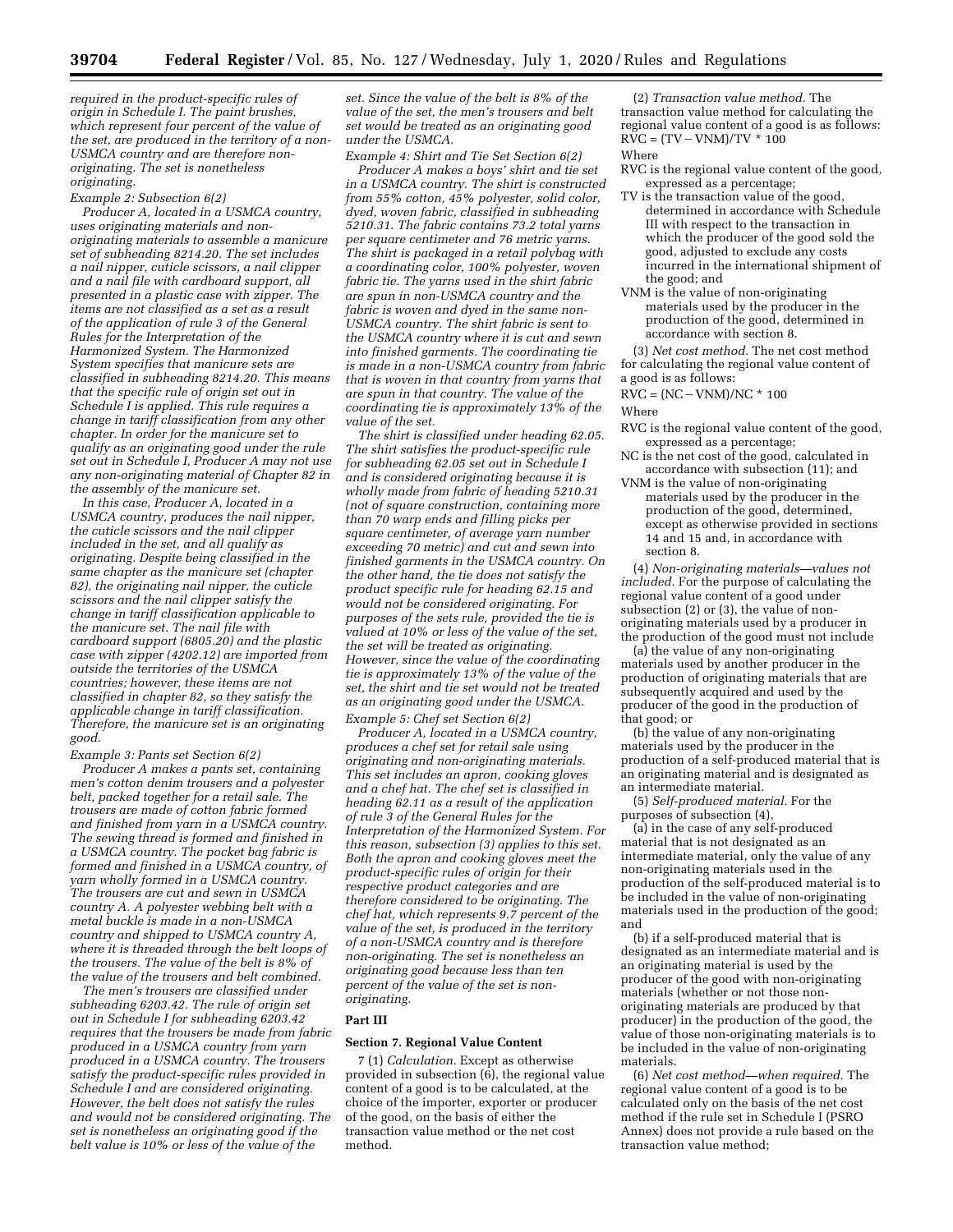(7) *Net cost method—when change permitted.* If the importer, exporter or producer of a good calculates the regional value content of the good on the basis of the transaction value method and the customs administration of a USMCA country subsequently notifies that importer, exporter or producer in writing, during the course of a verification of origin, that

(a) the transaction value of the good, as determined by the importer, exporter or producer, is required to be adjusted under section 4 of Schedule III, or

(b) the value of any material used in the production of the good, as determined by the importer, exporter or producer, is required to be adjusted under section 5 of Schedule VI, the importer, exporter or producer may choose that the regional value content of the good be calculated on the basis of the net cost method, in which case the calculation must be made within 30 days after receiving the notification, or such longer period as that customs administration specifies.

(8) *Net cost method—no change permitted.*  If the importer, exporter or producer of a good chooses that the regional value content of the good be calculated on the basis of the net cost method and the customs administration of a USMCA country subsequently notifies that importer, exporter or producer in writing, during the course of a verification of origin, that the good does not satisfy the applicable regional value content requirement, the importer, exporter or producer of the good may not recalculate the regional value content on the basis of the transaction value method.

(9) *Clarification.* Nothing in subsection (7) is to be construed as preventing any review and appeal under Article 5.15 of the Agreement, as implemented in each USMCA country, of an adjustment to or a rejection of

(a) the transaction value of the good; or (b) the value of any material used in the production of the good.

(10) *Value of identical non-originating materials.* For the purposes of the transaction value method, if non-originating materials that are the same as one another in all respects, including physical characteristics, quality and reputation but excluding minor differences in appearance, are used in the production of a good, the value of those nonoriginating materials may, at the choice of the producer of the good, be determined in accordance with one of the methods set out in Schedule VII.

(11) *Calculating the net cost of a good.* For the purposes of subsection (3), the net cost of a good may be calculated, at the choice of the producer of the good, by

(a) calculating the total cost incurred with respect to all goods produced by that producer, subtracting any excluded costs that are included in that total cost, and reasonably allocating, in accordance with Schedule V, the remainder to the good;

(b) calculating the total cost incurred with respect to all goods produced by that producer, reasonably allocating, in accordance with Schedule V, that total cost to the good, and subtracting any excluded costs that are included in the amount allocated to that good; or

(c) reasonably allocating, in accordance with Schedule V, each cost that forms part of the total cost incurred with respect to the good so that the aggregate of those costs does not include any excluded costs.

(12) *Calculation of total cost.* Total cost under subsection (11) consists of the costs referred to in subsection 1(6), and is calculated in accordance with that subsection and subsection 1(7).

(13) *Calculation of net cost of a good.* For the purpose of calculating the net cost under subsection (11),

(a) excluded costs must be the excluded costs that are recorded on the books of the producer of the good;

(b) excluded costs that are included in the value of a material that is used in the production of the good must not be subtracted from or otherwise excluded from the total cost; and

(c) excluded costs do not include any amount paid for research and development services performed in the territory of a USMCA country.

(14) *Non-allowable interest.* For the purpose of calculating non-allowable interest costs, the determination of whether interest costs incurred by a producer are more than 700 basis points above the interest rate of comparable maturities issued by the federal government of the country in which the producer is located is to be made in accordance with Schedule IX.

(15) *Use of* ''*averaging*'' *over a period.* For the purposes of the net cost method, the regional value content of the good, other than a good with respect to which an election to average may be made under subsection 16(1) or (10), may be calculated, if the producer elects to do so, by

(a) calculating the sum of the net costs incurred and the sum of the values of nonoriginating materials used by the producer of the good with respect to the good and identical goods or similar goods, or any combination thereof, produced in a single plant by the producer over

(i) a one-month period,

(ii) any consecutive three-month or sixmonth period that falls within and is evenly divisible into the number of months of the producer's fiscal year remaining at the beginning of that period, or

(iii) the producer's fiscal year; and (b) using the sums referred to in paragraph (a) as the net cost and the value of nonoriginating materials, respectively.

(16) *Application.* The calculation made under subsection (15) applies with respect to all units of the good produced during the period chosen by the producer under paragraph (15)(a).

(17) *No change to the goods or period.* An election made under subsection (15) may not be rescinded or modified with respect to the goods or the period with respect to which the election is made.

(18) *Period considered to be chosen.* If a producer chooses a one, three or six-month period under subsection (15) with respect to a good, the producer will be considered to have chosen under that subsection a period or periods of the same duration for the remainder of the producer's fiscal year with respect to this good.

(19) *Method and period for remainder of fiscal year.* If the net cost method is required

to be used or has been chosen and an election has been made under subsection (15), the regional value content of the good is to be calculated on the basis of the net cost method over the period chosen under that subsection and for the remainder of the producer's fiscal year.

(20) *Analysis of actual costs.* Except as otherwise provided in subsections 16(9), if the producer of a good has calculated the regional value content of the good under the net cost method on the basis of estimated costs, including standard costs, budgeted forecasts or other similar estimating procedures, before or during the period chosen under paragraph (15)(a), the producer must conduct an analysis at the end of the producer's fiscal year of the actual costs incurred over the period with respect to the production of the good.

(21) *Option to treat any material as nonoriginating.* For the purpose of calculating the regional value content of a good, the producer of that good may choose to treat any material used in the production of that good as a non-originating material.

(22) *Examples.* Each of the following examples is an ''Example'' as referred to in subsection 1(4).

*Example 1: Example of point of direct shipment (with respect to adjusted to exclude any costs incurred in the international shipment of the good)* 

*A producer has only one factory, at which the producer manufactures finished office chairs. Because the factory is located close to transportation facilities, all units of the finished good are stored in a factory warehouse 200 meters from the end of the production line. Goods are shipped worldwide from this warehouse. The point of direct shipment is the warehouse.* 

*Example 2: Examples of point of direct shipment (with respect to adjusted to exclude any costs incurred in the international shipment of the good)* 

*A producer has six factories, all located within the territory of one of the USMCA countries, at which the producer produces garden tools of various types. These tools are shipped worldwide, and orders usually consist of bulk orders of various types of tools. Because different tools are manufactured at different factories, the producer decided to consolidate storage and shipping facilities and ships all finished products to a large warehouse located near the seaport, from which all orders are shipped. The distance from the factories to the warehouse varies from 3 km to 130 km. The point of direct shipment for each of the goods is the warehouse.* 

*Example 3: Examples of point of direct shipment (with respect to adjusted to exclude any costs incurred in the* 

*international shipment of the good) A producer has only one factory, located near the center of one of the USMCA countries, at which the producer manufactures finished office chairs. The office chairs are shipped from that factory to three warehouses leased by the producer, one on the west coast, one near the factory and one on the east coast. The office chairs are shipped to buyers from these warehouses, the shipping location depending on the shipping*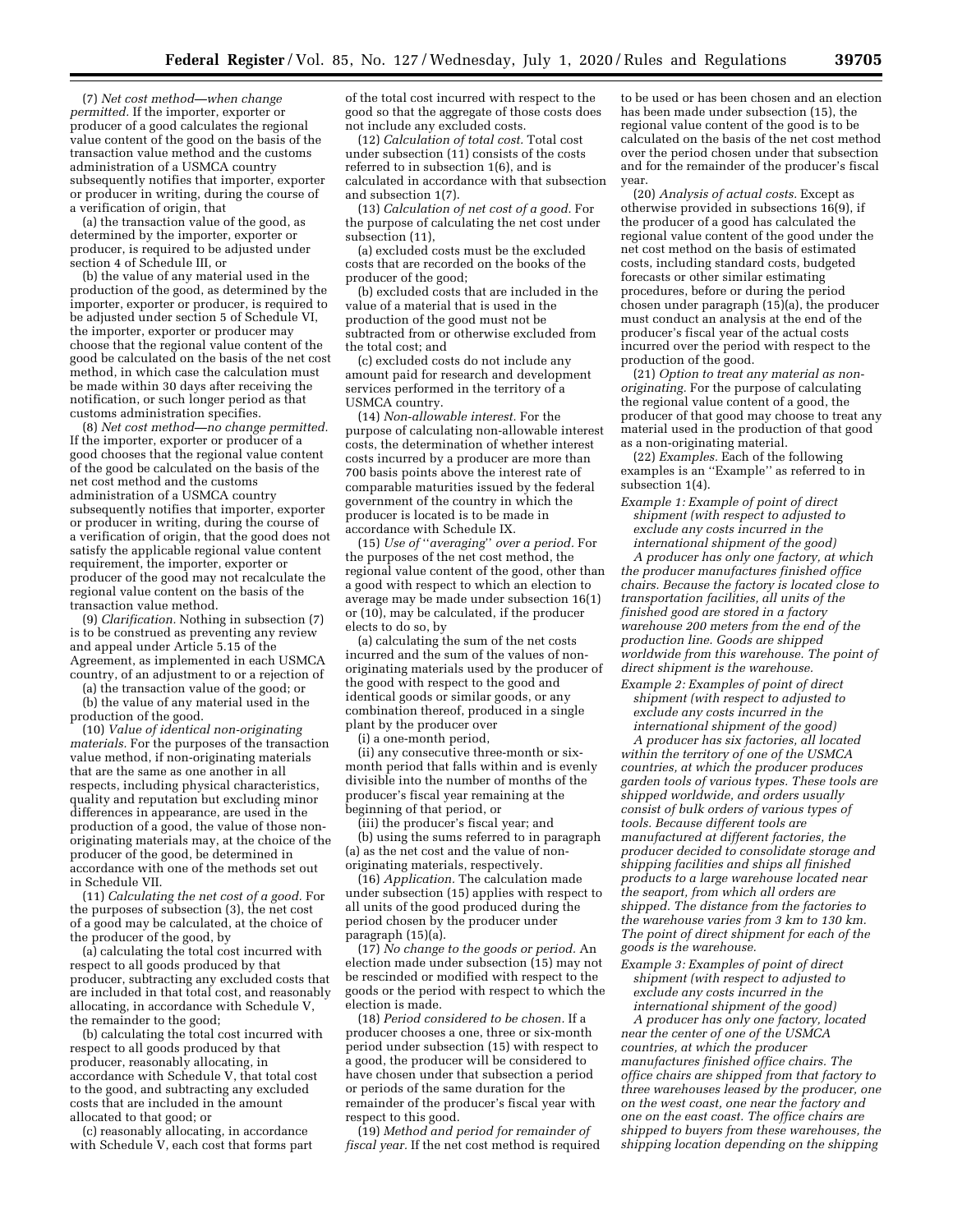*distance from the buyer. Buyers closest to the west coast warehouse are normally supplied by the west coast warehouse, buyers closest to the east coast are normally supplied by the warehouse located on the east coast and buyers closest to the warehouse near the factory are normally supplied by that warehouse. In this case, the point of direct shipment is the location of the warehouse from which the office chairs are normally shipped to customers in the location in which the buyer is located.* 

*Example 4: Subsection 7(3), net cost method A producer located in USMCA country A* 

*sells Good A that is subject to a regional value content requirement to a buyer located in USMCA country B. The producer of Good A chooses that the regional value content of that good be calculated using the net cost method. All applicable requirements of these Regulations, other than the regional value content requirement, have been met. The applicable regional value content requirement is 50 per cent.* 

*In order to calculate the regional value content of Good A, the producer first calculates the net cost of Good A. Under paragraph 6(11)(a), the net cost is the total cost of Good A (the aggregate of the product costs, period costs and other costs) per unit, minus the excluded costs (the aggregate of the sales promotion, marketing and aftersales service costs, royalties, shipping and packing costs and non-allowable interest costs) per unit. The producer uses the following figures to calculate the net cost: Product costs:* 

*Value of originating materials \$30.00* 

*Value of non-originating materials 40.00 Other product costs 20.00 Period costs 10.00* 

*Other costs 0.00* 

*Total cost of Good A, per unit \$100.00 Excluded costs:* 

*Sales promotion, marketing and after-sales service cost \$5.00* 

*Royalties 2.50* 

*Shipping and packing costs 3.00* 

*Non-allowable interest costs 1.50* 

*Total excluded costs \$12.00 The net cost is the total cost of Good A, per unit, minus the excluded costs. Total cost of Good A, per unit: \$100.00 Excluded costs:—12.00* 

*Net cost of Good A, per unit: \$ 88.00 The value for net cost (\$88) and the value of non-originating materials (\$40) are needed in order to calculate the regional value content. The producer calculates the regional value content of Good A under the net cost method in the following manner:* 

 $RVC = (NC - VNM)/NC*100$ 

*= (88–40)/88\*100* 

*= 54.5% Therefore, under the net cost method, Good A qualifies as an originating good, with a regional value content of 54.5 per cent.* 

*Example 5: Paragraph 7(11)(a) A producer in a USMCA country produces* 

*Good A and Good B during the producer's fiscal year.* 

*The producer uses the following figures, which are recorded on the producer's books and represent all of the costs incurred with respect to both Good A and Good B, to calculate the net cost of those goods:* 

#### *Product costs:*

*Value of originating materials \$2,000 Value of non-originating materials 1,000 Other product costs 2,400 Period costs: (including \$1,200 in excluded costs) 3,200 Other costs: 400 Total cost of Good A and Good B: \$9,000* 

*The net cost is the total cost of Good A and Good B, minus the excluded costs incurred with respect to those goods.* 

*Total cost of Good A and Good B: \$9,000 Excluded costs:—1,200* 

*Net cost of Good A and Good B: \$7,800 The net cost must then be reasonably allocated, in accordance with Schedule V, to Good A and Good B.* 

*Example 6: Paragraph 7(11)(b))* 

*A producer located in a USMCA country produces Good A and Good B during the producer's fiscal year. In order to calculate the regional value content of Good A and Good B, the producer uses the following figures that are recorded on the producer's books and incurred with respect to those goods:* 

*Product costs:* 

*Value of originating materials \$2,000 Value of non-originating materials 1,000 Other product costs 2,400* 

*Period costs: (including \$1,200 in excluded costs) 3,200* 

*Other costs: 400* 

*Total cost of Good A and Good B: \$9,000 Under paragraph 6(11)(b), the total cost of Good A and Good B is then reasonably allocated, in accordance with Schedule VII, to those goods. The costs are allocated in the following manner:* 

*Allocated to Good A 5,220* 

- *Allocated to Good B 3,780*
- *Total cost (\$9,000 for both Good A and Good B)*
- *The excluded costs (\$1,200) that are included in total cost allocated to Good A and Good B, in accordance with Schedule VII, are subtracted from that amount.*

*Total Excluded costs:* 

*Sales promotion, marketing and after-sale service costs 500* 

*Royalties 200* 

*Shipping and packing costs 500 Excluded Cost Allocated to Good A:* 

*Sales promotion, marketing and after-sale service costs 290* 

*Royalties 116* 

- *Shipping and packing costs 290*
- *Net cost (total cost minus excluded costs): \$4,524*

*Excluded Cost Allocated to Good B:* 

- *Sales promotion, marketing and after-sale service costs 210*
- *Royalties 84*
- *Shipping and packing costs 210*

*Net cost (total cost minus excluded costs): \$3,276* 

*The net cost of Good A is thus \$4,524, and the net cost of Good B is \$3,276. Example 7: Paragraph 7(11)(c)* 

*A producer located in a USMCA country produces Good C and Good D. The following costs are recorded on the producer's books for the months of January, February and March, and each cost that forms part of the* 

*Good D. Total cost: Good C and Good D (in thousands of dollars) Product costs: Value of originating materials 100 Value of non-originating materials 900 Other product costs 500 Period costs: (including \$420 in excluded costs) 5,679 Minus Excluded costs 420* 

*total cost are reasonably allocated, in accordance with Schedule VII, to Good C and* 

*Other costs: 0* 

*Total cost (aggregate of product costs, period costs and other costs): 6,759* 

*Allocated to Good C (in thousands of dollars):* 

*Product costs:* 

*Value of originating materials 0* 

*Value of non-originating materials 800* 

*Other product costs 300* 

*Period costs: (including \$420 in excluded costs) 3,036* 

*Minus Excluded costs 300* 

*Other costs: 0* 

*Total cost (aggregate of product costs, period costs and other costs): 3,836* 

*Allocated to Good D (in thousands of dollars):* 

*Product costs:* 

*Value of originating materials 100* 

*Value of non-originating materials 100* 

*Other product costs 200* 

*Period costs: (including \$420 in excluded costs) 2,643* 

*Minus Excluded costs 120* 

*Other costs: 0* 

*Total cost (aggregate of product costs, period costs and other costs): 2,923* 

*Example 8: Subsection 7(12)* 

*Producer A, located in a USMCA country, produces Good A that is subject to a regional value content requirement. The producer chooses that the regional value content of that good be calculated using the net cost method. Producer A buys Material X from Producer B, located in a USMCA country. Material X is a non-originating material and is used in the production of Good A. Producer A provides Producer B, at no charge, with molds to be used in the production of Material X. The cost of the molds that is recorded on the books of Producer A has been expensed in the current year. Pursuant to subparagraph 4(1)(b)(ii) of Schedule VI, the value of the molds is included in the value of Material X. Therefore, the cost of the molds that is recorded on the books of Producer A and that has been expensed in the current year cannot be included as a separate cost in the net cost of Good A because it has already been included in the value of Material X. Example 9: Subsection 7(12)* 

*Producer A, located in a USMCA country, produces Good A that is subject to a regional value content requirement. The producer chooses that the regional value content of that good be calculated using the net cost method and averages the calculation over the producer's fiscal year under subsection 7(15). Producer A determines that during that fiscal year Producer A incurred a gain on foreign currency conversion of \$10,000 and a loss on foreign currency conversion of \$8,000,*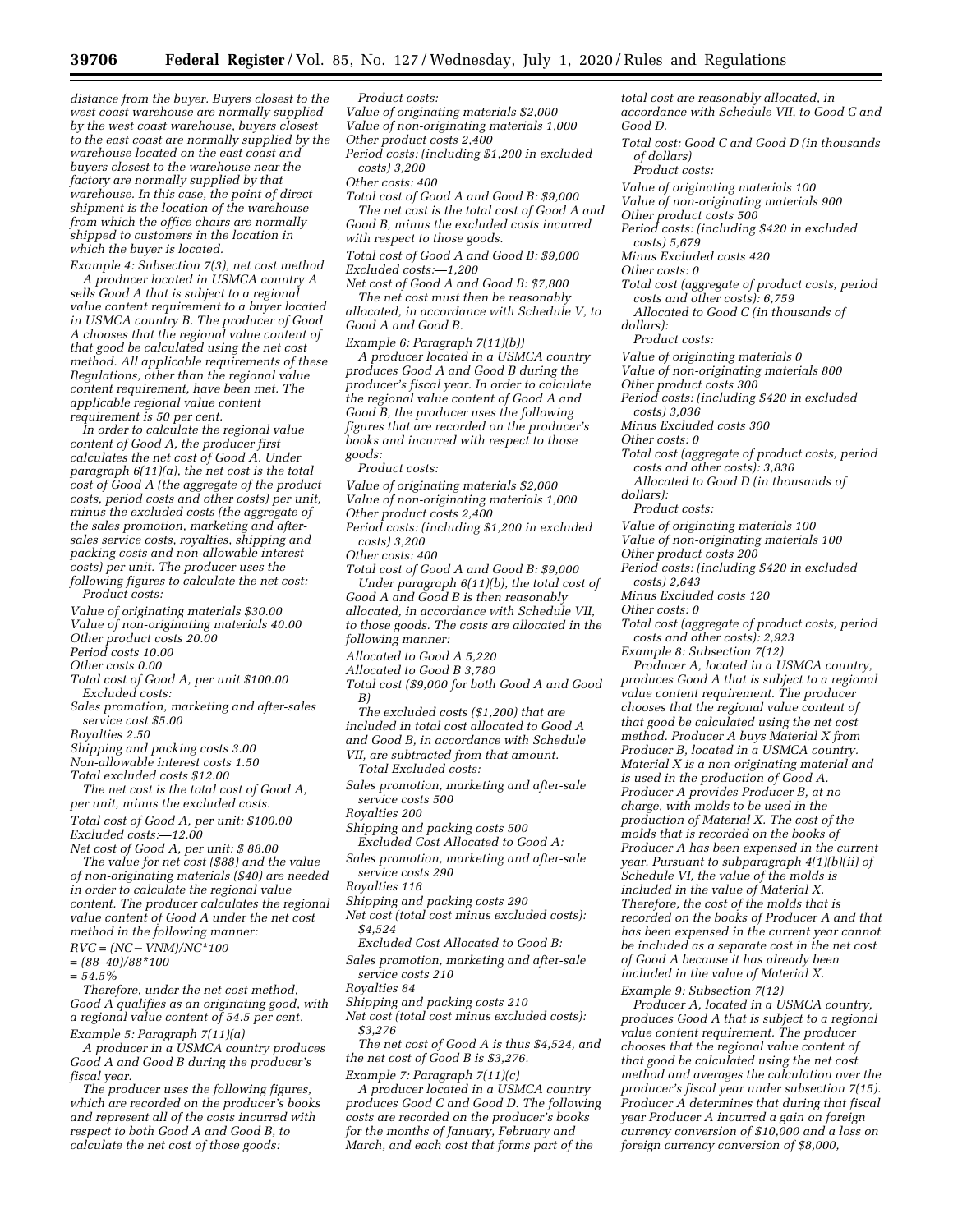*resulting in a net gain of \$2,000. Producer A also determines that \$7,000 of the gain on foreign currency conversion and \$6,000 of the loss on foreign currency conversion is related to the purchase of non-originating materials used in the production of Good A, and \$3,000 of the gain on foreign currency conversion and \$2,000 of the loss on foreign currency conversion is not related to the production of Good A. The producer determines that the total cost of Good A is \$45,000 before deducting the \$1,000 net gain on foreign currency conversion related to the production of Good A. The total cost of Good A is therefore \$44,000. That \$1,000 net gain is not included in the value of nonoriginating materials under subsection 8(1). Example 10: Subsection 7(12)* 

*Given the same facts as in example 9, except that Producer A determines that \$6,000 of the gain on foreign currency conversion and \$7,000 of the loss on foreign currency conversion is related to the purchase of non-originating materials used in the production of Good A. The total cost of Good A is \$45,000, which includes the \$1,000 net loss on foreign currency conversion related to the production of Good A. That \$1,000 net loss is not included in the value of non-originating materials under subsection 8(1).* 

# **Part IV**

#### **Section 8. Materials**

8 (1) *Value of material used in production.*  Except as otherwise provided for nonoriginating materials used in the production of a good referred to in section 14 or subsection 15(1), and except in the case of indirect materials, intermediate materials and packing materials and containers, for the purpose of calculating the regional value content of a good and for the purposes of subsection  $5(1)$  and (4), the value of a material that is used in the production of the good is to be

(a) except as otherwise provided in subsection (4), if the material is imported by the producer of the good into the territory of the USMCA country in which the good is produced, the transaction value of the material at the time of importation, including the costs incurred in the international shipment of the material,

(b) if the material is acquired by the producer of the good from another person located in the territory of the USMCA country in which the good is produced

(i) the price paid or payable by the producer in the USMCA country where the producer is located,

(ii) the value as determined for an imported material in subparagraph (a), or (iii) the earliest ascertainable price paid or payable in the territory of the USMCA country where the good is produced, or

(c) for a material that is self-produced

(i) all the costs incurred in the production of the material, which includes general expenses, and

(ii) an amount equivalent to the profit added in the normal course of trade, or equal to the profit that is usually reflected in the sale of goods of the same class or kind as the self-produced material that is being valued provided that no self-produced material that

has been used in its production has been valued including the amount equivalent or equal to the profit according to this paragraph.

(2) *Adjustments to the value of materials.*  The following costs may be deducted from the value of a non-originating material or material of undetermined origin, if they are included under subsection (1):

(a) the costs of freight, insurance and packing and all other costs incurred in transporting the material to the location of the producer;

(b) duties and taxes paid or payable with respect to the material in the territory of one or more of the USMCA countries, other than duties and taxes that are waived, refunded, refundable or otherwise recoverable, including credit against duty or tax paid or payable,

(c) customs brokerage fees, including the cost of in-house customs brokerage services, incurred with respect to the material in the territory of one or more of the USMCA countries, and

(d) the cost of waste and spoilage resulting from the use of the material in the production of the good, minus the value of any reusable scrap or by-product.

(3) *Documentary evidence required.* If the cost or expense listed in subsection (2) is unknown or documentary evidence of the amount of the adjustment is not available, then no adjustment is allowed for that particular cost or expense.

(4) *Transaction value not acceptable.* For the purposes of paragraph (1)(a), if the transaction value of the material referred to in that paragraph is not acceptable or if there is no transaction value in accordance with Schedule IV (Unacceptable Transaction Value), the value of the material must be determined in accordance with Schedule VI (Value of Materials) and, if the costs referred to in subsection (2) are included in that value, those costs may be deducted from that value.

(5) *Costs recorded on books.* For the purposes of subsection (1), the costs referred to in paragraph (1)(c) are to be the costs referred to in those paragraphs that are recorded on the books of the producer of the good.

(6) *Designation of self-produced material as an intermediate material.* For the purpose of calculating the regional value content of a good the producer of the good may designate as an intermediate material any selfproduced material that is used in the production of the good, provided that if an intermediate material is subject to a regional value content requirement, no other selfproduced material that is subject to a regional value content requirement and is incorporated into that intermediate material is also designated by the producer as an intermediate material.

(7) *Particulars.* For the purposes of subsection (6),

(a) in order to qualify as an originating material, a self-produced material that is designated as an intermediate material must qualify as an originating material under these Regulations;

(b) the designation of a self-produced material as an intermediate material is to be made solely at the choice of the producer of that self-produced material; and

(c) except as otherwise provided in subsection 9(4), the proviso set out in subsection (6) does not apply with respect to an intermediate material used by another producer in the production of a material that is subsequently acquired and used in the production of a good by the producer referred to in subsection (6).

(8) *Value of an intermediate material.* The value of an intermediate material will be, at the choice of the producer of the good,

(a) the total cost incurred with respect to all goods produced by the producer that can be reasonably allocated to that intermediate material in accordance with Schedule V; or

(b) the aggregate of each cost that forms part of the total cost incurred with respect to that intermediate material that can be reasonably allocated to that intermediate material in accordance with Schedule V.

(9) *Calculation of total cost.* Total cost under subsection (8) consists of the costs referred to in subsection 1(6), and is calculated in accordance with that subsection and subsection 1(7).

(10) *Rescission of a designation.* If a producer of a good designates a selfproduced material as an intermediate material under subsection (6) and the customs administration of a USMCA country into which the good is imported determines during a verification of origin of the good that the intermediate material is a non-originating material and notifies the producer of this in writing before the written determination of whether the good qualifies as an originating good, the producer may rescind the designation, and the regional value content of the good must be calculated as though the self-produced material were not so designated.

(11) *Effect of a rescission.* A producer of a good who rescinds a designation under subsection (10) may, not later than 30 days after the customs administration referred to in subsection (10) notifies the producer in writing that the self-produced material referred to in paragraph (a) is a nonoriginating material, designate as an intermediate material another self-produced material that is incorporated into the good, subject to the provision set out in subsection (6).

(12) *Second rescission.* If a producer of a good designates another self-produced material as an intermediate material under subsection (6) and the customs administration referred to in subsection (10) determines during the verification of origin of the good that that self-produced material is a non-originating material,

(a) the producer may rescind the designation, and the regional value content of the good will be calculated as though the self-produced material were not so designated; and,

(b) the producer may not designate another self-produced material that is incorporated into the good as an intermediate material.

(13) *Indirect materials.* For the purpose of determining whether a good is an originating good, an indirect material that is used in the production of the good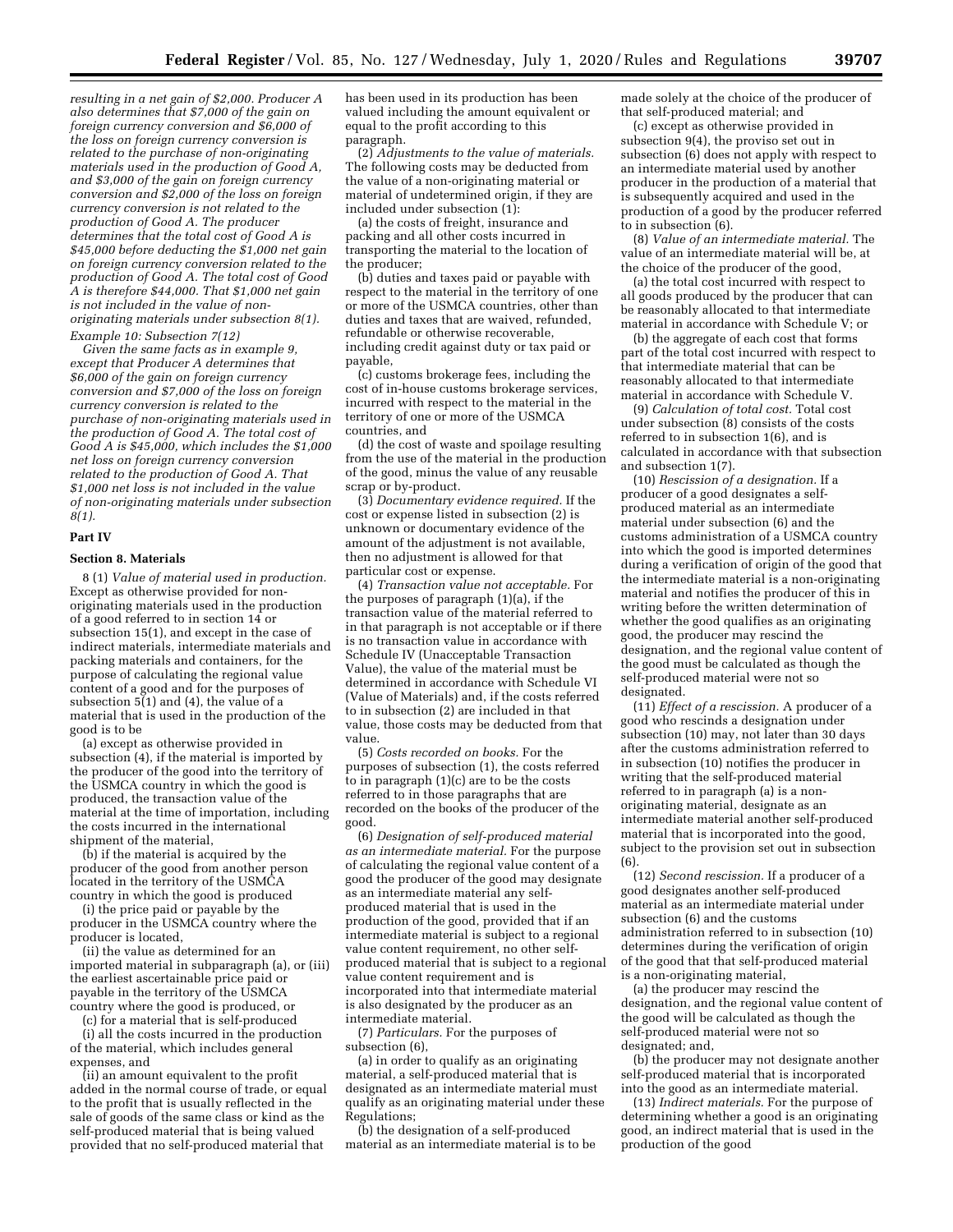(a) will be considered to be an originating material, regardless of where that indirect material is produced; and

(b) if the good is subject to a regional value content requirement, for the purpose of calculating the net cost under the net cost method, the value of the indirect material is to be the costs of that material that are recorded on the books of the producer of the good.

(14) *Packaging materials and containers.*  Packaging materials and containers, if classified under the Harmonized System with the good that is packaged therein, will be disregarded for the purpose of

(a) determining whether all of the nonoriginating materials used in the production of the good undergo an applicable change in tariff classification;

(b) determining whether a good is wholly obtained or produced; and

(c) determining under subsection 5(1) the value of non-originating materials that do not undergo an applicable change in tariff classification.

(15) *Value of packaging materials and containers—cases where taken into account.*  If packaging materials and containers in which a good is packaged for retail sale are classified under the Harmonized System with the good that is packaged therein and that good is subject to a regional value content requirement, the value of those packaging materials and containers will be taken into account as originating materials or nonoriginating materials, as the case may be, for the purpose of calculating the regional value content of the good.

(16) *Packaging materials and containers self-produced.* For the purposes of subsection (15), if packaging materials and containers are self-produced materials, the producer may choose to designate those materials as intermediate materials under subsection (6).

(17) *Packing materials and containers.* For the purpose of determining whether a good is an originating good, packing materials and containers are disregarded.

(18) *Fungible materials and fungible goods.*  A fungible material or good is originating if:

(a) when originating and non-originating fungible materials

(i) are withdrawn from an inventory in one location and used in the production of the good, or

(ii) are withdrawn from inventories in more than one location in the territory of one or more of the USMCA countries and used in the production of the good at the same production facility, the determination of whether the materials are originating is made on the basis of an inventory management method recognized in the Generally Accepted Accounting Principles of, or otherwise accepted by, the USMCA country in which the production is performed or an inventory management method set out in Schedule VIII; or

(b) when originating and non-originating fungible goods are commingled and exported in the same form, the determination of whether the goods are originating is made on the basis of an inventory management method recognized in the Generally Accepted Accounting Principles of, or otherwise accepted by, the USMCA country

from which the good is exported or an inventory management method set out in Schedule VIII.

(19) The inventory management method selected under subsection 18 must be used throughout the fiscal year of the producer or the person that selected the inventory management method.

(20) An importer may claim that a fungible material or good is originating if the importer, producer, or exporter has physically segregated each fungible material or good as to allow their specific identification.

(21) *Choice of inventory management method.* If fungible materials referred to in paragraph (18)(a) and fungible goods referred to in paragraph (18)(b) are withdrawn from the same inventory, the inventory management method used for the materials must be the same as the inventory management method used for the goods, and if the averaging method is used, the respective averaging periods for fungible materials and fungible goods are to be used.

(22) *Written notice.* A choice of inventory management methods under subsection (18) will be considered to have been made when the customs administration of the USMCA country into which the good is imported is informed in writing of the choice during the course of a verification of origin of the good.

(23) *Accessories, spare parts, tools or instructional or other information materials.*  For the purposes of subsections (24) through (27), ''accessories, spare parts, tools, or instructional or other information materials'' are covered when

(a) they are classified with, delivered with, but not invoiced separately from the good, and

(b) their type, quantity and value are customary for the good, within the industry that produces the good.

(24) *Exclusion.* Accessories, spare parts, tools, or instructional or other information materials are to be disregarded for the purpose of determining

(a) whether a good is wholly obtained; (b) whether all the non-originating materials used in the production of the good satisfy a process or applicable change in tariff classification requirement established in Schedule I (PSRO Annex); or,

(c) under subsection 5(1), the value of nonoriginating materials that do not undergo an applicable change in tariff classification.

(25) *Value for regional value content requirement.* If a good is subject to a regional value content requirement, the value of accessories, spare parts, tools, or instructional or other information materials is to be taken into account as originating materials or non-originating materials, as the case may be, in calculating the regional value content of the good.

(26) *Designation.* For the purposes of subsection (25), if accessories, spare parts, tools, or instructional or other information materials are self-produced materials, the producer may choose to designate those materials as intermediate materials under subsection (6).

(27) *Originating status.* A good's accessories, spare parts, tools, or instructional or other information materials have the originating status of the good with which they are delivered.

(28) *Examples illustrating the provisions on materials.* Each of the following examples is an ''Example'' as referred to in subsection 1(4).

*Example 1: Subsection 8(4), Transaction Value not Determined in a Manner* 

*Consistent with Schedule VI Producer A, located in USMCA country A, imports a bicycle chainring into USMCA country A. Producer A purchased the chainring from a middleman located in country B. The middleman purchased the chainring from a manufacturer located in country B. Under the laws in USMCA country A that implement the Agreement on Implementation of Article VII of the General Agreement on Tariffs and Trade, the customs value of the chainring was based on the price actually paid or payable by the middleman to the manufacturer. Producer A uses the chainring to produce a bicycle, and exports the bicycle to USMCA country C. The bicycle is subject to a regional value content requirement.* 

*Under subsection 3(1) of Schedule VI (Value of Materials), the price actually paid or payable is the total payment made or to be made by the producer to or for the benefit of the seller of the material. Section 1 of that Schedule defines producer and seller for the purposes of the Schedule. A producer is the person who uses the material in the production of a good that is subject to a regional value content requirement. A seller is the person who sells the material being valued to the producer.* 

*The transaction value of the chainring was not determined in a manner consistent with Schedule VI because it was based on the price actually paid or payable by the middleman to the manufacturer, rather than on the price actually paid or payable by Producer A to the middleman. Thus, subsection 8(4) applies and the chainring is valued in accordance with Schedule IV.* 

*Example 2: Subsection 8(7), Value of Intermediate Materials* 

*A producer located in a USMCA country produces a bicycle, which is subject to a regional value content requirement under section 3(2). The producer also produces a chain ring, which is used in the production of the bicycle. Both originating materials and non-originating materials are used in the production of the chainring. The chainring is subject to a change in tariff classification requirement under section 3(2). The costs to produce the chainring are the following: Product costs:* 

*Value of originating materials \$ 1.00 Value of non-originating materials 7.50 Other product costs 1.50* 

*Period costs (including \$0.30 in royalties): 0.50* 

*Other costs: 0.10 Total cost of the chainring: \$10.60* 

*The producer designates the chainring as an intermediate material and determines that, because all of the non-originating materials that are used in the production of the chainring undergo an applicable change in tariff classification set out in Schedule I, the chainring would, under section 3(2) qualify as an originating material. The cost*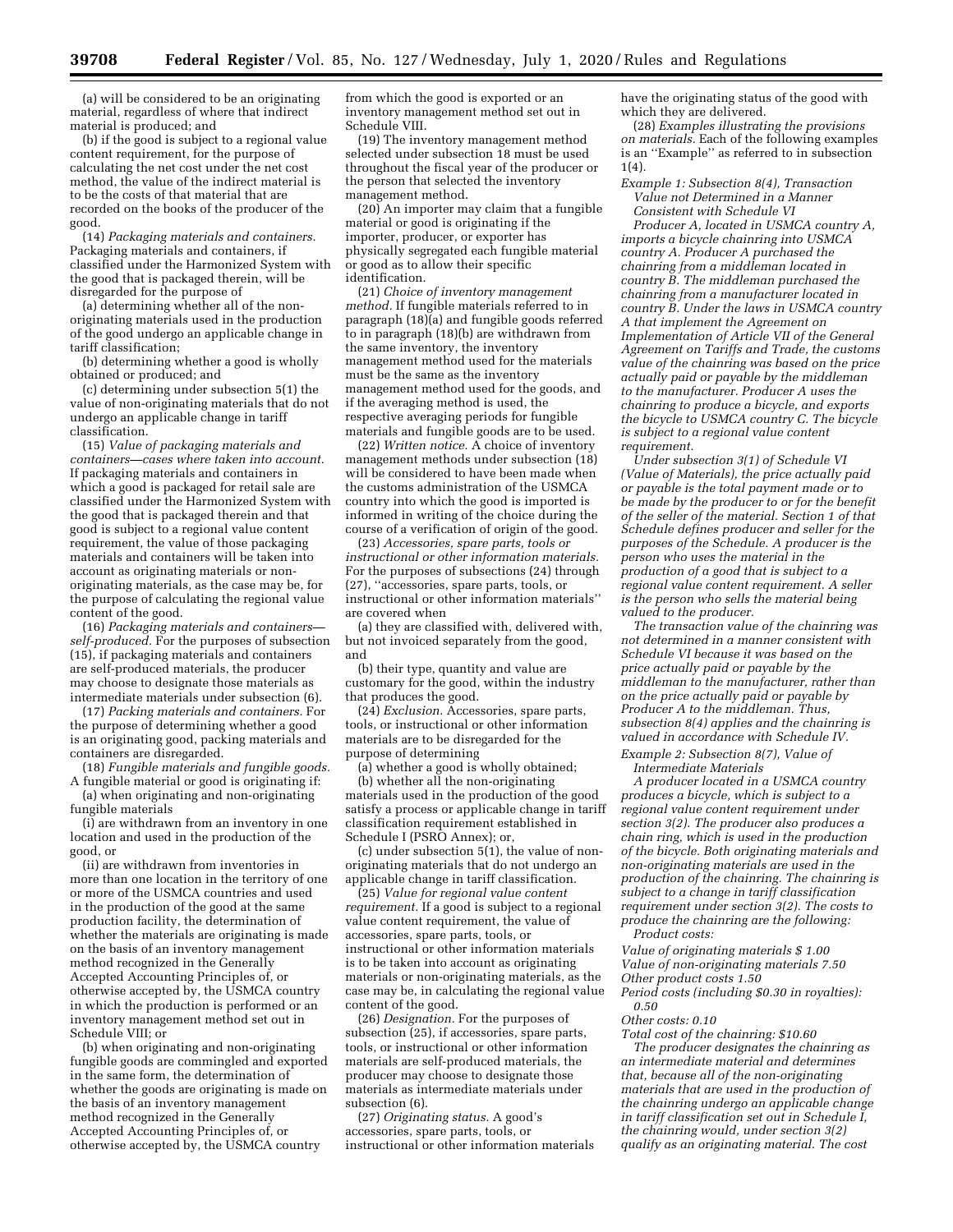*of the non-originating materials used in the production of the chainring is therefore not included in the value of non-originating materials that are used in the production of the bicycle for the purpose of determining its regional value content of the bicycle. Because the chainring has been designated as an intermediate material, the total cost of the chainring, which is \$10.60, is treated as the cost of originating materials for the purpose of calculating the regional value content of the bicycle. The total cost of the bicycle is determined in accordance with the following figures:* 

*Product costs:* 

*Value of originating materials —intermediate materials \$10.60 —other materials 3.00 Value of non-originating materials 5.50 Other product costs 6.50 Period costs: 2.50 Other costs: 0.10 Total cost of the bicycle: \$28.20 Example 3: Subsection 8(7), Effects of the Designation of Self-produced Materials on Net Cost The ability to designate intermediate materials helps to put the vertically integrated producer who is self-producing materials that are used in the production of a good on par with a producer who is purchasing materials and valuing those materials in accordance with subsection 8(1).* 

*The following situations demonstrate how this is achieved:* 

#### Situation 1

*A producer located in a USMCA country produces a bicycle, which is subject to a regional value content requirement of 50 per cent under the net cost method. The bicycle satisfies all other applicable requirements of these Regulations. The producer purchases a bicycle frame, which is used in the production of the bicycle, from a supplier located in a USMCA country. The value of the frame determined in accordance with subsection 8(1) is \$11.00. The frame is an originating material. All other materials used in the production of the bicycle are nonoriginating materials.* 

*The net cost of the bicycle is determined as follows:* 

*Product costs:* 

- *Value of originating materials (bicycle frame) \$11.00*
- *Value of non-originating materials 5.50*

*Other product costs 6.50* 

*Period costs: (including \$0.20 in excluded costs) 0.50* 

*Other costs: 0.10* 

*Total cost of the bicycle: \$23.60* 

*Excluded costs: (included in period costs) 0.20* 

*Net cost of the bicycle: \$23.40 The regional value content of the bicycle is calculated as follows:* 

 $RVC = (NC - VNM)/NC*100$ 

*= 76.5%* 

*The regional value content of the bicycle is 76.5 per cent, and the bicycle, therefore, qualifies as an originating good.*  Situation 2

*A producer located in a USMCA country produces a bicycle, which is subject to a regional value content requirement of 50 per cent under the net cost method. The bicycle satisfies all other applicable requirements of these Regulations. The producer selfproduces the bicycle frame which is used in the production of the bicycle. The costs to produce the frame are the following: Product costs:* 

*Value of originating materials \$ 1.00 Value of non-originating materials 7.50 Other product costs 1.50 Period costs: (including \$0.20 in excluded costs) 0.50 Other costs: 0.10 Total cost of the bicycle frame: \$10.60 Additional costs to produce the bicycle are the following: Product costs: Value of originating materials \$ 0.00 Value of non-originating materials 5.50 Other product costs 6.50 Period costs: (Including \$0.20 in excluded costs) 0.50 Other costs: 0.10 Total additional costs: \$12.60 The producer does not designate the* 

*bicycle frame as an intermediate material under subsection 8(4). The net cost of the bicycle is calculated as follows:* 

|                | Costs of the<br>bicycle frame<br>(not des-<br>ignated as an<br>intermediate<br>material) | Additional<br>costs to<br>produce the<br>bicvcle | Total  |
|----------------|------------------------------------------------------------------------------------------|--------------------------------------------------|--------|
| Product costs: |                                                                                          |                                                  |        |
|                | \$1.00                                                                                   | \$0.00                                           | \$1.00 |
|                | 7.50                                                                                     | 5.50                                             | 13.00  |
|                | 1.50                                                                                     | 6.50                                             | 8.00   |
|                | 0.50                                                                                     | 0.50                                             | 1.00   |
| Other costs    | 0.10                                                                                     | 0.10                                             | 0.20   |
|                | 10.60                                                                                    | 12.60                                            | 23.20  |
|                | 0.20                                                                                     | 0.20                                             | 0.40   |
|                |                                                                                          |                                                  | 22.80  |

*The regional value content of the bicycle is calculated as follows:* 

 $RVC = (NC-VNM)/NC*100$ 

 $=($22.80 - $13.00)/$22.80*100$ 

 $= 42.9\%$ 

*The regional value content of the bicycle is 42.9 per cent, and the bicycle, therefore, does not qualify as an originating good.* 

# Situation 3

*A producer located in a USMCA country produces the bicycle, which is subject to a regional value content requirement of 50 per cent under the net cost method. The bicycle satisfies all other applicable requirements of these Regulations. The producer self-*

*produces the bicycle frame, which is used in the production of the bicycle. The costs to produce the frame are the following:* 

# *Product costs:*

*Value of originating materials \$ 1.00 Value of non-originating materials 7.50 Other product costs 1.50* 

*Period costs: (Including \$0.20 in excluded costs) 0.50* 

*Other costs: 0.10* 

*Total cost of the bicycle frame: \$10.60* 

*Additional costs to produce the bicycle are the following: Product costs:* 0.10 *Product costs:* 

*Value of originating materials \$ 0.00 Value of non-originating materials 5.50*  *Other product costs 6.50* 

*Period costs: (including \$0.20 in excluded costs) 0.50* 

*Other costs: 0.10* 

*Total additional costs: \$12.60* 

*The producer designates the frame as an intermediate material under subsection 8(6). The frame qualifies as an originating material under section 3(2). Therefore, the value of non-originating materials used in the production of the frame is not included in the value of non-originating materials for the purpose of calculating the regional value content of the bicycle. The net cost of the bicycle is calculated as follows:* 

 $=($23.40 - $5.50)/$23.50*100$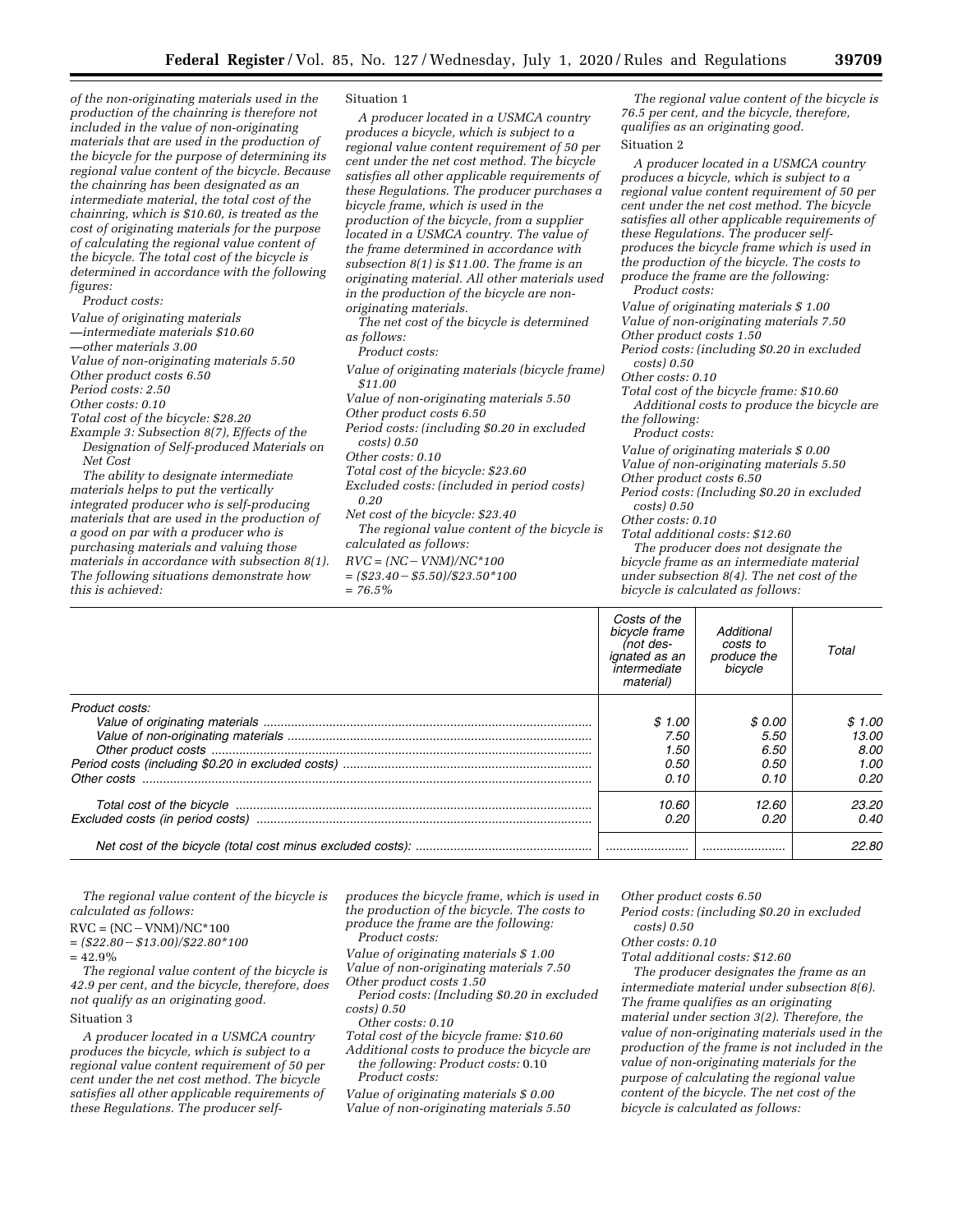|                | Costs of the<br>bicycle frame<br>not des-<br>ignated as an<br>intermediate<br>material) | Additional<br>costs to<br>produce the<br>bicvcle | Total   |
|----------------|-----------------------------------------------------------------------------------------|--------------------------------------------------|---------|
| Product costs: |                                                                                         |                                                  |         |
|                | \$10.60                                                                                 | \$0.00                                           | \$10.60 |
|                |                                                                                         | 5.50                                             | 5.50    |
|                |                                                                                         | 6.50                                             | 6.50    |
|                |                                                                                         | 0.50                                             | 0.50    |
|                |                                                                                         | 0.10                                             | 0.10    |
|                | 10.60                                                                                   | 12.60                                            | 23.20   |
|                |                                                                                         | 0.20                                             | 0.20    |
|                |                                                                                         |                                                  | 23.00   |

*The regional value content of the bicycle is calculated as follows:* 

 $RVC = (NC-VNM)/NC*100$ 

 $=($23.00 - $5.50)/$23.00 *100$ 

 $= 76.1\%$ 

*The regional value content of the bicycle is 76.1 per cent, and the bicycle, therefore, qualifies as an originating good.* 

*Example 4: Originating Materials Acquired from a Producer Who Produced Them Using Intermediate Materials* 

*Producer A, located in USMCA country A, produces switches. In order for the switches to qualify as originating goods, Producer A designates subassemblies of the switches as intermediate materials. The subassemblies are subject to a regional value content requirement. They satisfy that requirement, and qualify as originating materials. The switches are also subject to a regional value content requirement, and, with the subassemblies designated as intermediate materials, are determined to have a regional value content of 65 per cent.* 

*Producer A sells the switches to Producer B, located in USMCA country B, who uses them to produce switch assemblies that are used in the production of Good B. The switch assemblies are subject to a regional value content requirement. Producers A and B are not accumulating their production within the meaning of section 9. Producer B is therefore able, under subsection 8(6), to designate the switch assemblies as intermediate materials.* 

*If Producers A and B were accumulating their production within the meaning of section 9, Producer B would be unable to designate the switch assemblies as intermediate materials, because the production of both producers would be considered to be the production of one producer.* 

*Example 5: Single Producer and Successive Designations of Materials Subject to a Regional Value Content Requirement as Intermediate Materials* 

*Producer A, located in USMCA country, produces Material X and uses Material X in the production of Good B. Material X qualifies as an originating material because it satisfies the applicable regional value content requirement. Producer A designates Material X as an intermediate material.* 

*Producer A uses Material X in the production of Material Y, which is also used in the production of Good B. Material Y is* 

*also subject to a regional value content requirement. Under the proviso set out in subsection 8(6), Producer A cannot designate Material Y as an intermediate material, even if Material Y satisfies the applicable regional value content requirement, because Material X was already designated by Producer A as an intermediate material.* 

*Example 6: Single Producer and Multiple Designations of Materials as Intermediate Materials* 

*Producer X, who is located in USMCA country X, uses non-originating materials in the production of self-produced materials A, B and C. None of the self-produced materials are used in the production of any of the other self-produced materials.* 

*Producer X uses the self-produced materials in the production of Good O, which is exported to USMCA country Y. Materials A, B and C qualify as originating materials because they satisfy the applicable regional value content requirements.* 

*Because none of the self-produced materials are used in the production of any of the other self-produced materials, then even though each self-produced material is subject to a regional value content requirement, Producer X may, under subsection 8(6), designate all of the selfproduced materials as intermediate materials. The proviso set out in subsection 8(6) only applies if self-produced materials are used in the production of other selfproduced materials and both are subject to a regional value content requirement.* 

*Example 7: Subsection 8(23) Accessories, Spare Parts, Tools, Instruction or Other Information Materials* 

*The following are examples of accessories, spare parts, tools, instructional or other information materials that are delivered with a good and form part of the good's standard accessories, spare parts, tools, instructional or other information materials:* 

*(a) Consumables that must be replaced at regular intervals, such as dust collectors for an air-conditioning system,* 

*(b) a carrying case for equipment,* 

*(c) a dust cover for a machine,* 

*(d) an operational manual for a vehicle,* 

*(e) brackets to attach equipment to a wall,* 

*(f) a bicycle tool kit or a car jack,* 

*(g) a set of wrenches to change the bit on a chuck,* 

*(h) a brush or other tool to clean out a machine, and* 

*(i) electrical cords and power bars for use with electronic goods.* 

*Example 8: Value of Indirect Materials that are Assists* 

*Producer A, located in a USMCA country, produces a well-water pump that is subject to a regional value content requirement. The producer chooses that the regional value content of that good be calculated using the net cost method. Producer A buys a moldinjected plastic water flow sensor from Producer B, located in the same USMCA country, and uses it in the production of the well-water pump. Producer A provides to Producer B, at no charge, molds to be used in the production of the water flow sensor. The molds have a value of \$100 which is expensed in the current year by Producer A.* 

*The water flow sensor is subject to a regional value content requirement which Producer B chooses to calculate using the net cost method. For the purpose of determining the value of non-originating materials in order to calculate the regional value content of the water flow sensor, the molds are considered to be an originating material because they are an indirect material. However, pursuant to subsection 8(13) they have a value of nil because the cost of the molds with respect to the water flow sensor is not recorded on the books of Producer B.* 

*It is determined that the water flow sensor is a non-originating material. The cost of the molds that is recorded on the books of producer A is expensed in the current year. Pursuant to section 4 of Schedule VI (Value of Materials), the value of the molds (see subparagraph 4(1)(b)(ii) of Schedule VI) must be included in the value of the water flow sensor by Producer A when calculating the regional value content of the well-water pump. The cost of the molds, although recorded on the books of producer A, cannot be included as a separate cost in the net cost of the well-water pump because it is already included in the value of the water flow sensor. The entire cost of the water flow sensor, which includes the cost of the molds, is included in the value of non-originating materials for the purposes of the regional value content of the well-water pump.*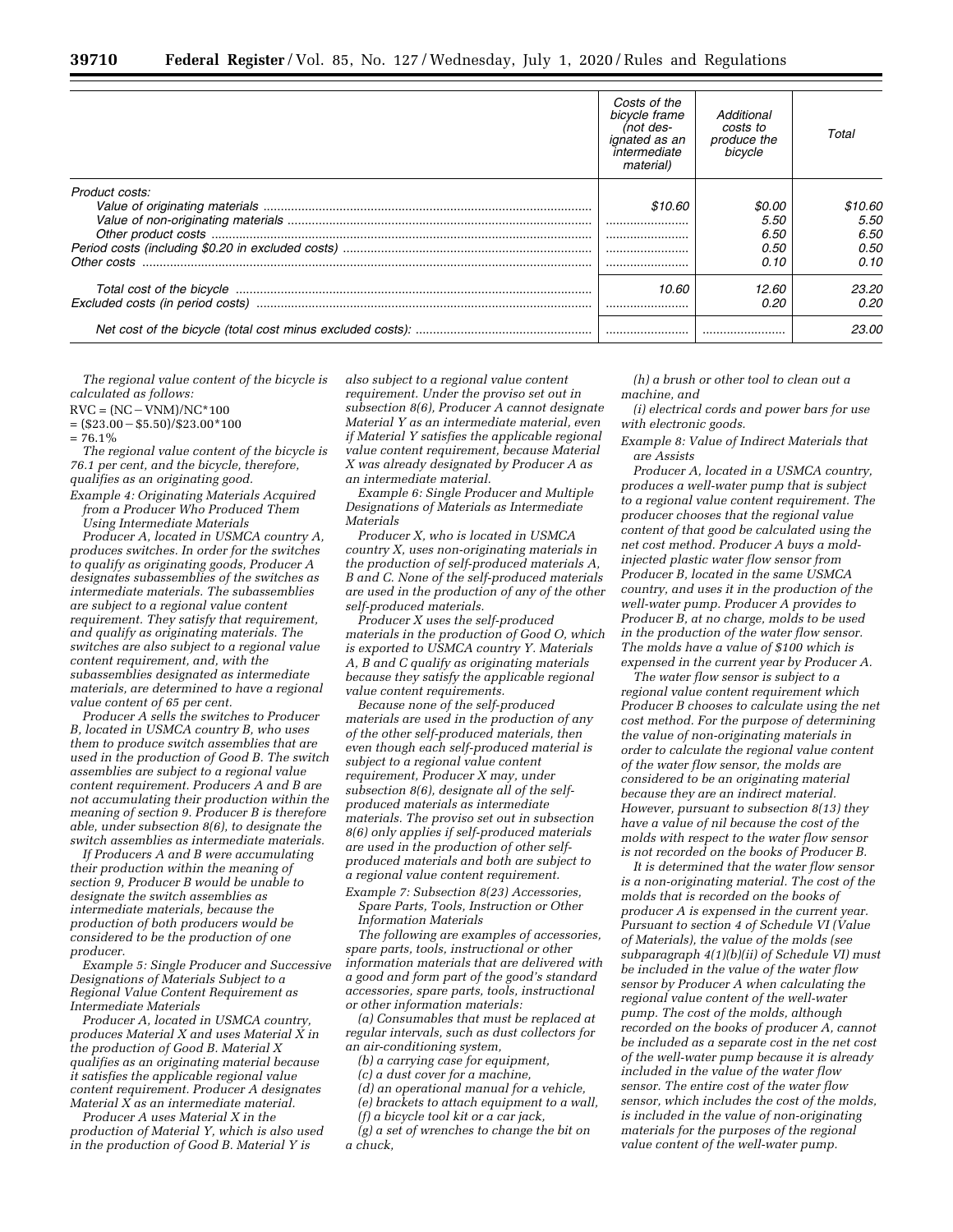# **Part V General Provisions**

# **Section 9. Accumulation**

(9) (1) Subject to subsections (2) through (5)

(a) a good is originating if the good is produced in the territory of one or more of the USMCA countries by one or more producers, provided that the good satisfies the requirements of section 3 and all other applicable requirements of these Regulations;

(b) an originating good or material of one or more of the USMCA countries is considered as originating in the territory of another USMCA country when used as a material in the production of a good in the territory of another USMCA country; and

(c) production undertaken on a nonoriginating material in the territory of one or more of the USMCA countries may contribute toward the originating status of a good, regardless of whether that production was sufficient to confer originating status to the material itself.

(2) *Accumulation using the net cost method.* If a good is subject to a regional value content requirement based on the net cost method and an exporter or producer of the good has a statement signed by a producer of a material that is used in the production of the good that states

(a) the net cost incurred and the value of non-originating materials used by the producer of the material in the production of that material,

(i) net cost incurred by the producer of the good with respect to the material is to be the net cost incurred by the producer of the material plus, if not included in the net cost incurred by the producer of the material, the costs referred to in paragraphs 8(2)(a) through (c), and

(ii) the value of non-originating materials used by the producer of the good with respect to the material is to be the value of non-originating materials used by the producer of the material; or

(b) any amount, other than an amount that includes any of the value of non-originating materials, that is part of the net cost incurred by the producer of the material in the production of that material,

(i) the net cost incurred by the producer of the good with respect to the material is to be the value of the material, determined in accordance with subsection 8(1), and

(ii) the value of non-originating materials used by the producer of the good with respect to the material is to be the value of the material, determined in accordance with subsection 8(1), minus the amount stated in the statement.

(3) *Accumulation using the transaction value method.* If a good is subject to a regional value content requirement based on the transaction value method and an exporter or producer of the good has a statement signed by a producer of a material that is used in the production of the good that states the value of non-originating materials used by the producer of the material in the production of that material, the value of nonoriginating materials used by the producer of the good with respect to the material is the

value of non-originating materials used by the producer of the material.

(4) *Averaging of costs—net cost method.* If a good is subject to a regional value content requirement based on the net cost method and an exporter or producer of the good does not have a statement described in subsection (2) but has a statement signed by a producer of a material that is used in the production of the good that

(a) states the sum of the net costs incurred and the sum of the values of non-originating materials used by the producer of the material in the production of that material and identical materials or similar materials, or any combination thereof, produced in a single plant by the producer of the material over a month or any consecutive three, six or twelve month period that falls within the fiscal year of the producer of the good, divided by the number of units of materials with respect to which the statement is made,

(i) the net cost incurred by the producer of the good with respect to the material is to be the sum of the net costs incurred by the producer of the material with respect to that material and the identical materials or similar materials, divided by the number of units of materials with respect to which the statement is made, plus, if not included in the net costs incurred by the producer of the material, the costs referred to in paragraphs  $8(2)(a)$  through  $(c)$ , and

(ii) the value of non-originating materials used by the producer of the good with respect to the material is to be the sum of the values of non-originating materials used by the producer of the material with respect to that material and the identical materials or similar materials divided by the number of units of materials with respect to which the statement is made; or

(b) states any amount, other than an amount that includes any of the values of non-originating materials, that is part of the sum of the net costs incurred by the producer of the material in the production of that material and identical materials or similar materials, or any combination thereof, produced in a single plant by the producer of the material over a month or any consecutive three, six or twelve month period that falls within the fiscal year of the producer of the good, divided by the number of units of materials with respect to which the statement is made,

(i) the net cost incurred by the producer of the good with respect to the material is to be the value of the material, determined in accordance with subsection 8(1), and

(ii) the value of non-originating materials used by the producer of the good with respect to the material is to be the value of the material, determined in accordance with subsection 8(1), minus the amount stated in the statement.

(5) *Averaging of costs—transaction value method.* If a good is subject to a regional value content requirement based on the transaction value method and an exporter or producer of the good does not have a statement described in subsection (3) but has a statement signed by a producer of a material that is used in the production of the

good that states the sum of the values of nonoriginating materials used by the producer of the material in the production of that material and identical materials or similar materials, or any combination thereof, produced in a single plant by the producer of the material over a month or any consecutive three, six or twelve month period that falls within the fiscal year of the producer of the good, divided by the number of units of materials with respect to which the statement is made, the value of nonoriginating materials used by the producer of the good with respect to the material is the sum of the values of non-originating materials used by the producer of the material with respect to that material and the identical materials or similar materials divided by the number of units of materials with respect to which the statement is made.

(6) *Single producer.* For the purposes of subsection  $8(6)$ , if a producer of the good chooses to accumulate the production of materials under subsection (1), that production will be considered to be the production of the producer of the good.

(7) *Particulars.* For the purposes of this section,

(a) in order to accumulate the production of a material,

(i) if the good is subject to a regional value content requirement, the producer of the good must have a statement described in subsection (2) through (5) that is signed by the producer of the material, and

(ii) if an applicable change in tariff classification is applied to determine whether the good is an originating good, the producer of the good must have a statement signed by the producer of the material that states the tariff classification of all nonoriginating materials used by that producer in the production of that material and that the production of the material took place entirely in the territory of one or more of the USMCA countries;

(b) a producer of a good who chooses to accumulate is not required to accumulate the production of all materials that are incorporated into the good; and

(c) any information set out in a statement referred to in subsection (2) through (5) that concerns the value of materials or costs is to be in the same currency as the currency of the country in which the person who provided the statement is located.

(8) *Examples of accumulation of production.* 

Each of the following examples is an ''Example'' as referred to in subsection 1(4). *Example 1: Subsection 9(1)* 

*Producer A, located in USMCA country A, imports unfinished bearing rings provided for in subheading 8482.99 into USMCA country A from a non-USMCA territory. Producer A further processes the unfinished bearing rings into finished bearing rings, which are of the same subheading. The finished bearing rings of Producer A do not satisfy an applicable change in tariff classification and therefore do not qualify as originating goods.* 

*The net cost of the finished bearing rings (per unit) is calculated as follows:*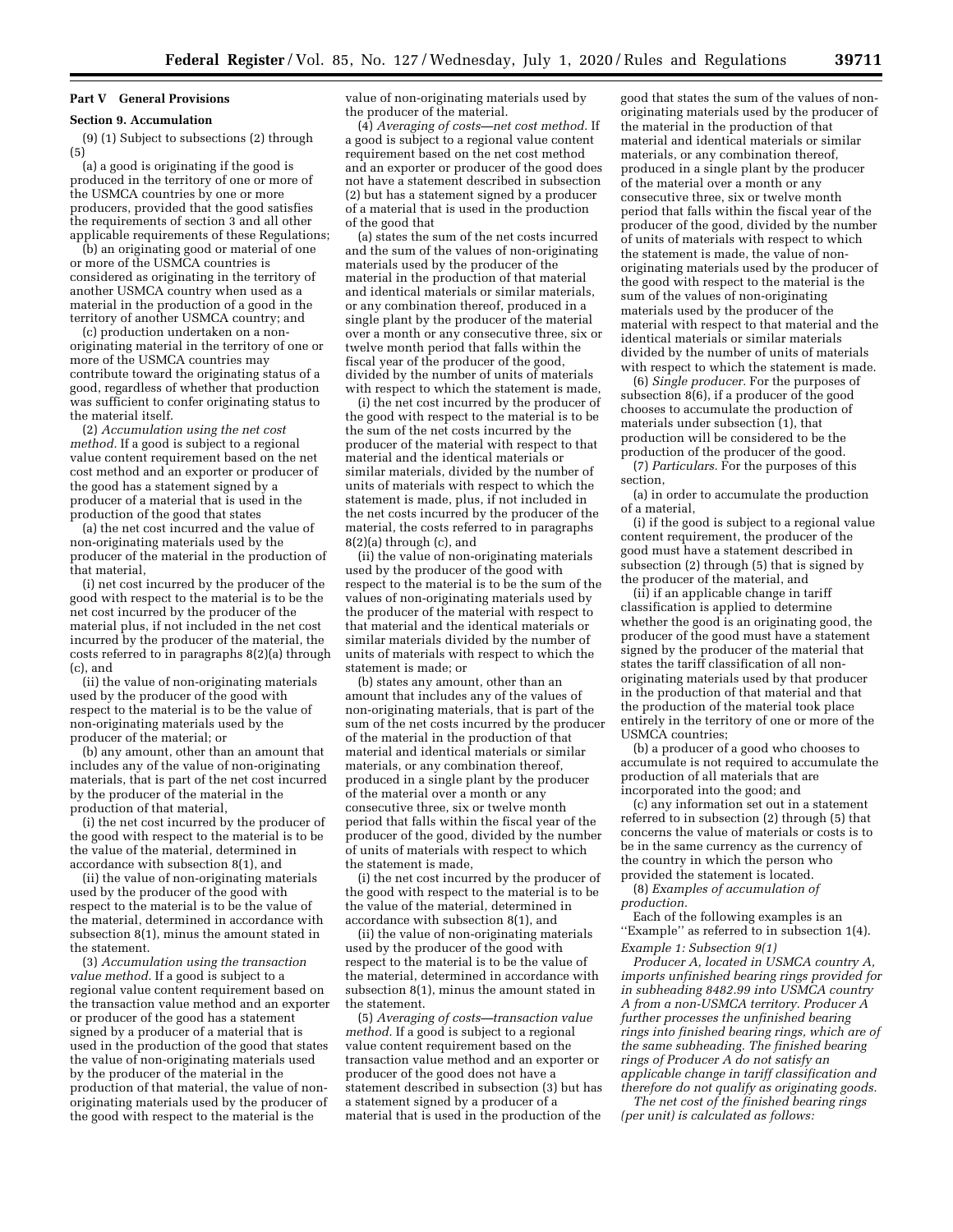**39712 Federal Register** / Vol. 85, No. 127 / Wednesday, July 1, 2020 / Rules and Regulations

| Product costs: | 30.15<br>0.75<br>0.35<br>0.15<br>0.05 |
|----------------|---------------------------------------|
|                | 1.45                                  |
|                | 0.05                                  |
|                | 40                                    |

*Producer A sells the finished bearing rings to Producer B who is located in USMCA country A for \$1.50 each. Producer B further processes them into bearings, and intends to export the bearings to USMCA country B.* 

*Although the bearings satisfy the applicable change in tariff classification, the bearings are subject to a regional value content requirement. Situation A:* 

*Producer B does not choose to accumulate costs incurred by Producer A with respect to the bearing rings used in the production of the bearings. The net cost of the bearings (per unit) is calculated as follows:* 

| Product costs: |        |
|----------------|--------|
|                | \$0.45 |
|                | 1.50   |
|                | 0.75   |
|                | 0.15   |
|                | 0.05   |
|                | 2.90   |
|                | 0.05   |
|                | 2 8.5  |

*Under the net cost method, the regional value content of the bearings is* 

$$
RVC = \frac{NC - VNM}{NC} \times 100
$$
  
=  $\frac{$2.85 - $1.50}{$2.85} \times 100$   
= 47.4%

*Therefore, the bearings are non-originating goods. Situation B: Producer B chooses to accumulate costs incurred by Producer A with respect to the bearing rings used in the production of the bearings. Producer A provides a statement described in paragraph 9(2)(a) to Producer B. The net cost of the bearings (per unit) is calculated as follows:* 

| Product costs: | \$0.60<br>0.75<br>1.10<br>0.30<br>0.10 |
|----------------|----------------------------------------|
|                | 2.85<br>0.10                           |
|                | 2 75                                   |

*Under the net cost method, the regional value content of the bearings is* 

$$
RVC = \frac{NC - VNM}{NC} \times 100
$$

$$
= \frac{\$2.75 - \$0.75}{\$2.75} \times 100
$$

$$
= 72.7\%
$$

*Therefore, the bearings are originating goods.* 

# *Situation C:*

*Producer B chooses to accumulate costs incurred by Producer A with respect to the bearing rings used in the production of the bearings. Producer A provides to Producer B a statement described in paragraph 9(2)(b) that specifies an amount equal to the net cost*  *minus the value of non-originating materials used to produce the finished bearing rings*   $($1.40 - 0.75 = $0.65)$ *. The net cost of the bearings (per unit) is calculated as follows:*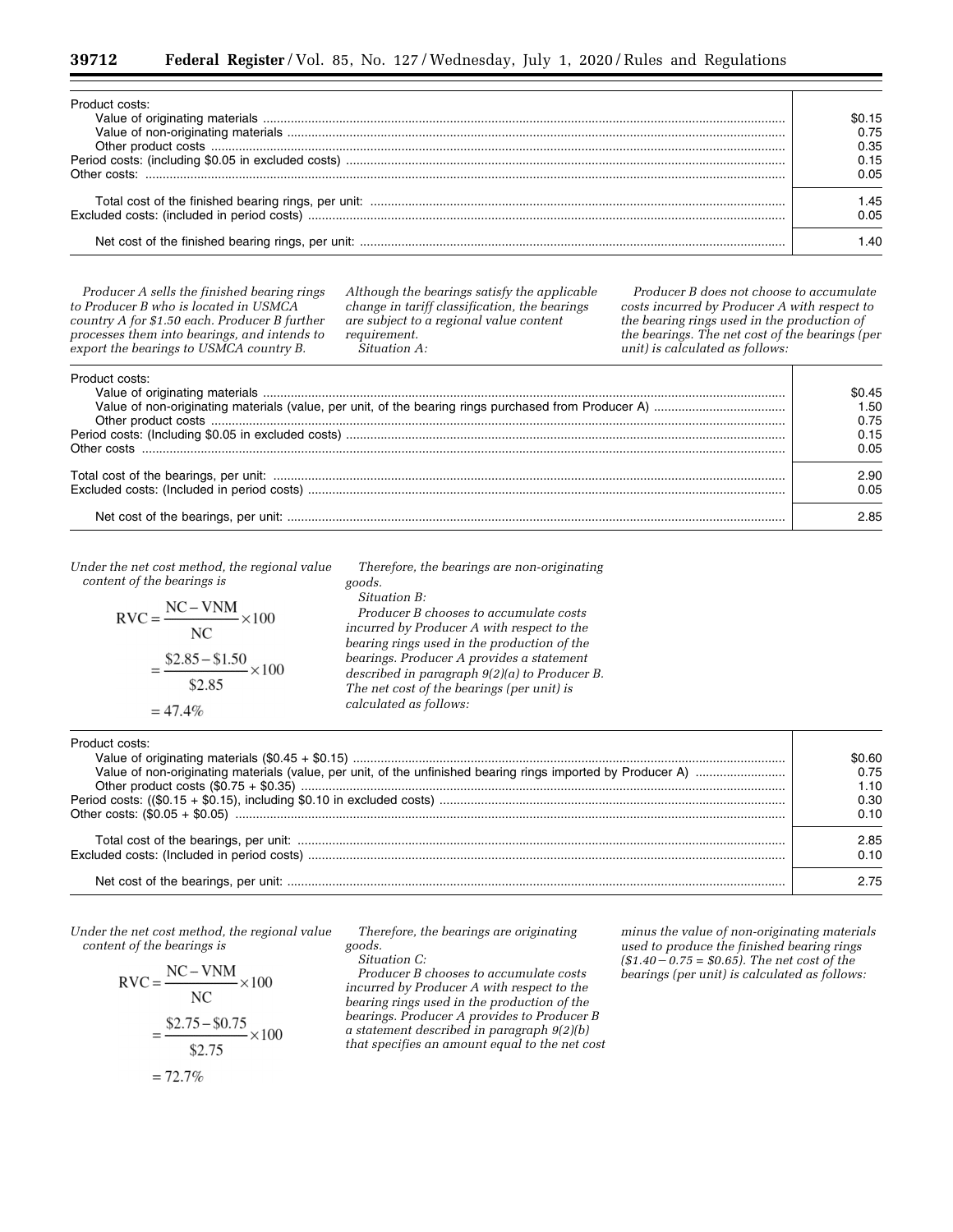| Product costs: | 51.10<br>0.85<br>0.75<br>0.15<br>0.05 |
|----------------|---------------------------------------|
|                | 2.90<br>0.05                          |
|                | 2 8.5                                 |

*Therefore, the bearings are originating* 

*Producer B chooses to accumulate costs incurred by Producer A with respect to the bearing rings used in the production of the bearings. Producer A provides to Producer B a statement described in paragraph 9(2)(b) that specifies an amount equal to the value of other product costs used in the production of the finished bearing rings (\$0.35). The net* 

*goods.* 

*Situation D:* 

*Under the net cost method, the regional value content of the bearings is* 

> $\text{RVC} = \frac{\text{NC} - \text{VNM}}{\text{NC}} \times 100$  $=\frac{$2.85 - $0.85}{$2.85} \times 100$  $= 70.2%$

| ነ0.45 |
|-------|
| 1.15  |
| 1.10  |
| 0.15  |
| 0.05  |
| 2.90  |
| 0.05  |
| 2 R.5 |

*Under the net cost method, the regional value content of the bearings is* 

$$
RVC = \frac{NC - VNM}{NC} \times 100
$$

$$
= \frac{\$2.85 - \$1.15}{\$2.85} \times 100
$$

#### $= 59.7\%$

*Therefore, the bearings are originating goods.* 

*Example 2: Section 9(1)* 

*Producer A, located in USMCA country A, imports non-originating cotton, carded or combed, provided for in heading 52.03 for use in the production of cotton yarn provided for in heading 52.05. Because the change from cotton, carded or combed, to cotton yarn is a change within the same chapter, the cotton does not satisfy the applicable change in tariff classification for heading 52.05, which is a change from any other chapter, with certain exceptions. Therefore, the cotton* 

*yarn that Producer A produces from nonoriginating cotton is a non-originating good.* 

*Producer A then sells the non-originating cotton yarn to Producer B, also located in USMCA country A, who uses the cotton yarn in the production of woven fabric of cotton provided for in heading 52.08. The change from non-originating cotton yarn to woven fabric of cotton is insufficient to satisfy the applicable change in tariff classification for heading 52.08, which is a change from any heading outside headings 52.08 through 52.12, except from certain headings, under which various yarns, including cotton yarn provided for in heading 52.05, are classified.* 

*Therefore, the woven fabric of cotton that Producer B produces from non-originating cotton yarn produced by Producer A is a nonoriginating good.* 

*However, Producer B can choose to accumulate the production of Producer A. The rule for heading 52.08, under which the cotton fabric is classified, does not exclude a change from heading 52.03, under which carded or combed cotton is classified. Therefore, under section 15(1), the change* 

*from carded or combed cotton provided for in heading 52.03 to the woven fabric of cotton provided for in heading 52.08 would satisfy the applicable change of tariff classification for heading 52.08. The woven fabric of cotton would be considered as an originating good.* 

*cost of the bearings (per unit) is calculated* 

*as follows:* 

*Producer B, in order to choose to accumulate Producer A's production, must have a statement described in subsection 9(7).* 

#### *Situation E:*

*Producer B chooses to accumulate costs incurred by Producer A with respect to the bearing rings used in the production of the bearings. Producer A provides to Producer B a signed statement described in subsection 9(3) that specifies the value of nonoriginating materials used in the production of the finished bearing rings (\$0.75). Producer B chooses to calculate the regional value content of the bearings under the transaction value method. The regional value content of the bearings (per unit) is calculated as follows:*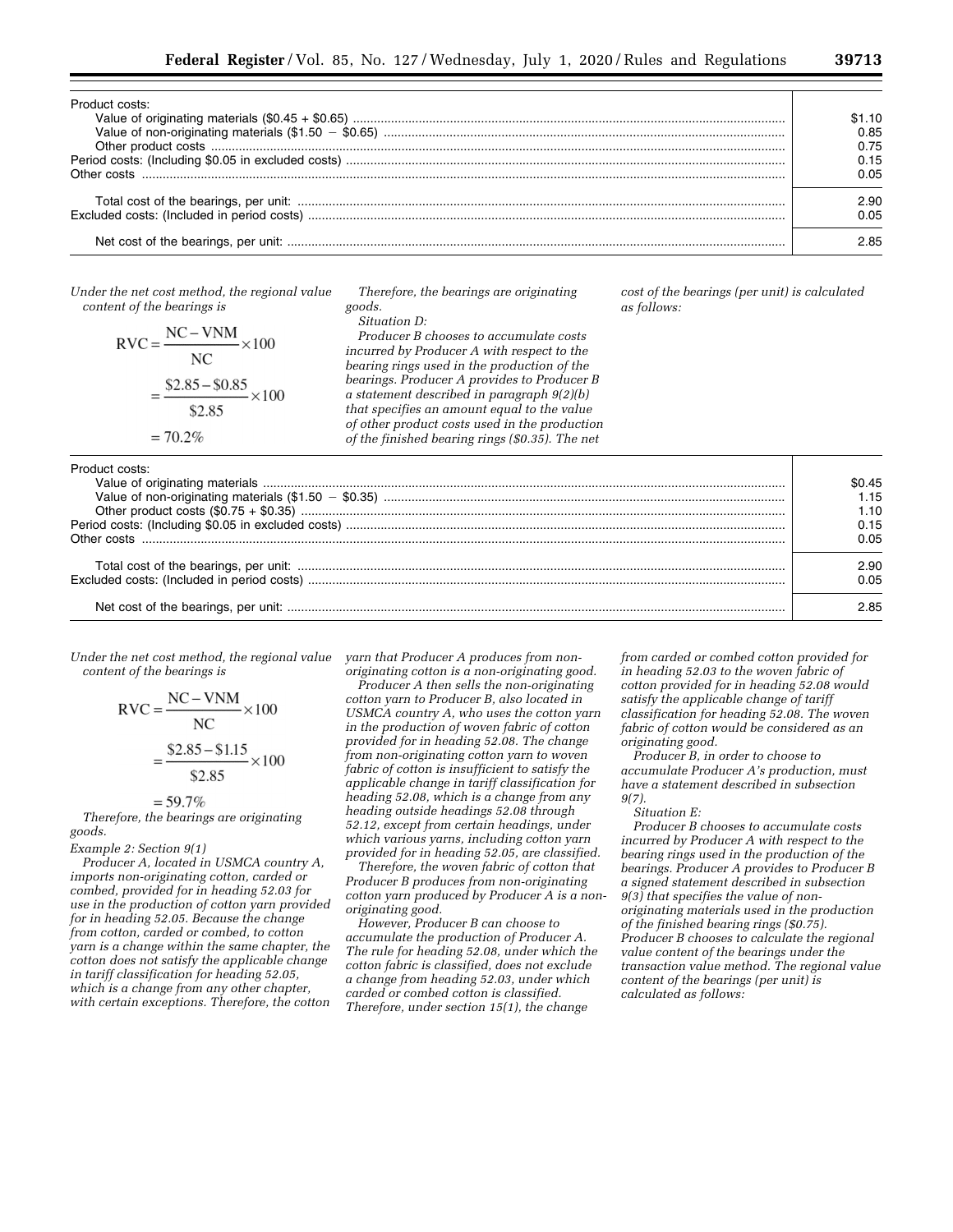| \$3.15 |
|--------|
| 0.15   |
| 3.00   |
| 0.75   |

*Under the transaction value method, the regional value content of the bearings is* 

 $RVC = (TV - VNM)/TV \times 100$ 

 $=($3.00 - $0.75)/$3.00 \times 100$ 

*= 75%* 

*Therefore, because the bearings have a regional value content of at least 60 percent under transaction value method, the bearings are originating goods.* 

#### **Section 10. Transshipment**

10 (1) *Transport requirements to retain originating status.* If an originating good is transported outside the territories of the USMCA countries, the good retains its originating status if

(a) the good remains under customs control outside the territories of the USMCA countries; and

(b) the good does not undergo further production or any other operation outside the territories of the USMCA countries, other than unloading; reloading; separation from a bulk shipment; storing; labeling or other marking required by the importing USMCA country; or any other operation necessary to transport the good to the territory of the importing USMCA country or to preserve the good in good condition, including:

(i) Inspection;

(ii) removal of dust that accumulates during shipment;

(iii) ventilation;

(iv) spreading out or drying;

(v) chilling;

(vi) replacing salt, sulphur dioxide or other aqueous solutions; or

(vii) replacing damaged packing materials and containers and removal of units of the good that are spoiled or damaged and present a danger to the remaining units of the good.

(2) *Good entirely non-originating.* A good that is a non-originating good by application of subsection (1) is considered to be entirely non-originating for the purposes of these Regulations.

(3) *Exceptions for certain goods.* 

Subsection (1) does not apply with respect to (a) a ''smart card'' of subheading 8523.52 containing a single integrated circuit, if any further production or other operation that that good undergoes outside the territories of the USMCA countries does not result in a change in the tariff classification of the good to any other subheading;

(b) a good of any of subheadings 8541.10 through 8541.60 or 8542.31 through 8542.39, if any further production or other operation that that good undergoes outside the territories of the USMCA countries does not result in a change in the tariff classification of the good to a subheading outside of that group;

(c) an electronic microassembly of subheading 8543.90, if any further production or other operation that that good undergoes outside the territories of the USMCA countries does not result in a change

in the tariff classification of the good to any other subheading; or

(d) an electronic microassembly of subheading 8548.90, if any further production or other operation that that good undergoes outside the territories of the USMCA countries does not result in a change in the tariff classification of the good to any other subheading.

#### **Section 11. Non-Qualifying Operations**

11 A good is not an originating good merely by reason of

(a) mere dilution with water or another substance that does not materially alter the characteristics of the good; or

(b) any production or pricing practice with respect to which it may be demonstrated, on the basis of a preponderance of evidence, that the object was to circumvent these Regulations.

#### **Part VI Automotive Goods**

#### **Section 12. Definitions and Interpretation**

(1) For purposes of this part, *aftermarket part* means a good that is not for use as original equipment in the production of passenger vehicles, light trucks or heavy trucks as defined in these Regulations;

*all-terrain vehicle* means a vehicle that does not meet United States federal safety and emissions standards permitting unrestricted on-road use or the equivalent Mexican and Canadian on-road standards;

*annual purchase value (APV)* means the sum of the values of high-wage materials purchased annually by a producer for use in the production of passenger vehicles, light trucks or heavy trucks in a plant located in the territory of a USMCA country;

*average base hourly wage rate* means the average hourly rate of pay based on all the hours performed on direct production work at a plant or facility, even if such workers performing that work are paid on a salary, piece-rate, or day-rate basis. This includes all hours performed by full-time, part time, temporary, and seasonal workers. The rate of pay does not include benefits, bonuses or shift-premiums, or premium pay for overtime, holidays or weekends. If a worker is paid by a third party, such as a temporary employment agency, only the wages received by the worker are included in the average base hourly wage rate calculation.

For direct production workers, the average base hourly wage rate of pay is calculated based on all their working hours. For other workers performing direct production work, the average base hourly rate is calculated based on the number of hours performing direct production work. The rate also does not include any hours worked by interns, trainees, students, or any worker that does not have an express or implied compensation agreement with the employer.

If any direct production worker or worker performing direct production work is

compensated by a method other than hourly, such as a salary, piece-rate, or day-rate basis, the worker's hourly base wage rate-is calculated by converting the salary, piecerate, or day-rate to an hourly equivalent. This hourly equivalent is then multiplied by the number of hours worked in direct production for purposes of calculating the average base hourly wage rate.

*class of motor vehicles* means one of the following categories of motor vehicles:

(a) Road tractors for semi-trailers of subheading 8701.20, vehicles for the transport of 16 or more persons of subheading 8702.10 or 8702.90, motor vehicles for the transport of goods of subheading 8704.10, 8704.22, 8704.23, 8704.32 or 8704.90, special purpose motor vehicles of heading 87.05, or chassis fitted with engines of heading 87.06;

(b) tractors of subheading 8701.10 or 8701.30 through 8701.90;

(c) vehicles for the transport of 15 or fewer persons of subheading 8702.10 or 8702.90, or light trucks of subheading 8704.21 or 8704.31; or

(d) passenger vehicles of subheading 8703.21 through 8703.90;

*complete motor vehicle assembly process*  means the production of a motor vehicle from separate constituent parts, including the following:

(a) A structural frame or unibody

(b) body panels

(c) an engine, a transmission and a drive train (d) brake components

(e) steering and suspension components

(f) seating and internal trim

(g) bumpers and external trim

(h) wheels and

(i) electrical and lighting components; *direct production work* means work by any employee directly involved in the production of passenger vehicles, light trucks, heavy trucks, or parts used in the production of these vehicles in the territory of a USMCA country. It also includes work by an employee directly involved in the set-up, operation, or maintenance of tools or equipment used in the production of those vehicles or parts. Direct production work may take place on a production line, at a workstation, on the shop floor, or in another production area.

Direct production work also includes:

(a) Material handling of vehicles or parts; (b) inspection of vehicles or parts, including inspections that are normally categorized as quality control and, for heavy trucks, pre-sale inspections carried out at the place where the vehicle is produced;

(c) work performed by skilled tradespeople, such as process or production engineers, mechanics, technicians and other employees responsible for maintaining and ensuring the operation of the production line or tools and equipment used in the production of vehicles or parts; and

(d) on-the-job training regarding the execution of a specific production task.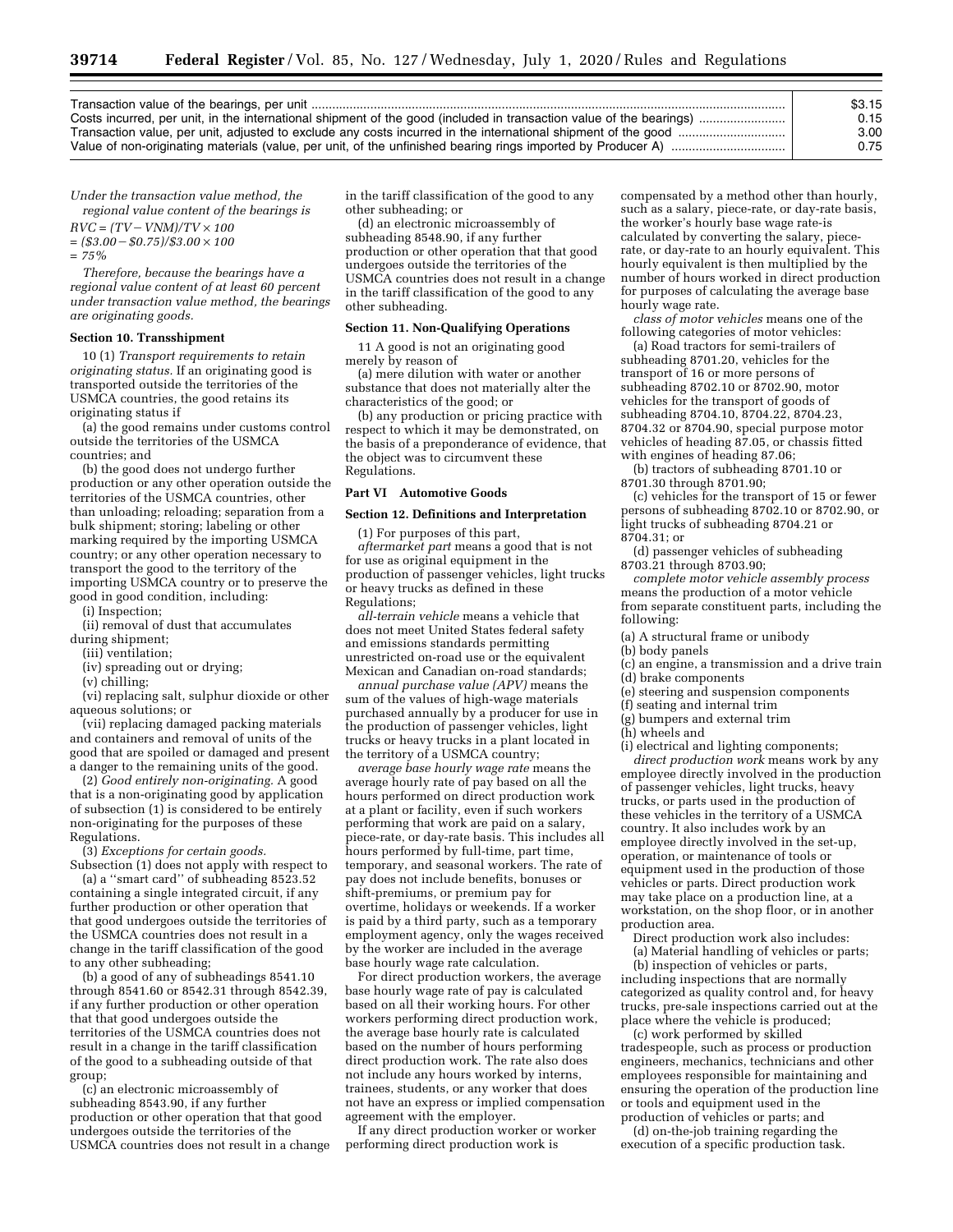Direct production work does not include any work by executive or management staff that have the authority to make final decisions to hire, fire, promote, transfer and discipline employees; workers engaged in research and development, or work by engineering or other personnel that are not responsible for maintaining and ensuring the operation of the production line or tools and equipment used in the production of vehicles or parts. It also does not include any work by interns, trainees, students, or any worker that does not have an express or implied compensation agreement with the employer.

*direct production worker* means any worker whose primary responsibilities are direct production work, meaning at least 85% of the worker's time is spent performing direct production work.

*first motor vehicle prototype* means the first motor vehicle that

(a) is produced using tooling and processes intended for the production of motor vehicles to be offered for sale, and

(b) follows the complete motor vehicle assembly process in a manner not specifically designed for testing purposes;

*heavy truck* means a vehicle other than a vehicle that is solely or principally for offroad use of subheading 8701.20, 8704.22, 8704.23, 8704.32 or 8704.90, or a chassis fitted with an engine of heading 87.06 that is for use in such a vehicle;

*high-wage assembly plant for passenger vehicle or light truck parts* means a qualifying wage-rate production plant, operated by a corporate producer, or by a supplier with whom the producer has a contract of at least 3 years for the materials listed in sub-paragraphs (a) through (c), provided that the plant is located in the territory of a USMCA country and that it has a production capacity of:

(a) 100,000 or more engines of heading 84.07 or 84.08,

(b) 100,000 or more transmissions of subheading 8708.40, or

(c) 25,000 or more advanced battery packs; Such engines, transmissions, or advanced battery packs are not required to qualify as originating;

*high-wage assembly plant for heavy truck parts* means a qualifying wage rate production plant, operated by a corporate producer, or by a supplier with whom the producer has a contract of at least 3 years for the materials listed in sub-paragraphs (a) through (c), provided that the plant is located in the territory of a USMCA country and that it has a production capacity of:

(a) 20,000 or more engines of heading 84.07 or 84.08,

(b) 20,000 or more transmissions of subheading 8708.40, or

(c) 20,000 or more advanced battery packs; Such engines, transmissions, or advanced battery packs are not required to qualify as originating;

*high-wage labor costs (HWLC)* means the sum of wage expenditures, not including benefits, for workers who perform direct production work at a qualifying wage-rate vehicle assembly plant;

*high-wage material (HWM)* means a material that is produced in a qualifying wage-rate production plant;

*high-wage technology* expenditures means wage expenditures—expressed as a percentage of a passenger vehicle, light truck, or heavy truck producer's total production wage expenditures—at a corporate level in the territory of one or more of the USMCA countries on:

(a) Research and development, including prototype development, design, engineering, or testing operations and any work undertaken by a producer for the purpose of creating new, or improving existing, materials, parts, vehicles or processes, including incremental improvements thereto, and

(b) information technology, including software development, technology integration, vehicle communications, or information technology support operations,

Expenditures on capital or other non-wage costs for R&D or IT are not included. For greater certainty, there is no minimum wage rate associated with high-wage technology expenditures;

*high-wage transportation or related costs for shipping* means costs incurred by a producer for transportation, logistics, or material handling associated with the movement of high-wage parts or materials within the territories of the USMCA countries, provided that the transportation, logistics, or material handling provider pays an average base hourly wage rate to direct production employees performing these services of at least:

(a) US\$16 in the United States;

(b) CA\$20.88 in Canada; and

(c) MXN\$294.22 in Mexico;

High-wage transportation or related costs for shipping may be included in high wage material and manufacturing expenses if those costs are not otherwise included;

*light truck* means a vehicle of subheading 8704.21 or 8704.31, except for a vehicle that is solely or principally for off-road use;

*marque* means the trade name used by a separate marketing division of a motor vehicle assembler;

*model line* means a group of motor vehicles having the same platform or model name;

*model name* means the word, group of words, letter, number or similar designation assigned to a motor vehicle by a marketing division of a motor vehicle assembler to:

(a) Differentiate the motor vehicle from other motor vehicles that use the same platform design,

(b) associate the motor vehicle with other motor vehicles that use different platform designs, or

(c) denote a platform design;

*motorhome or entertainer coach* means a vehicle of heading 87.02 or 87.03 built on a self-propelled motor vehicle chassis that is solely or principally designed as temporary living quarters for recreational, camping, entertainment, corporate or seasonal use;

*motor vehicle assembler* means a producer of motor vehicles and any related persons or joint ventures in which the producer participates;

*new building* means a new construction, including at least the pouring or construction of a new foundation and floor, the erection of a new structure and roof and installation

of new plumbing, electrical and other utilities to house a complete vehicle assembly process;

*passenger vehicle* means a vehicle of subheading 8703.21 through 8703.90, except for:

(a) A vehicle with a compression-ignition engine of subheading 8703.31 through 8703.33 or a vehicle of subheading 8703.90 with both a compression-ignition engine and an electric motor for propulsion,

(b) a three- or four-wheeled motorcycle,

(c) an all-terrain vehicle,

(d) a motorhome or entertainer coach, or (e) an ambulance, hearse or prison van;

*plant* means a building, or buildings in close proximity but not necessarily contiguous, machinery, apparatus and fixtures that are under the control of a producer and are used in the production of any of the following:

(a) Passenger vehicles, light trucks or heavy trucks,

(b) a good listed in Table A.1, A.2, B, C, D, E, F or G;

*platform* means the primary load-bearing structural assembly of a motor vehicle that determines the basic size of the motor vehicle, and is the structural base that supports the driveline and links the suspension components of the motor vehicle for various types of frames, such as the bodyon-frame or space-frame, and monocoques;

*qualifying wage-rate production plant*  means a plant that produces materials for passenger vehicles, light trucks or heavy trucks located in the territory of a USMCA country, at which the average base hourly wage rate is at least:

(a) US\$16 in the United States;

(b) CA\$20.88 in Canada; and

(c) MXN\$294.22 in Mexico;

*qualifying wage-rate vehicle assembly plant* means a passenger vehicle, light truck or heavy truck assembly plant located in the territory of a USMCA country, at which the average base hourly wage rate is at least:

(a) US\$16 in the United States;

(b) CA\$20.88 in Canada; and

(c) MXN\$294.22 in Mexico;

*refit* means a plant closure, for purposes of plant conversion or retooling, that lasts at least three months;

*size category,* with respect to a light-duty vehicle, means that the total of the interior volume for passengers and the interior volume for luggage is

(a) 85 cubic feet  $(2.38 \text{ m}^3)$  or less,

(b) more than 85 cubic feet (2.38 m3) but less than 100 cubic feet (2.80 m3),

(c) 100 cubic feet (2.80 m3) or more but not more than 110 cubic feet (3.08 m3),

(d) more than 110 cubic feet (3.08 m3) but less than 120 cubic feet (3.36 m3), or

(e) 120 cubic feet (3.36 m3) or more; *super-core* means the parts listed in

column 1 of Table A.2 of this Part, which are considered as a single part for the purpose of performing a Regional Value Content calculation in accordance with subsections 14(10), 14(11), 14(13) and 16(10);

*total vehicle plant assembly annual purchase value (TAPV)* means the sum of the values of all parts or materials purchased, on an annual basis, for use in the production of passenger vehicles, light trucks or heavy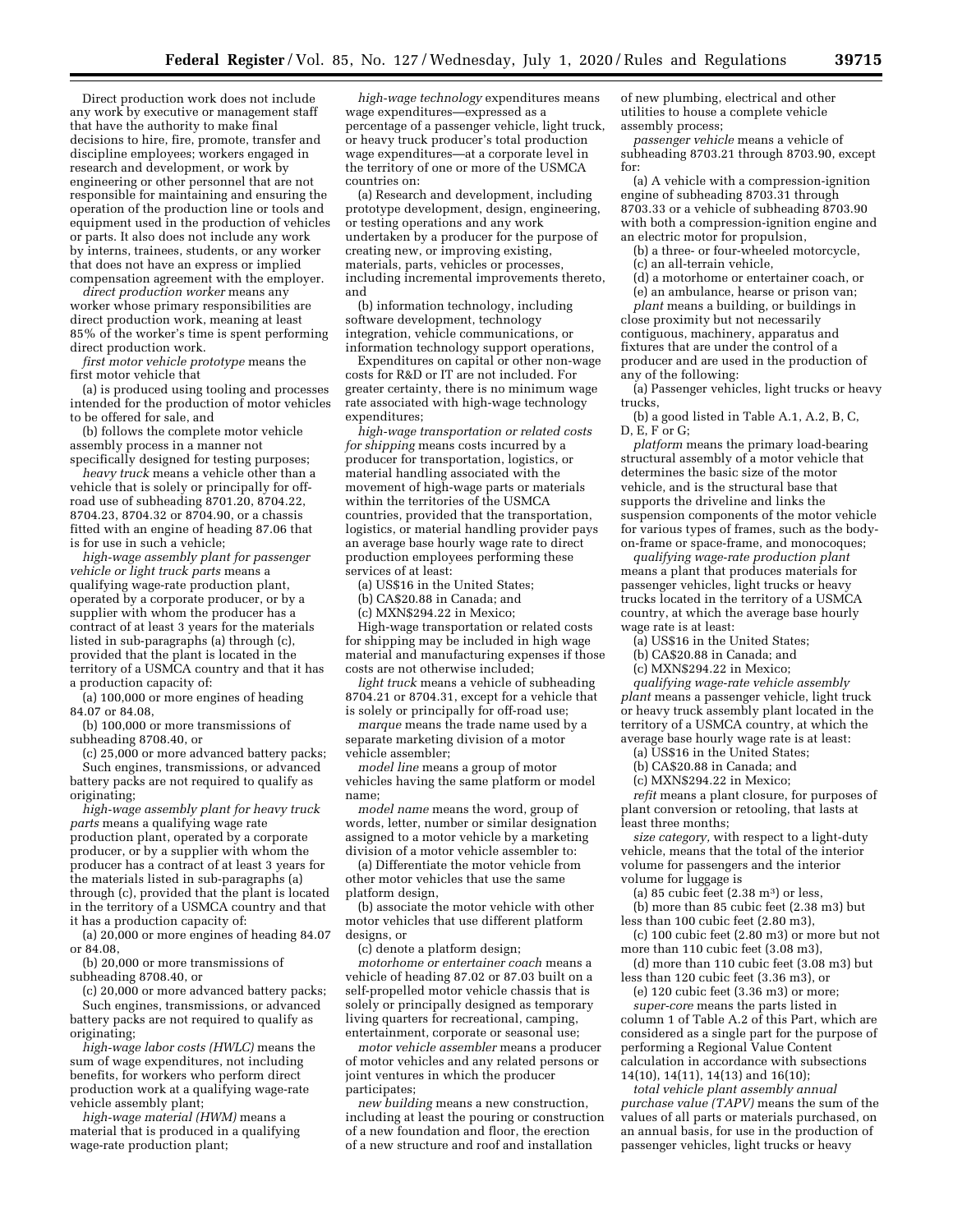trucks in a plant located in the territory of a USMCA country;

*underbody* means a component, comprising a single part or two or more parts joined together, with or without additional stiffening members, that forms the base of a motor vehicle, beginning at the fire-wall or bulkhead of the motor vehicle and ending:

(a) If there is a luggage floor panel in the motor vehicle, at the place where that luggage floor panel begins, or

(b) if there is no luggage floor panel in the motor vehicle, at the place where the passenger compartment of the motor vehicle ends;

*vehicle that is solely or principally for offroad use* means a vehicle that does not meet U.S. federal safety and emissions standards permitting unrestricted on-road use or the equivalent Mexican and Canadian on-road standards.

#### **Section 13: Product-Specific Rules of Origin for Vehicles and Certain Auto Parts**

(1) Except as provided for in section 19 (Alternative Staging Regimes), the productspecific rule of origin for a good of heading 87.01 through 87.08 is:

8701.10 A change to a good of subheading 8701.10 from any other heading, provided there is a regional value content of not less than 60 percent under the net cost method.

8701.20 A change to a good of subheading 8701.20 from any other heading, provided there is a regional value content of not less than:

(a) 60 percent under the net cost method, beginning on July 1, 2020 until June 30, 2024;

(b) 64 percent under the net cost method, beginning on July 1, 2024 until June 30, 2027; or

(c) 70 percent under the net cost method, beginning on July 1, 2027, and thereafter.

8701.30–8701.90 A change to a good of subheading 8701.30 through 8701.90 from any other heading, provided there is a regional value content of not less than 60 percent under the net cost method.

8702.10–8702.90

(1) A change to a motor vehicle for the transport of 15 or fewer persons of subheading 8702.10 through 8702.90 from any other heading, provided there is a regional value content of not less than 62.5 percent under the net cost method; or

(2) A change to a motor vehicle for the transport of 16 or more persons of subheading 8702.10 through 8702.90 from any other heading, provided there is a regional value content of not less than 60 percent under the net cost method.

8703.10 A change to subheading 8703.10 from any other heading, provided there is a regional value content of not less than:

(a) 60 percent under the transaction value method, or

(b) 50 percent under the net cost method. 8703.21–8703.90 (1) A change to a passenger vehicle of subheading 8703.21 through 8703.90 from any other heading, provided there is a regional value content of not less than:

(a) 66 percent under the net cost method, beginning on July 1, 2020 until June 30, 2021;

(b) 69 percent under the net cost method, beginning on July 1, 2021 until June 30, 2022;

(c) 72 percent under the net cost method, beginning on July 1, 2022 until June 30, 2023; (d) 75 percent under the net cost method,

beginning on July 1, 2023, and thereafter; or (2) A change to any other good of

subheading 8703.21 through 8703.90 from any other heading, provided there is a regional value content of not less than 62.5 percent under the net cost method. 8704.10 A change to a good of

subheading 8704.10 from any other heading, provided there is a regional value content of not less than 60 percent under the net cost method.

8704.21 (1) A change to a light truck of subheading 8704.21 from any other heading, provided there is a regional value content of not less than:

(a) 66 percent under the net cost method, beginning on July 1, 2020 until June 30, 2021; (b) 69 percent under the net cost method,

beginning on July 1, 2021 until June 30, 2022; (c) 72 percent under the net cost method,

beginning on July 1, 2022 until June 30, 2023; (d) 75 percent under the net cost method,

beginning on July 1, 2023, and thereafter; or

(2) A change to a vehicle that is solely or principally for off-road use subheading 8704.21 from any other heading, provided there is a regional value content of not less than 62.5 percent under the net cost method.

8704.22–8704.23 (1) A change to a heavy truck of subheading 8704.22 through 8704.23 from any other heading, provided there is a regional value content of not less than:

(a) 60 percent under the net cost method, beginning on July 1, 2020 until June 30, 2024;

(b) 64 percent under the net cost method, beginning on July 1, 2024 until June 30, 2027;

(c) 70 percent under the net cost method, beginning on July 1, 2027, and thereafter; or

(2) A change to a vehicle that is solely or principally for off-road use subheading 8704.22 through 8704.23 from any other heading, provided there is a regional value content of not less than 60 percent under the net cost method.

8704.31 (1) A change to a light truck of subheading 8704.31 from any other heading, provided there is a regional value content of not less than:

(a) 66 percent under the net cost method, beginning on July 1, 2020 until June 30, 2021; (b) 69 percent under the net cost method,

beginning on July 1, 2021 until June 30, 2022; (c) 72 percent under the net cost method,

beginning on July 1, 2022 until June 30, 2023; (d) 75 percent under the net cost method,

beginning on July 1, 2023, and thereafter; or (2) A change to a vehicle that is solely or

principally for off-road use subheading 8704.31 from any other heading, provided there is a regional value content of not less than 62.5 percent under the net cost method.

8704.32–8704.90 (1) A change to a heavy truck of subheading 8704.32 through 8704.90 from any other heading, provided there is a regional value content of not less than:

(a) 60 percent under the net cost method, beginning on July 1, 2020 until June 30, 2024; (b) 64 percent under the net cost method,

beginning on July 1, 2024 until June 30, 2027;

(c) 70 percent under the net cost method, beginning on July 1, 2027, and thereafter; or

(2) A change to a vehicle that is solely or principally for off-road use of subheading

8704.32 through 8704.90 from any other heading, provided there is a regional value content of not less than 60 percent under the net cost method.

87.05 A change to heading 87.05 from any other heading, provided there is a regional value content of not less than 60 percent under the net cost method.

87.06 For a good of heading 87.06 for use as original equipment in a passenger vehicle or light truck:

(1) No required change in tariff classification provided there is a regional value content of not less than:

(a) 66 percent under the net cost method, beginning on July 1, 2020 until June 30, 2021;

(b) 69 percent under the net cost method, beginning on July 1, 2021 until June 30, 2022;

(c) 72 percent under the net cost method, beginning on July 1, 2022 until June 30, 2023;

(d) 75 percent under the net cost method, beginning on July 1, 2023, and thereafter.

For a good of heading 87.06 for use as original equipment in a heavy truck:

(2) No required change in tariff classification provided there is a regional value content of not less than:

(a) 60 percent under the net cost method, beginning on July 1, 2020 until June 30, 2024;

(b) 64 percent under the net cost method, beginning on July 1, 2024 until June 30, 2027; (c) 70 percent under the net cost method,

beginning on July 1, 2027, and thereafter.

For any other good of heading 87.06 for use as original equipment in any other vehicle, or as an aftermarket part:

(3) No required change in tariff classification provided there is a regional value content of not less than 60 percent under the net cost method.

87.07 For a good of heading 87.07 for use as original equipment in a passenger vehicle or light truck:

(1) No required change in tariff classification provided there is a regional value content of not less than:

(a) 66 percent under the net cost method,

beginning on July 1, 2020 until June 30, 2021; (b) 69 percent under the net cost method,

beginning on July 1, 2021 until June 30, 2022; (c) 72 percent under the net cost method,

beginning on July 1, 2022 until June 30, 2023; (d) 75 percent under the net cost method,

beginning on July 1, 2023, and thereafter. For a good of heading 87.07 for use as

original equipment in a heavy truck:

(2) A change to heading 87.07 from any other chapter; or

(3) No required change in tariff classification provided there is a regional value content of not less than:

(a) 60 percent under the net cost method, beginning on July 1, 2020 until June 30, 2024;

(b) 64 percent under the net cost method, beginning on July 1, 2024 until June 30, 2027;

(c) 70 percent under the net cost method, beginning on July 1, 2027, and thereafter.

For any other good of heading 87.07 for use as original equipment in any other vehicle or as an aftermarket part:

(4) A change to heading 87.07 from any other chapter; or

(5) No required change in tariff classification provided there is a regional value content of not less than 60 percent under the net cost method.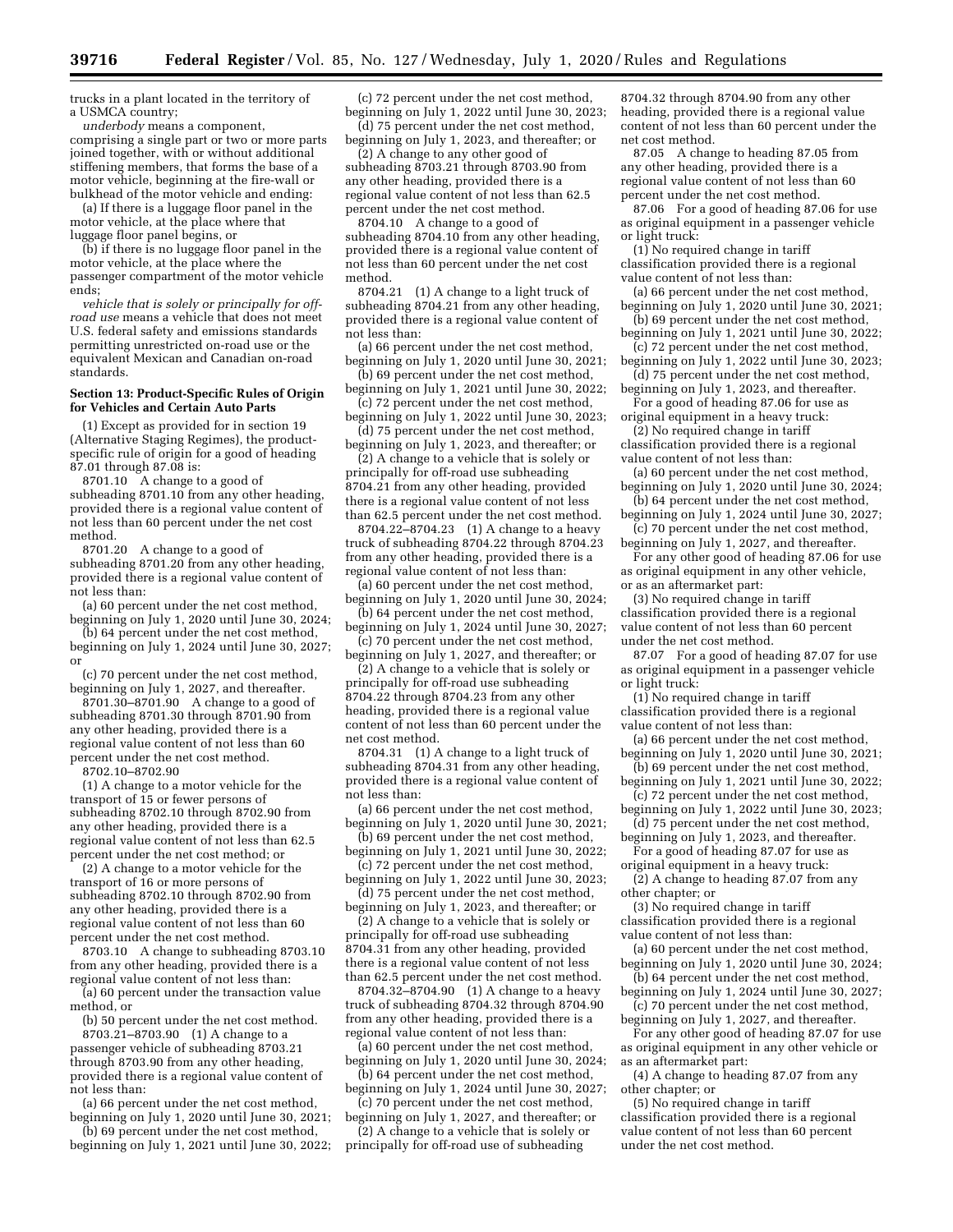8708.10 For a good of subheading 8708.10 for use as original equipment in a passenger vehicle or light truck:

(1) A change to subheading 8708.10 from any other heading; or

(2) A change to subheading 8708.10 from subheading 8708.99, whether or not there is also a change from any other heading, provided there is a regional value content of not less than:

(a) 62.5 percent under the net cost method, beginning on July 1, 2020 until June 30, 2021; (b) 65 percent under the net cost method,

beginning on July 1, 2021 until June 30, 2022;

(c) 67.5 percent under the net cost method, beginning on July 1, 2022 until June 30, 2023;

(d) 70 percent under the net cost method, beginning on July 1, 2023, and thereafter. For a good of subheading 8708.10 for use

as original equipment in a heavy truck: (3) A change to subheading 8708.10 from

any other heading; or (4) A change to subheading 8708.10 from

subheading 8708.99, whether or not there is also a change from any other heading, provided there is a regional value content of not less than:

(a) 60 percent under the net cost method, beginning on July 1, 2020 until June 30, 2024;

(b) 64 percent under the net cost method, beginning on July 1, 2024 until June 30, 2027; (c) 70 percent under the net cost method,

beginning on July 1, 2027, and thereafter. For any other good of subheading 8708.10

for use as original equipment in any other vehicle or as an aftermarket part:

(5) A change to subheading 8708.10 from any other heading; or

(6) A change to subheading 8708.10 from subheading 8708.99, whether or not there is also a change from any other heading, provided there is a regional value content of not less than 50 percent under the net cost method.

8708.21 For a good of subheading 8708.21 for use as original equipment in a passenger vehicle or light truck:

(1) A change to subheading 8708.21 from any other heading; or

(2) A change to subheading 8708.21 from subheading 8708.99, whether or not there is also a change from any other heading, provided there is a regional value content of not less than:

(a) 62.5 percent under the net cost method, beginning on July 1, 2020 until June 30, 2021; (b) 65 percent under the net cost method,

beginning on July 1, 2021 until June 30, 2022; (c) 67.5 percent under the net cost method,

beginning on July 1, 2022 until June 30, 2023; (d) 70 percent under the net cost method,

beginning on July 1, 2023, and thereafter.

For a good of subheading 8708.21 for use as original equipment in a heavy truck:

(3) A change to subheading 8708.21 from any other heading; or

(4) A change to subheading 8708.21 from subheading 8708.99, whether or not there is also a change from any other heading, provided there is a regional value content of not less than:

(a) 60 percent under the net cost method, beginning on July 1, 2020 until June 30, 2024;

(b) 64 percent under the net cost method, beginning on July 1, 2024 until June 30, 2027;

(c) 70 percent under the net cost method, beginning on July 1, 2027, and thereafter.

For any other good of subheading 8708.21 for use as original equipment in any other vehicle or as an aftermarket part:

(5) A change to subheading 8708.10 from any other heading; or

(6) A change to subheading 8708.10 from subheading 8708.99, whether or not there is also a change from any other heading, provided there is a regional value content of not less than 50 percent under the net cost method.

8708.29 For a body stamping of subheading 8708.29 for use as original equipment in a passenger vehicle or light truck:

(1) No required change in tariff classification to a body stamping of subheading 8708.29, provided there is a regional value content of not less than:

(a) 66 percent under the net cost method, beginning on July 1, 2020 until June 30, 2021;

(b) 69 percent under the net cost method, beginning on July 1, 2021 until June 30, 2022;

(c) 72 percent under the net cost method, beginning on July 1, 2022 until June 30, 2023;

(d) 75 percent under the net cost method,

beginning on July 1, 2023, and thereafter. For any other good of subheading 8708.29 for use as original equipment in a passenger vehicle or light truck:

(2) A change to subheading 8708.29 from any other heading; or

(3) No required change in tariff

classification to subheading 8708.29, provided there is a regional value content of not less than:

(a) 62.5 percent under the net cost method, beginning on July 1, 2020 until June 30, 2021;

(b) 65 percent under the net cost method, beginning on July 1, 2021 until June 30, 2022;

(c) 67.5 percent under the net cost method, beginning on July 1, 2022 until June 30, 2023;

(d) 70 percent under the net cost method,

beginning on July 1, 2023, and thereafter. For a good of subheading 8708.29 for use

as original equipment in a heavy truck: (4) A change to subheading 8708.29 from any other heading; or

(5) No required change in tariff classification to subheading 8708.29, provided there is a regional value content of not less than:

(a) 60 percent under the net cost method, beginning on July 1, 2020 until June 30, 2024; (b) 64 percent under the net cost method,

beginning on July 1, 2024 until June 30, 2027; (c) 70 percent under the net cost method,

beginning on July 1, 2027, and thereafter. For any other good of subheading 8708.29

for use as original equipment in any other vehicle or as an aftermarket part:

(6) A change to subheading 8708.29 from any other heading; or

(7) No required change in tariff classification to subheading 8708.29, provided there is a regional value content of not less than 50 percent under the net cost method.

8708.30 For a good of subheading 8708.30 for use as original equipment in a passenger vehicle or light truck:

(1) A change to subheading 8708.30 from any other heading; or

(2) No required change in tariff classification to subheading 8708.30, provided there is a regional value content of not less than:

(a) 62.5 percent under the net cost method, beginning on July 1, 2020 until June 30, 2021; (b) 65 percent under the net cost method,

beginning on July 1, 2021 until June 30, 2022; (c) 67.5 percent under the net cost method, beginning on July 1, 2022 until June 30, 2023;

(d) 70 percent under the net cost method, beginning on July 1, 2023, and thereafter.

For a good of subheading 8708.30 for use as original equipment in a heavy truck:

(3) A change to subheading 8708.30 from any other heading; or

(4) No required change in tariff classification to subheading 8708.30, provided there is a regional value content of not less than:

(a) 60 percent under the net cost method, beginning on July 1, 2020 until June 30, 2024; (b) 64 percent under the net cost method,

beginning on July 1, 2024 until June 30, 2027; (c) 70 percent under the net cost method,

beginning on July 1, 2027, and thereafter. For any other good of subheading 8708.30

for use as original equipment in any other vehicle or as an aftermarket part:

(5) A change to mounted brake linings of subheading 8708.30 from any other heading; or

(6) A change to mounted brake linings of subheading 8708.30 from parts of mounted brake linings, brakes or servo-brakes of subheading 8708.30 or 8708.99, whether or not there is also a change from any other heading, provided there is a regional value content of not less than 50 percent under the net cost method;

(7) A change to any other good of subheading 8708.30 from any other heading; or

(8) A change to any other good of subheading 8708.30 from mounted brake linings or parts of brakes or servo-brakes of subheading 8708.30, or 8708.99, whether or not there is also a change from any other heading, provided there is a regional value content of not less than 50 percent under the net cost method.

8708.40 For a good of subheading 8708.40 for use as original equipment in a passenger vehicle or light truck:

(1) No required change in tariff classification to subheading 8708.40, provided there is a regional value content of not less than:

(a) 66 percent under the net cost method, beginning on July 1, 2020 until June 30, 2021;

(b) 69 percent under the net cost method, beginning on July 1, 2021 until June 30, 2022;

(c) 72 percent under the net cost method, beginning on July 1, 2022 until June 30, 2023;

(d) 75 percent under the net cost method, beginning on July 1, 2023, and thereafter.

For a good of subheading 8708.40 for use as original equipment in a heavy truck:

(2) A change to subheading 8708.40 from any other heading; or

(3) No required change in tariff classification to subheading 8708.40, provided there is a regional value content of not less than:

(a) 60 percent under the net cost method, beginning on July 1, 2020 until June 30, 2024;

(b) 64 percent under the net cost method, beginning on July 1, 2024 until June 30, 2027;

(c) 70 percent under the net cost method, beginning on July 1, 2027, and thereafter.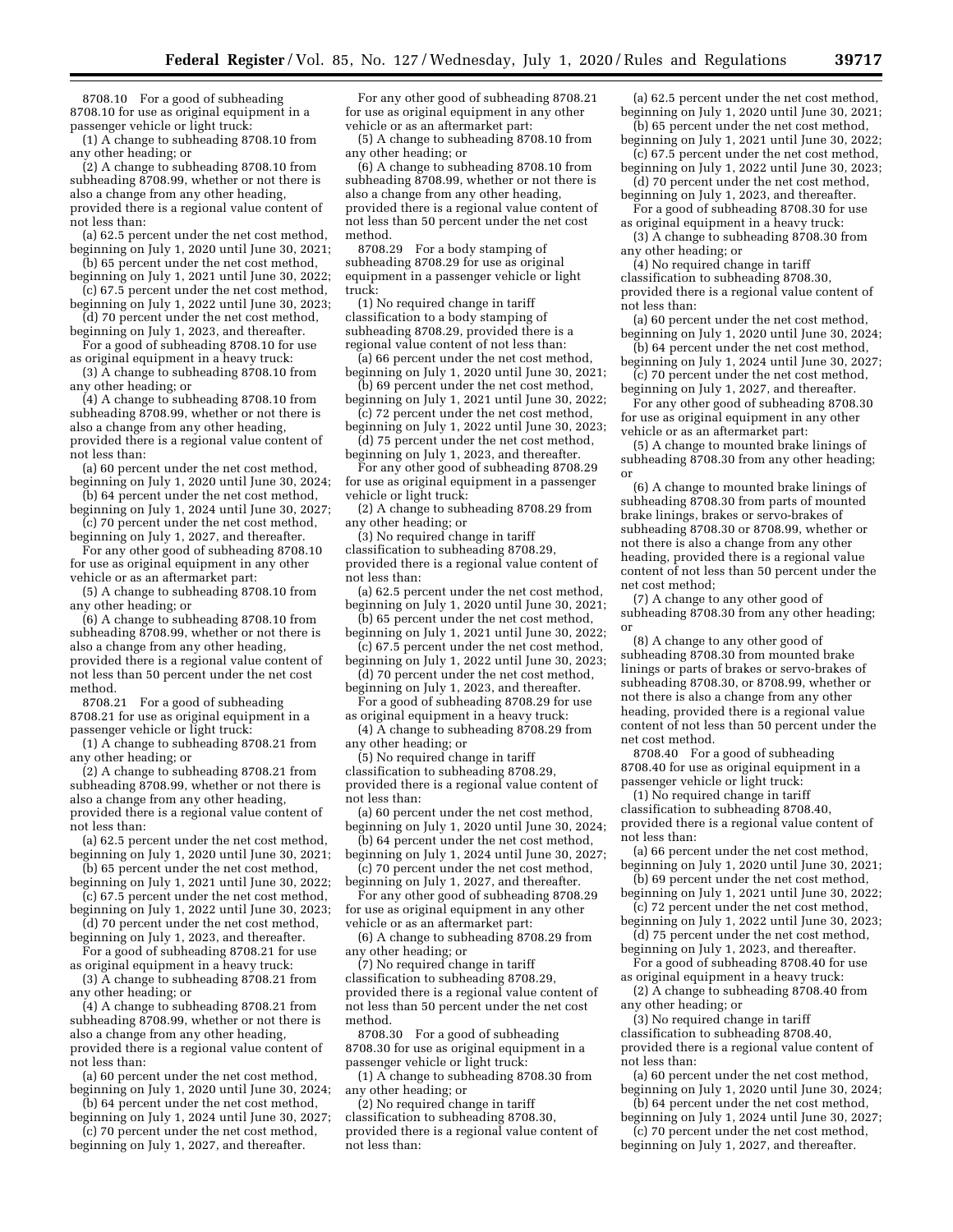For a good of subheading 8708.40 for use as original equipment in any other vehicle or as an aftermarket part:

(4) A change to gear boxes of subheading 8708.40 from any other heading; or

(5) A change to gear boxes of subheading 8708.40 from any other good of subheading 8708.40 or 8708.99, whether or not there is also a change from any other heading, provided there is a regional value content of not less than 50 percent under the net cost method;

(6) A change to any other good of subheading 8708.40 from any other heading; or

(7) No required change in tariff classification to any other good of subheading 8708.40, provided there is a regional value content of not less than 50 percent under the net cost method.

8708.50 For a good of subheading 8708.50 for use as original equipment in a passenger vehicle or light truck:

(1) No required change in tariff classification to subheading 8708.50, provided there is a regional value content of not less than:

(a) 66 percent under the net cost method, beginning on July 1, 2020 until June 30, 2021;

(b) 69 percent under the net cost method, beginning on July 1, 2021 until June 30, 2022;

(c) 72 percent under the net cost method, beginning on July 1, 2022 until June 30, 2023; (d) 75 percent under the net cost method,

beginning on July 1, 2023, and thereafter. For a good of subheading 8708.50 for use

as original equipment in a heavy truck: (2) A change to drive-axles with

differential, whether or not provided with other transmission components, for vehicles of heading 87.03, of subheading 8708.50 from any other heading, except from subheading 8482.10 through 8482.80; or

(3) A change to drive-axles with differential, whether or not provided with other transmission components, for vehicles of heading 87.03, of subheading 8708.50 from subheading 8482.10 through 8482.80 or parts of drive-axles of subheading 8708.50, whether or not there is also a change from any other heading, provided there is a regional value content of not less than:

(a) 60 percent under the net cost method, beginning on July 1, 2020 until June 30, 2024; (b) 64 percent under the net cost method,

beginning on July 1, 2024 until June 30, 2027; (c) 70 percent under the net cost method,

beginning on July 1, 2027, and thereafter. (4) A change to other drive-axles with

differential, whether or not provided with other transmission components, of subheading 8708.50 from any other heading; or

(5) A change to other drive-axles with differential, whether or not provided with other transmission components, of subheading 8708.50 from subheading 8708.99, whether or not there is also a change from any other heading, provided there is a regional value content of not less than:

(a) 60 percent under the net cost method, beginning on July 1, 2020 until June 30, 2024;

(b) 64 percent under the net cost method, beginning on July 1, 2024 until June 30, 2027;

(c) 70 percent under the net cost method, beginning on July 1, 2027, and thereafter.

(6) A change to non-driving axles and parts thereof, for vehicles of heading 87.03, of subheading 8708.50 from any other heading, except from subheading 8482.10 through 8482.80; or

(7) A change to non-driving axles and parts thereof, for vehicles of heading 87.03, of subheading 8708.50 from subheading 8482.10 through 8482.80 or 8708.99, whether or not there is also a change from any other heading, provided there is a regional value content of not less than:

(a) 60 percent under the net cost method, beginning on July 1, 2020 until June 30, 2024;

(b) 64 percent under the net cost method, beginning on July 1, 2024 until June 30, 2027; (c) 70 percent under the net cost method,

beginning on July 1, 2027, and thereafter; (8) A change to other non-driving axles and

parts thereof of subheading 8708.50 from any other heading; or

(9) A change to other non-driving axles and parts thereof of subheading 8708.50 from subheading 8708.99, whether or not there is also a change from any other heading, provided there is a regional value content of not less than:

(a) 60 percent under the net cost method, beginning July 1, 2020 until June 30, 2024;

(b) 64 percent under the net cost method, beginning on July 1, 2024 until June 30, 2027; (c) 70 percent under the net cost method,

beginning on July 1, 2027, and thereafter.

(10) A change to any other good of subheading 8708.50 from any other heading; or

(11) No required change in tariff classification to any other good of subheading 8708.50, provided there is a regional value content of not less than:

(a) 60 percent under the net cost method, beginning on July 1, 2020 until June 30, 2024; (b) 64 percent under the net cost method,

beginning on July 1, 2024 until June 30, 2027; (c) 70 percent under the net cost method,

beginning on July 1, 2027, and thereafter.

For a good of subheading 8708.50 for use as original equipment in any other vehicle or as an aftermarket part:

(12) A change to drive-axles with differential, whether or not provided with other transmission components, for vehicles of heading 87.03, of subheading 8708.50 from any other heading, except from subheading 8482.10 through 8482.80; or

(13) A change to drive-axles with differential, whether or not provided with other transmission components, for vehicles of heading 87.03, of subheading 8708.50 from subheading 8482.10 through 8482.80 or parts of drive-axles of subheading 8708.50, whether or not there is also a change from any other heading, provided there is a regional value content of not less than 50 percent under the net cost method;

(14) A change to other drive-axles with differential, whether or not provided with other transmission components, of subheading 8708.50 from any other heading; or

(15) A change to other drive-axles with differential, whether or not provided with other transmission components, of subheading 8708.50 from subheading 8708.99, whether or not there is also a change from any other heading, provided there is a

regional value content of not less than 50 percent under the net cost method;

(16) A change to non-driving axles and parts thereof, for vehicles of heading 87.03, of subheading 8708.50 from any other heading, except from subheading 8482.10 through 8482.80; or

(17) A change to non-driving axles and parts thereof, for vehicles of heading 87.03, of subheading 8708.50 from subheading 8482.10 through 8482.80 or 8708.99, whether or not there is also a change from any other heading, provided there is a regional value content of not less than 50 percent under the net cost method;

(18) A change to other non-driving axles and parts thereof of subheading 8708.50 from any other heading; or

(19) A change to other non-driving axles and parts thereof of subheading 8708.50 from subheading 8708.99, whether or not there is also a change from any other heading, provided there is a regional value content of not less than 50 percent under the net cost method;

(20) A change to any other good of subheading 8708.50 from any other heading; or

(21) No required change in tariff classification to any other good of subheading 8708.50, provided there is a regional value content of not less than 50 percent under the net cost method.

8708.70 For a good of subheading 8708.70 for use as original equipment in a passenger vehicle or light truck:

(1) A change to subheading 8708.70 from any other heading; or

(2) A change to subheading 8708.70 from subheading 8708.99, whether or not there is also a change from any other heading, provided there is a regional value content of not less than 50 percent under the net cost method.

(a) 62.5 percent under the net cost method, beginning on July 1, 2020 until June 30, 2021;

(b) 65 percent under the net cost method, beginning on July 1, 2021 until June 30, 2022; (c) 67.5 percent under the net cost method,

beginning on July 1, 2022 until June 30, 2023; (d) 70 percent under the net cost method,

beginning on July 1, 2023, and thereafter.

For a good of subheading 8708.70 for use as original equipment in a heavy truck:

(3) A change to subheading 8708.70 from any other heading; or

(4) A change to subheading 8708.70 from subheading 8708.99, whether or not there is also a change from any other heading, provided there is a regional value content of not less than 50 percent under the net cost method.

(a) 60 percent under the net cost method, beginning on July 1, 2020 until June 30, 2024; (b) 64 percent under the net cost method,

beginning on July 1, 2024 until June 30, 2027; (c) 70 percent under the net cost method,

beginning on July 1, 2027, and thereafter.

For any other good of subheading 8708.70 for use as original equipment in any other vehicle or as an aftermarket part:

(5) A change to subheading 8708.70 from any other heading; or

(6) A change to subheading 8708.70 from subheading 8708.99, whether or not there is also a change from any other heading,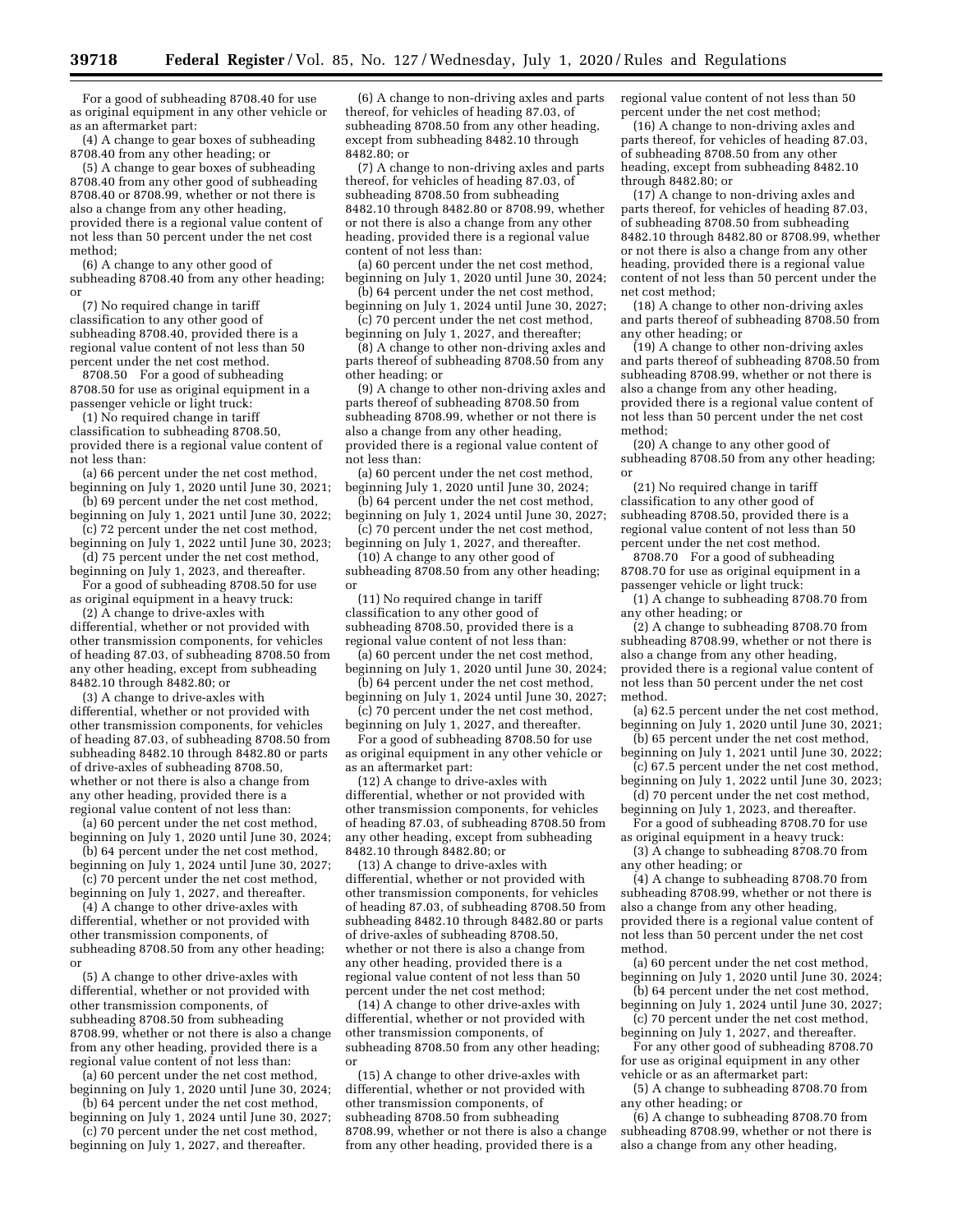provided there is a regional value content of not less than 50 percent under the net cost method.

8708.80 For a good of subheading 8708.80 for use as original equipment in a passenger vehicle or light truck:

(1) No required change in tariff classification to subheading 8708.80, provided there is a regional value content of not less than:

(a) 66 percent under the net cost method, beginning on July 1, 2020 until June 30, 2021;

(b) 69 percent under the net cost method, beginning on July 1, 2021 until June 30, 2022; (c) 72 percent under the net cost method,

beginning on July 1, 2022 until June 30, 2023; (d) 75 percent under the net cost method,

beginning on July 1, 2023, and thereafter. For a good of subheading 8708.80 for use

as original equipment in a heavy truck: (2) A change to McPherson struts of

subheading 8708.80 from parts thereof of subheading 8708.80 or any other subheading, provided there is a regional value content of not less than 50 percent under the net cost method;

(3) A change to any other good of subheading 8708.80 from any other heading; or

(4) A change to suspension systems (including shock absorbers) of subheading 8708.80 from parts thereof of subheading 8708.80 or 8708.99, whether or not there is also a change from any other heading, provided there is a regional value content of not less than:

(a) 60 percent under the net cost method, beginning on July 1, 2020 until June 30, 2024;

(b) 64 percent under the net cost method, beginning on July 1, 2024 until June 30, 2027;

(c) 70 percent under the net cost method, beginning on July 1, 2027, and thereafter; or

(5) No required change in tariff classification to parts of suspension systems (including shock absorbers) of subheading 8708.80, provided there is a regional value content of not less than:

(a) 60 percent under the net cost method, beginning on July 1, 2020 until June 30, 2024;

(b) 64 percent under the net cost method, beginning on July 1, 2024 until June 30, 2027;

(c) 70 percent under the net cost method, beginning on July 1, 2027, and thereafter.

For any other good of subheading 8708.80 for use as original equipment in any other vehicle or as an aftermarket part:

(6) A change to McPherson struts of subheading 8708.80 from parts thereof of subheading 8708.80 or any other subheading, provided there is a regional value content of not less than 50 percent under the net cost method;

(7) A change to subheading 8708.80 from any other heading;

(8) A change to suspension systems (including shock absorbers) of subheading 8708.80 from parts thereof of subheading 8708.80 or 8708.99, whether or not there is also a change from any other heading, provided there is a regional value content of not less than 50 percent under the net cost method; or

(9) No required change in tariff classification to parts of suspension system (including shock absorbers) of subheading 8708.80, provided there is a regional value

content of not less than 50 percent under the net cost method.

8708.91 For a good of subheading 8708.91 for use as original equipment in a passenger vehicle or light truck:

(1) A change to radiators of subheading 8708.91 from any other heading;

(2) A change to radiators of subheading 8708.91 from any other good of subheading 8708.91, whether or not there is also a change from any other heading, provided there is a regional value content of not less than:

(a) 62.5 percent under the net cost method, beginning on July 1, 2020 until June 30, 2021; (b) 65 percent under the net cost method,

beginning on July 1, 2021 until June 30, 2022; (c) 67.5 percent under the net cost method,

beginning on July 1, 2022 until June 30, 2023; or

(d) 70 percent under the net cost method, beginning on July 1, 2023, and thereafter.

(3) No required change in tariff classification to any other good of subheading 8708.91, provided there is a regional value content of not less than:

(a) 62.5 percent under the net cost method, beginning on July 1, 2020 until June 30, 2021; (b) 65 percent under the net cost method,

beginning on July 1, 2021 until June 30, 2022; (c) 67.5 percent under the net cost method,

beginning on July 1, 2022 until June 30, 2023; or

(d) 70 percent under the net cost method, beginning on July 1, 2023, and thereafter.

For a good of subheading 8708.91 for use as original equipment in a heavy truck:

(4) No required change in tariff classification to any other good of subheading 8708.91, provided there is a regional value content of not less than:

(a) 62.5 percent under the net cost method, beginning on July 1, 2020 until June 30, 2021; (b) 65 percent under the net cost method,

beginning on July 1, 2021 until June 30, 2022; (c) 67.5 percent under the net cost method, beginning on July 1, 2022 until June 30, 2023; or

(d) 70 percent under the net cost method, beginning on July 1, 2023, and thereafter.

(5) A change to radiators of subheading 8708.91 from any other heading;

(6) A change to radiators of subheading 8708.91 from any other good of subheading 8708.91, whether or not there is also a change from any other heading, provided there is a regional value content of not less than:

(a) 60 percent under the net cost method, beginning on July 1, 2020 until June 30, 2024;

(b) 64 percent under the net cost method, beginning on July 1, 2024 until June 30, 2027; (c) 70 percent under the net cost method,

beginning on July 1, 2027, and thereafter. For any other good of subheading 8708.91 for use as original equipment in any other

vehicle or as an aftermarket part: (7) A change to radiators of subheading 8708.91 from any other heading;

(8) A change to radiators of subheading 8708.91 from any other good of subheading 8708.91, whether or not there is also a change from any other heading, provided there is a regional value content of not less than 50 percent under the net cost method; or

(9) No required change in tariff classification to any other good of subheading 8708.91, provided there is a regional value content of not less than 50 percent under the net cost method.

8708.92 For a good of subheading 8708.92 for use as original equipment in a passenger vehicle or light truck:

(1) A change to silencers (mufflers) or exhaust pipes of subheading 8708.92 from any other heading;

(2) A change to silencers (mufflers) or exhaust pipes of subheading 8708.92 from any other good of subheading 8708.92, whether or not there is also a change from any other heading, provided there is a regional value content of not less than; or

(a) 62.5 percent under the net cost method, beginning on July 1, 2020 until June 30, 2021;

(b) 65 percent under the net cost method, beginning on July 1, 2021 until June 30, 2022; (c) 67.5 percent under the net cost method,

beginning on July 1, 2022 until June 30, 2023; (d) 70 percent under the net cost method,

beginning on July 1, 2023, and thereafter. (3) No required change in tariff classification to any other good of

subheading 8708.92, provided there is a regional value content of not less than:

(a) 62.5 percent under the net cost method, beginning on July 1, 2020 until June 30, 2021;

(b) 65 percent under the net cost method, beginning on July 1, 2021 until June 30, 2022;

(c) 67.5 percent under the net cost method, beginning on July 1, 2022 until June 30, 2023; or

(d) 70 percent under the net cost method, beginning on July 1, 2023, and thereafter.

For a good of subheading 8708.92 for use as original equipment in a heavy truck:

(4) A change to silencers (mufflers) or exhaust pipes of subheading 8708.92 from any other heading;

(5) A change to silencers (mufflers) or exhaust pipes of subheading 8708.92 from any other good of subheading 8708.92, whether or not there is also a change from any other heading, provided there is a regional value content of not less than; or

(a) 60 percent under the net cost method, beginning on July 1, 2020 until June 30, 2024;

(b) 64 percent under the net cost method, beginning on July 1, 2024 until June 30, 2027;

(c) 70 percent under the net cost method, beginning on July 1, 2027, and thereafter.

(6) No required change in tariff classification to any other good of subheading 8708.92, provided there is a regional value content of not less than:

(a) 62.5 percent under the net cost method, beginning on July 1, 2020 until June 30, 2021;

(b) 65 percent under the net cost method, beginning on July 1, 2021 until June 30, 2022;

(c) 67.5 percent under the net cost method, beginning on July 1, 2022 until June 30, 2023; or

(d) 70 percent under the net cost method, beginning on July 1, 2023, and thereafter.

For any other good of subheading 8708.92 for use as original equipment in any other vehicle or as an aftermarket part:

(7) A change to silencers (mufflers) or exhaust pipes of subheading 8708.92 from any other heading;

(8) A change to silencers (mufflers) or exhaust pipes of subheading 8708.92 from any other good of subheading 8708.92, whether or not there is also a change from any other heading, provided there is a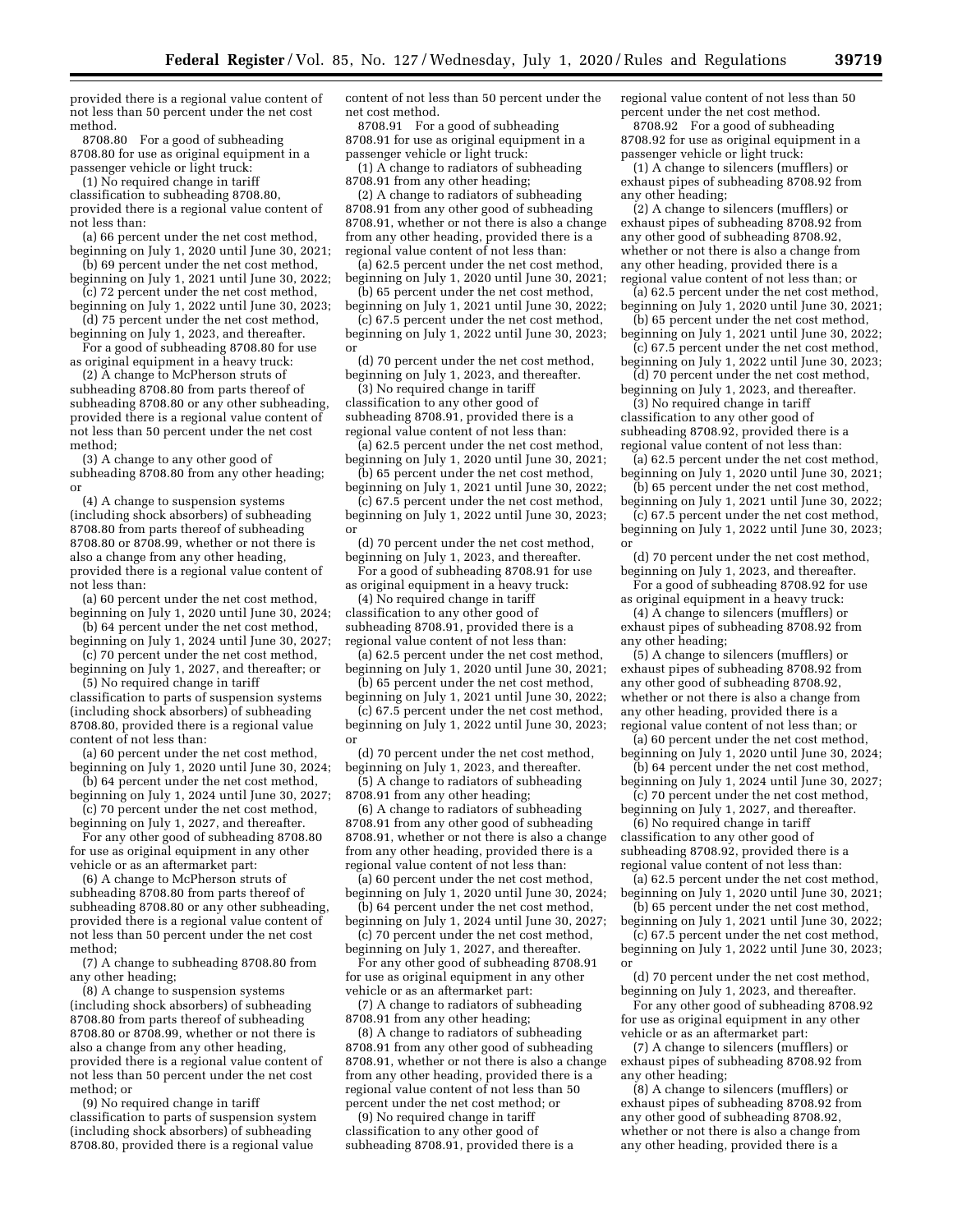regional value content of not less than 50 percent under the net cost method; or

(9) No required change in tariff classification to any other good of subheading 8708.92, provided there is a regional value content of not less than 50 percent under the net cost method.

8708.93 For a good of subheading 8708.93 for use as original equipment in a passenger vehicle or light truck:

(1) A change to subheading 8708.93 from any other heading;

(2) A change to subheading 8708.93 from subheading 8708.99, whether or not there is also a change from any other heading, provided there is a regional value content of not less than 70 percent under the net cost method; or

(a) 62.5 percent under the net cost method, beginning on July 1, 2020 until June 30, 2021;

(b) 65 percent under the net cost method, beginning on July 1, 2021 until June 30, 2022;

(c) 67.5 percent under the net cost method, beginning on July 1, 2022 until June 30, 2023; (d) 70 percent under the net cost method,

beginning on July 1, 2023, and thereafter.

For a good of subheading 8708.93 for use as original equipment in a heavy truck:

(3) A change to subheading 8708.93 from any other heading;

(4) A change to subheading 8708.93 from subheading 8708.99, whether or not there is also a change from any other heading, provided there is a regional value content of not less than 70 percent under the net cost method; or

(a) 60 percent under the net cost method, beginning on July 1, 2020 until June 30, 2024;

(b) 64 percent under the net cost method, beginning on July 1, 2024 until June 30, 2027;

(c) 70 percent under the net cost method, beginning on July 1, 2027, and thereafter.

For any other good of subheading 8708.93 for use as original equipment in any other vehicle or as an aftermarket part:

(5) A change to subheading 8708.93 from any other heading;

(6) A change to subheading 8708.93 from subheading 8708.99, whether or not there is also a change from any other heading, provided there is a regional value content of not less than 50 percent under the net cost method.

8708.94 For a good of subheading 8708.94 for use as original equipment in a passenger vehicle or light truck:

(1) No required change in tariff classification to subheading 8708.94, provided there is a regional value content of not less than:

(a) 66 percent under the net cost method, beginning on July 1, 2020 until June 30, 2021;

(b) 69 percent under the net cost method, beginning on July 1, 2021 until June 30, 2022;

(c) 72 percent under the net cost method, beginning on July 1, 2022 until June 30, 2023;

(d) 75 percent under the net cost method, beginning on July 1, 2023, and thereafter.

For a good of subheading 8708.94 for use as original equipment in a heavy truck:

(2) A change to subheading 8708.94 from any other heading; or

(3) A change to steering wheels, steering columns or steering boxes of subheading 8708.94 from parts thereof of subheading 8708.94 or 8708.99, whether or not there is also a change from any other heading, provided there is a regional value content of not less than:

(a) 60 percent under the net cost method, beginning on July 1, 2020 until June 30, 2024; (b) 64 percent under the net cost method,

beginning on July 1, 2024 until June 30, 2027; (c) 70 percent under the net cost method,

beginning on July 1, 2027, and thereafter;

(4) No required change in tariff classification to parts of steering wheels, steering columns or steering boxes of subheading 8708.94, provided there is a regional value content of not less than:

(a) 60 percent under the net cost method, beginning on July 1, 2020 until June 30, 2024; (b) 64 percent under the net cost method,

beginning on July 1, 2024 until June 30, 2027; (c) 70 percent under the net cost method,

beginning on July 1, 2027, and thereafter. For any other good of subheading 8708.94

for use as original equipment in any other vehicle or as an aftermarket part:

(5) A change to subheading 8708.94 from any other heading; or

(6) A change to steering wheels, steering columns or steering boxes of subheading 8708.94 from parts thereof of subheading 8708.94 or 8708.99, whether or not there is also a change from any other heading, provided there is a regional value content of not less than 50 percent under the net cost method;

(7) No required change in tariff classification to parts of steering wheels, steering columns or steering boxes of subheading 8708.94, provided there is a regional value content of not less than 50 percent under the net cost method.

8708.95 For a good of subheading 8708.95 for use as original equipment in a passenger vehicle or light truck:

(1) A change to subheading 8708.95 from any other heading; or

(2) No required change in tariff

classification to subheading 8708.95, provided there is a regional value content of not less than:

(a) 62.5 percent under the net cost method, beginning on July 1, 2020 until June 30, 2021; (b) 65 percent under the net cost method,

beginning on July 1, 2021 until June 30, 2022; (c) 67.5 percent under the net cost method,

beginning on July 1, 2022 until June 30, 2023; (d) 70 percent under the net cost method,

beginning on July 1, 2023, and thereafter. For a good of subheading 8708.95 for use

as original equipment in a heavy truck: (1) A change to subheading 8708.95 from

any other heading; or

(2) No required change in tariff

classification to subheading 8708.95, provided there is a regional value content of not less than:

(a) 60 percent under the net cost method, beginning on July 1, 2020 until June 30, 2024;

(b) 64 percent under the net cost method, beginning on July 1, 2024 until June 30, 2027; (c) 70 percent under the net cost method,

beginning on July 1, 2027, and thereafter.

For any other good of subheading 8708.95 for use as original equipment in any other

vehicle or as an aftermarket part: (3) A change to subheading 8708.95 from any other heading; or

(4) No required change in tariff

classification to subheading 8708.95,

provided there is a regional value content of not less than 50 percent under the net cost method.

8708.99 For a chassis frame of subheading 8708.99 for use as original equipment in a passenger vehicle or light truck:

(1) No required change in tariff classification to subheading 8708.99, provided there is a regional value content of not less than:

- (a) 66 percent under the net cost method, beginning on July 1, 2020 until June 30, 2021;
- (b) 69 percent under the net cost method, beginning on July 1, 2021 until June 30, 2022; (c) 72 percent under the net cost method,
- beginning on July 1, 2022 until June 30, 2023; (d) 75 percent under the net cost method,
- beginning on July 1, 2023, and thereafter. For a chassis of subheading 8708.99 for use

as original equipment in a heavy truck: (2) No required change in tariff

classification to subheading 8708.99, provided there is a regional value content of not less than:

- (a) 60 percent under the net cost method, beginning on July 1, 2020 until June 30, 2024;
- (b) 64 percent under the net cost method, beginning on July 1, 2024 until June 30, 2027; (c) 70 percent under the net cost method,

beginning on July 1, 2027, and thereafter. For any other good of subheading 8708.99

for use as original equipment in a passenger vehicle or light truck:

8708.99.aa A change to tariff item 8708.99.aa from any other subheading, provided there is a regional value content of not less than:

(a) 62.5 percent under the net cost method, beginning on July 1, 2020 until June 30, 2021; (b) 65 percent under the net cost method,

beginning on July 1, 2021 until June 30, 2022;

(c) 67.5 percent under the net cost method, beginning on July 1, 2022 until June 30, 2023; (d) 70 percent under the net cost method,

beginning on July 1, 2023, and thereafter. 8708.99.bb A change to tariff item

8708.99.bb from any other heading, except from subheading 8482.10 through 8482.80 or tariff item 8482.99.aa; or

A change to tariff item 8708.99.bb from subheadings 8482.10 through 8482.80 or tariff item 8482.99.aa, whether or not there is also a change from any other heading, provided there is a regional value content of not less than:

(a) 62.5 percent under the net cost method, beginning on July 1, 2020 until June 30, 2021;

- (b) 65 percent under the net cost method, beginning on July 1, 2021 until June 30, 2022; (c) 67.5 percent under the net cost method,
- beginning on July 1, 2022 until June 30, 2023;

(d) 70 percent under the net cost method, beginning on July 1, 2023, and thereafter.

8708.99 A change to subheading 8708.99 from any other heading; or

No required change in tariff classification to subheading 8708.99, provided there is a regional value content of not less than:

(a) 62.5 percent under the net cost method, beginning on July 1, 2020 until June 30, 2021; (b) 65 percent under the net cost method,

beginning on July 1, 2021 until June 30, 2022;

(c) 67.5 percent under the net cost method, beginning on July 1, 2022 until June 30, 2023;

(d) 70 percent under the net cost method, beginning on July 1, 2023, and thereafter.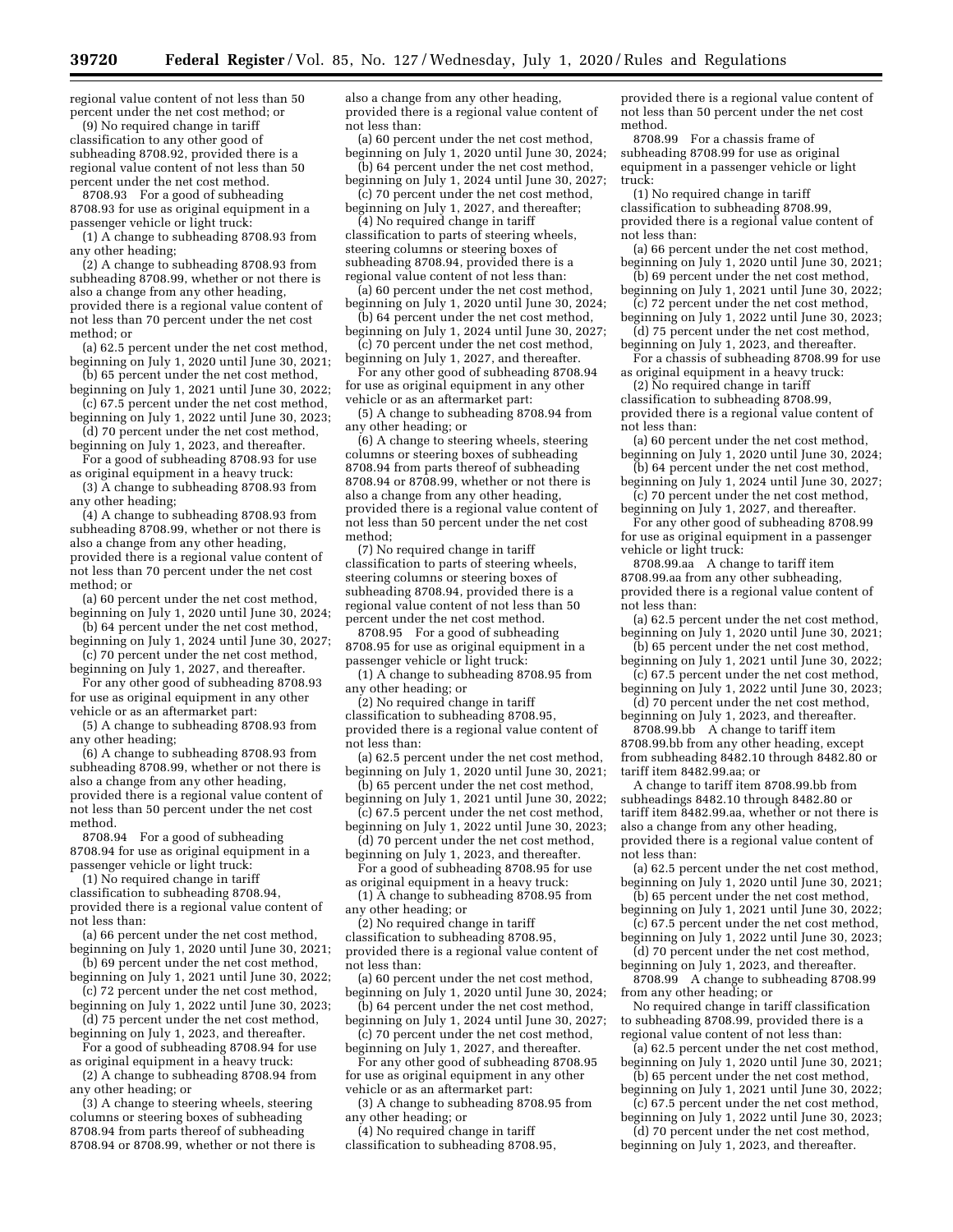For any other good of subheading 8708.99 for use as original equipment in a heavy truck:

8708.99.aa A change to tariff item 8708.99.aa from any other subheading, provided there is a regional value content of not less than:

(a) 60 percent under the net cost method, beginning on July 1, 2020 until June 30, 2024; (b) 64 percent under the net cost method,

beginning on July 1, 2024 until June 30, 2027; (c) 70 percent under the net cost method,

beginning on July 1, 2027, and thereafter. 8708.99.bb A change to tariff item 8708.99.bb from any other heading, except from subheading 8482.10 through 8482.80 or

tariff item 8482.99.aa; or A change to tariff item 8708.99.bb from subheadings 8482.10 through 8482.80 or tariff item 8482.99.aa, whether or not there is also a change from any other heading, provided there is a regional value content of not less than:

(a) 60 percent under the net cost method, beginning on July 1, 2020 until June 30, 2024;

(b) 64 percent under the net cost method, beginning on July 1, 2024 until June 30, 2027;

(c) 70 percent under the net cost method, beginning on July 1, 2027, and thereafter.

8708.99 A change to subheading 8708.99 from any other heading; or

No required change in tariff classification to subheading 8708.99, provided there is a regional value content of not less than:

(a) 60 percent under the net cost method, beginning on July 1, 2020 until June 30, 2024;

(b) 64 percent under the net cost method, beginning on July 1, 2024 until June 30, 2027;

(c) 70 percent under the net cost method,

beginning on July 1, 2027, and thereafter. For any other good of subheading 8708.99 for use as original equipment in any other

vehicle or as an aftermarket part: 8708.99.aa A change to tariff item 8708.99.aa from any other subheading, provided there is a regional value content of not less than 50 per cent under the net cost method.

8708.99.bb A change to tariff item 8708.99.bb from any other heading, except from subheading 8482.10 through 8482.80 or tariff item 8482.99.aa; or

A change to tariff item 8708.99.bb from subheadings 8482.10 through 8482.80 or tariff item 8482.99.aa, whether or not there is also a change from any other heading, provided there is a regional value content of not less than 50 per cent under the net cost method.

8708.99 A change to subheading 8708.99 from any other heading; or

No required change in tariff classification to subheading 8708.99, provided there is a regional value content of not less than 50 percent under the net cost method.

#### **Section 14: Further Requirements Related to the Regional Value Content for Passenger Vehicles, Light Trucks, and Parts Thereof**

#### *Roll-Up of Originating Materials*

(1) The value of non-originating materials used by the producer in the production of a passenger vehicle, light truck and parts thereof must not, for the purpose of calculating the regional value content of the good, include the value of non-originating

materials used to produce originating materials that are subsequently used in the production of the good. For greater certainty, if the production undertaken on nonoriginating materials results in the production of a good that qualifies as originating, no account is to be taken of the non-originating material contained therein if that good is used in the subsequent production of another good.

## *Requirements Related to Core Parts Listed in Table A.1*

(2) A part listed in Table A.1 that is for use as original equipment in the production of a passenger vehicle or light truck, except for batteries of subheading 8507.60 that are used as the primary source of electrical power for the propulsion of an electric passenger vehicle or an electric light truck, is originating only if it satisfies the regional value content requirement in sections 13 or 14 or Schedule I (PSRO Annex).

(3) A battery of subheading 8507.60 that is used as the primary source of electrical power for the propulsion of an electric passenger vehicle or an electric light truck is originating if it meets the applicable requirements set out in section 14 or Schedule I (PSRO Annex).

#### *Parts Listed in Column 1 of Table A.2 Must Be Originating for Passenger Vehicle or Light Truck To Be Originating*

(4) In addition to other applicable requirements set out in these Regulations, a passenger vehicle or light truck is only originating if the parts listed in column 1 of Table A.2 used in its production are originating. The value of non-originating materials (VNM) for such parts must be calculated in accordance with subsections 14(7) through 14(8), or, at the choice of the vehicle producer or exporter, subsections 14(9) through 14(11). The net cost of a part must be calculated in accordance with section 7 (Regional Value Content), without regard to the VNM calculation method chosen.

*Parts Listed in Column 1 of Table A.2 Must Meet an RVC Requirement; Advanced Batteries May Meet an RVC or Tariff Shift Requirement* 

(5) Except for an advanced battery of subheading 8507.60, a part listed in column 1 of Table A.2, that is for use in a passenger vehicle or light truck, must meet the regional value content requirement of section 13 or Schedule I (PSRO Annex) to be considered originating.

(6) An advanced battery of subheading 8507.60, that is for use in a passenger vehicle or light truck, is originating if it meets the applicable change in tariff classification or regional value content requirements set out in Schedule I (PSRO Annex).

## *VNM for Core Parts May Include All Non-Originating Materials, or Only Materials Listed in Column 2 of Table A.2*

(7) For the purpose of satisfying the requirement specified in subsections (4) through (6), the regional value content of a part listed in column 1 of Table A.2, the value of non-originating materials (VNM) may be determined, at the choice of the

vehicle producer or exporter, taking into consideration:

(a) The value of all non-originating materials used in the production of the part; or

(b) the value of non-originating components that are listed in column 2 of Table A.2 that are used in the production of the part.

(8) For the purposes of a regional value content calculation for a good listed in column 1 of Table A.2, based on paragraph (7)(b), any non-originating materials used in the production of the good that are not listed in column 2 of Table A.2 may be disregarded. For greater certainty, any non-originating parts listed in column 2 of Table A.2 must be included in the VNM calculation. Any parts not listed in column 2 of Table A.2 or materials or components used to produce such parts should also not be part of the VNM calculation.

(9) Subsections (7) and (8) do not apply when calculating the regional value content of a part listed in Column 1 of Table A.2 traded on its own. The rules for such parts are listed in section 13 or Schedule I of these Regulations.

## *Parts Listed in Column 1 of Table A.2 May Be Treated as a Single, Super-Core Part*

(10) For the purpose of satisfying the requirement specified in subsections (4) through (6) and as an alternative to determining the VNM based on the method in subsection (7), the regional value content of the parts listed in column 1 of Table A.2 of these Regulations may be determined, at the choice of the vehicle producer or exporter, by treating these parts as a single part, which may be referred to as a super-core part, using the sum of the net cost of each part listed under column 1 of Table A.2 of these Regulations, and when calculating the VNM taking into consideration:

(a) The sum of the value of all nonoriginating materials used in the production of the parts listed under column 1 of table A.2; or

(b) the sum of the value of the nonoriginating components that are listed in column 2 of Table A.2 that are used in the production of the parts listed in column 1 of Table A.2.

(11) If a non-originating material used in the production of a component listed in column 2 of Table A.2 undergoes further production such that it satisfies the requirements of these Regulations, the component is treated as originating when determining the originating status of the subsequently produced part listed in column 1 of Table A.2, regardless of whether that component was produced by the producer of the part.

(12) The regional value content requirement for the parts listed in column 1 of Table A.2 may be averaged in accordance with the provisions in Section 16. Such an average may be calculated using the average regional value content for each individual parts category in the left hand column of Table A.2, or by calculating the average regional value content for all parts in the left hand column of Table A by treating them as a single part, defined as a super-core. Once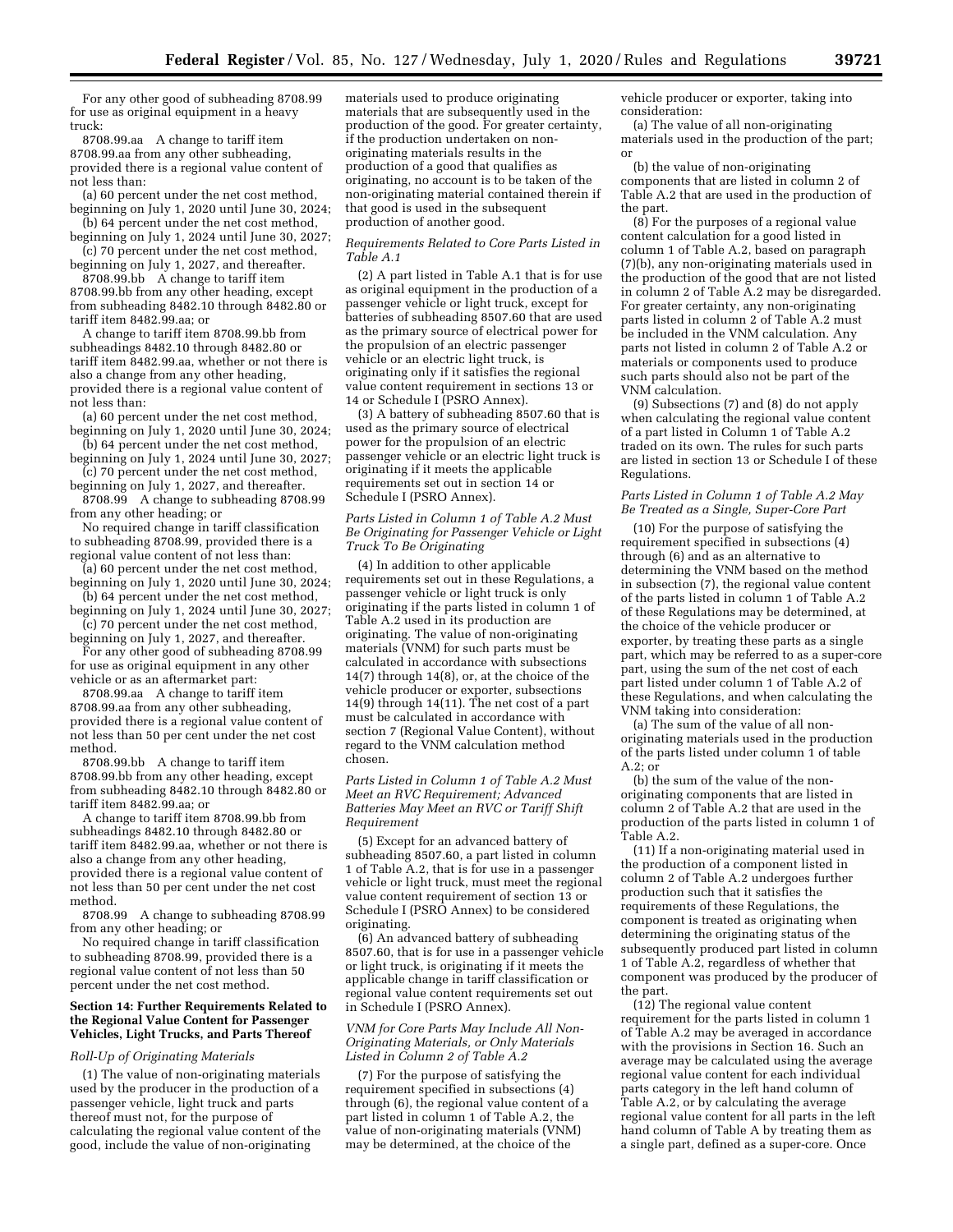this average, by either methodology, exceeds the required thresholds listed in subsection (13), all parts used to calculate this average are considered originating.

#### *RVC Requirements Related to Parts Listed in Tables A.1 and A.2*

(13) Further to subsections (2), (7) and (10), the following regional value content thresholds apply to parts for use as original equipment listed under Table A.1 and column 1 of Table A.2:

(a) 66 percent under the net cost method or 76 percent under the transaction value method beginning on July 1, 2020 until June 30, 2021;

(b) 69 percent under the net cost method or 79 percent under the transaction value method beginning on July 1, 2021 until June 30, 2022;

(c) 72 percent under the net cost method or 82 percent under the transaction value method, beginning on July 1, 2022 until June 30, 2023; or

(d) 75 percent under the net cost method or 85 percent under the transaction value method, beginning on July 1, 2023, and thereafter.

#### *Requirements Related to Principal and Complementary Parts Listed in Tables B and C*

(14) Notwithstanding the regional value content requirements set out in Schedule I (PSRO Annex), a material listed in Table B is considered originating if it satisfies the applicable change in tariff classification requirement or the applicable regional valuecontent requirement provided in Schedule I (PSRO Annex).

(15) Further to subsection (14), the following regional value content thresholds apply to parts for use as original equipment listed under Table B:

(a) 62.5 percent under the net cost method or 72.5 percent under the transaction value method beginning on July 1, 2020 until June 30, 2021;

(b) 65 percent under the net cost method or 75 percent under the transaction value method beginning on July 1, 2021 until June 30, 2022;

(c) 67.5 percent under the net cost method or 77.5 percent under the transaction value method, beginning on July 1, 2022 until June 30, 2023; or

(d) 70 percent under the net cost method or 80 percent under the transaction value method, beginning on July 1, 2023, and thereafter.

(16) Notwithstanding the regional value content requirements set out in Schedule I (PSRO Annex), a material listed in Table C is originating if it meets the applicable change in tariff classification requirement or the applicable regional value-content requirement provided in Schedule I (PSRO Annex).

(17) Further to subsection (16), the following regional value content thresholds apply to parts for use as original equipment listed under Table C:

(a) 62 percent under the net cost method or 72 percent under the transaction value method beginning on July 1, 2020 until June 30, 2021;

(b) 63 percent under the net cost method or 73 percent under the transaction value method beginning on July 1, 2021 until June 30, 2022;

(c) 64 percent under the net cost method or 74 percent under the transaction value method, beginning on July 1, 2022 until June 30, 2023; or

(d) 65 percent under the net cost method or 75 percent under the transaction value method, beginning on July 1, 2023, and thereafter.

(18) For greater certainty, subsections (13), (15) or (17) do not apply to aftermarket parts.

## **Section 15: Further Requirements Related to the Regional Value Content for Heavy Trucks and Parts Thereof**

(1) The value of non-originating materials used by the producer in the production of a heavy truck and parts thereof must not, for the purpose of calculating the regional value content of the good, include the value of nonoriginating materials used to produce originating materials that are subsequently used in the production of the good.

(2) Notwithstanding the Product-Specific Rules of Origin in Schedule I (PSRO Annex), the regional value content requirement for a part listed in Table D that is for use in a heavy truck is:

(a) 60 percent under the net cost method or 70 percent under the transaction value method, if the corresponding rule includes a transaction value method, beginning on July 1, 2020 until June 30, 2024;

(b) 64 percent under the net cost method or 74 percent under the transaction value method, if the corresponding rule includes a transaction value method beginning on July 1, 2024 until June 30, 2027; or

(c) 70 percent under the net cost method or 80 percent under the transaction value method, if the corresponding rule includes a transaction value method, beginning on July 1, 2027, and thereafter.

(3) Notwithstanding the Product-Specific Rules of Origin in Schedule I (PSRO Annex), the regional value content requirement for a part listed in Table E that is for use in a heavy truck is:

(a) 50 percent under the net cost method or 60 percent under the transaction value method, if the corresponding rule includes a transaction value method, beginning on July 1, 2024 until June 30, 2027; or

(b) 54 percent under the net cost method or 64 percent under the transaction value method, if the corresponding rule includes a transaction value method beginning on July 1, 2024 until June 30, 2027; or

(c) 60 percent under the net cost method or 70 percent under the transaction value method, if the corresponding rule includes a transaction value method, beginning on July 1, 2027, and thereafter.

(4) Notwithstanding section 13 (Product-Specific Rules of Origin for Vehicles) or Schedule I (PSRO Annex), an engine of heading 84.07 or 84.08, or a gear box (transmission) of subheading 8708.40, or a chassis classified in 8708.99, that is for use in a heavy truck, is originating only if it satisfies the applicable regional value content requirement in subsection (2).

## **Section 16: Averaging for Passenger Vehicles, Light Trucks and Heavy Trucks**

(1) For the purpose of calculating the regional value content of a passenger vehicle, light truck, or heavy truck, the calculation may be averaged over the producer's fiscal year, using any one of the following categories, on the basis of either all motor vehicles in the category or only those motor vehicles in the category that are exported to the territory of one or more of the other USMCA countries:

(a) The same model line of motor vehicles in the same class of vehicles produced in the same plant in the territory of a USMCA country;

(b) the same class of motor vehicles produced in the same plant in the territory of a USMCA country;

(c) the same model line or same class of motor vehicles produced in the territory of a USMCA country; or

(d) any other category as the USMCA countries may decide.

(2) For the purposes of paragraph  $(1)(c)$ , vehicles within the same model line or class may be averaged separately if such vehicles are subject to different regional value content requirements.

(3) If a producer chooses to use averaging for the purpose of calculating regional value content, the producer must state the category it has chosen, and:

(a) If the category referred to in paragraph (1)(a) is chosen, state the model line, model name, class of passenger vehicle, light truck, or heavy truck and tariff classification of the motor vehicles in that category, and the location of the plant at which the motor vehicles are produced,

(b) if the category referred to in paragraph  $(1)(b)$  is chosen, state the model name, class of passenger vehicle, light truck, or heavy truck and tariff classification of the motor vehicles in that category, and the location of the plant at which the motor vehicles are produced,

(c) if the category referred to in paragraph (1)(c) is chosen, state the model line, model name, class of motor vehicle and tariff classification of the passenger vehicle, light truck, or heavy truck in that category, and the locations of the plants at which the motor vehicles are produced,

(d) if the category referred to in paragraph (1)(d) is chosen, state the model lines, model names, classes of motor vehicles and tariff classifications of the passenger vehicles, light trucks, or heavy trucks, and the location of the plants at which the motor vehicles are produced, or

(e) if the category referred to in paragraph (1)(e) is chosen, state the model lines, model names, classes of motor vehicles and tariff classifications of the passenger vehicles, light trucks, or heavy trucks, the location of the plants at which the motor vehicles are produced and the party or parties to which the vehicles are exported;

#### *Averaging Period*

(4) If the fiscal year of a producer begins after July 1, 2020, but before July 1, 2021, the producer may calculate its regional value content for passenger vehicles, light trucks, heavy trucks, other vehicles, core parts listed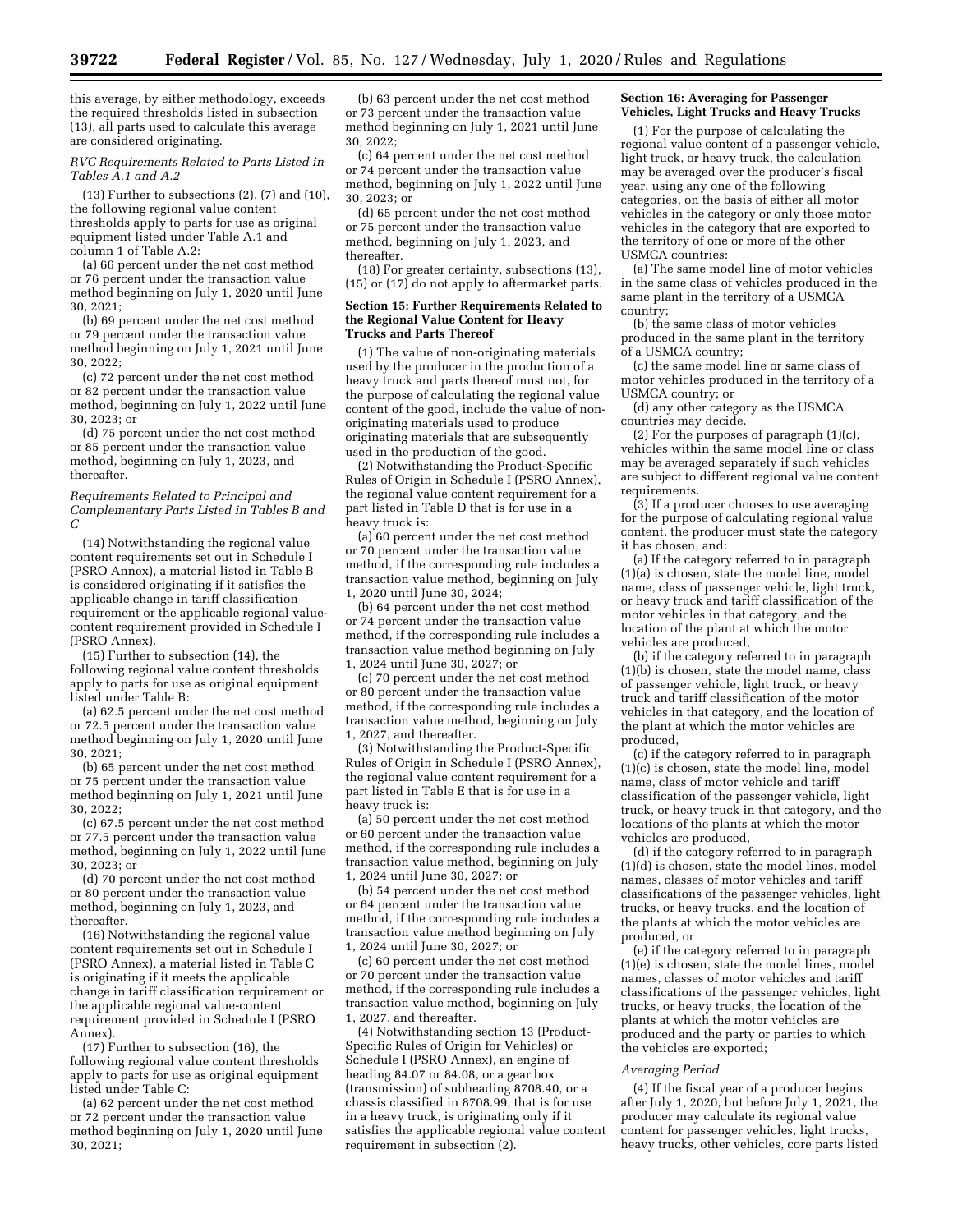in Table A.2 used in the production of passenger vehicles, light trucks or heavy trucks, an automotive good listed in Tables A.1, B, C, D or E, steel and aluminum purchasing requirement and labor value content, for the period beginning on July 1, 2020 and ending at the end of the following fiscal year.

#### *Averaging After Entry Into Force + D133*

(5) For the period July 1, 2020 to June 30, 2023, the producer may calculate its regional value content for passenger vehicles, light trucks, heavy trucks, other vehicles, core parts listed in Table A.2 used in the production of passenger vehicles, light trucks or heavy trucks, an automotive good listed in Tables A.1, B, C, D or E, steel and aluminum purchasing requirement and labor value content, for the following periods:

(a) July 1, 2020 to June 30, 2021

(b) July 1, 2021 to June 30, 2022

(c) July 1, 2022 to June 30, 2023, and

(d) July 1, 2023 to the end of the producer's fiscal year.

Additionally, a producer may calculate its regional value content for heavy trucks and parts listed in Table D or E, steel and aluminum purchasing requirement and labor value content, for the following periods:

(a) July 1, 2023 to June 30, 2024

(b) July 1 2024 to June 30, 2025

(c) July 1 2025 to June 30, 2026

(d) July 1 2026 to June 30, 2027 and

(e) July 1, 2027 to the end of the producer's fiscal year.

#### *Timely Filing of Choice to Average*

(6) If a producer chooses to average its regional value content calculations the producer must notify the customs administration of the USMCA country to which passenger vehicles, light trucks, heavy trucks or other vehicles are to be exported, by July 31, 2020 and subsequently at least 10 days before the first day of the producer's fiscal year during which the vehicles will be exported, or such shorter period as the customs administration may accept.

#### *Choice to Average May Not Be Rescinded*

(7) The producer may not modify or rescind the category of passenger vehicles, light trucks, heavy trucks or other vehicles or the period that they have notified the customs authority they intend to use for their averaged regional value calculation.

## *Averaged Net Cost and VNM Included in Calculation of RVC on the Basis of Producer's Option To Include All Vehicles of Category or Only Certain Exported Vehicles of Category*

(8) For purposes of sections 13 through 15, if a producer chooses to average its net cost calculation, the net costs incurred and the values of non-originating materials used by the producer, with respect to

(a) all passenger vehicles, light trucks, or heavy trucks that fall within the category chosen by the producer and that are produced during the fiscal year, or partial fiscal year if the producer's fiscal year begins after July 1, 2020, or

(b) those passenger vehicles, light trucks, or heavy trucks to be exported to the territory of one or more of the USMCA countries that

fall within the category chosen by the producer and that are produced during the fiscal year or, or partial fiscal year if the producer's fiscal year begins after July 1, 2020, must be included in the calculation of the regional value content under any of the categories set out in subsection (1).

## *Year-End Analysis Required if Averaging Based of Estimated Costs; Obligation To Notify of Change in Status*

(9) If the producer of a passenger vehicle, light truck, heavy truck or other vehicle has calculated the regional value content of the motor vehicle on the basis of estimated costs, including standard costs, budgeted forecasts or other similar estimating procedures, before or during the producer's fiscal year, the producer must conduct an analysis at the end of the producer's fiscal year of the actual costs incurred over the period with respect to the production of the motor vehicle, and, if the passenger vehicle, light truck, or heavy truck does not satisfy the regional value content requirement on the basis of the actual costs, immediately inform any person to whom the producer has provided a Certificate of Origin for the motor vehicle, or a written statement that the motor vehicle is an originating good, that the motor vehicle is a non-originating good.

(10) For the purpose of calculating the regional value content for an automotive good listed in Tables A.1, B, C, D, or E, produced in the same plant, a core part listed in Table A.2, or when treating the parts listed in column 1 of Table A.2 as a super-core, for use in a passenger vehicle or light truck, the calculation may be averaged:

(a) Over the fiscal year of the motor vehicle producer to whom the good is sold;

(b) over any quarter or month;

(c) over the fiscal year of the producer of the automotive material; or

(d) over any of the categories in paragraph (1)(a) through (d), provided that the good was produced during the fiscal year, quarter, or month forming the basis for the calculation, in which:

(i) The average in paragraph (9)(a) is calculated separately for those goods sold to one or more passenger vehicle, light truck, or heavy truck producer, or

(ii) the average in paragraph (9)(a) or (d) is calculated separately for those goods that are exported to the territory of another USMCA country.

*Example Relating to the Fiscal Year of a Producer Not Coinciding With the Entry Into Force of The Agreement* 

(11) The following example is an ''Example'' as referred to in subsection 1(4).

# *Example:* Subsection (4)

*The agreement enters into force on July 1, 2020. A producer's fiscal year begins on January 1, 2021. The producer may calculate their regional value content over the 18 month period beginning on July 1, 2020 and ending on December 31, 2021.* 

# **Section 17: Steel and Aluminum**

(1) In addition to meeting the requirements of sections 13 through 16 or Schedule I (PSRO Annex), a passenger vehicle, light truck, or heavy truck is originating only if,

during a time period provided for in subsection (2), at least 70 percent, by value, of the vehicle producer's purchases at the corporate level in the territories of one or more of the USMCA countries of:

(a) Steel listed in Table S; and

(b) aluminum listed in Table S;

are of originating goods.

(2) For the purposes of subsection (1), only the value of the steel or aluminum listed in Table S that is used in the production of the part will be taken into consideration for a part of subheading 8708.29 or 8708.99 listed in Table S.

(3) The requirement set out in subsection (1) applies to steel and aluminum purchases made by the producer of passenger vehicles, light trucks or heavy trucks, including purchases made directly by the vehicle producer from a steel producer, purchases by the vehicle producer from a steel service center or a steel distributor. Subsection (1) also applies to steel or aluminum covered by a contractual arrangement in which a producer of passenger vehicles, light trucks, or heavy trucks negotiates the terms under which steel or aluminum will be supplied to a parts producer by a steel producer or supplier selected by the vehicle producer, for use in the production of parts that are supplied by the parts producer to a producer of passenger vehicles, light trucks, or heavy trucks. Such purchases must also include steel and aluminum purchases for major stampings that form the ''body in white'' or chassis frame, regardless of whether the vehicle producer or parts producer makes such purchases.

(4) The requirement set out in subsection (1) applies to steel and aluminum purchased for use in the production of passenger vehicles, light trucks or heavy trucks. Subsection (1) does not apply to steel and aluminum purchased by a producer for other uses, such as the production of other vehicles, tools, dies or molds.

(5) For the purpose subsection (1), as it applies to a steel good set out in Table S, a good is originating if:

(a) Beginning on July 1, 2020 until June 30, 2027 the good satisfies the applicable requirements established in Schedule I (PSRO Annex) or section 13 and all other applicable requirements of these Regulations; or

(b) beginning on July 1, 2027 the good satisfies all other applicable requirements of these Regulations, and provided that all steel manufacturing processes occur in one or more of the USMCA countries, except for metallurgical processes involving the refinement of steel additives. Such steel manufacturing processes include the initial melting and mixing and continues through the coating stage. This requirement does not apply to raw materials of used in the steel manufacturing process, including iron ore or reduced, processed, or pelletized iron ore of heading 26.01, pig iron of heading 72.01, raw alloys of heading 72.02 or steel scrap of heading 72.04.

(6) The vehicle producer may calculate the value of steel and aluminum purchases in subsection (1) by the following methods:

(a) For steel or aluminum imported or acquired in the territory of a USMCA country: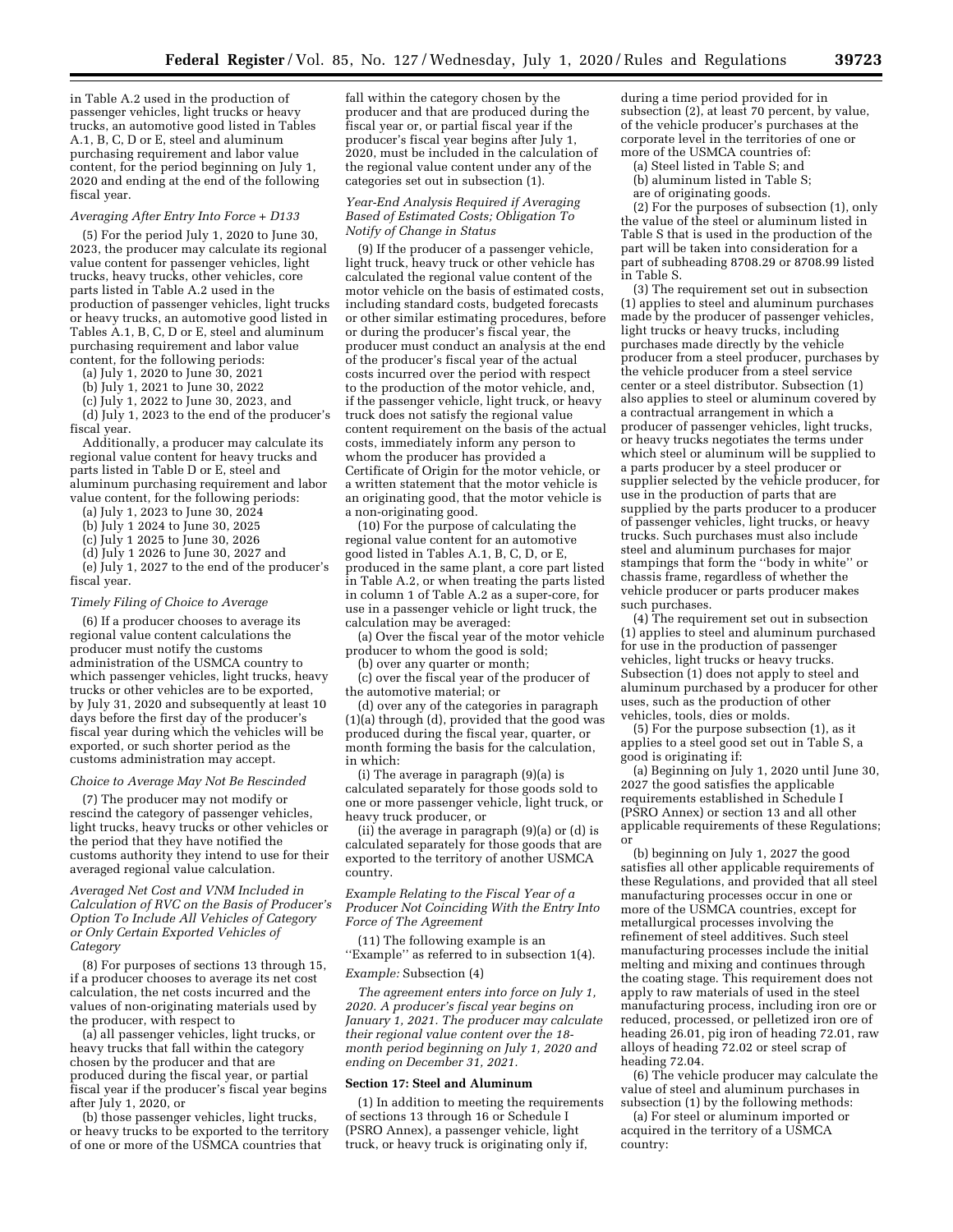(i) The price paid or payable by the producer in the USMCA country where the producer is located;

(ii) the net cost of the material at the time of importation; or

(iii) the transaction value of the material at the time of importation.

(b) For steel or aluminum that is selfproduced:

(i) All costs incurred in the production of materials, which includes general expenses, and

(ii) an amount equivalent to the profit added in the normal course of trade, or equal to the profit that is usually reflected in the sale of goods of the same class or kind as the self-produced material that is being valued.

 $(7)$  For the purpose of determining the vehicle producer's purchases of steel or aluminum in subsection 17(1), the producer

may calculate the purchases: (a) Over the previous fiscal year of the producer;

(b) over the previous calendar year;

(c) over the quarter or month to date in

which the vehicle is exported; (d) over the producer's fiscal year to date

in which the vehicle is exported; or (e) over the calendar year to date in which

the vehicle is exported. (8) If the producer chooses to base a steel

or aluminum calculation on paragraph (7)(c), (d) or (e), that calculation may be based on the producer's estimated purchases for the applicable period.

(9) For the purpose of determining the vehicle producer's purchases of steel or aluminum in subsection (1), the producer may calculate the purchases on the basis of:

(a) All motor vehicles produced in one or more plants in the territory of one or more USMCA countries;

(b) all motor vehicles exported to the territory of one or more USMCA countries;

(c) all motor vehicles in a category set out in subsection 16(1) that are produced in one or more plants in the territory of one or more USMCA countries; or,

(d) all motor vehicles in a category set out in subsection 16(1) exported to the territory of one or more USMCA countries.

(10) The producer may choose different periods for the purpose of its steel and aluminum calculations.

(11) If the producer of a passenger vehicle, light truck, or heavy truck has calculated steel or aluminum purchases on the basis of estimates before or during the applicable

 $LVC =$ 

period, the producer must conduct an analysis at the end of the producer's fiscal year of the actual purchases made over the period with respect to the production of the vehicle, and, if the passenger vehicle, light truck, or heavy truck does not satisfy the steel or aluminum requirement on the basis of the actual purchases, immediately inform any person to whom the producer has provided a certification of origin for the vehicle, or a written statement that the vehicle is an originating good, that the vehicle is a non-originating good.

#### **Section 18: Labor Value Content**

*Labor Value Content Requirements for Passenger Vehicles* 

(1) In addition to the requirements in sections 13 through 17 and Schedule I (PSRO Annex), a passenger vehicle is originating only if the vehicle producer certifies that the passenger vehicle meets a Labor Value Content (LVC) requirement of:

(a) 30 percent, consisting of at least 15 percentage points of high-wage material and labor expenditures, no more than 10 percentage points of technology expenditures, and no more than 5 percentage points of high-wage assembly expenditures, beginning on July 1, 2020 until June 30, 2021;

(b) 33 percent, consisting of at least 18 percentage points of high-wage material and labor expenditures, no more than 10 percentage points of technology expenditures, and no more than 5 percentage points of high-wage assembly expenditures, beginning on July 1, 2021 until June 30, 2022;

(c) 36 percent, consisting of at least 21 percentage points of high-wage material and labor expenditures, no more than 10 percentage points of technology expenditures, and no more than 5 percentage points of high-wage assembly expenditures, beginning on July 1, 2022 until June 30, 2023; or

(d) 40 percent, consisting of at least 25 percentage points of high-wage material and labor expenditures, no more than 10 percentage points of technology expenditures, and no more than 5 percentage points of high-wage assembly expenditures, beginning on July 1, 2023, and thereafter.

*LVC Requirement Related to Light Trucks or Heavy Trucks* 

(2) In addition to the requirements set out in sections 13 through 17 and Schedule I

(PSRO Annex), a light truck or heavy truck is originating only if the vehicle producer certifies that the truck meets an LVC requirement of 45 percent, consisting of at least 30 percentage points based on highwage material and labor expenditures, no more than 10 percentage points based on technology expenditures, and no more than 5 percentage points based on high-wage assembly expenditures.

#### *Calculation of LVC Requirement*

(3) For purposes of an LVC calculation for a passenger vehicle, light truck or heavy

truck, a producer may include:

(a) An amount for high-wage materials used in production;

(b) an amount for high-wage labor costs incurred in the assembly of the vehicle;

(c) an amount for high-wage transportation or related costs for shipping materials to the location of the vehicle producer, if not included in the amount for high-wage materials;

(d) a credit for technology expenditures; and

(e) a credit for high-wage assembly expenditures.

(4) *High wage materials.* The amount that may be included for high-wage materials used in production is the net cost or the annual purchase value of materials that undergo production in a qualifying-wage-rate production plant and that are used in the production of passenger vehicles, light trucks or heavy trucks in a plant located in the territory of a USMCA country.

(5) A plant engaged in the production of vehicles or parts may be certified as a qualifying wage-rate vehicle assembly plant or a qualifying-wage-rate production plant based on the average wage paid to direct production workers at the plant for July 1 to December 31, 2020, or for July 1 to June 30, 2021. In subsequent periods, the certification of a qualifying-wage-rate production plant based on period less than 12 months is valid for the following period of the same length. The certification of a qualifying-wage-rate production plant based on a 12-month period is valid for the following 12 months.

(6) For the purpose of meeting the Labor Value Content requirement a producer may use one of the following formulas: (a) Formula based on net cost

# $((HWLC + HWM) \times 100) + HWTC + HWAC$

# NC

(b) Formula based on total annual purchase value

$$
LVC = \frac{((APV + HWLC^*) \times 100) + HWTC + HWAC}{(TAPV + HWLC^*)}
$$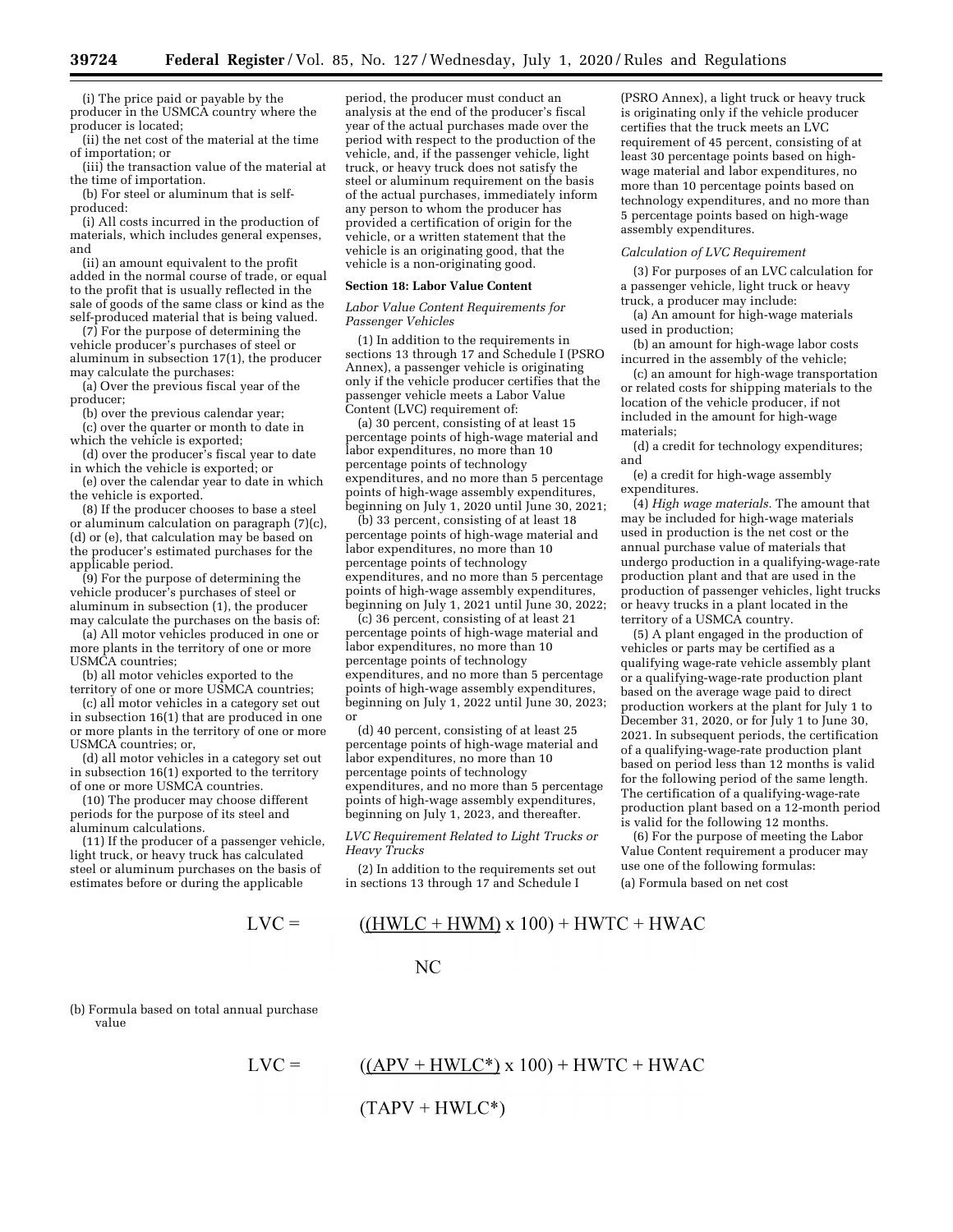\*HWLC is included in the numerator at the choice of the producer and, if included, must also be included in the denominator

Where:

- APV is the annual purchase value of highwage material expenditures
- HWAC is the credit for high-wage assembly expenditures;
- HWLC is the sum of the high-wage labor costs incurred in the assembly of the vehicle;
- HWM is the sum or the high-wage material expenditures used in production;
- HWTC is the credit for high-wage technology expenditures;
- HWT is the high-wage transportation or related costs for shipping materials used in production, if not included in the amount for HWM;
- NC is the net cost of the vehicle, and
- TAPV is the total vehicle plant assembly annual purchase value of parts and materials for use in the production of the vehicle

$$
HWTC =
$$

## *High Wage Material Expenditures*

(7) The high wage material expenditures may be calculated as sum of the following values:

(a) The annual purchase value (APV) or net cost, depending on the formula used, of a self-produced high-wage material used in the production of a vehicle;

(b) the APV or net cost, depending on the formula used, of an imported or acquired high-wage material used in the production of a vehicle;

(c) the APV or net cost, depending on the formula used, of a high-wage material used in the production of a part or material that is used in the production of an intermediate or self-produced part that is subsequently used in the production of a vehicle; and

(d) the APV or net cost depending on the formula used of a high wage material used in the production of a part or material that is subsequently used in the production of a vehicle.

(8) It is suggested, but not required, that the vehicle producer calculate the high-wage

Annual producer expenditures for R&D or IT  $\rm x$  100

# Total annual vehicle production expenditures

# **Where**

HWTC is the credit for high-wage technology expenditures, expressed as a percentage;

(11) For the purposes of subsection 14(10), expenditures on wages for R&D include wage expenditures on research and development including prototype development, design, engineering, testing, or certifying operations.

# *High-Wage Assembly Credit*

(12) A high-wage assembly credit of five percentage points may be included in the LVC for passenger vehicles or light trucks produced by a producer that operates a highwage assembly plant for passenger vehicle or light truck parts or has a long-term supply contract for those parts (*i.e.* a contract with a minimum of three years) with such a plant.

(13) A high-wage assembly credit of five percentage points may be included in the LVC for heavy trucks produced by a producer that operates a high-wage assembly plant for heavy truck parts or has a long-term supply contract (*i.e.,* a contract with a minimum of three years) for those parts with such a plant.

(14) A high-wage assembly plant for passenger vehicle, light truck, or heavy truck parts need only have the capacity to produce the minimum amount of originating parts specified in the definition. There is no need to maintain or provide records or other documents that certify such parts are originating, as long as information demonstrating the capacity to produce these minimum amounts is maintained and can be provided.

#### *Averaging for LVC Requirement*

(15) For the purpose of calculating the LVC of a passenger vehicle, light truck or heavy truck, the producer may elect to average the calculation using any one of the following categories, on the basis of either all vehicles

in the category or only those vehicles in the category that are exported to the territory of one or more of the other USMCA countries:

(a) The same model line of vehicles in the same class of vehicles produced in the same plant in the territory of a USMCA country;

(b) the same class of vehicles produced in the same plant in the territory of a USMCA country;

(c) the same model line of vehicles or same class of vehicles produced in the territory of a USMCA country;

(d) any other category as the USMCA countries may decide.

(16) An election made under subsection (15) must

(a) state the category chosen by the producer, and

(i) if the category referred to in paragraph (15)(a) is chosen, state the model line, model name, class of vehicle and tariff classification of the vehicles in that category, and the location of the plant at which the vehicles are produced,

(ii) if the category referred to in paragraph (15)(b) is chosen, state the model name, class of vehicle and tariff classification of the vehicles in that category, and the location of the plant at which the vehicles are produced, and

(iii) if the category referred to in paragraph (15)(c) is chosen, state the model line, model name, class of vehicle and tariff classification of the vehicles in that category, and the locations of the plants at which the vehicles are produced;

(b) state whether the basis of the calculation is all vehicles in the category or only those vehicles in the category that are exported to the territory of one or more of the other USMCA countries;

(c) state the producer's name and address;

(d) state the period with respect to which the election is made, including the starting

material and labor expenditures in the order described in paragraph (7). A vehicle producer need not calculate the elements in paragraphs 7(b) to (d) if the previous element or elements is sufficient to meet the LVC

*High-Wage Technology Expenditures Credit*  (9) The high-wage technology expenditures credit (HWTC) is based on annual vehicle producer expenditures at the corporate level in one or more USMCA countries on wages paid by the producer for research and development (R&D) or information

technology (IT), calculated as a percentage of total annual vehicle producer expenditures on wages paid to direct production workers

in one or more USMCA countries. Expenditures on capital or other non-wage costs for R&D or IT are not included. (10) To determine the high-wage technology expenditures credit (HWTC), the

following formula may be used:

requirement.

and ending dates; (e) state the estimated labor value content of vehicles in the category on the basis stated under paragraph (b);

(f) be dated and signed by an authorized officer of the producer; and

(g) be filed with the customs administration of each USMCA country to which vehicles in that category are to be exported during the period covered by the election, by July 31, 2020, and subsequently at least 10 days before the first day of the producer's fiscal year, or such shorter period as that customs administration may accept.

(17) An election filed for the vehicles referred to in subsection (16) may not be (a) rescinded; or

(b) modified with respect to the category or basis of calculation.

(18) For purposes of this section, if a producer files an election under paragraph  $(16)(a)$ , it must include the labor value content and the net cost of the producer's passenger vehicles, light trucks or heavy trucks, calculated under one of the categories set out in subsection (15), with respect to

(a) all vehicles that fall within the category chosen by the producer, or

(b) those vehicles to be exported to the territory of one or more of the USMCA countries that fall within the category chosen by the producer.

#### *LVC Periods*

(19) For the purposes of determining the LVC in this section, the producer may base the calculation on the following periods:

(a) The previous fiscal year of the producer;

(b) the previous calendar year;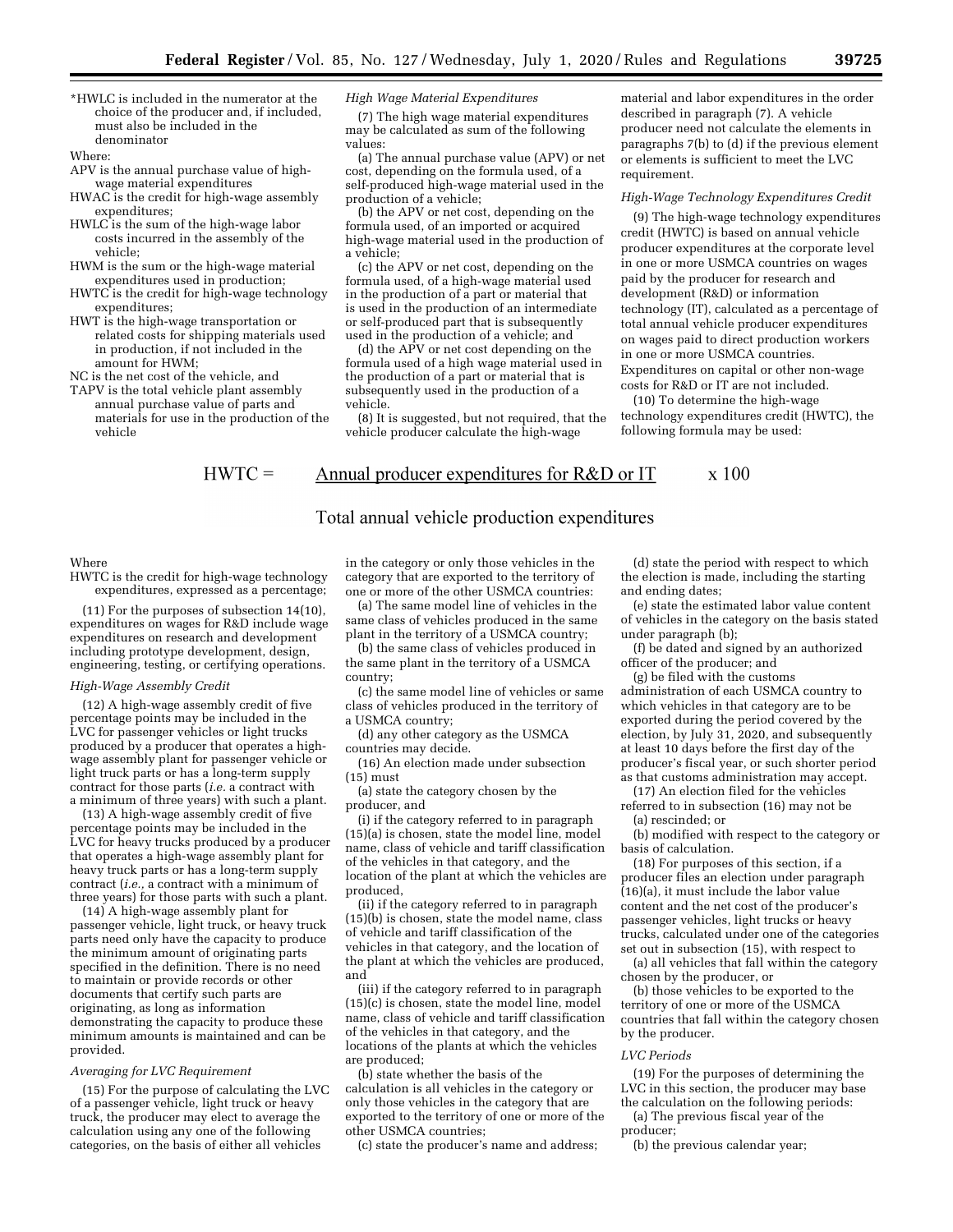(c) the quarter or month to date in which the vehicle is produced or exported;

(d) the producer's fiscal year to date in which the vehicle is produced or exported; or

(e) the calendar year to date in which the vehicle is produced or exported.

#### *Transportation and Related Costs*

(20) High-wage transportation or related costs for shipping may be included in a producer's LVC calculation, if not included in the amount for high-wage materials. Alternatively, a producer may aggregate such costs within the territories of one or more of the USMCA countries. Based on this aggregate amount, the producer may attribute an amount for transportation or related costs for shipping for purposes of the LVC calculation. Transportation or related costs for shipping incurred in transporting a material from outside the territories of the USMCA countries to the territory of a USMCA country are not included in this calculation.

#### *Value of Materials for LVC Purposes*

(21) The value of both originating and nonoriginating materials must be taken into account for the purpose of calculating the labor value content of a good. For greater certainty, the full value of a non-originating material that has undergone production in a qualifying-wage-rate production plant may be included in the HWM described in subsection 6.

#### *Excess LVC May Be Used Towards RVC Requirement for Heavy Trucks*

(22) For the period ending July 1, 2027, if a producer certifies a Labor Value Content for a heavy truck that is higher than 45 percent by increasing the amount of high wage material and manufacturing expenditures above 30 percentage points, the producer may use the points above 30 percentage points as a credit towards the regional value content percentages under section 13, provided that the regional value content percentage is not below 60 percent.

## **Section 19: Alternative Staging Regime**

(1) For the purposes of this section, eligible vehicles means passenger vehicles or light trucks for which an alternative staging regime has been approved by the USMCA countries.

(2) Notwithstanding sections 13 through 18, eligible vehicles are subject to the requirements set forth in subsection (4) from July 1, 2020 to June 30, 2025, or any other period provided for in the producer's approved alternative staging regime. Eligible vehicles are also subject to any other applicable requirements established in these Regulations.

(3) Passenger vehicles or light trucks that are not eligible vehicles may qualify as originating under the rules of origin established in sections 13 through 18, and any other applicable requirements established in these Regulations.

(4) Eligible vehicles are considered originating if they meet the following requirements:

(a) A regional value content of not less than 62.5 percent, under the net cost method;

(b) for parts listed in Table A.1, except lithium ion batteries of subheading 8507.60, a regional value content of not less than:

(i) 62.5 percent where the net cost method is used; or

(ii) 72.5 percent where the transaction value method is used if the corresponding rule includes a transaction value method; and

(iii) for lithium-ion batteries of 8507.60, a change from within subheading 8507.60 or from any other subheading for lithium-ion batteries of 8507.60

(c) at least 70 percent of a vehicle producer's purchases of steel and at least 70 percent of a vehicle producer's purchases of aluminum, by value, must qualify as originating under the rules of origin established in Schedule I (PSRO Annex). This requirement will not apply to vehicle producers that have an exemption under an approved alternative staging regime from having to satisfy this requirement; and

(d) a labor value content of at least 25 percent, consisting of at least ten percentage points of high-wage material and manufacturing expenditures, no more than ten percentage points of high-wage technology expenditures, and no more than five percentage points of high-wage assembly expenditures.

(5) Eligible vehicles are exempt from the core parts requirement set out in section 14.

(6) All methods and calculations for the requirements applicable to eligible vehicles must be based on the applicable provisions in these Regulations.

(7) Vehicles that are presently covered under the alternative staging regime described in Article 403.6 of the NAFTA Agreement as of November 30, 2019, may continue to use this regime, including any regulations that were effect prior to entry into force of the USMCA, according to each USMCA country's approval process for use of the alternative staging regime. After the expiration of the period under the Article 403.6 alternative staging period, such vehicles will be eligible for preferential treatment under the requirements described in subsection (4), until the end of the USMCA alternative staging period described in subsection (2). For greater certainty, such vehicles will also be eligible for preferential tariff treatment under the other rules of origin set forth in these regulations.

# **Section 20: Regional Value Content for Other Vehicles**

(1) The value of non-originating materials used by the producer in the production of other vehicles and parts thereof must not, for the purpose of calculating the regional value content of the good, include the value of nonoriginating materials used to produce originating materials that are subsequently used in the production of the good.

(2) Notwithstanding section 13 and Schedule I (PSRO Annex), the regional value content requirement is 62.5 percent under the net cost method for:

(a) A motor vehicle for the transport of 15 or fewer persons of subheading 8702.10 or 8702.90;

(b) a passenger vehicle with a compressionignition engine as the primary motor of

propulsion of subheading 8703.21 through 8703.90,

(c) a three or four-wheeled motorcycle of subheading 8703.21 through 8703.90, (d) a motorhome or entertainer coach of

subheading 8703.21 through 8703.90;

(e) an ambulance, a hearse, a prison van of subheading 8703.21 through 8703.90;

(f) a vehicle solely principally for off-road use of subheading 8703.21 through 8703.90; or

(g) a vehicle of subheading 8704.21 or 8704.31 that is solely or principally for offroad use; and

(h) a good of heading 84.07 or 84.08, or subheading 8708.40, that is for use in a motor vehicle in paragraphs (a) through (g).

(3) Notwithstanding section 13 and Schedule I (PSRO Annex), the regional value content requirement is 60 percent under the net cost method for:

(a) A good that is:

(i) A motor vehicle of heading 87.01, except for subheading 8701.20;

(ii) a motor vehicle for the transport of 16 or more persons of subheading 8702.10 or 8702.90;

(iii) a motor vehicle of subheading 8704.10; (iv) a motor vehicle of subheading 8704.22, 8704.23, 8704.32, or 8704.90 that is solely or principally for off-road use;

(v) a motor vehicle of heading 87.05; or, (vi) a good of heading 87.06 that is not for use in a passenger vehicle, light truck, or heavy truck;

(b) a good of heading 84.07 or 84.08, or subheading 8708.40, that is for use in a motor vehicle in paragraph (3)(a); or

(c) except for a good in paragraph (3)(b) or of subheading 8482.10 through 8482.80, 8483.20, or 8483.30, a good in Table F that is subject to a regional value content requirement and that is for use in a motor vehicle in paragraphs (2)(a) through (g) or  $(3)(a)$ .

(4) For the purpose of calculating the regional value content under the net cost method for a good that is a motor vehicle provided for in paragraphs (2)(a) through (g) or (3)(a), a good listed in Table F for use as original equipment in the production of a good in paragraphs (2)(a) through (g), or a component listed in Table G for use as original equipment in the production of the motor vehicle in paragraph (3)(a), the value of non-originating materials used by the producer in the production of the good must be the sum of:

(a) For each material used by the producer listed in Table F or Table G, whether or not produced by the producer, at the choice of the producer and determined in accordance with section 7 (Regional Value Content), either

(i) the value of such material that is nonoriginating, or

(ii) the value of non-originating materials used in the production of such material; and

(b) the value of any other non-originating material used by the producer that is not listed in Table F or Table G, determined in accordance with section 7 (Regional Value Content).

(5) For greater certainty, notwithstanding subsection (4), for purposes of a good that is a motor vehicle provided for in paragraphs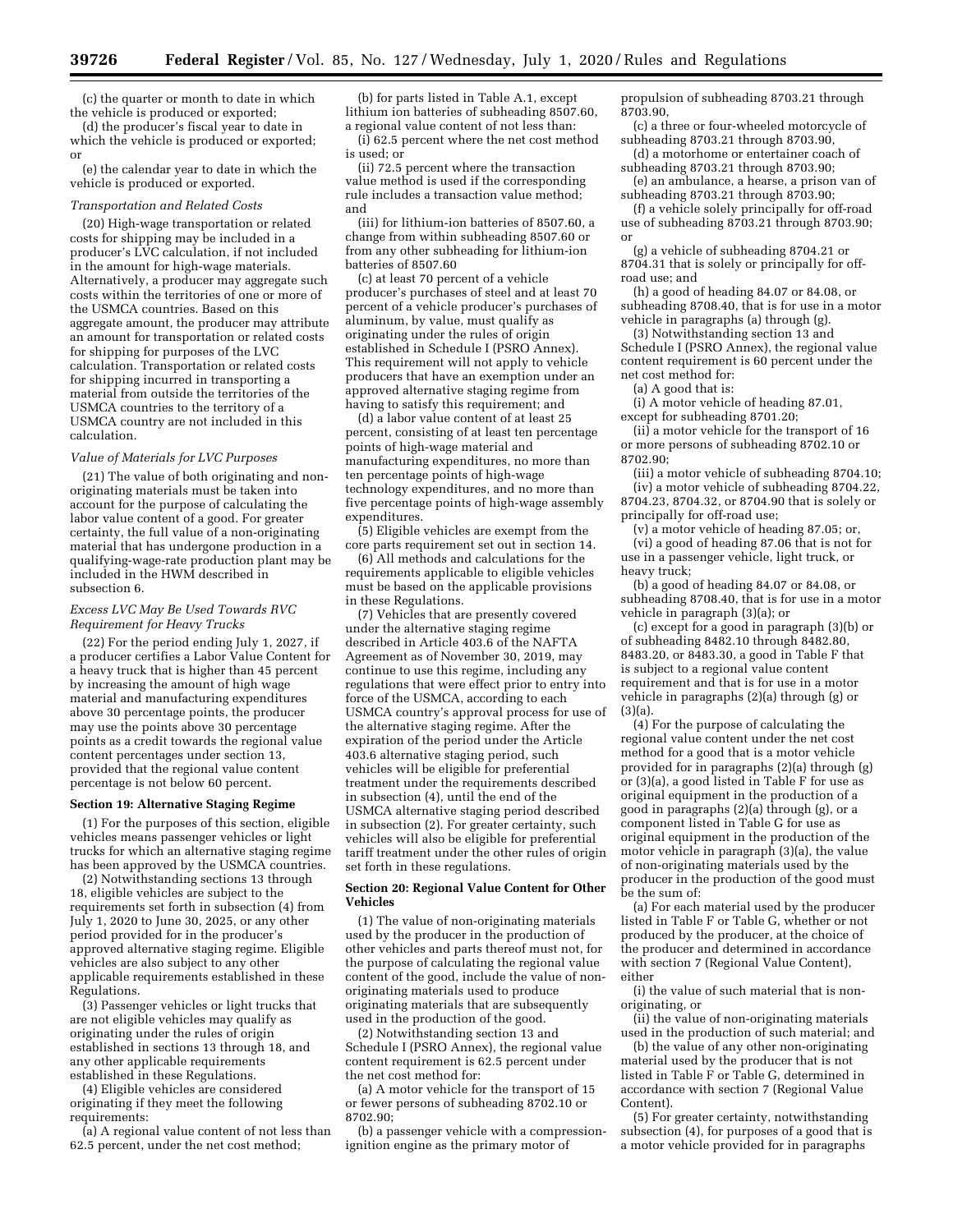$(2)(a)$  through  $(g)$  or  $(3)(a)$ , the value of nonoriginating materials is the sum of the values of all non-originating materials used by the producer in the production of the vehicle.

(6) For the purpose of calculating the regional value content of a motor vehicle covered by subsections (2) or (3), the producer may average its calculation over its fiscal year, using any one of the following categories, on the basis of either all motor vehicles in the category or only those motor vehicles in the category that are exported to the territory of one or more of the other USMCA countries:

(a) The same model line of motor vehicles in the same class of vehicles produced in the same plant in the territory of a USMCA country;

(b) the same class of motor vehicles produced in the same plant in the territory of a USMCA country; or

(c) the same model line of motor vehicles produced in the territory of a USMCA country.

(7) For the purpose of calculating the regional value content for a good listed in Table F, or a component or material listed in

Table G, produced in the same plant, the producer of the good may:

(a) Average its calculation:

(i) Over the fiscal year of the motor vehicle producer to whom the good is sold,

(ii) over any quarter or month, or

(iii) over its fiscal year, if the good is sold as an aftermarket part;

(b) calculate the average referred to in paragraph (a) separately for a good sold to one or more motor vehicle producers; or

(c) with respect to any calculation under this subsection, calculate the average separately for goods that are exported to the territory of one or more of the USMCA countries.

(8) The regional value content requirement for a motor vehicle identified in subsection (2) or (3) is:

(a) 50 percent for five years after the date on which the first motor vehicle prototype is produced in a plant by a motor vehicle assembler, if:

(i) It is a motor vehicle of a class, or marque, or, except for a motor vehicle identified in subsection (3), size category and underbody, not previously produced by the

motor vehicle assembler in the territory of any of the USMCA countries,

(ii) the plant consists of a new building in which the motor vehicle is assembled, and

(iii) the plant contains substantially all new machinery that is used in the assembly of the motor vehicle; or

(b) 50 percent for two years after the date on which the first motor vehicle prototype is produced at a plant following a refit, if it is a different motor vehicle of a class, or marque, or, except for a motor vehicle identified in subsection (3), size category and underbody, that was assembled by the motor vehicle assembler in the plant before the refit.

*Note:* The Regional Value Content requirements set out in sections 13 or 14 or Schedule I (PSRO Annex) apply to a good for use as original equipment in the production of a passenger vehicle or light truck. For an aftermarket part, the applicable productspecific rule of origin set out in section 13 or 14 or Schedule I (PSRO Annex) is the alternative that includes the phrase ''for any other good.''

| TABLE A.1—CORE PARTS FOR PASSENGER VEHICLES AND LIGHT TRUCKS |  |
|--------------------------------------------------------------|--|
|--------------------------------------------------------------|--|

| <b>HS 2012</b> | Description                                                                                                                                                                                |
|----------------|--------------------------------------------------------------------------------------------------------------------------------------------------------------------------------------------|
| 8407.31        | Reciprocating piston engines of a kind used for the propulsion of passenger vehicles of Chapter 87, of a cylinder capacity not<br>exceeding 50 cc.                                         |
| 8407.32        | Reciprocating piston engines of a kind used for the propulsion of vehicles of Chapter 87, of a cylinder capacity exceeding 50 cc<br>but not exceeding 250 cc.                              |
| 8407.33        | Reciprocating piston engines of a kind used for the propulsion of vehicles of Chapter 87, of a cylinder capacity exceeding 250 cc<br>but not exceeding 1,000 cc.                           |
| 8407.34        | Reciprocating piston engines of a kind used for the propulsion of vehicles of Chapter 87, of a cylinder capacity exceeding 1,000<br>CC.                                                    |
| Ex 8408.20     | Compression-ignition internal combustion piston engines of a kind used for the propulsion of vehicles of subheading 8704.21 or<br>8704.31.                                                 |
| $8409.91$      | Parts suitable for use solely or principally with the engines of heading 84.07 or 84.08, suitable for use solely or principally with<br>spark-ignition internal combustion piston engines. |
| 8409.99        | Parts suitable for use solely or principally with the engines of heading 84.07 or 84.08, other.                                                                                            |
| $8507.60$      | Lithium-ion batteries that are used as the primary source of electrical power for the propulsion of an electric passenger vehicle<br>or electric light truck.                              |
| 8706.00        | Chassis fitted with engines, for the motor vehicles of heading 87.03 or subheading 8704.21 or 8704.31.                                                                                     |
| 8707.10        | Bodies for the vehicles of heading 87.03.                                                                                                                                                  |
| 8707.90        | Bodies for the vehicles of subheading 8704.21 or 8704.31.                                                                                                                                  |
| Ex 8708.29     | Body stampings.                                                                                                                                                                            |
| 8708.40        | Gear boxes and parts thereof.                                                                                                                                                              |
| 8708.50        | Drive axles with differential, whether or not provided with other transmission components, and non-driving axles; parts thereof.                                                           |
| 8708.80        | Suspension systems and parts thereof (including shock absorbers).                                                                                                                          |
| 8708.94        | Steering wheels, steering columns, and steering boxes; parts thereof.                                                                                                                      |
| Ex 8708.99     | Chassis frames.                                                                                                                                                                            |

The following table sets out the parts and components applicable to Table A.2 and their related tariff provisions, to facilitate implementation of the core parts requirement pursuant to Article 3.7 of the Appendix to the Annex 4–B of the Agreement.

These parts, and components used to produce such parts, are for the production of a passenger vehicle or light truck in order to meet the requirements under Section 14. The prefix ''ex'' is used to indicate that only the parts described in the components column

and used in the production of parts for use as original equipment in a passenger vehicle or light truck are taken into consideration when performing the calculation.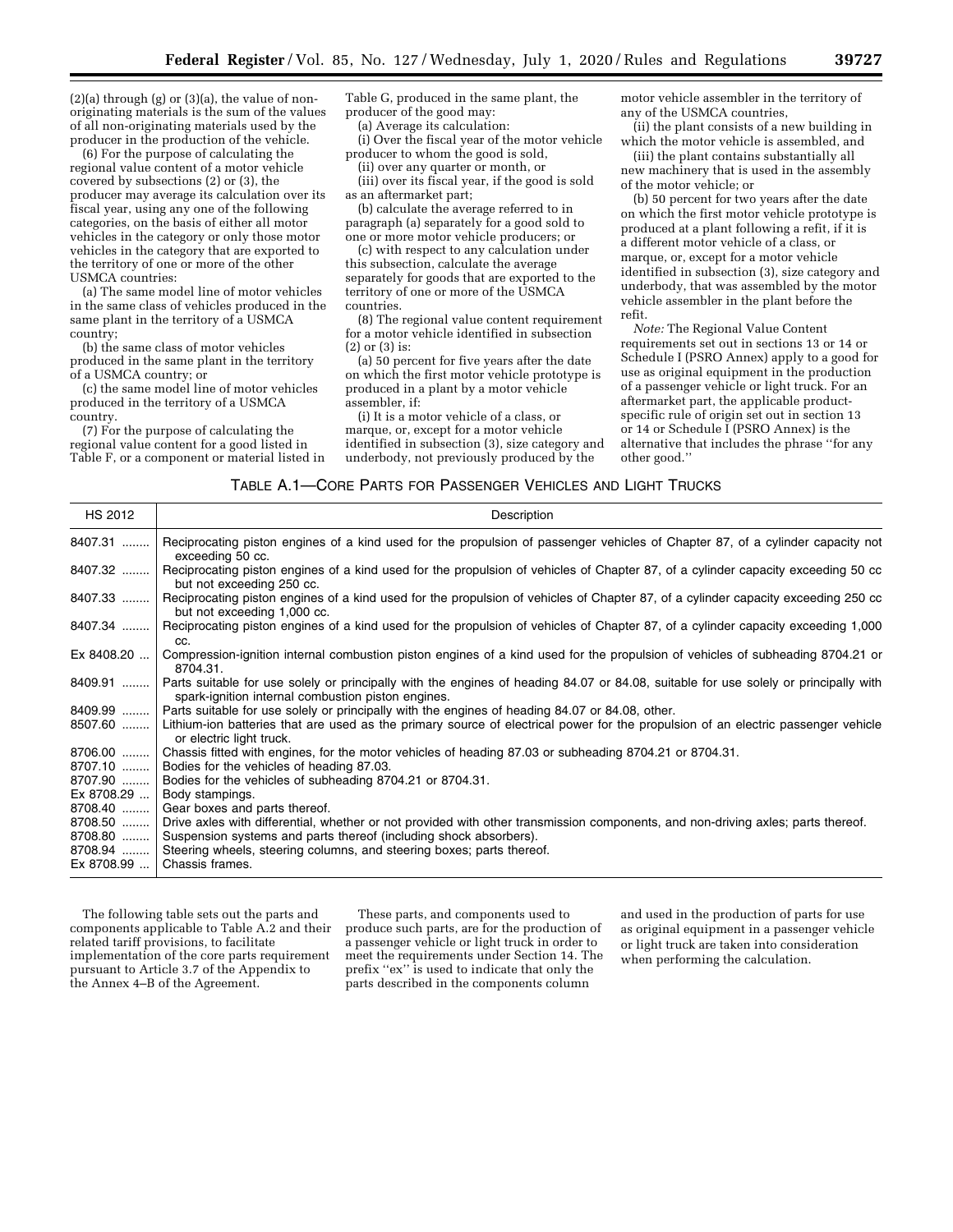# TABLE A.2—PARTS AND COMPONENTS FOR DETERMINING THE ORIGIN OF PASSENGER VEHICLES AND LIGHT TRUCKS UNDER SECTIONS 13 OR 14 OR SCHEDULE I (PSRO ANNEX)

| Column 1<br>(the parts listed in this column may     | Column <sub>2</sub>                                                                                                                                                            |                                                                                                                                                    |
|------------------------------------------------------|--------------------------------------------------------------------------------------------------------------------------------------------------------------------------------|----------------------------------------------------------------------------------------------------------------------------------------------------|
| be referred to collectively as a<br>super-core part) | Components                                                                                                                                                                     | 6-Digit HS Subheading                                                                                                                              |
| Parts                                                |                                                                                                                                                                                |                                                                                                                                                    |
|                                                      | Spark-ignition reciprocating or rotary internal combustion piston en-<br>gines and Compression-ignition internal combustion piston engines<br>(diesel or semi-diesel engines). | ex 8407.33, ex 8407.34, ex<br>8408.20.<br>ex 8409.91, ex 8409.99.<br>ex 8409.91, ex 8409.99.                                                       |
|                                                      |                                                                                                                                                                                | ex 8483.10.<br>ex 8409.91, ex 8409.99.<br>ex 8409.91.<br>ex 8409.91, ex 8409.99.<br>ex 8409.91, ex 8409.99.<br>ex 8708.40.                         |
|                                                      | Clutches, including continuously variable transmissions, but not parts<br>thereof.                                                                                             | ex 8708.40.<br>ex 8708.40, ex 8483.90.<br>ex 8708.40, ex 8483.90.<br>ex 8708.40, ex 8483.90.<br>ex 8708.93.<br>ex 8481.90, ex 8708.40.             |
| Body and Chassis                                     | Major stampings that form the "body in white" or chassis frame                                                                                                                 | ex 8707.10, ex 8707.90, ex<br>8708.29, ex 8708.99.<br>ex 8708.10, ex 8708.29.<br>ex 8708.29.<br>ex 8708.29, ex 8708.99.<br>ex 8708.29, ex 8708.99. |
|                                                      | Drive-axles with differential, whether or not provided with other trans-<br>mission components, and non-driving axles.                                                         | ex 8708.50.<br>ex 8708.50.<br>ex 8708.50.<br>ex 8482.10, ex 8482.20, ex<br>8708.50, ex 8708.99.<br>ex 8708.50.<br>ex 8708.50.                      |
| Suspension Systems                                   | Suspension systems (including shock absorbers)                                                                                                                                 | ex 8708.80.<br>ex 8708.80.<br>ex 8708.80.<br>ex 8708.80.<br>ex 8708.80.<br>ex 8708.80.<br>ex 7320.20.<br>ex 7320.10.                               |
|                                                      | Steering wheels, steering columns and steering boxes                                                                                                                           | ex 8708.94.<br>ex 8708.94.<br>ex 8708.94.<br>ex 8537.10, ex 8537.90, ex<br>8543.70.                                                                |
| Advanced Batteries                                   | Batteries of a kind used as the primary source for the propulsion of<br>electrical power for electrically powered vehicles for passenger ve-<br>hicles and light trucks.       | ex 8507.60, ex 8507.80.<br>ex 8507.60, ex 8507.80, ex                                                                                              |
|                                                      |                                                                                                                                                                                | 8507.90.<br>ex 8507.60, ex 8507.80, ex<br>8507.90.                                                                                                 |
|                                                      |                                                                                                                                                                                | ex 8507.60, ex 8507.80.                                                                                                                            |

*Note:* The Regional Value Content requirements set out in section 13 or 14 or Schedule I (PSRO Annex) apply to a good for use as original equipment in the production of a passenger vehicle or light truck.

For an aftermarket part, the applicable product-specific rule of origin set out in

section 13 or 14 or Schedule I (PSRO Annex) is the alternative that includes the phrase ''for any other good.''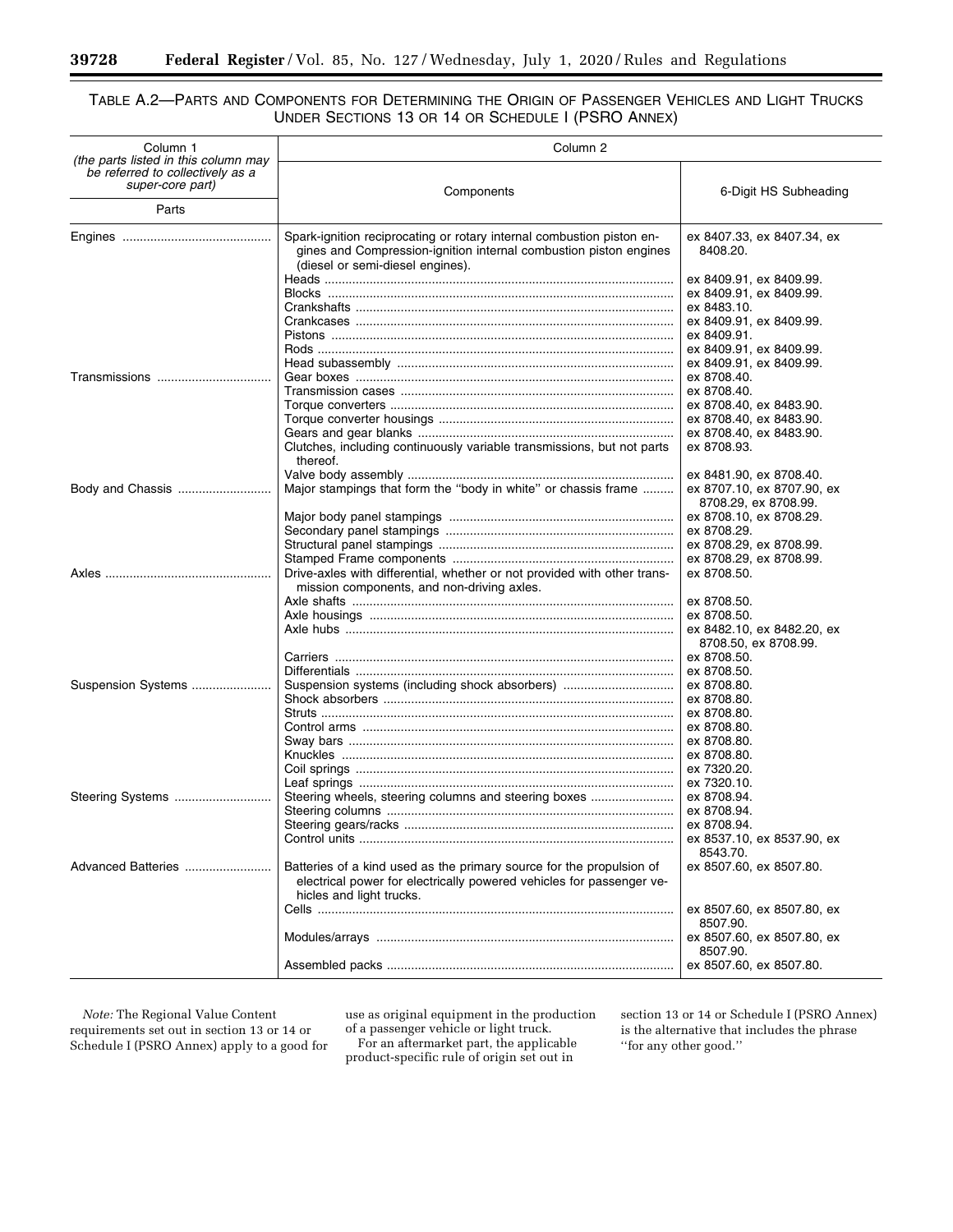# TABLE B—PRINCIPAL PARTS FOR PASSENGER VEHICLES AND LIGHT TRUCKS

| <b>HS 2012</b>        | Description                                                                                                                                                                                                                                   |
|-----------------------|-----------------------------------------------------------------------------------------------------------------------------------------------------------------------------------------------------------------------------------------------|
| 8413.30               | Fuel, lubricating or cooling medium pumps for internal combustion piston engines.                                                                                                                                                             |
| 8413.50               | Other reciprocating positive displacement pumps.                                                                                                                                                                                              |
| 8414.59               | Other fans.                                                                                                                                                                                                                                   |
| 8414.80               | Other air or gas pumps, compressors and fans.                                                                                                                                                                                                 |
| 8415.20               | Air conditioning machines, comprising a motor-driven fan and elements for changing the temperature and humidity, including<br>those machines in which humidity cannot be separately regulated, of a kind used for persons, in motor vehicles. |
| Ex 8479.89            | Electronic brake systems, including ABS and ESC systems.                                                                                                                                                                                      |
| 8482.10               | Ball bearings.                                                                                                                                                                                                                                |
| 8482.20               | Tapered roller bearings, including cone and tapered roller assemblies.                                                                                                                                                                        |
| 8482.30               | Spherical roller bearings.                                                                                                                                                                                                                    |
| 8482.40               | Needle roller bearings.                                                                                                                                                                                                                       |
| 8482.50               | Other cylindrical roller bearings.                                                                                                                                                                                                            |
| 8482.80               | Other ball or roller bearings, including combined ball/roller bearings.                                                                                                                                                                       |
| 8483.10               | Transmission shafts (including cam shafts and crank shafts) and cranks.                                                                                                                                                                       |
| 8483.20               | Bearing housings, incorporating ball or roller bearings.                                                                                                                                                                                      |
| 8483.30               | Bearing housings, not incorporating ball or roller bearings; plain shaft bearings.                                                                                                                                                            |
| 8483.40               | Gears and gearing, other than toothed wheels, chain sprockets and other transmission elements presented separately; ball or                                                                                                                   |
|                       | roller screws; gear boxes and other speed changers, including torque converters.                                                                                                                                                              |
| 8483.50               | Flywheels and pulleys, including pulley blocks.                                                                                                                                                                                               |
| 8483.60               | Clutches and shaft couplings (including universal joints).                                                                                                                                                                                    |
| 8501.32               | Other DC motors and generators of an output exceeding 750 W but not exceeding 75 kW.                                                                                                                                                          |
| 8501.33               | Other DC motors and generators of an output exceeding 75 kW but not exceeding 375 kW.                                                                                                                                                         |
| 8505.20               | Electro-magnetic couplings, clutches and brakes.                                                                                                                                                                                              |
| 8505.90               | Other electro-magnets; electro-magnetic or permanent magnet chucks, clamps and similar holding devices; electro-magnetic lift-<br>ing heads; including parts.                                                                                 |
| 8511.40               | Starter motors and dual purpose starter-generators of a kind used for spark-ignition or compression-ignition internal combustion<br>engines.                                                                                                  |
| 8511.50               | Other generators.                                                                                                                                                                                                                             |
| 8511.80               | Other electrical ignition or starting equipment of a kind used for spark-ignition or compression-ignition internal combustion en-                                                                                                             |
|                       | gines.                                                                                                                                                                                                                                        |
| Ex 8511.90            | Parts of electrical ignition or starting equipment of a kind used for spark-ignition or compression-ignition internal combustion en-<br>gines.                                                                                                |
| 8537.10               | Electric controls for a voltage not exceeding 1,000 V.                                                                                                                                                                                        |
| 8708.10               | Bumpers and parts thereof.                                                                                                                                                                                                                    |
| 8708.21               | Safety seat belts.                                                                                                                                                                                                                            |
| Ex 8708.29            |                                                                                                                                                                                                                                               |
| 8708.30               | Other parts and accessories of bodies (including cabs) of motor vehicles (excluding body stampings).<br>Brakes and servo-brakes; parts thereof.                                                                                               |
| 8708.70               | Road wheels and parts and accessories thereof.                                                                                                                                                                                                |
|                       |                                                                                                                                                                                                                                               |
| 8708.91<br>8708.92    | Radiators and parts thereof.                                                                                                                                                                                                                  |
|                       | Silencers (mufflers) and exhaust pipes; parts thereof.                                                                                                                                                                                        |
| 8708.93               | Clutches and parts thereof.                                                                                                                                                                                                                   |
| 8708.95               | Safety airbags with inflator system; parts thereof.                                                                                                                                                                                           |
| Ex 8708.99<br>9401.20 | Other parts and accessories of motor vehicles of headings 87.01 to 87.05 (excluding chassis frames).<br>Seats of a kind used for motor vehicles.                                                                                              |

*Note:* The Regional Value Content requirements set out in sections 13 or 14 or Schedule I (PSRO Annex) apply to a good for use as original equipment in the production

of a passenger vehicle or light truck. For an aftermarket part, the applicable productspecific rule of origin set out in section 13 or 14 or Schedule I (PSRO Annex) is the

alternative that includes the phrase ''for any other good.''

# TABLE C—COMPLEMENTARY PARTS FOR PASSENGER VEHICLES AND LIGHT TRUCKS

| <b>HS 2012</b> | Description                                                                                                                                           |
|----------------|-------------------------------------------------------------------------------------------------------------------------------------------------------|
| $4009.12$      | Tubes, pipes and hoses of vulcanised rubber other than hard rubber, not reinforced or otherwise combined with other materials,<br>with fittings.      |
| 4009.22        | Tubes, pipes and hoses of vulcanised rubber other than hard rubber, reinforced or otherwise combined only with metal, with fit-<br>tings.             |
| $4009.32$      | Tubes, pipes and hoses of vulcanised rubber other than hard rubber, reinforced or otherwise combined only with textile mate-<br>rials, with fittings. |
| $4009.42$      | Tubes, pipes and hoses of vulcanised rubber other than hard rubber, reinforced or otherwise combined with other materials, with<br>fittings.          |
| $8301.20$      | Locks of a kind used for motor vehicles.                                                                                                              |
| Ex 8421.39     | Catalytic converters.                                                                                                                                 |
| 8481.20        | Valves for oleohydraulic or pneumatic transmissions.                                                                                                  |
| 8481.30        | Check (nonreturn) valves.                                                                                                                             |
| 8481.80        | Other taps, cocks, valves and similar appliances, including pressure-reducing valves and thermostatically controlled valves.                          |
| 8501.10        | Electric motors of an output not exceeding 37.5 W.                                                                                                    |
| 8501.20        | Universal AC/DC motors of an output exceeding 37.5 W.                                                                                                 |
| 8501.31        | Other DC motors and generators of an output not exceeding 750 W.                                                                                      |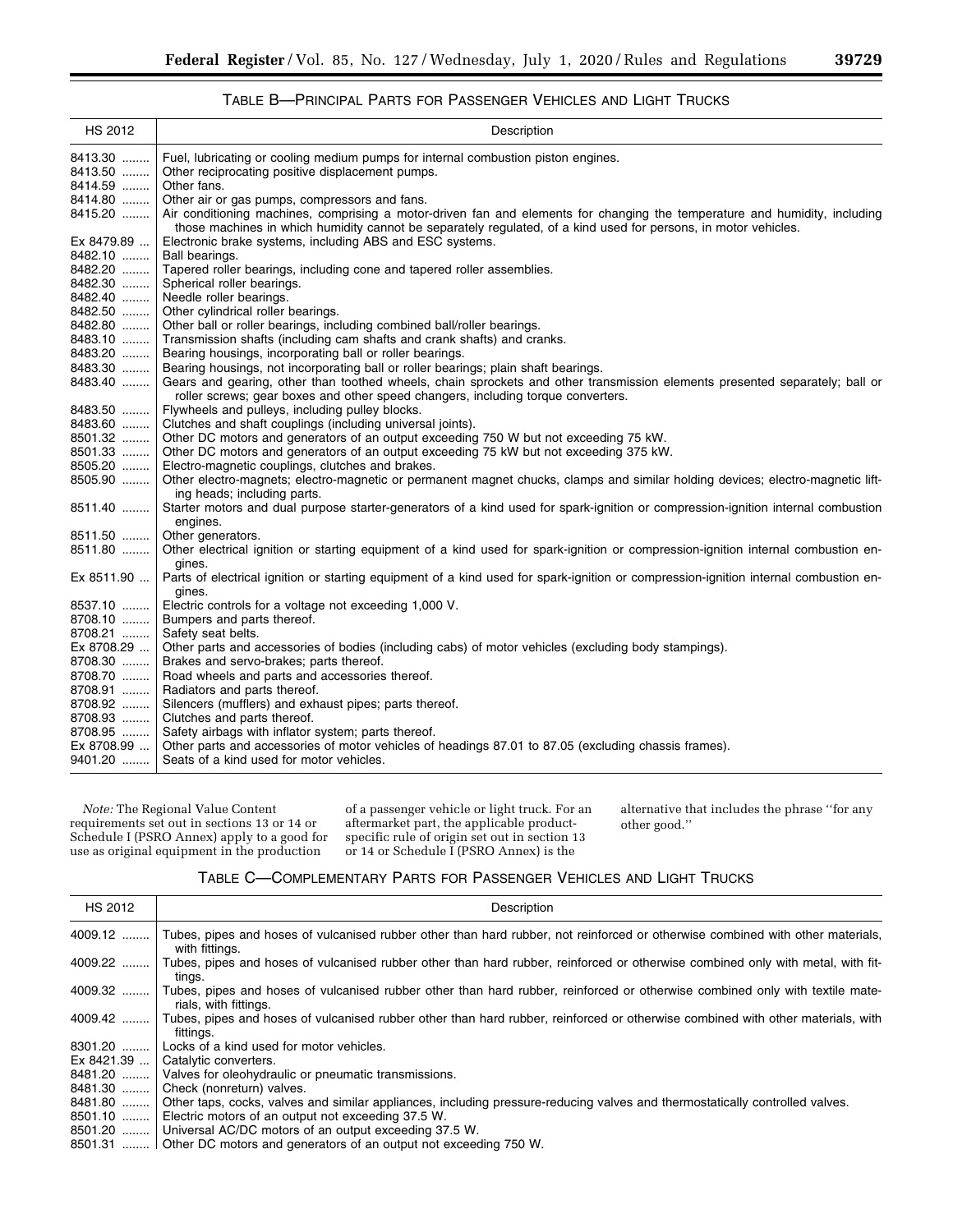| <b>HS 2012</b> | Description                                                                                  |
|----------------|----------------------------------------------------------------------------------------------|
| Ex 8507.20     | Other lead-acid batteries of a kind used for the propulsion of motor vehicles of Chapter 87. |
| Ex 8507.30     | Nickel-cadmium batteries of a kind used for the propulsion of motor vehicles of Chapter 87.  |
| Ex 8507.40     | Nickel-iron batteries of a kind used for the propulsion of motor vehicles of Chapter 87.     |
| Ex 8507.80     | Other batteries of a kind used for the propulsion of motor vehicles of Chapter 87.           |
| 8511.30        | Distributors; ignition coils.                                                                |
| 8512.20        | Other lighting or visual signalling equipment.                                               |
| 8512.40        | Windshield wipers, defrosters and demisters.                                                 |
| Ex 8519.81     | Cassette decks.                                                                              |
| 8536.50        | Other electrical switches, for a voltage not exceeding 1,000 V.                              |
| Ex 8536.90     | Junction boxes.                                                                              |
| $8539.10$      | Sealed beam lamp units.                                                                      |
| 8539.21        | Tungsten halogen filament lamp.                                                              |
| 8544.30        | Ignition wiring sets and other wiring sets of a kind used in motor vehicles.                 |
| 9031.80        | Other measuring and checking instruments, appliances & machines.                             |
| 9032.89        | Other automatic regulating or controlling instruments and apparatus.                         |

# TABLE C—COMPLEMENTARY PARTS FOR PASSENGER VEHICLES AND LIGHT TRUCKS—Continued

*Note:* The Regional Value Content requirements set out in sections 13 or 15 or Schedule I (PSRO Annex) apply to a good for

use as original equipment in the production of a heavy truck. For an aftermarket part, the applicable product-specific rule of origin set out in section 13 or Schedule I (PSRO Annex) is the alternative that includes the phrase ''for any other good.''

| 8407.31    | Reciprocating piston engines of a kind used for the propulsion of passenger vehicles of Chapter 87, of a cylinder capacity not<br>exceeding 50 cc.                                                                                            |
|------------|-----------------------------------------------------------------------------------------------------------------------------------------------------------------------------------------------------------------------------------------------|
| 8407.32    | Reciprocating piston engines of a kind used for the propulsion of vehicles of Chapter 87, of a cylinder capacity exceeding 50 cc<br>but not exceeding 250 cc.                                                                                 |
| 8407.33    | Reciprocating piston engines of a kind used for the propulsion of vehicles of Chapter 87, of a cylinder capacity exceeding 250<br>cc but not exceeding 1,000 cc.                                                                              |
| 8407.34    | Reciprocating piston engines of a kind used for the propulsion of vehicles of Chapter 87, of a cylinder capacity exceeding 1,000<br>CC.                                                                                                       |
| 8408.20    | Compression-ignition internal combustion piston engines of a kind used for the propulsion of vehicles of Chapter 87.                                                                                                                          |
| 8409.91    | Parts suitable for use solely or principally with the engines of heading 84.07 or 84.08, suitable for use solely or principally with<br>spark-ignition internal combustion piston engines.                                                    |
| 8409.99    | Parts suitable for use solely or principally with the engines of heading 84.07 or 84.08, other.                                                                                                                                               |
| 8413.30    | Fuel, lubricating or cooling medium pumps for internal combustion piston engines.                                                                                                                                                             |
| Ex 8414.59 | Turbochargers and superchargers.                                                                                                                                                                                                              |
| 8414.80    | Other air or gas pumps, compressors and fans.                                                                                                                                                                                                 |
| 8415.20    | Air conditioning machines, comprising a motor-driven fan and elements for changing the temperature and humidity, including<br>those machines in which humidity cannot be separately regulated, of a kind used for persons, in motor vehicles. |
| 8483.10    | Transmission shafts (including cam shafts and crank shafts) and cranks.                                                                                                                                                                       |
| 8483.40    | Gears and gearing, other than toothed wheels, chain sprockets and other transmission elements presented separately; ball or                                                                                                                   |
|            | roller screws; gear boxes and other speed changers, including torque converters.                                                                                                                                                              |
| 8483.50    | Flywheels and pulleys, including pulley blocks.                                                                                                                                                                                               |
| Ex 8501.32 | Other DC motors and generators of an output exceeding 750 W but not exceeding 75 kW, of a kind used for the propulsion of<br>motor vehicles of Chapter 87.                                                                                    |
| 8511.40    | Starter motors and dual purpose starter-generators of a kind used for spark-ignition or compression-ignition internal combustion                                                                                                              |
|            | engines.                                                                                                                                                                                                                                      |
| 8511.50    | Other generators.                                                                                                                                                                                                                             |
| 8537.10    | Electric controls for a voltage not exceeding 1,000 V.                                                                                                                                                                                        |
| 8706.00    | Chassis fitted with engines, for the motor vehicles of heading 87.01 through 87.05.                                                                                                                                                           |
| 8707.90    | Bodies for the vehicles of heading 87.01, 87.02, 87.04 or 87.05.                                                                                                                                                                              |
| 8708.10    | Bumpers and parts thereof.                                                                                                                                                                                                                    |
| 8708.21    | Safety seat belts.                                                                                                                                                                                                                            |
| 8708.29    | Other parts and accessories of bodies (including cabs) of motor vehicles.                                                                                                                                                                     |
| 8708.30    | Brakes and servo-brakes; parts thereof.                                                                                                                                                                                                       |
| 8708.40    | Gear boxes and parts thereof.                                                                                                                                                                                                                 |
| 8708.50    | Drive axles with differential, whether or not provided with other transmission components, and non-driving axles; and parts                                                                                                                   |
| 8708.70    | thereof.                                                                                                                                                                                                                                      |
|            | Road wheels and parts and accessories thereof.                                                                                                                                                                                                |
| 8708.80    | Suspension systems and parts thereof (including shock absorbers).                                                                                                                                                                             |
| 8708.91    | Radiators and parts thereof.                                                                                                                                                                                                                  |
| 8708.92    | Silencers (mufflers) and exhaust pipes; parts thereof.                                                                                                                                                                                        |
| 8708.93    | Clutches and parts thereof.                                                                                                                                                                                                                   |
| 8708.94    | Steering wheels, steering columns and steering boxes; parts thereof.                                                                                                                                                                          |
| 8708.95    | Safety airbags with inflator system; parts thereof.                                                                                                                                                                                           |
| 9401.20    | 8708.99  Other parts and accessories of motor vehicles of headings 87.01 to 87.05.<br>Seats of a kind used for motor vehicles.                                                                                                                |

# TABLE D—PRINCIPAL PARTS FOR HEAVY TRUCKS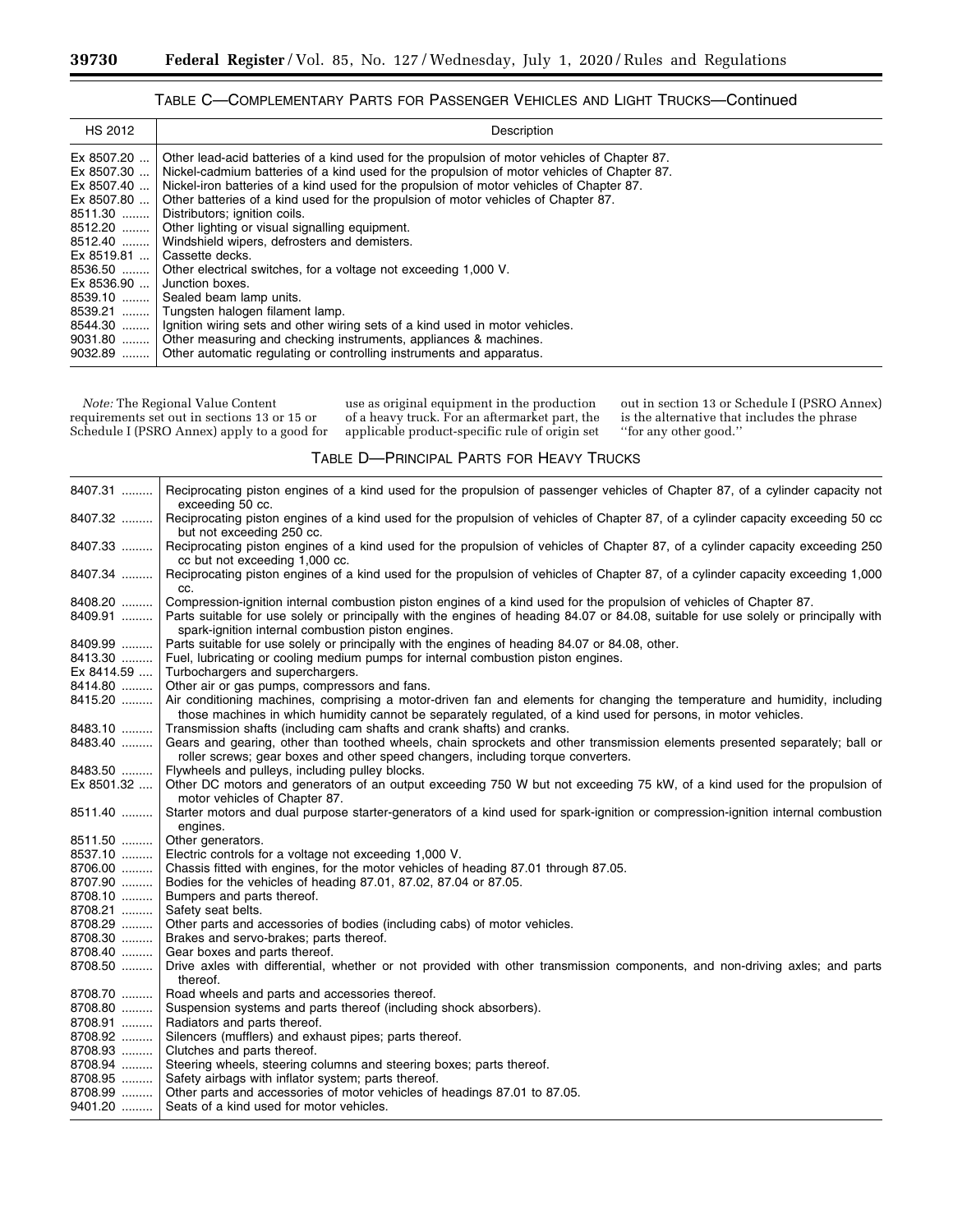*Note:* The Regional Value Content requirements set out in sections 13 or 15 or Schedule I (PSRO Annex) apply to a good for

use as original equipment in the production of a heavy truck. For an aftermarket part, the applicable product-specific rule of origin set

out in section 13 or Schedule I (PSRO Annex) is the alternative that includes the phrase ''for any other good.''

# TABLE E—COMPLEMENTARY PARTS FOR HEAVY TRUCKS

| 8413.50    | Other reciprocating positive displacement pumps.                                                                                     |
|------------|--------------------------------------------------------------------------------------------------------------------------------------|
| Ex 8479.89 | Electronic brake systems, including ABS and ESC systems.                                                                             |
| 8482.10    | Ball bearings.                                                                                                                       |
| 8482.20    | Tapered roller bearings, including cone and tapered roller assemblies.                                                               |
| 8482.30    | Spherical roller bearings.                                                                                                           |
| 8482.40    | Needle roller bearings.                                                                                                              |
| 8482.50    | Other cylindrical roller bearings.                                                                                                   |
| 8483.20    | Bearing housings, incorporating ball or roller bearings.                                                                             |
| 8483.30    | Bearing housings, not incorporating ball or roller bearings; plain shaft bearings.                                                   |
| 8483.60    | Clutches and shaft couplings (including universal joints).                                                                           |
| 8505.20    | Electro-magnetic couplings, clutches and brakes.                                                                                     |
| 8505.90    | Other electro-magnets; electro-magnetic or permanent magnet chucks, clamps and similar holding devices; electro-magnetic lift-       |
|            | ing heads; including parts.                                                                                                          |
| $8507.60$  | Lithium-ion batteries.                                                                                                               |
| $8511.80$  | Other electrical ignition or starting equipment of a kind used for spark-ignition or compression-ignition internal combustion en-    |
|            | gines.                                                                                                                               |
| 8511.90    | Parts of electrical ignition or starting equipment of a kind used for spark-ignition or compression-ignition internal combustion en- |
|            | gines or generators and cut-outs of a kind used in conjunction with such engines.                                                    |

*Note:* The Regional Value Content requirements set out in section 20 or Schedule I (PSRO Annex) apply to a good for use in a vehicle specified in subsections 20(2) and 20(3).

# TABLE F—PARTS FOR OTHER VEHICLES

| HS 2012    | Description                                                                                                                                                                                                                                        |  |  |
|------------|----------------------------------------------------------------------------------------------------------------------------------------------------------------------------------------------------------------------------------------------------|--|--|
|            | Tubes, pipes and hoses.                                                                                                                                                                                                                            |  |  |
|            | Endless transmission belts (V-belts), V-ribbed, of an outside circumference exceeding 60 cm but not exceeding<br>180 cm.                                                                                                                           |  |  |
| 4010.32    | Endless transmission belts (V-belts), other than V-ribbed, of an outside circumference exceeding 60 cm but not<br>exceeding 180 cm.                                                                                                                |  |  |
|            | Endless transmission belts (V-belts), V-ribbed, of an outside circumference exceeding 180 cm but not exceeding<br>240 cm.                                                                                                                          |  |  |
| 4010.34    | Endless transmission belts (V-belts), other than V-ribbed, of an outside circumference exceeding 180 cm but not<br>exceeding 240 cm.                                                                                                               |  |  |
| 4010.39.aa | Other endless transmission belts (V-belts).                                                                                                                                                                                                        |  |  |
|            | New pneumatic tires, of rubber.                                                                                                                                                                                                                    |  |  |
|            | Gaskets, washers and other seals of vulcanised rubber other than hard rubber.                                                                                                                                                                      |  |  |
| 4016.99.aa | Vibration control goods.                                                                                                                                                                                                                           |  |  |
|            | Toughened (tempered) safety glass of a size and shape suitable for incorporation in vehicles.                                                                                                                                                      |  |  |
|            | Laminated safety glass of a size and shape suitable for incorporation in vehicles.                                                                                                                                                                 |  |  |
|            | Rearview mirrors for vehicles.                                                                                                                                                                                                                     |  |  |
|            | Locks of a kind used for motor vehicles.                                                                                                                                                                                                           |  |  |
| 8407.31    | Reciprocating piston engines of a kind used for the propulsion of passenger vehicles of Chapter 87, of a cylinder<br>capacity not exceeding 50 cc.                                                                                                 |  |  |
| 8407.32    | Reciprocating piston engines of a kind used for the propulsion of vehicles of Chapter 87, of a cylinder capacity                                                                                                                                   |  |  |
|            | exceeding 50 cc but not exceeding 250 cc.                                                                                                                                                                                                          |  |  |
|            | Reciprocating piston engines of a kind used for the propulsion of vehicles of Chapter 87, of a cylinder capacity<br>exceeding 250 cc but not exceeding 1,000 cc.                                                                                   |  |  |
| 8407.34.aa | Reciprocating piston engines of a kind used for the propulsion of vehicles of Chapter 87, of a cylinder capacity<br>exceeding 1,000 cc but not exceeding 2,000 cc.                                                                                 |  |  |
| 8407.34.bb | Reciprocating piston engines of a kind used for the propulsion of vehicles of Chapter 87, of a cylinder capacity<br>exceeding 2,000 cc.                                                                                                            |  |  |
|            | Compression-ignition internal combustion piston engines of a kind used for the propulsion of vehicles of Chapter<br>87.                                                                                                                            |  |  |
|            | Parts suitable for use solely or principally with spark-ignition internal combustion piston engines.                                                                                                                                               |  |  |
|            | Fuel, lubricating or cooling medium pumps for internal combustion piston engines.                                                                                                                                                                  |  |  |
| 8414.80.aa | Other air or gas pumps, compressors and fans (turbochargers and superchargers for motor vehicles, where not<br>provided for under subheading 8414.59).                                                                                             |  |  |
| 8414.59.aa | Other fans (turbochargers and superchargers for motor vehicles, where not provided for under subheading<br>8414.80).                                                                                                                               |  |  |
| 8415.20    | Air conditioning machines, comprising a motor-driven fan and elements for changing the temperature and humid-<br>ity, including those machines in which humidity cannot be separately regulated, of a kind used for persons, in<br>motor vehicles. |  |  |
|            | Catalytic converters.                                                                                                                                                                                                                              |  |  |
|            | Valves for oleohydraulic or pneumatic transmissions.                                                                                                                                                                                               |  |  |
|            | Check (nonreturn) valves.                                                                                                                                                                                                                          |  |  |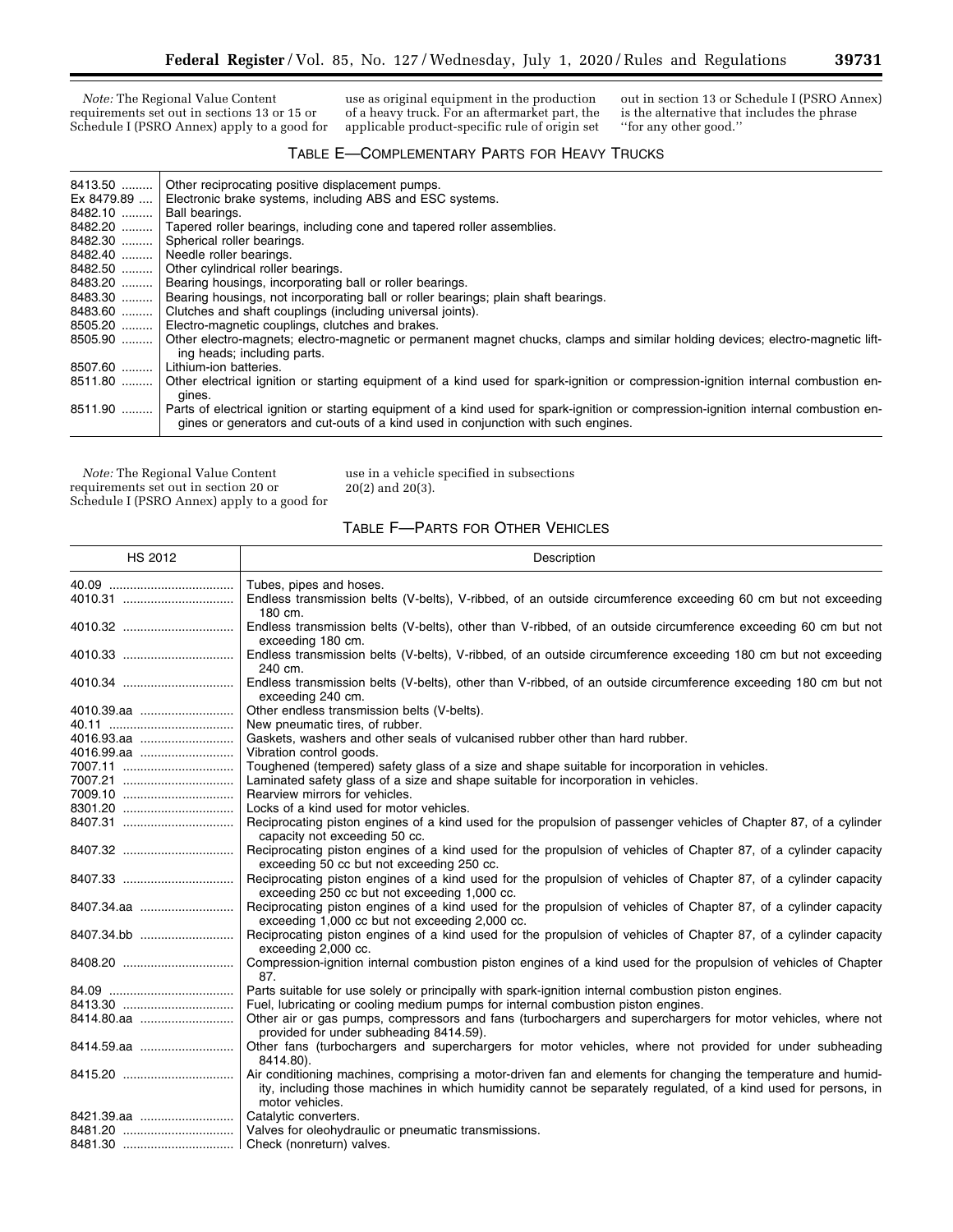# TABLE F—PARTS FOR OTHER VEHICLES—Continued

| <b>HS 2012</b>          | Description                                                                                                                                         |
|-------------------------|-----------------------------------------------------------------------------------------------------------------------------------------------------|
|                         | Other taps, cocks, valves and similar appliances, including pressure-reducing valves and thermostatically con-<br>trolled valves.                   |
| 8482.10 through 8482.80 | Ball or roller bearings.                                                                                                                            |
| 8483.10                 | Transmission shafts (including cam shafts and crank shafts) and cranks.                                                                             |
| 8483.20                 | Bearing housings, incorporating ball or roller bearings.                                                                                            |
|                         | Bearing housings; not incorporating ball or roller bearings; plain shaft bearings.                                                                  |
|                         | Gears and gearing, other than toothed wheels, chain sprockets and other transmission elements presented sepa-                                       |
|                         | rately; ball or roller screws; gear boxes and other speed changes, including torque converters.                                                     |
| 8483.50                 | Flywheels and pulleys, including pulley blocks.                                                                                                     |
|                         | Electric motors and generators of an output not exceeding 37.5 W.                                                                                   |
|                         | Universal AC/DC motors of an output exceeding 37.5 W.                                                                                               |
|                         | Other DC motors and generators of an output not exceeding 750 W.                                                                                    |
| 8501.32.aa              | Other DC motors and generators of an output exceeding 750 W but not exceeding 75 kW of a kind used for the<br>propulsion of vehicles of Chapter 87. |
| 8507.20.aa, 8507.30.aa, | Batteries that provide primary source for electric cars.                                                                                            |
| 8507.40.aa and          |                                                                                                                                                     |
| 8507.80.aa.             |                                                                                                                                                     |
|                         | Distributors; ignition coils.                                                                                                                       |
|                         | Starter motors and dual purpose starter-generators of a kind used for spark-ignition or compressing-ignition inter-<br>nal combustion engines.      |
|                         | Other generators.                                                                                                                                   |
|                         | Other lighting or visual signalling equipment.                                                                                                      |
|                         | Windshield wipers, defrosters and demisters.                                                                                                        |
| ex 8519.81              | Cassette decks.                                                                                                                                     |
|                         | Radios combined with cassette players.                                                                                                              |
|                         | Radios.                                                                                                                                             |
|                         | Other electrical switches, for a voltage not exceeding 1,000 V.                                                                                     |
|                         | Junction boxes.                                                                                                                                     |
| 8537.10.bb              | Motor control centers.                                                                                                                              |
|                         | Sealed beam lamp units.                                                                                                                             |
|                         | Tungsten halogen filament lamp.                                                                                                                     |
| 8544.30                 | Ignition wiring sets and other wiring sets of a kind used in vehicles.                                                                              |
|                         | Chassis fitted with engines, for the motor vehicles of heading 87.01 through 87.05.                                                                 |
|                         | Bodies (including cabs) for the motor vehicles of headings 87.01 to 87.05.                                                                          |
| 8708.10.aa              | Bumpers (but not parts thereof).                                                                                                                    |
|                         | Safety seat belts.                                                                                                                                  |
|                         | Body stampings.                                                                                                                                     |
| 8708.29.cc              | Door assemblies.                                                                                                                                    |
|                         | Brakes and servo-brakes; parts thereof.                                                                                                             |
|                         | Gear boxes and parts thereof.                                                                                                                       |
|                         | Drive axles with differential, whether or not provided with other transmission components, and non-driving axles.                                   |
| 8708.70.aa              | Road wheels, but not parts or accessories thereof.                                                                                                  |
|                         | Suspension systems and parts thereof (including shock absorbers).                                                                                   |
|                         | Radiators and parts thereof.                                                                                                                        |
|                         | Silencers (mufflers) and exhaust pipes; parts thereof.                                                                                              |
| 8708.93.aa              | Clutches (but not parts thereof).                                                                                                                   |
|                         | Steering wheels, steering columns and steering boxes; parts thereof.                                                                                |
| 8708.95                 | Safety airbags with inflator systems, and parts thereof.                                                                                            |
| 8708.99.aa              | Vibration control goods containing rubber.                                                                                                          |
| 8708.99.bb              | Double flanged wheel hub units incorporating ball bearings.                                                                                         |
| 8708.99.ee              | Other parts for powertrains.                                                                                                                        |
| 8708.99.hh              | Other parts and accessories not provided for elsewhere in subheading 8708.99.                                                                       |
| 9031.80                 | Other measuring and checking instruments, appliances & machines.                                                                                    |
| 9032.89                 | Other automatic regulating or controlling instruments and apparatus.                                                                                |
|                         | Seats of a kind used for motor vehicles.                                                                                                            |
|                         |                                                                                                                                                     |

# TABLE G—LIST OF COMPONENTS AND MATERIALS FOR OTHER VEHICLES

# 1. Component: Engines provided for in heading 84.07 or 84.08

Materials: Cast block, cast head, fuel nozzle, fuel injector pumps, glow plugs, turbochargers and superchargers, electronic engine controls, intake manifold, exhaust manifold, intake/exhaust valves, crankshaft/camshaft, alternator, starter, air cleaner assembly, pistons, connecting rods and assemblies made therefrom (or rotor assemblies for rotary engines), flywheel (for manual transmissions), flexplate (for automatic transmissions), oil pan, oil pump and pressure regulator, water pump, crankshaft and camshaft gears, and radiator assemblies or charge-air coolers.

#### 2. Component: Gear boxes (transmissions) provided for in subheading 8708.40

Materials: (a) For manual transmissions—transmission case and clutch housing; clutch; internal shifting mechanism; gear sets, synchronizers and shafts; and (b) for torque convertor type transmissions—transmission case and convertor housing; torque convertor assembly; gear sets and clutches; and electronic transmission controls.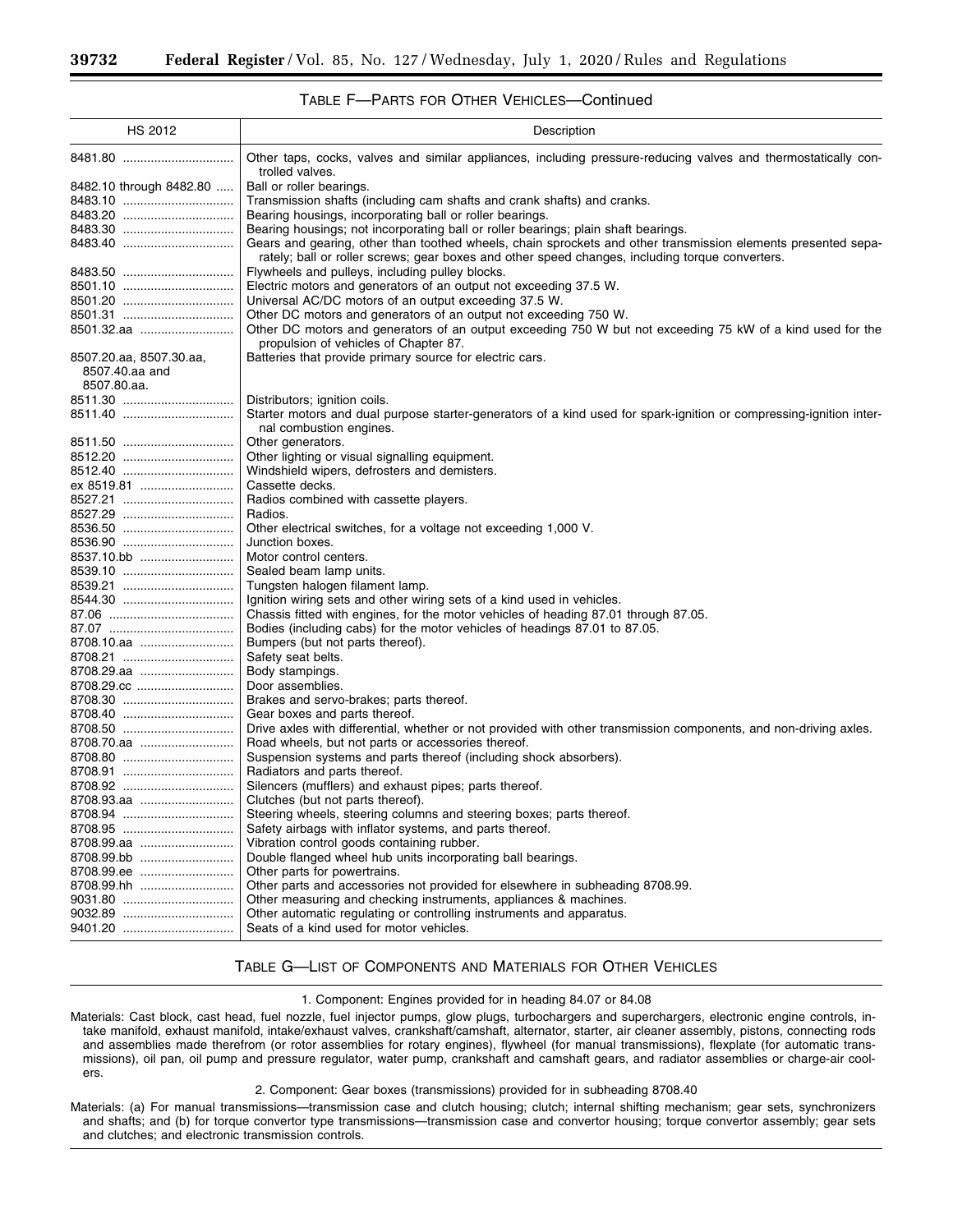The following table lists the HS subheadings for steel and aluminum subject to the USMCA steel and aluminum purchasing requirements set out in Section 17 to facilitate implementation of the steel and aluminum purchasing requirement, pursuant to Article 6.3 of the Appendix to Annex 4–B of the Agreement.

The prefix "ex" is used to indicate that only goods described in the ''Description'' column are taken into consideration when performing the calculation.

These descriptions cover structural steel or aluminum purchases by vehicle producers used in the production of passenger vehicles, light trucks, or heavy trucks, including all steel or aluminum purchases used for the

production of major stampings that form the ''body in white'' or chassis frame as defined in Table A.2 (Parts and Components for Passenger Vehicles and Light Trucks). The descriptions do not cover structural steel or aluminum purchased by parts producers or suppliers used in the production of other automotive parts.

# TABLE S—STEEL AND ALUMINUM

| S | Description                                                                                                                                                                                                                                                                                                  | 6-Digit HS subheading(s)                                                                                                   |  |  |
|---|--------------------------------------------------------------------------------------------------------------------------------------------------------------------------------------------------------------------------------------------------------------------------------------------------------------|----------------------------------------------------------------------------------------------------------------------------|--|--|
|   | Flat-rolled products of iron or non-alloy steel, of a width of 600 mm or<br>more, hot-rolled, not clad, plated or coated:<br>Other, in coils, not further worked than hot-rolled, pickled<br>Other, not in coils, not further worked than hot-rolled                                                         | 7208.25, 7208.26, 7208.27.<br>7208.36,<br>7208.37,<br>7208.38,<br>7208.39.<br>7208.51,<br>7208.53,<br>7208.52,<br>7208.54. |  |  |
|   | Flat-rolled products of iron or non-alloy steel, of a width of 600 mm or<br>more, cold-rolled (cold-reduced), not clad, plated or coated:                                                                                                                                                                    |                                                                                                                            |  |  |
|   | In coils, not further worked than cold-rolled (cold-reduced):                                                                                                                                                                                                                                                | 7209.15,<br>7209.17,<br>7209.16,<br>7209.18.                                                                               |  |  |
|   | Not in coils, not further worked than cold-rolled (cold-reduced):                                                                                                                                                                                                                                            | 7209.25,<br>7209.27,<br>7209.26,<br>7209.28, 7209.90.                                                                      |  |  |
|   | Flat-rolled products of iron or non-alloy steel, of a width of 600 mm or<br>more, clad, plated or coated:<br>Otherwise plated or coated with zinc, Other (Not Corrugated)<br>Other: Clad; Other: Electrolytically coated or plated with base<br>metal, Other.                                                | 7210.30.<br>7210.49.<br>7210.69.<br>7210.90.                                                                               |  |  |
|   | Flat-rolled products of iron or non-alloy steel, of a width of less than<br>600 mm, not clad, plated or coated:<br>Not further worked than cold-rolled (cold-reduced), Containing by<br>weight less than 0.25 percent of carbon:<br>Flat-rolled products of iron or non-alloy steel, of a width of less than | 7211.14.<br>7211.19.<br>7211.23.                                                                                           |  |  |
|   | 600 mm, clad, plated or coated:<br>Bars and rods, hot-rolled, in irregularly wound coils, of iron or non-<br>alloy steel.                                                                                                                                                                                    | 7212.20.<br>7212.30.                                                                                                       |  |  |
|   | Other bars and rods of iron or non-alloy steel, not further worked<br>than forged, hot-rolled, hot-drawn or hot-extruded, but including<br>those twisted after rolling                                                                                                                                       | 7213.20.<br>7213.99.                                                                                                       |  |  |
|   | Of rectangular (other than square) cross-section<br>Flat-rolled products of other alloy steel, of a width of 600 mm or more<br>Other, not further worked than hot-rolled, in coils:                                                                                                                          | 7214.30.<br>7214.91.<br>7214.99.<br>7225.30.                                                                               |  |  |
|   | Other, not further worked than hot-rolled, not in coils:<br>Other, not further worked than cold-rolled (cold-reduced):                                                                                                                                                                                       | 7225.40.<br>7225.50.<br>7225.91.<br>7225.92.<br>7225.99.                                                                   |  |  |
|   | Flat-rolled products of other alloy steel, of a width of less than 600<br>mm:<br>Other: Not further worked than hot-rolled: Of tool steel (other than                                                                                                                                                        | 7226.91.                                                                                                                   |  |  |
|   | high-speed steel):.<br>Not further worked than cold-rolled (cold-reduced):                                                                                                                                                                                                                                   | 7226.92.<br>7226.99.                                                                                                       |  |  |
|   | Bars and rods, hot-rolled, in irregularly wound coils, of other alloy<br>steel.                                                                                                                                                                                                                              | 7227.20.<br>7227.90.                                                                                                       |  |  |
|   | Other bars and rods of other alloy steel; angles, shapes and sec-<br>tions, of other alloy steel; hollow drill bars and rods, of alloy or non-<br>alloy steel.                                                                                                                                               |                                                                                                                            |  |  |
|   |                                                                                                                                                                                                                                                                                                              | 7228.10.                                                                                                                   |  |  |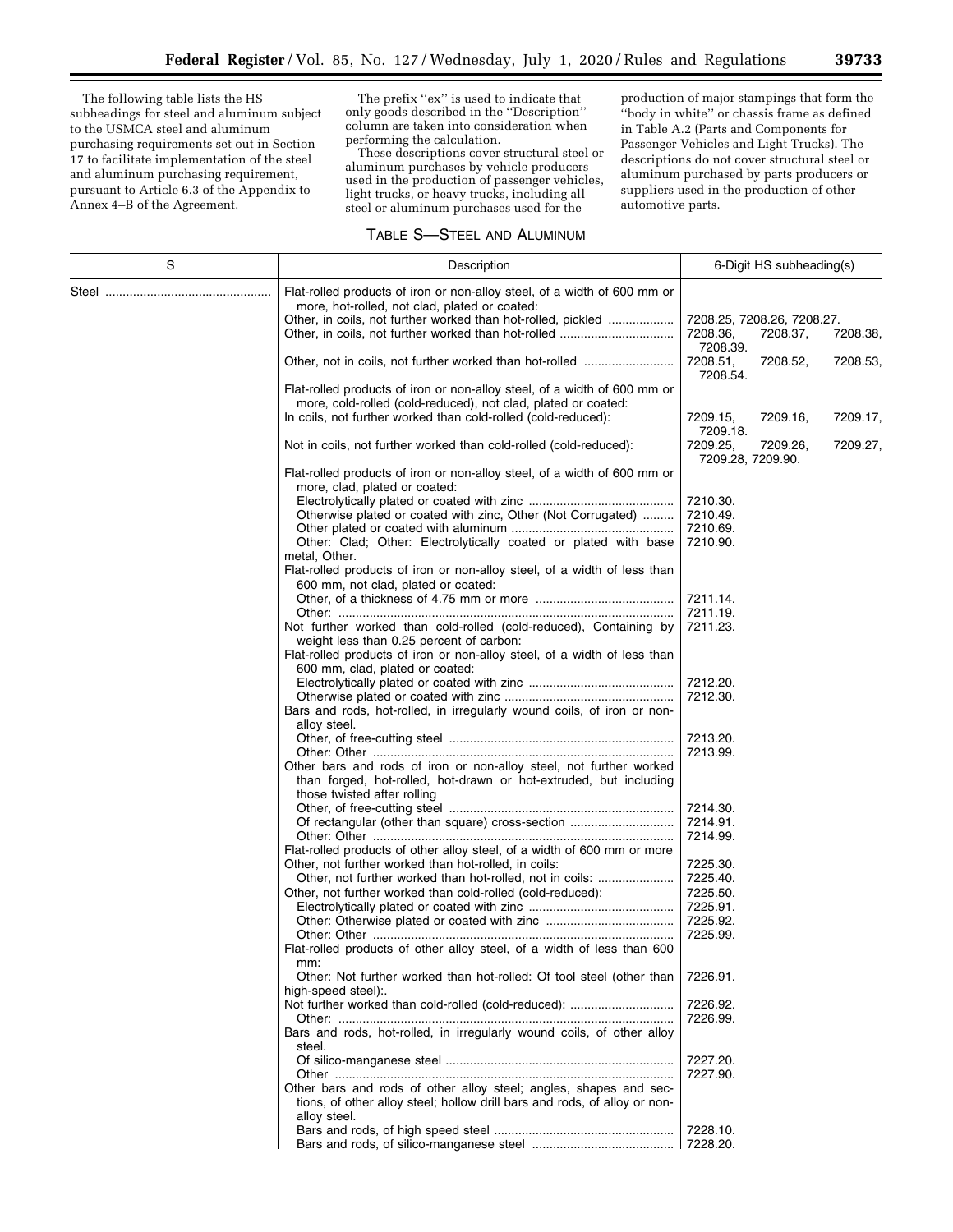| S<br>Description |                                                                                                                                                                                                                                                                                                                                                        | 6-Digit HS subheading(s)                                                               |  |
|------------------|--------------------------------------------------------------------------------------------------------------------------------------------------------------------------------------------------------------------------------------------------------------------------------------------------------------------------------------------------------|----------------------------------------------------------------------------------------|--|
|                  | Other bars and rods, not further worked than hot-rolled, hot-drawn<br>or extruded.                                                                                                                                                                                                                                                                     | 7228.30.<br>7228.60                                                                    |  |
|                  | Other tubes, pipes and hollow profiles (for example, open seamed or<br>welded, riveted or similarly closed), of iron or steel:.<br>Other, welded, of circular cross section, of iron or nonalloy steel:<br>Other, welded, of circular cross section, of other alloy steel:<br>Parts and accessories of the motor vehicles of headings 8701 to<br>8705: | 7306.30.<br>7306.50.<br>7306.61, 7306.69, ≤7306.90.                                    |  |
|                  | Major, secondary, and structural body panel stampings, that form<br>the "body in white".                                                                                                                                                                                                                                                               | ex 8708.29.                                                                            |  |
|                  |                                                                                                                                                                                                                                                                                                                                                        | ex 8708.99.                                                                            |  |
|                  |                                                                                                                                                                                                                                                                                                                                                        | HS heading or subheading                                                               |  |
| Aluminum.        | Aluminum plates, sheets and strip, of a thickness exceeding 0.2 mm:<br>Parts and accessories of the motor vehicles of headings 8701 to<br>8705:<br>Major, secondary, and structural body panel stampings, that form<br>the "body in white".                                                                                                            | 76.01.<br>76.02.<br>76.04.<br>76.05.<br>76.06.<br>76.08.<br>ex 8708.29.<br>ex 8708.99. |  |

|  | TABLE S-STEEL AND ALUMINUM-Continued |
|--|--------------------------------------|
|--|--------------------------------------|

## **Schedule I (PSRO Annex)**

1. This schedule is deemed to be the contents of Sections A, B and C of Annex 4– B of the Agreement, as implemented in General Note 11 of the Harmonized Tariff Schedule of the United States,<sup>3</sup> except that the following rules of interpretation apply:

(a) For the purpose of Chapter 61, Note 2 or Chapter 62, Note 3 of Annex 4–B, a fabric of subheading 5806.20 or heading 60.02 is considered formed from yarn and finished in the territory of one or more Parties if all production processes and finishing operations, starting with the weaving, knitting, needling, tufting, or other process, and ending with the fabric ready for cutting or assembly without further processing, took place in the territories of one or more of the USMCA countries, even if non-originating yarn is used in the production of the fabric of subheading 5806.20 or heading 60.02;

(b) for the purposes of Chapter 61, Note 3 and Chapter 62, Note 4 of Annex 4–B, sewing thread is considered formed and finished in the territory of one or more Parties if all production processes and finishing

operations, starting with the extrusion of filaments, strips, film or sheet, and including slitting a film or sheet into strip, or the spinning of all fibers into yarn, or both, and ending with the finished single or plied thread ready for use for sewing without further processing, took place in the territories of one or more of the USMCA countries even if non-originating fibre is used in the production of sewing thread of heading 52.04, 54.01 or 55.08, or yarn of heading 54.02 used as sewing thread referred to in the Notes;

(c) for the purpose of Chapter 61, Note 4 or Chapter 62, Note 5 of Annex 4–B, pocket bag fabric is considered formed and finished in the territory of one or more of the Parties if all production processes and finishing operations, starting with the weaving, knitting, needling, tufting, felting, entangling, or other process, and ending with the fabric ready for cutting or assembly without further processing, took place in the territories of one or more of the USMCA countries, even if non-originating fiber is used in the production of the yarn used to produce the pocket bag fabric;

(d) for the purpose of Chapter 61, Note 4 or Chapter 62, Note 5 of Annex 4–B, pocket bag fabric is considered a pocket or pockets if the pockets in which fabric is shaped to form a bag is not visible as the pocket is in the interior of the garment (*i.e.* pockets

consisting of ''bags'' in the interior of the garment). Visible pockets such as patch pockets, cargo pockets, or typical shirt pockets are not subject to these notes;

(e) for the purpose of Chapter 61, Note 4 or Chapter 62, Note 5 of Annex 4–B, yarn is considered wholly formed in the territory of one or more Parties if all the production processes and finishing operations, starting with the extrusion of filaments, strips, film, or sheet, and including slitting a film or sheet into strip, or the spinning of all fibers into yarn, or both, and ending with a finished single or plied yarn, took place in the territory of one or more of the USMCA countries, even if non-originating fiber is used in the production of the yarn used to produce the pocket bag fabric; and,

(f) for the purpose of Chapter 63, Note 2 of Annex 4–B, a fabric of heading 59.03 is considered formed and finished in the territory of one or more Parties if all production processes and finishing operations, starting with the weaving, knitting, needling, tufting, felting, entangling, or other process, including coating, covering, laminating, or impregnating, and ending with the fabric ready for cutting or assembly without further processing, took place in the territories of one or more of the USMCA countries, even if non-originating fiber or yarn is used in the production of the fabric of heading 5903;

<sup>3</sup>The language ''in General Note 11 of the Harmonized Tariff Scheduled of the United States'' differs from the trilaterally agreed upon uniform regulations because the Parties contemplated that the language ''by each USMCA country'' would be replaced with the specific Party's reference to the location of the rules of origin under domestic law.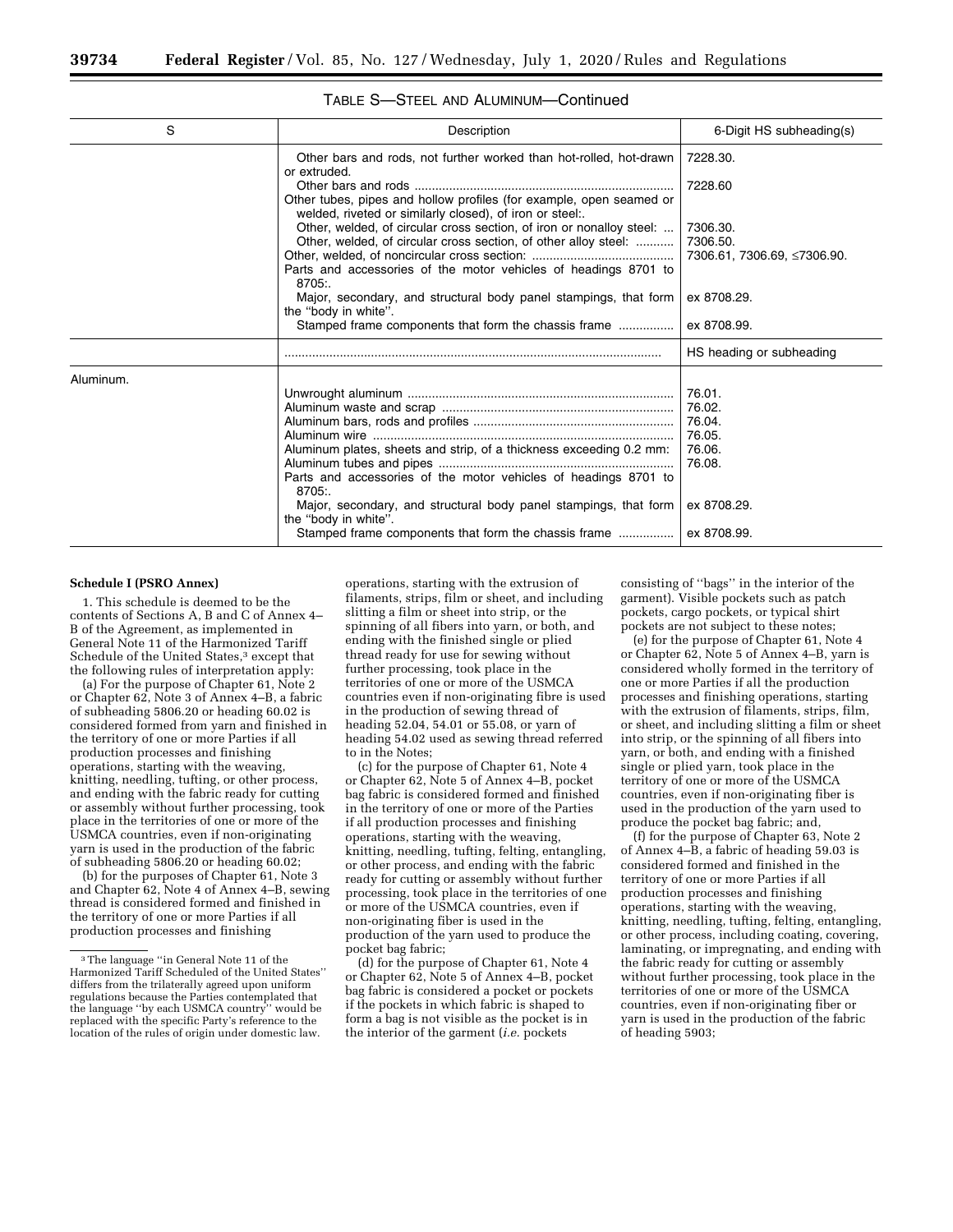## **Schedule II (Most-Favored-Nation Rates of Duty on Certain Goods set out in Table 2.10.1 of the Agreement)**

| A. Automatic Data Processing Machines (ADP):                 | 8471.30.<br>8471.41.                                                          |                                                                                                          |
|--------------------------------------------------------------|-------------------------------------------------------------------------------|----------------------------------------------------------------------------------------------------------|
|                                                              | 8471.49.                                                                      |                                                                                                          |
| <b>B.</b> Digital Processing Units:                          | 8471.50.                                                                      |                                                                                                          |
| C. Input or Output Units:<br>Combined Input/Output<br>Units. |                                                                               |                                                                                                          |
| Canada                                                       | 8471.60.00.                                                                   |                                                                                                          |
| Mexico                                                       | 8471.60.02.                                                                   |                                                                                                          |
| United States<br>Display Units.                              | 8471.60.10.                                                                   |                                                                                                          |
|                                                              | Canada  8528.42.00, 8528.52.00, 8528.62.00.                                   |                                                                                                          |
| Mexico                                                       | 8528.41.99, 8528.51.01, 8528.51.99,<br>8528.61.01.                            |                                                                                                          |
| United States<br>Other Input or Output<br>Units.             | 8528.42.00, 8528.52.00, 8528.62.00.                                           |                                                                                                          |
| Canada  8471.60.00.                                          |                                                                               |                                                                                                          |
|                                                              |                                                                               |                                                                                                          |
| United States                                                | 8471.60.20, 8471.60.70, 8471.60.80,<br>8471.60.90.                            |                                                                                                          |
| D. Storage Units:                                            |                                                                               |                                                                                                          |
|                                                              | 8471.70.                                                                      |                                                                                                          |
| E. Other Units of Automatic Data Processing Machines:        |                                                                               |                                                                                                          |
|                                                              | 8471.80.                                                                      |                                                                                                          |
| F. Parts of Computers:                                       |                                                                               |                                                                                                          |
|                                                              |                                                                               | parts of machines of subheading 8443.31 and 8443.32, ex-<br>cluding facsimile machines and teleprinters. |
|                                                              |                                                                               | parts of ADP machines and units thereof.                                                                 |
|                                                              |                                                                               | parts of LAN equipment of subheading 8517.62.                                                            |
| Canada                                                       | 8529.90.19, 8529.90.50, 8529.90.90                                            | parts of monitors and projectors of subheading 8528.42,<br>8528.52, and 8528.62.                         |
| Mexico                                                       |                                                                               | parts of monitors or projectors of subheadings 8528.41,<br>8528.51, and 8528.61.                         |
| United States                                                | 8529.90.22, 8529.90.75, 8529.90.99                                            | parts of monitors and projectors of subheading 8528.42,<br>8528.52, and 8528.62.                         |
| G. Computer Power Supplies:                                  |                                                                               |                                                                                                          |
|                                                              | 8504.40.30, 8504.40.90, 8504.90.10,                                           |                                                                                                          |
|                                                              | 8504.90.20, 8504.90.90.                                                       |                                                                                                          |
|                                                              | 8504.40.12, 8504.40.14, 8504.90.02,                                           | parts of goods classified in tariff item 8504.40.12.                                                     |
| United States                                                | 8504.90.07, 8504.90.08.<br>8504.40.60, 8504.40.70, 8504.90.20,<br>8504.90.41. |                                                                                                          |

#### **Schedule III (Value of Goods)**

1 Unless otherwise stated, the following definitions apply in this Schedule.

*buyer* refers to a person who purchases a good from the producer;

*buying commissions* means fees paid by a buyer to that buyer's agent for the agent's services in representing the buyer in the purchase of a good;

*producer* refers to the producer of the good being valued.

2 For purposes of subsection 7(2) of these Regulations, the transaction value of a good is the price actually paid or payable for the good, determined in accordance with section 3 and adjusted in accordance with section 4.

3 (1) The price actually paid or payable is the total payment made or to be made by the buyer to or for the benefit of the producer. The payment need not necessarily take the form of a transfer of money. It may be made by letters of credit or negotiable instruments. The payment may be made directly or indirectly to the producer. For an illustration of this, the settlement by the buyer, whether

in whole or in part, of a debt owed by the producer is an indirect payment.

(2) Activities undertaken by the buyer on the buyer's own account, other than those for which an adjustment is provided in section 4, must not be considered to be an indirect payment, even though the activities may be regarded as being for the benefit of the producer. For an illustration of this, the buyer, by agreement with the producer, undertakes activities relating to the marketing of the good. The costs of such activities must not be added to the price actually paid or payable.

(3) The transaction value must not include the following charges or costs, provided that they are distinguished from the price actually paid or payable:

(a) Charges for construction, erection, assembly, maintenance or technical assistance related to the good undertaken after the good is sold to the buyer; or

(b) duties and taxes paid in the country in which the buyer is located with respect to the good.

(4) The flow of dividends or other payments from the buyer to the producer that do not relate to the purchase of the good are not part of the transaction value.

4 (1) In determining the transaction value of a good, the following must be added to the price actually paid or payable:

(a) To the extent that they are incurred by the buyer, or by a related person on behalf of the buyer, with respect to the good being valued and are not included in the price actually paid or payable

(i) commissions and brokerage fees, except buying commissions,

(ii) the costs of transporting the good to the producer's point of direct shipment and the costs of loading, unloading, handling and insurance that are associated with that transportation, and

(iii) where the packaging materials and containers are classified with the good under the Harmonized System, the value of the packaging materials and containers;

(b) the value, reasonably allocated in accordance with subsection (13), of the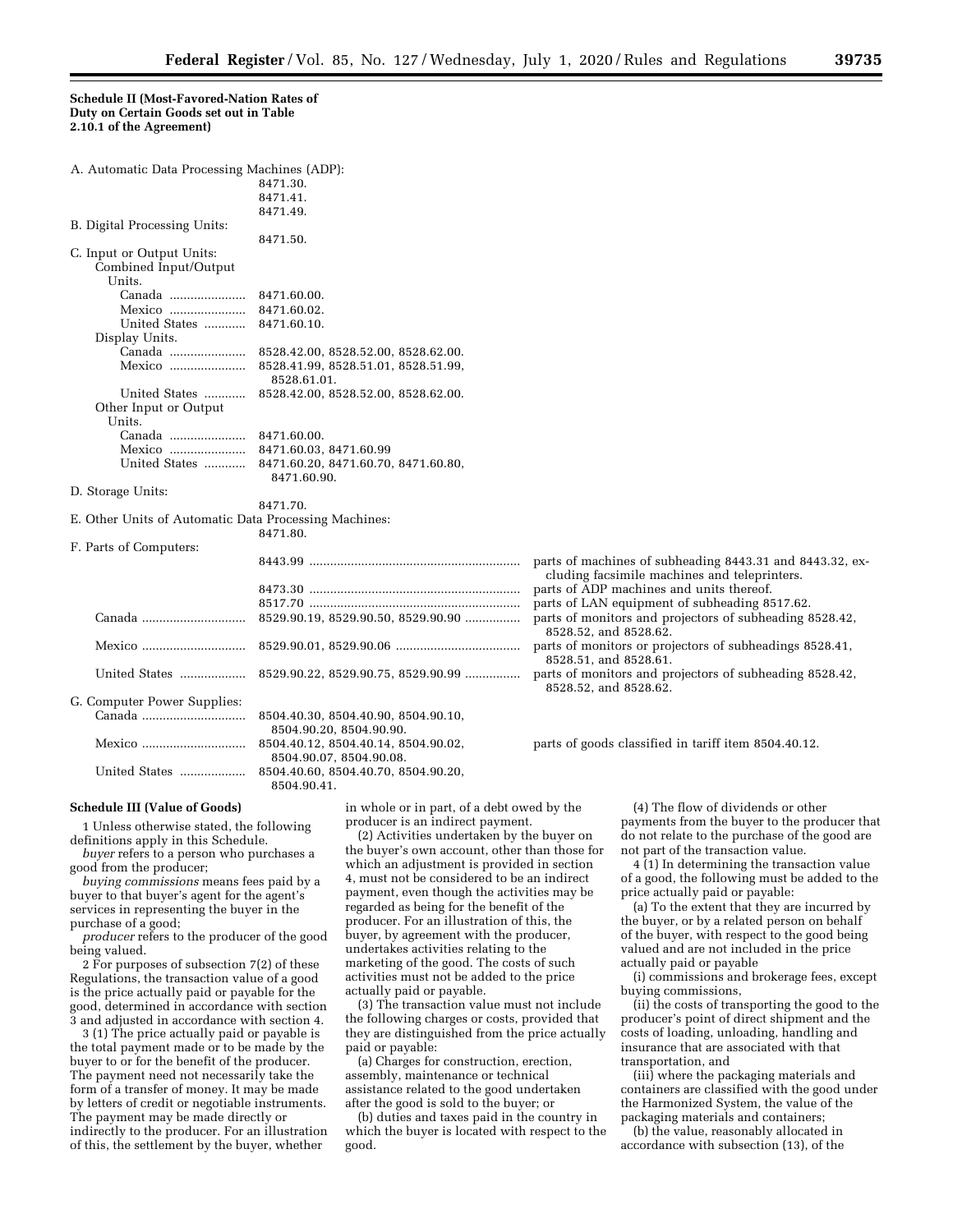following elements if they are supplied directly or indirectly to the producer by the buyer, free of charge or at reduced cost for use in connection with the production and sale of the good, to the extent that the value is not included in the price actually paid or payable:

(i) A material, other than an indirect material, used in the production of the good, (ii) tools, dies, molds and similar indirect

materials used in the production of the good,

(iii) an indirect material, other than those referred to in subparagraph (ii) or in paragraphs  $(c)$ ,  $(e)$  or  $(f)$  of the definition indirect material set out in subsection 1(1) of these Regulations, used in the production of the good, and

(iv) engineering, development, artwork, design work, and plans and sketches necessary for the production of the good, regardless of where performed;

(c) the royalties related to the good, other than charges with respect to the right to reproduce the good in the territory of one or more of the USMCA countries, that the buyer must pay directly or indirectly as a condition of sale of the good, to the extent that such royalties are not included in the price actually paid or payable; and

(d) the value of any part of the proceeds of any subsequent resale, disposal or use of the good that accrues directly or indirectly to the producer.

(2) The additions referred to in subsection (1) must be made to the price actually paid or payable under this section only on the basis of objective and quantifiable data.

(3) If objective and quantifiable data do not exist with regard to the additions required to be made to the price actually paid or payable under subsection (1), the transaction value cannot be determined under section 2.

(4) Additions must not be made to the price actually paid or payable for the purpose of determining the transaction value except as provided in this section.

(5) The amounts to be added under subparagraphs (1)(a)(i) and (ii) are:

(a) Those amounts that are recorded on the books of the buyer; or

(b) if those amounts are costs incurred by a related person on behalf of the buyer and are not recorded on the books of the buyer, those amounts that are recorded on the books of that related person.

(6) The value of the packaging materials and containers referred to in subparagraph (1)(a)(iii) and the value of the elements referred to in subparagraph (1)(b)(i) are

(a) if the packaging materials and containers or the elements are imported from outside the territory of the USMCA country in which the producer is located, the customs value of the packaging materials and containers or the elements,

(b) if the buyer, or a related person on behalf of the buyer, purchases the packaging materials and containers or the elements from a person who is not a related person in the territory of the USMCA country in which the producer is located, the price actually paid or payable for the packaging materials and containers or the elements,

(c) if the buyer, or a related person on behalf of the buyer, acquires the packaging materials and containers or the elements

from a person who is not a related person in the territory of the USMCA country in which the producer is located other than through a purchase, the value of the consideration related to the acquisition of the packaging materials and containers or the elements, based on the cost of the consideration that is recorded on the books of the buyer or the related person, or

(d) if the packaging materials and containers or the elements are produced by the buyer, or by a related person, in the territory of the USMCA country in which the producer is located, the total cost of the packaging materials and containers or the elements, determined in accordance with subsection (8),

(7) The value referred to in subsection (6), to the extent that such costs are not included under paragraphs 6(a) through (d), must include the following costs that are recorded on the books of the buyer or the related person supplying the packaging materials and containers or the elements on behalf of the buyer:

(a) The costs of freight, insurance, packing, and all other costs incurred in transporting the packaging materials and containers or the elements to the location of the producer,

(b) duties and taxes paid or payable with respect to the packaging materials and containers or the elements, other than duties and taxes that are waived, refunded, refundable or otherwise recoverable, including credit against duty or tax paid or payable,

(c) customs brokerage fees, including the cost of in-house customs brokerage services, incurred with respect to the packaging materials and containers or the elements, and

(d) the cost of waste and spoilage resulting from the use of the packaging materials and containers or the elements in the production of the good, less the value of renewable scrap or by-product.

(8) For purposes of paragraph (6)(d), the total cost of the packaging materials and containers referred to in subparagraph  $(1)(a)(iii)$  or the elements referred to in subparagraph (1)(b)(i) are

(a) if the packaging materials and containers or the elements are produced by the buyer, at the choice of the buyer:

(i) The total cost incurred with respect to all goods produced by the buyer, calculated on the basis of the costs that are recorded on the books of the buyer, that can be reasonably allocated to the packaging materials and containers or the elements in accordance with Schedule V, or

(ii) the aggregate of each cost incurred by the buyer that forms part of the total cost incurred with respect to the packaging materials and containers or the elements, calculated on the basis of the costs that are recorded on the books of the buyer, that can be reasonably allocated to the packaging materials and containers or the elements in accordance with Schedule V; and

(b) if the packaging materials and containers or the elements are produced by a person who is related to the buyer, at the choice of the buyer:

(i) The total cost incurred with respect to all goods produced by that related person, calculated on the basis of the costs that are

recorded on the books of that person, that can be reasonably allocated to the packaging materials and containers or the elements in accordance with Schedule V, or

(ii) the aggregate of each cost incurred by that related person that forms part of the total cost incurred with respect to the packaging materials and containers or the elements, calculated on the basis of the costs that are recorded on the books of that person, that can be reasonably allocated to the packaging materials and containers or the elements in accordance with Schedule V.

(9) Except as provided in subsections (11) and (12), the value of the elements referred to in subparagraphs (1)(b)(ii) through (iv) are

(a) the cost of those elements that is recorded on the books of the buyer; or

(b) if such elements are provided by another person on behalf of the buyer and the cost is not recorded on the books of the buyer, the cost of those elements that is recorded on the books of that other person.

(10) If the elements referred to in subparagraphs (1)(b)(ii) through (iv) were previously used by or on behalf of the buyer, the value of the elements must be adjusted downward to reflect that use.

(11) Where the elements referred to in subparagraphs (1)(b)(ii) and (iii) were leased by the buyer or a person related to the buyer, the value of the elements are the cost of the lease as recorded on the books of the buyer or that related person.

(12) An addition must not be made to the price actually paid or payable for the elements referred to in subparagraph (1)(b)(iv) that are available in the public domain, other than the cost of obtaining copies of them.

(13) The producer must choose the method of allocating to the good the value of the elements referred to in subparagraphs (1)(b)(ii) through (iv), provided that the value is reasonably allocated to the good. The methods the producer may choose to allocate the value include allocating the value over the number of units produced up to the time of the first shipment or allocating the value over the entire anticipated production where contracts or firm commitments exist for that production. For an illustration of this, a buyer provides the producer with a mold to be used in the production of the good and contracts with the producer to buy 10,000 units of that good. By the time the first shipment of 1,000 units arrives, the producer has already produced 4,000 units. In these circumstances, the producer may choose to allocate the value of the mold over 4,000 units or 10,000 units but must not choose to allocate the value of the elements to the first shipment of 1,000 units. The producer may choose to allocate the entire value of the elements to a single shipment of a good only if that single shipment comprises all of the units of the good acquired by the buyer under the contract or commitment for that number of units of the good between the producer and the buyer.

(14) The addition for the royalties referred to in paragraph (1)(c) is the payment for the royalties that is recorded on the books of the buyer, or if the payment for the royalties is recorded on the books of another person, the payment for the royalties that is recorded on the books of that other person.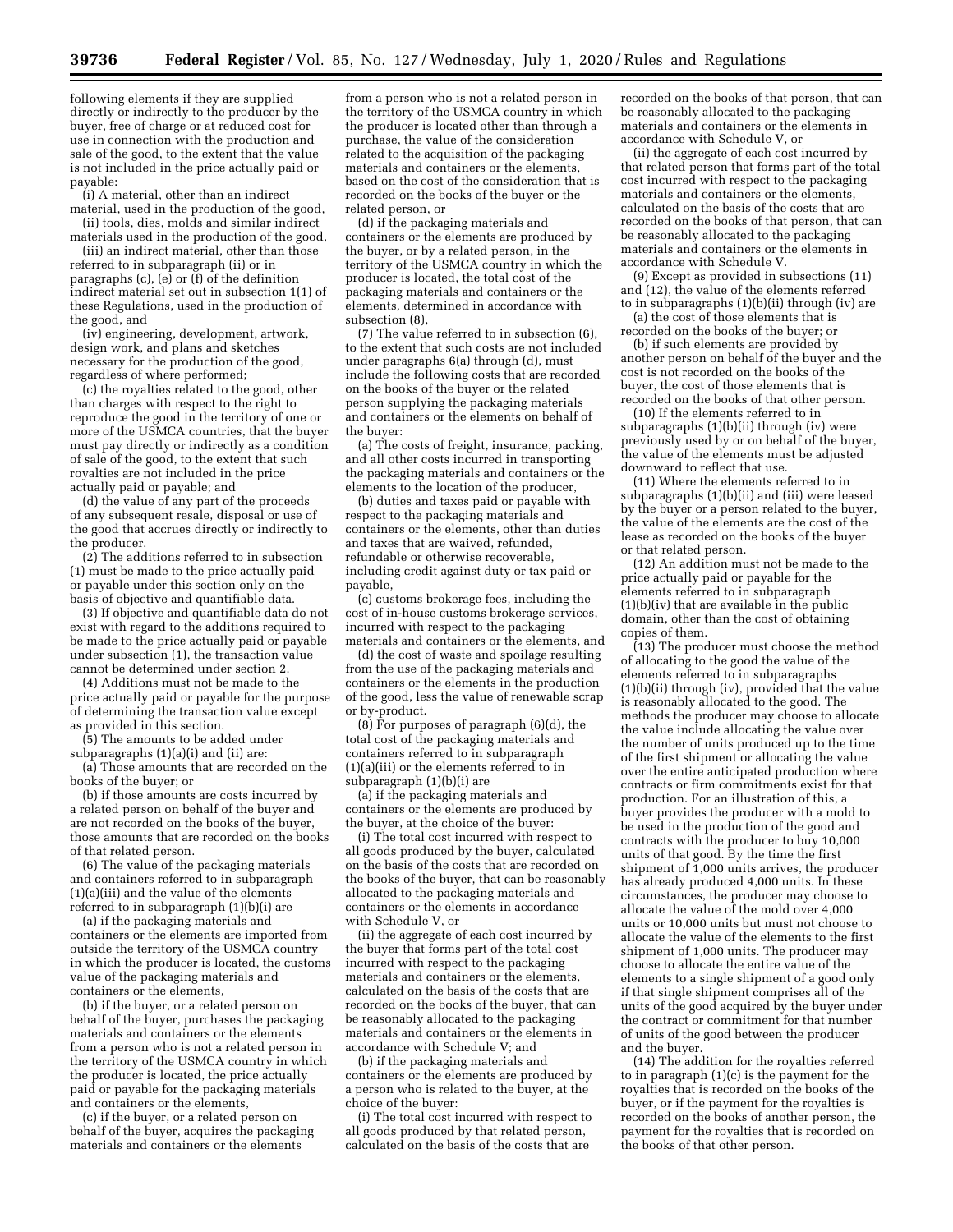(15) The value of the proceeds referred to in paragraph (1)(d) is the amount that is recorded for such proceeds on the books of the buyer or the producer.

# **Schedule IV Unacceptable Transaction Value**

1 Unless otherwise stated, the following definitions apply in this Schedule.

*buyer* refers to a person who purchases a good from the producer;

*producer* refers to the producer of the good being valued.

2 (1) There is no transaction value for a

good if the good is not the subject of a sale. (2) The transaction value of a good is

unacceptable if: (a) There are restrictions on the disposition

or use of the good by the buyer, other than restrictions that

(i) are imposed or required by law or by the public authorities in the territory of the USMCA country in which the buyer is located,

(ii) limit the geographical area in which the good may be resold, or

(iii) do not substantially affect the value of the good;

(b) the sale or price actually paid or payable is subject to a condition or consideration for which a value cannot be determined with respect to the good;

(c) part of the proceeds of any subsequent resale, disposal or use of the good by the buyer will accrue directly or indirectly to the producer, and an appropriate addition to the price actually paid or payable cannot be made in accordance with paragraph 4(1)(d) of Schedule III; or

(d) the producer and the buyer are related persons and the relationship between them influenced the price actually paid or payable for the good.

(3) The cases or considerations referred to in paragraph (2)(b) include the following:

(a) The producer establishes the price actually paid or payable for the good on condition that the buyer will also buy other goods in specified quantities;

(b) the price actually paid or payable for the good is dependent on the price or prices at which the buyer sells other goods to the producer of the good; and

(c) the price actually paid or payable is established on the basis of a form of payment extraneous to the good, such as where the good is a semi-finished good that is provided by the producer to the buyer on condition that the producer will receive a specified quantity of the finished good from the buyer.

(4) For purposes of paragraph (2)(b), conditions or considerations relating to the production or marketing of the good must not render the transaction value unacceptable, such as if the buyer undertakes on the buyer's own account, even though by agreement with the producer, activities relating to the marketing of the good.

(5) If objective and quantifiable data do not exist with regard to the additions required to be made to the price actually paid or payable under subsection 4(1) of Schedule III, the transaction value cannot be determined under the provisions of section 2 of that Schedule. For an illustration of this, a royalty is paid on the basis of the price actually paid

or payable in a sale of a litre of a particular good that was purchased by the kilogram and made up into a solution. If the royalty is based partially on the purchased good and partially on other factors that have nothing to do with that good, such as when the purchased good is mixed with other ingredients and is no longer separately identifiable, or when the royalty cannot be distinguished from special financial arrangements between the producer and the buyer, it would be inappropriate to add the royalty and the transaction value of the good could not be determined. However, if the amount of the royalty is based only on the purchased good and can be readily quantified, an addition to the price actually paid or payable can be made and the transaction value can be determined.

## **Schedule V (Reasonable Allocation of Costs)**

*Definitions and Interpretation* 

1 of the following definitions apply in this Schedule,

*costs* means any costs that are included in total cost and that can or need to be allocated in a reasonable manner under to subsections 5(11), 7(11) and 8(8) of these Regulations, subsection 4(8) of Schedule III and subsections 4(8) and 9(3) of Schedule VI;

*discontinued operation,* in the case of a producer located in a USMCA country, has the meaning set out in that USMCA country's Generally Accepted Accounting Principles;

*indirect overhead* means period costs and other costs;

*internal management purpose* means any purpose relating to tax reporting, financial reporting, financial planning, decisionmaking, pricing, cost recovery, cost control management or performance measurement;

*overhead* means costs, other than direct material costs and direct labor costs. 2 (1) In this Schedule, reference to

''producer'', for purposes of subsection 4(8) of Schedule III, is to be read as a reference to ''buyer''.

(2) In this Schedule, a reference to ''good'', (a) for purposes of subsection 7(15) of these Regulations, is to be read as a reference to ''identical goods or similar goods, or any combination thereof'';

(b) for purposes of subsection 8(8) of these Regulations, is to be read as a reference to ''intermediate material'';

(c) for purposes of section 16 of these Regulations, is to be read as a reference to ''category of vehicles that is chosen pursuant to subsection 16(1) of these Regulations'';

(d) for purposes of subsection 4(8) of Schedule III, be read as a reference to ''packaging materials and containers or the elements''; and

(e) for purposes of subsection 4(8) of Schedule VI, be read as a reference to ''elements''.

# *Methods to Reasonably Allocate Costs*

3 (1) If a producer of a good is using, for an internal management purpose, a cost allocation method to allocate to the good direct material costs, or part thereof, and that method reasonably reflects the direct material used in the production of the good based on the criterion of benefit, cause or ability to bear, that method must be used to reasonably allocate the costs to the good.

(2) If a producer of a good is using, for an internal management purpose, a cost allocation method to allocate to the good direct labor costs, or part thereof, and that method reasonably reflects the direct labor used in the production of the good based on the criterion of benefit, cause or ability to bear, that method must be used to reasonably allocate the costs to the good.

(3) If a producer of a good is using, for an internal management purpose, a cost allocation method to allocate to the good overhead, or part thereof, and that method is based on the criterion of benefit, cause or ability to bear, that method must be used to reasonably allocate the costs to the good.

4 If costs are not reasonably allocated to a good under section 3, those costs are reasonably allocated to the good if they are allocated:

(a) With respect to direct material costs, on the basis of any method that reasonably reflects the direct material used in the production of the good based on the criterion of benefit, cause or ability to bear;

(b) with respect to direct labor costs, on the basis of any method that reasonably reflects the direct labor used in the production of the good based on the criterion of benefit, cause or ability to bear; and

(c) with respect to overhead, on the basis of any of the following methods:

(i) The method set out in Appendix A, B or C,

(ii) a method based on a combination of the methods set out in Appendices A and B or Appendices A and C, and

(iii) a cost allocation method based on the criterion of benefit, cause or ability to bear.

5 Notwithstanding sections 3 and 8, if a producer allocates, for an internal management purpose, costs to a good that is not produced in the period in which the costs are expensed on the books of the producer (such as costs with respect to research and development, and obsolete materials), those costs must be considered reasonably allocated if:

(a) For purposes of subsection 7(11) of these Regulations, they are allocated to a good that is produced in the period in which the costs are expensed, and

(b) the good produced in that period is within a group or range of goods, including identical goods or similar goods, that is produced by the same industry or industry sector as the goods to which the costs are expensed.

6 Any cost allocation method referred to in section 3, 4 or 5 that is used by a producer for the purposes of these Regulations must be used throughout the producer's fiscal year.

## *Costs Not Reasonably Allocated*

7 The allocation to a good of any of the following is considered not to be reasonably allocated to the good:

(a) Costs of a service provided by a producer of a good to another person where the service is not related to the good;

(b) gains or losses resulting from the disposition of a discontinued operation, except gains or losses related to the production of the good;

(c) cumulative effects of accounting changes reported in accordance with a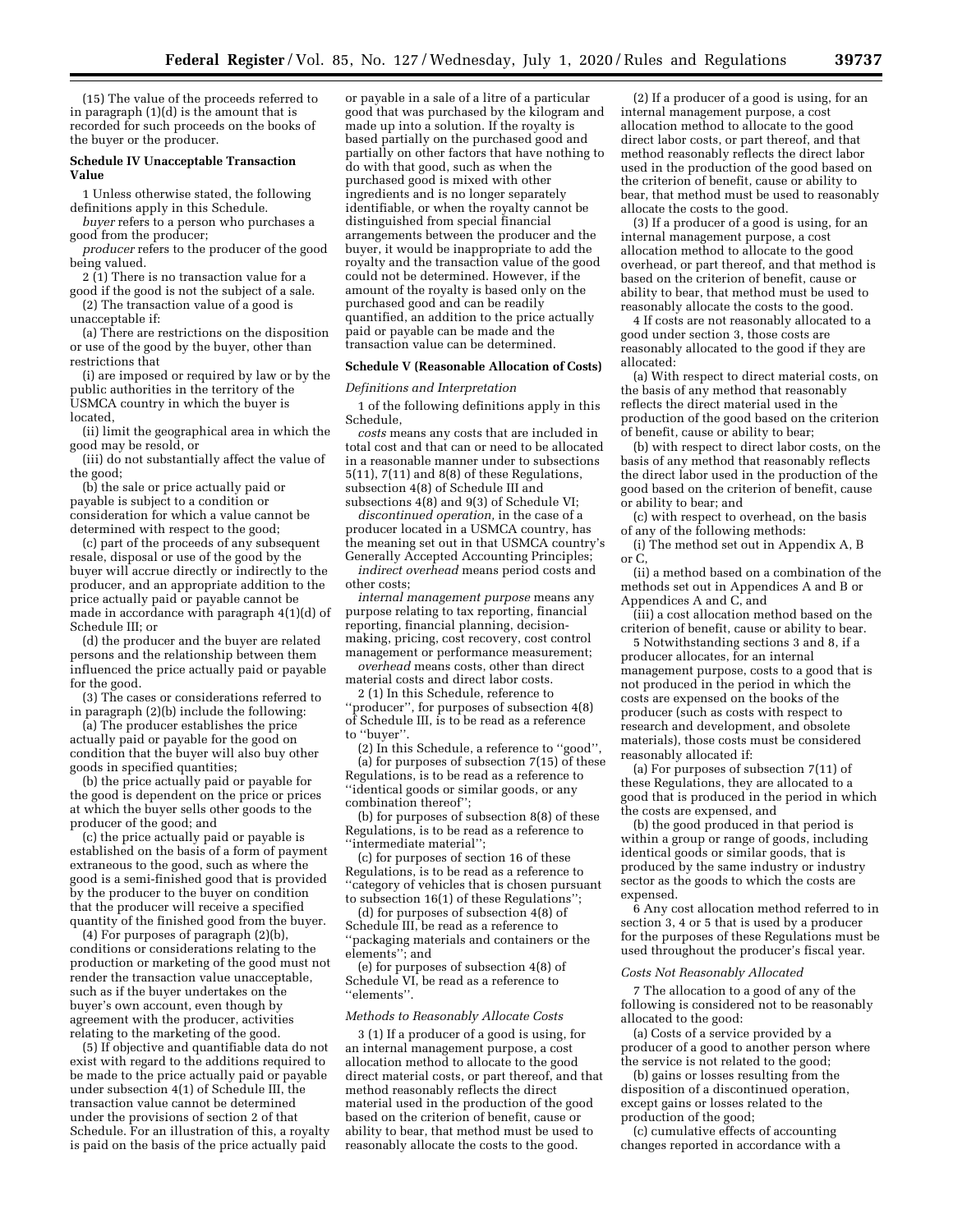specific requirement of the applicable Generally Accepted Accounting Principles; and

(d) gains or losses resulting from the sale of a capital asset of the producer.

8 Any costs allocated under section 3 on the basis of a cost allocation method that is used for an internal management purpose that is solely for the purpose of qualifying a good as an originating good are considered not to be reasonably allocated.

#### **Appendix A—Cost Ratio Method**

#### *Calculation of Cost Ratio*

For the overhead to be allocated, the producer may choose one or more allocation bases that reflect a relationship between the overhead and the good based on the criterion of benefit, cause or ability to bear.

With respect to each allocation base that is chosen by the producer for allocating overhead, a cost ratio is calculated for each good produced by the producer as determined by the formula:  $CR = AB + TAB$ 

where

CR is the cost ratio with respect to the good; AB is the allocation base for the good; and TAB is the total allocation base for all the goods produced by the producer.

*Allocation to a Good of Costs Included in Overhead* 

The costs with respect to which an allocation base is chosen are allocated to a good in accordance with the following formula:

 $CAG = CA \times CR$ 

where

CAG is the costs allocated to the good; CA is the costs to be allocated; and CR is the cost ratio with respect to the good.

#### *Excluded Costs*

Under paragraph 7(11)(b) of these Regulations, where excluded costs are included in costs to be allocated to a good, the cost ratio used to allocate that cost to the good is used to determine the amount of excluded costs to be subtracted from the costs allocated to the good.

## *Allocation Bases for Costs*

The following is a non-exhaustive list of allocation bases that may be used by the producer to calculate cost ratios:

- Direct labor hours
- Direct labor costs
- Units produced
- Machine-hours
- Sales dollars or pesos
- Floor space
- ''*Examples*''

*The following examples illustrate the application of the cost ratio method to costs included in overhead.* 

#### Example 1: Direct Labor Hours

*A producer who produces Good A and Good B may allocate overhead on the basis of direct labor hours spent to produce Good A and Good B. A total of 8,000 direct labor hours have been spent to produce Good A and Good B: 5,000 hours with respect to* 

*Good A and 3,000 hours with respect to Good B. The amount of overhead to be allocated is \$6,000,000.* 

*Calculation of the ratios:* 

*Good A: 5,000 hours/8,000 hours = .625 Good B: 3,000 hours/8,000 hours = .375 Allocation of overhead to Good A and* 

*Good B: Good A: \$6,000,000* × *.625 = \$3,750,000* 

*Good B: \$6,000,000* × *.375 = \$2,250,000* 

Example 2: Direct Labor Costs

*A producer who produces Good A and Good B may allocate overhead on the basis of direct labour costs incurred in the production of Good A and Good B. The total direct labor costs incurred in the production of Good A and Good B is \$60,000: \$50,000 with respect to Good A and \$10,000 with respect to Good B. The amount of overhead to be allocated is \$6,000,000.* 

*Calculation of the ratios:* 

*Good A: \$50,000/\$60,000 = .833* 

*Good B: \$10,000/\$60,000 = .167* 

*Allocation of Overhead to Good A and Good B:* 

*Good A: \$6,000,000* × *.833 = \$4,998,000 Good B: \$6,000,000* × *.167 = \$1,002,000* 

Example 3: Units Produced

*A producer of Good A and Good B may allocate overhead on the basis of units produced. The total units of Good A and Good B produced is 150,000: 100,000 units of Good A and 50,000 units of Good B. The amount of overhead to be allocated is \$6,000,000.* 

*Calculation of the ratios: Good A: 100,000 units/150,000 units = .667 Good B: 50,000 units/150,000 units = .333* 

*Allocation of Overhead to Good A and Good B:* 

*Good A: \$6,000,000* × *.667 = \$4,002,000 Good B: \$6,000,000* × *.333 = \$1,998,000* 

Example 4: Machine-Hours

*A producer who produces Good A and Good B may allocate machine-related overhead on the basis of machine-hours utilized in the production of Good A and Good B. The total machine-hours utilized for the production of Good A and Good B is 3,000 hours: 1,200 hours with respect to Good A and 1,800 hours with respect to Good B. The amount of machine-related overhead to be allocated is \$6,000,000.* 

*Calculation of the ratios:* 

- *Good A: 1,200 machine-hours/3,000 machine-hours = .40*
- *Good B: 1,800 machine-hours/3,000 machine-hours = .60*

*Allocation of machine-related overhead to Good A and Good B:* 

*Good A: \$6,000,000* × *.40 = \$2,400,000 Good B: \$6,000,000* × *.60 = \$3,600,000* 

#### Example 5: Sales Dollars or Pesos

*A producer who produces Good A and Good B may allocate overhead on the basis of sales dollars. The producer sold 2,000 units of Good A at \$4,000 and 200 units of Good B at \$3,000. The amount of overhead to be allocated is \$6,000,000.* 

*Total sales dollars for Good A and Good B:* 

*Good A: \$4,000* × *2,000 units = \$8,000,000 Good B: \$3,000* × *200 units = \$600,000 Total sales dollars: \$8,000,000 + \$600,000 = \$8,600,000* 

*Calculation of the ratios:* 

*Good A: \$8,000,000/\$8,600,000 = .93* 

*Good B: \$600,000/\$8,600,000 = .07* 

*Allocation of Overhead to Good A and Good B:* 

*Good A: \$6,000,000* × *.93 = \$5,580,000 Good B: \$6,000,000* × *.07 = \$420,000* 

## Example 6: Floor Space

*A producer who produces Good A and Good B may allocate overhead relating to utilities (heat, water and electricity) on the basis of floor space used in the production and storage of Good A and Good B. The total floor space used in the production and storage of Good A and Good B is 100,000 square feet: 40,000 square feet with respect to Good A and 60,000 square feet with respect to Good B. The amount of overhead to be allocated is \$6,000,000.* 

*Calculation of the Ratios:* 

- *Good A: 40,000 square feet/100,000 square feet = .40*
- *Good B: 60,000 square feet/100,000 square feet = .60*

*Allocation of overhead (utilities) to Good A and Good B:* 

*Good A: \$6,000,000* × *.40 = \$2,400,000 Good B: \$6,000,000* × *.60 = \$3,600,000* 

## **Appendix B—Direct Labor and Direct Material Ratio Method**

*Calculation of Direct Labor and Direct Material Ratio* 

For each good produced by the producer, a direct labor and direct material ratio is calculated by the formula:

 $DLDMR = (DLC + DMC) \div (TDLC + TDMC)$ 

where

DLDMR is the direct labor and direct material ratio for the good;

DLC is the direct labor costs of the good;

- DMC is the direct material costs of the good; TDLC is the total direct labor costs of all
- goods produced by the producer; and
- TDMC is the total direct material costs of all goods produced by the producer.
- *Allocation of Overhead to a Good*

Overhead is allocated to a good by the formula:

 $OAG = O \times DLDMR$ 

#### where

OAG is the overhead allocated to the good;

O is the overhead to be allocated; and

DLDMR is the direct labor and direct material ratio for the good.

# *Excluded Costs*

Under paragraph 7(11)(b) of these Regulations, if excluded costs are included in overhead to be allocated to a good, the direct labor and direct material ratio used to allocate overhead to the good is used to determine the amount of excluded costs to be subtracted from the overhead allocated to the good.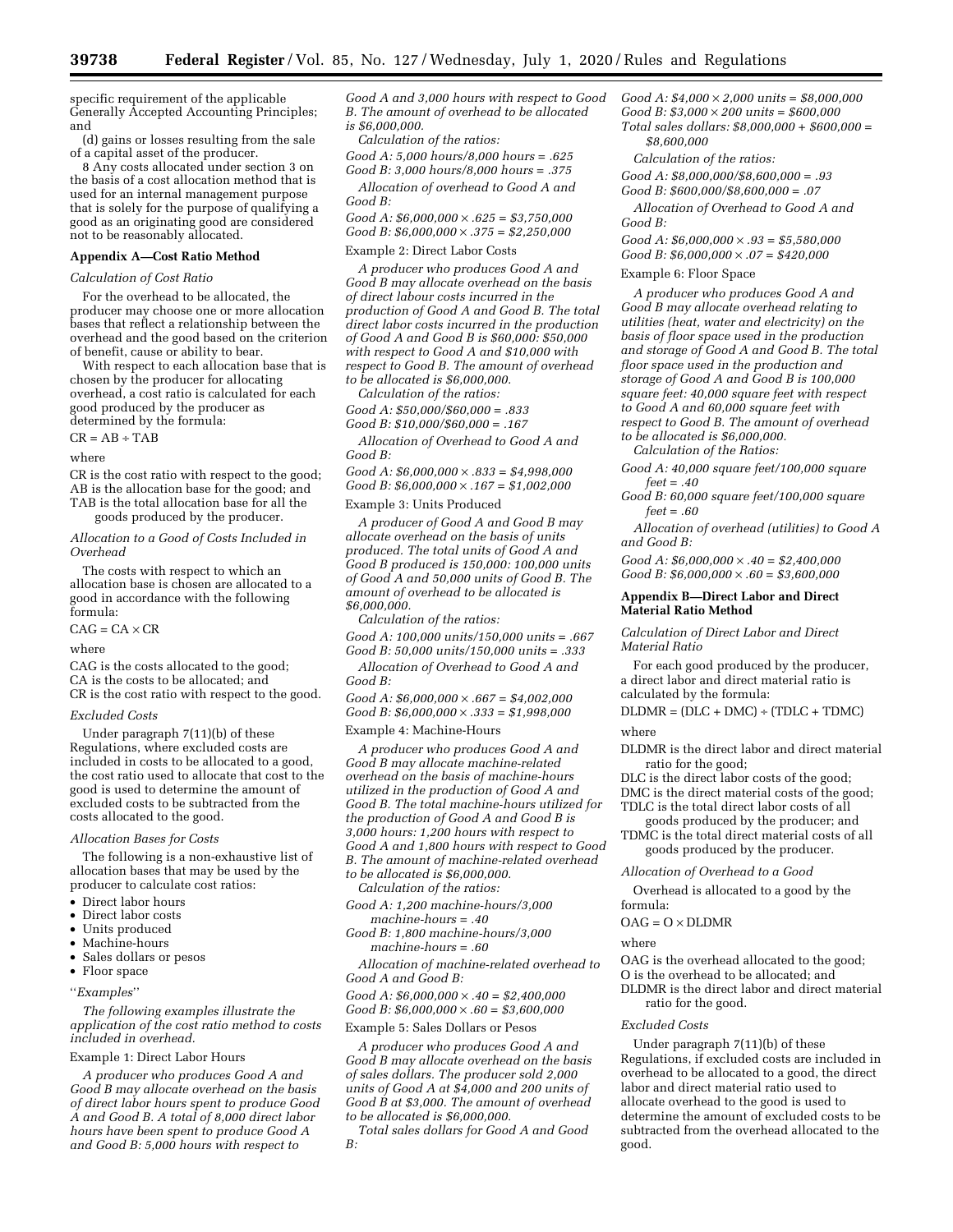''*Examples*''

Example 1

*The following example illustrates the application of the direct labor and direct*  *material ratio method used by a producer of a good to allocate overhead where the producer chooses to calculate the net cost of the good in accordance with paragraph 7(11)(a) of these Regulations. A producer* 

*produces Good A and Good B. Overhead (O) minus excluded costs (EC) is \$30 and the other relevant costs are set out in the following table:* 

|                             | Good A | Good B | ГоtаI<br>(\$ |
|-----------------------------|--------|--------|--------------|
| Direct material costs (DMC) | 10     |        | 10<br>15     |
| Totals                      | 15     |        | 25           |

# Overhead Allocated to Good A

*OAG (Good A) = O (\$30)* × *DLDMR (\$15/\$25) OAG (Good A) = \$18.00* 

# Overhead Allocated to Good B

*OAG (Good B) = O (\$30)* × *DLDMR (\$10/\$25) OAG (Good B) = \$12.00* 

#### Example 2

*The following example illustrates the application of the direct labor and direct material ratio method used by a producer of a good to allocate overhead where the producer chooses to calculate the net cost of the good in accordance with paragraph 7(11)(b) of these Regulations and where excluded costs are included in overhead.* 

*A producer produces Good A and Good B. Overhead (O) is \$50 (including excluded costs (EC) of \$20). The other relevant costs are set out in the table to Example 1.* 

Overhead Allocated to Good A

*OAG (Good A) = [O (\$50)* × *DLDMR (\$15/ \$25)]*¥*[EC (\$20)* × *DLDMR (\$15/\$25)] OAG (Good A) = \$18.00* 

Overhead Allocated to Good B

*OAG (Good B) = [O (\$50)* × *DLDMR (\$10/ \$25)]*¥*[EC (\$20)* × *DLDMR (\$10/\$25)] OAG (Good B) = \$12.00* 

# **Appendix C—Direct Cost Ratio Method**

*Direct Overhead* 

Direct overhead is allocated to a good on the basis of a method based on the criterion of benefit, cause or ability to bear.

#### *Indirect Overhead*

Indirect overhead is allocated on the basis of a direct cost ratio.

*Calculation of Direct Cost Ratio* 

For each good produced by the producer, a direct cost ratio is calculated by the formula:

 $DCR = (DLC + DMC + DO) \div (TDLC + TDMC$ + TDO)

## where

DCR is the direct cost ratio for the good;

DLC is the direct labor costs of the good; DMC is the direct material costs of the good;

DO is the direct overhead of the good;

TDLC is the total direct labor costs of all

goods produced by the producer;

TDMC is the total direct material costs of all goods produced by the producer; and

TDO is the total direct overhead of all goods produced by the producer.

*Allocation of Indirect Overhead to a Good* 

Indirect overhead is allocated to a good by the formula:

 $IOAG = IO \times DCR$ 

# where

IOAG is the indirect overhead allocated to the good;

IO is the indirect overhead of all goods produced by the producer; and

DCR is the direct cost ratio of the good.

#### *Excluded Costs*

Under paragraph 7(11)(b) of these

Regulations, if excluded costs are included in (a) direct overhead to be allocated to a

good, those excluded costs are subtracted from the direct overhead allocated to the good; and

(b) indirect overhead to be allocated to a good, the direct cost ratio used to allocate indirect overhead to the good is used to determine the amount of excluded costs to be subtracted from the indirect overhead allocated to the good.

#### ''*Examples*''

Example 1

*The following example illustrates the application of the direct cost ratio method used by a producer of a good to allocate indirect overhead where the producer chooses to calculate the net cost of the good in accordance with paragraph 7(11)(a) of these Regulations. A producer produces Good A and Good B. Indirect overhead (IO) minus excluded costs (EC) is \$30. The other relevant costs are set out in the following table:* 

|                                                     | Good A | Good B | Total    |
|-----------------------------------------------------|--------|--------|----------|
| Direct material costs (DMC)<br>Direct overhead (DO) | ١C     |        | 15<br>10 |
|                                                     | 23     |        | 35       |

Indirect Overhead Allocated to Good A *IOAG (Good A) = IO (\$30)* × *DCR (\$23/\$35) IOAG (Good A) = \$19.71* 

Indirect Overhead Allocated to Good B

*IOAG (Good B) = IO (\$30)* × *DCR (\$12/\$35) IOAG (Good B) = \$10.29* 

# Example 2

*The following example illustrates the application of the direct cost ratio method used by a producer of a good to allocate indirect overhead if the producer has chosen to calculate the net cost of the good in accordance with paragraph 7(11)(b) of these* 

*Regulations and where excluded costs are included in indirect overhead.* 

*A producer produces Good A and Good B. The indirect overhead (IO) is \$50 (including excluded costs (EC) of \$20). The other relevant costs are set out in the table to Example 1.* 

Indirect Overhead Allocated to Good A

*IOAG (Good A) = [IO (\$50)* × *DCR (\$23/ \$35)]*¥*[EC (\$20)* × *DCR (\$23/\$35)] IOAG (Good A) = \$19.72* 

Indirect Overhead Allocated to Good B

*IOAG (Good B) = [IO (\$50)* × *DCR (\$12/ \$35)]*¥*[EC (\$20)* × *DCR (\$12/\$35)] IOAG (Good B) = \$10.28* 

#### **Schedule VI Value of Materials**

1 (1) Unless otherwise stated, the following definitions apply in this Schedule.

*buying commissions* means fees paid by a producer to that producer's agent for the agent's services in representing the producer in the purchase of a material;

*materials of the same class or kind* means, with respect to materials being valued,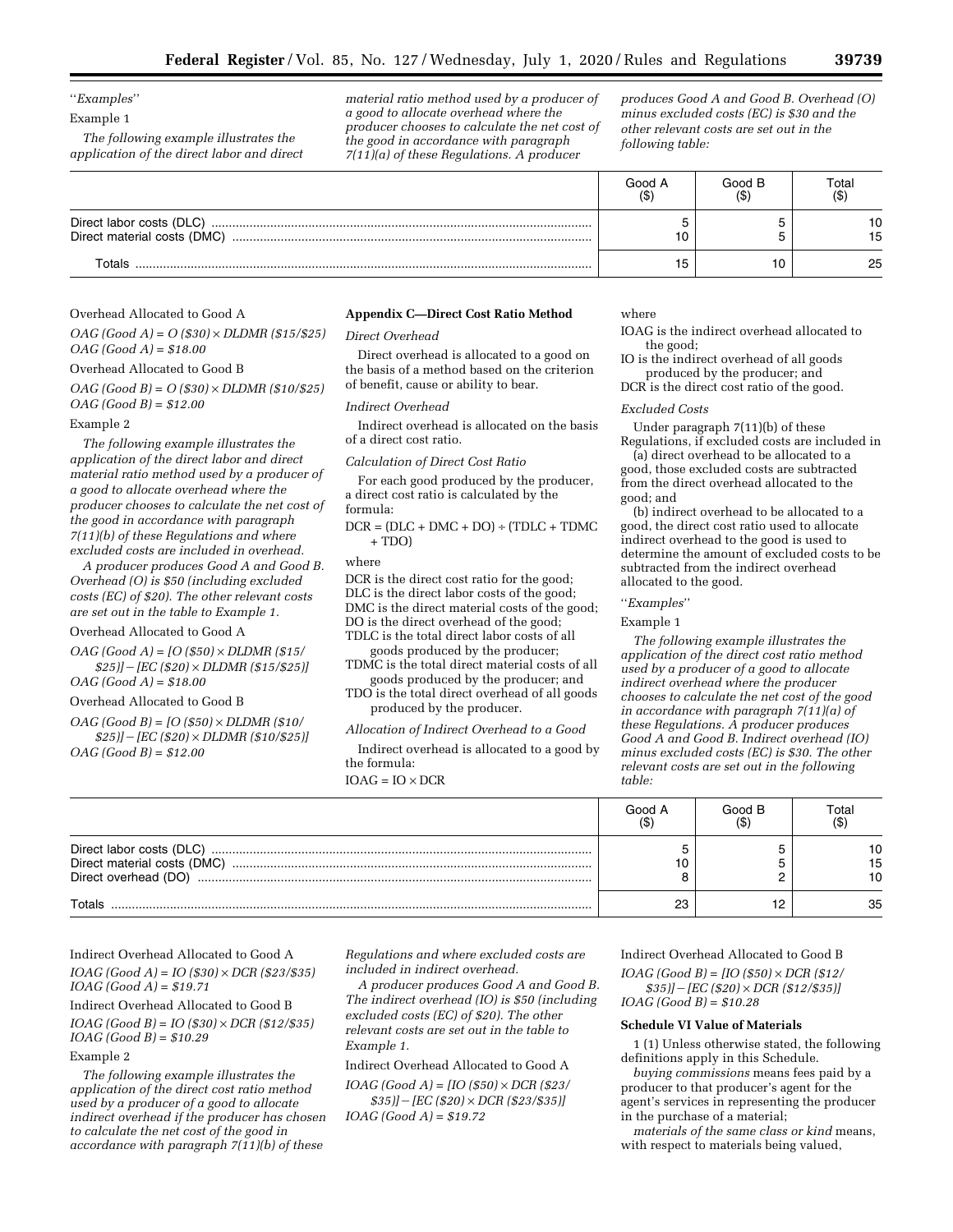materials that are within a group or range of materials that

(a) is produced by a particular industry or industry sector, and

(b) includes identical materials or similar materials;

*producer* refers to the producer who used the material in the production of a good that is subject to a regional value-content requirement;

*seller* refers to a person who sells the material being valued to the producer.

2 (1) Except as provided under subsection (2), the transaction value of a material under paragraph 8(1)(b) of these Regulations is the price actually paid or payable for the material determined in accordance with section 3 and adjusted in accordance with section 4.

(2) There is no transaction value for a material if the material is not the subject of

a sale. (3) The transaction value of a material is

unacceptable if:

(a) there are restrictions on the disposition or use of the material by the producer, other than restrictions that

(i) are imposed or required by law or by the public authorities in the territory of the USMCA country in which the producer of the good or the seller of the material is located,

(ii) limit the geographical area in which the material may be used, or

(iii) do not substantially affect the value of the material;

(b) the sale or price actually paid or payable is subject to a condition or consideration for which a value cannot be determined with respect to the material;

(c) part of the proceeds of any subsequent disposal or use of the material by the producer will accrue directly or indirectly to the seller, and an appropriate addition to the price actually paid or payable cannot be made in accordance with paragraph 4(1)(d); or

(d) the producer and the seller are related persons and the relationship between them influenced the price actually paid or payable for the material.

(4) The cases or considerations referred to in paragraph (3)(b) include the following:

(a) the seller establishes the price actually paid or payable for the material on condition that the producer will also buy other materials or goods in specified quantities;

(b) the price actually paid or payable for the material is dependent on the price or prices at which the producer sells other materials or goods to the seller of the material; and

(c) the price actually paid or payable is established on the basis of a form of payment extraneous to the material, such as where the material is a semi-finished material that is provided by the seller to the producer on condition that the seller will receive a specified quantity of the finished material from the producer.

(5) For purposes of paragraph (3)(b), conditions or considerations relating to the use of the material will not render the transaction value unacceptable, such as where the producer undertakes on the producer's own account, even though by agreement with the seller, activities relating to the warranty of the material used in the production of a good.

(6) If objective and quantifiable data do not exist with regard to the additions required to be made to the price actually paid or payable under subsection 4(1), the transaction value cannot be determined under the provisions of subsection 2(1). For an illustration of this, a royalty is paid on the basis of the price actually paid or payable in a sale of a litre of a particular good that is produced by using a material that was purchased by the kilogram and made up into a solution. If the royalty is based partially on the purchased material and partially on other factors that have nothing to do with that material, such as when the purchased material is mixed with other ingredients and is no longer separately identifiable, or when the royalty cannot be distinguished from special financial arrangements between the seller and the producer, it would be inappropriate to add the royalty and the transaction value of the material could not be determined. However, if the amount of the royalty is based only on the purchased material and can be readily quantified, an addition to the price actually paid or payable can be made and the transaction value can be determined.

3 (1) The price actually paid or payable is the total payment made or to be made by the producer to or for the benefit of the seller of the material. The payment need not necessarily take the form of a transfer of money. It may be made by letters of credit or negotiable instruments. Payment may be made directly or indirectly to the seller. For an illustration of this, the settlement by the producer, whether in whole or in part, of a debt owed by the seller, is an indirect payment.

(2) Activities undertaken by the producer on the producer's own account, other than those for which an adjustment is provided in section 4, must not be considered to be an indirect payment, even though the activities might be regarded as being for the benefit of the seller.

(3) The transaction value must not include charges for construction, erection, assembly, maintenance or technical assistance related to the use of the material by the producer, provided that they are distinguished from the price actually paid or payable.

(4) The flow of dividends or other payments from the producer to the seller that do not relate to the purchase of the material are not part of the transaction value.

4 (1) In determining the transaction value of the material, the following must be added to the price actually paid or payable:

(a) To the extent that they are incurred by the producer with respect to the material being valued and are not included in the price actually paid or payable,

(i) commissions and brokerage fees, except buying commissions, and

(ii) the costs of containers which, for customs purposes, are classified with the material under the Harmonized System;

(b) the value, reasonably allocated in accordance with subsection (13), of the following elements if they are supplied directly or indirectly to the seller by the producer free of charge or at reduced cost for use in connection with the production and

sale of the material, to the extent that the value is not included in the price actually paid or payable:

(i) A material, other than an indirect material, used in the production of the material being valued,

(ii) tools, dies, mold and similar indirect materials used in the production of the material being valued,

(iii) an indirect material, other than those referred to in subparagraph (ii) or in paragraphs (c),  $(e)$  or  $(f)$  of the definition *indirect material* in subsection 1(1) of these Regulations, used in the production of the material being valued, and

(iv) engineering, development, artwork, design work, and plans and sketches made outside the territory of the USMCA country in which the producer is located that are necessary for the production of the material being valued;

(c) the royalties related to the material, other than charges with respect to the right to reproduce the material in the territory of the USMCA country in which the producer is located that the producer must pay directly or indirectly as a condition of sale of the material, to the extent that such royalties are not included in the price actually paid or payable; and

(d) the value of any part of the proceeds of any subsequent disposal or use of the material that accrues directly or indirectly to the seller.

(2) The additions referred to in subsection (1) must be made to the price actually paid or payable under this section only on the basis of objective and quantifiable data.

(3) If objective and quantifiable data do not exist with regard to the additions required to be made to the price actually paid or payable under subsection (1), the transaction value cannot be determined under subsection 2(1).

(4) Additions must not be made to the price actually paid or payable for the purpose of determining the transaction value except as provided in this section.

(5) The amounts to be added under paragraph (1)(a) must be those amounts that are recorded on the books of the producer.

(6) The value of the elements referred to in subparagraph (1)(b)(i) must be:

(a) Where the elements are imported from outside the territory of the USMCA country in which the seller is located, the customs value of the elements,

(b) where the producer, or a related person on behalf of the producer, purchases the elements from a person who is not a related person in the territory of the USMCA country in which the seller is located, the price actually paid or payable for the elements,

(c) where the producer, or a related person on behalf of the producer, acquires the elements from a person who is not a related person in the territory of the USMCA country in which the seller is located other than through a purchase, the value of the consideration related to the acquisition of the elements, based on the cost of the consideration that is recorded on the books of the producer or the related person, or

(d) where the elements are produced by the producer, or by a related person, in the territory of the USMCA country in which the seller is located, the total cost of the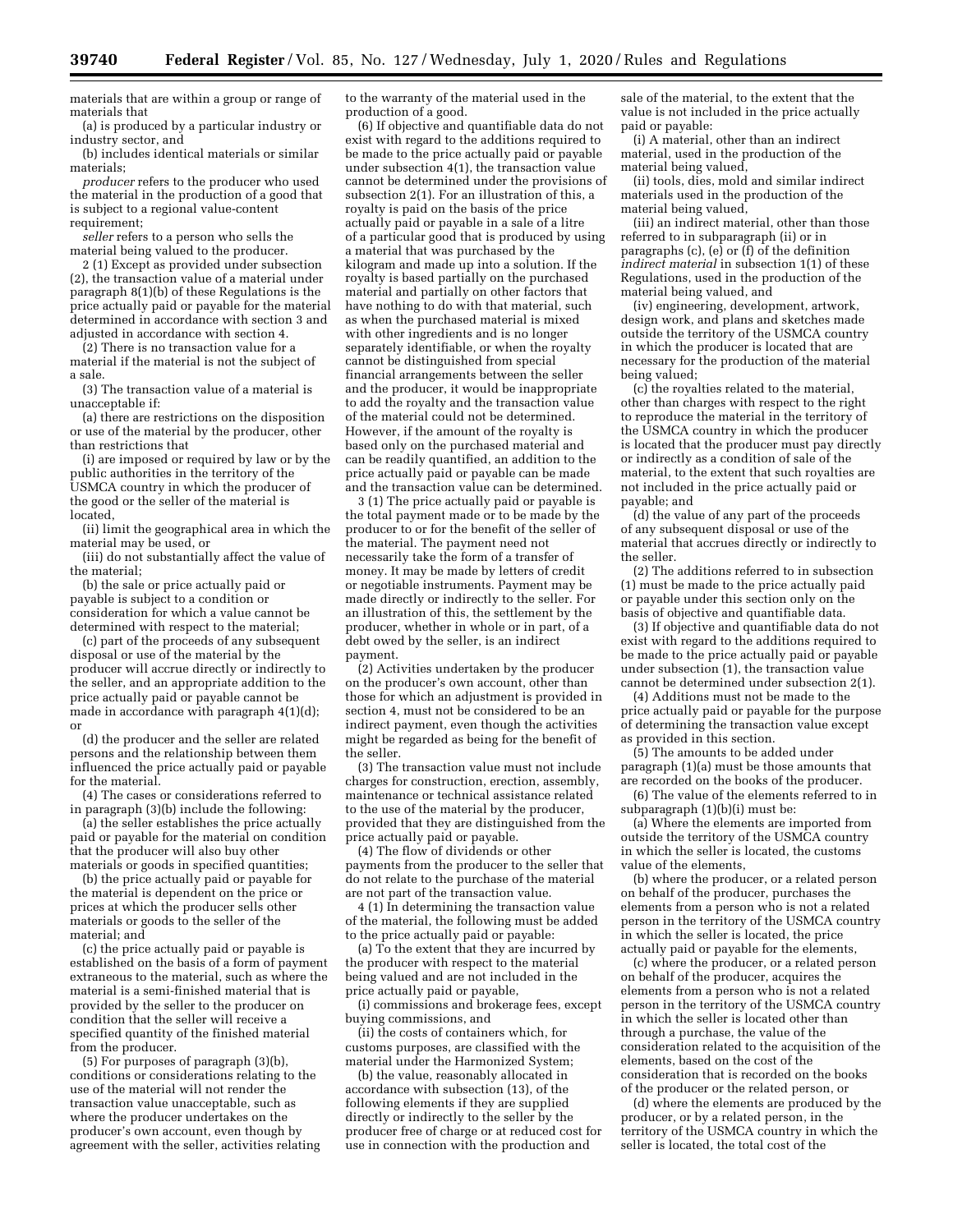elements, determined in accordance with subsection (8),

(7) Those elements must include the following costs, that are recorded on the books of the producer or the related person supplying the elements on behalf of the producer, to the extent that such costs are not included under paragraphs (6)(a) through (d):

(a) The costs of freight, insurance, packing, and all other costs incurred in transporting the elements to the location of the seller,

(b) duties and taxes paid or payable with respect to the elements, other than duties and taxes that are waived, refunded, refundable or otherwise recoverable, including credit against duty or tax paid or payable,

(c) customs brokerage fees, including the cost of in-house customs brokerage services, incurred with respect to the elements, and

(d) the cost of waste and spoilage resulting from the use of the elements in the production of the material, minus the value of reusable scrap or by-product.

(8) For the purposes of paragraph (6)(d), the total cost of the elements referred to in subparagraph (1)(b)(i) are:

(a) Where the elements are produced by the producer, at the choice of the producer,

(i) the total cost incurred with respect to all goods produced by the producer, calculated on the basis of the costs that are recorded on the books of the producer, that can be reasonably allocated to the elements in accordance with Schedule V, or

(ii) the aggregate of each cost incurred by the producer that forms part of the total cost incurred with respect to the elements, calculated on the basis of the costs that are recorded on the books of the producer, that can be reasonably allocated to the elements in accordance with Schedule V; and

(b) if the elements are produced by a person who is related to the producer, at the choice of the producer:

(i) The total cost incurred with respect to all goods produced by that related person, calculated on the basis of the costs that are recorded on the books of that person, that can be reasonably allocated to the elements in accordance with Schedule V, or

(ii) the aggregate of each cost incurred by that related person that forms part of the total cost incurred with respect to the elements, calculated on the basis of the costs that are recorded on the books of that person, that can be reasonably allocated to the elements in accordance with Schedule V.

(9) Except as provided in subsections (11) and (12), the value of the elements referred to in subparagraphs (1)(b)(ii) through (iv) are:

(a) The cost of those elements that is recorded on the books of the producer; or

(b) if such elements are provided by another person on behalf of the producer and the cost is not recorded on the books of the producer, the cost of those elements that is recorded on the books of that other person.

(10) If the elements referred to in subparagraphs (1)(b)(ii) through (iv) were previously used by or on behalf of the producer, the value of the elements must be adjusted downward to reflect that use.

(11) If the elements referred to in subparagraphs (1)(b)(ii) and (iii) were leased by the producer or a person related to the producer, the value of the elements are the

cost of the lease that is recorded on the books of the producer or that related person.

(12) An addition must not be made to the price actually paid or payable for the elements referred to in subparagraph (1)(b)(iv) that are available in the public domain, other than the cost of obtaining copies of them.

(13) The producer must choose the method of allocating to the material the value of the elements referred to in subparagraphs (1)(b)(ii) through (iv), provided that the value is reasonably allocated. The methods the producer may choose to allocate the value include allocating the value over the number of units produced up to the time of the first shipment or allocating the value over the entire anticipated production where contracts or firm commitments exist for that production. For an illustration of this, a producer provides the seller with a mold to be used in the production of the material and  $\frac{1}{2}$  contracts with the seller to buy 10,000 units of that material. By the time the first shipment of 1,000 units arrives, the seller has already produced 4,000 units. In these circumstances, the producer may choose to allocate the value of the mold over 4,000 units or 10,000 units but must not choose to allocate the value of the elements to the first shipment of 1,000 units. The producer may choose to allocate the entire value of the elements to a single shipment of material only where that single shipment comprises all of the units of the material acquired by the producer under the contract or commitment for that number of units of the material between the seller and the producer.

(14) The addition for the royalties referred to in paragraph (1)(c) is the payment for the royalties that is recorded on the books of the producer, or where the payment for the royalties is recorded on the books of another person, the payment for the royalties that is recorded on the books of that other person.

(15) The value of the proceeds referred to in paragraph (1)(d) is the amount that is recorded for those proceeds on the books of the producer or the seller.

5 (1) If there is no transaction value under subsection 2(2) or the transaction value is unacceptable under subsection 2(3), the value of the material, referred to in subparagraph 8(1)(b)(ii) of these Regulations, is the transaction value of identical materials sold, at or about the same time as the material being valued was shipped to the producer, to a buyer located in the same country as the producer.

(2) In applying this section, the transaction value of identical materials in a sale at the same commercial level and in substantially the same quantity of materials as the material being valued shall be used to determine the value of the material. If no such sale is found, the transaction value of identical materials sold at a different commercial level or in different quantities, adjusted to take into account the differences attributable to the commercial level or quantity, must be used, provided that such adjustments can be made on the basis of evidence that clearly establishes that the adjustment is reasonable and accurate, whether the adjustment leads to an increase or a decrease in the value.

(3) A condition for adjustment under subsection (2) because of different

commercial levels or different quantities is that such adjustment be made only on the basis of evidence that clearly establishes that an adjustment is reasonable and accurate. For an illustration of this, a bona fide price list contains prices for different quantities. If the material being valued consists of a shipment of 10 units and the only identical materials for which a transaction value exists involved a sale of 500 units, and it is recognized that the seller grants quantity discounts, the required adjustment may be accomplished by resorting to the seller's bona fide price list and using the price applicable to a sale of 10 units. This does not require that sales had to have been made in quantities of 10 as long as the price list has been established as being bona fide through sales at other quantities. In the absence of such an objective measure, however, the determination of a value under this section is not appropriate.

(4) If more than one transaction value of identical materials is found, the lowest such value must be used to determine the value of the material under this section.

6 (1) If there is no transaction value under subsection 2(2) or the transaction value is unacceptable under subsection 2(3), and the value of the material cannot be determined under section 5, the value of the material, referred to in subparagraph 8(1)(b)(ii) of these Regulations, is the transaction value of similar materials sold, at or about the same time as the material being valued was shipped to the producer, to a buyer located in the same country as the producer.

(2) In applying this section, the transaction value of similar materials in a sale at the same commercial level and in substantially the same quantity of materials as the material being valued must be used to determine the value of the material. Where no such sale is found, the transaction value of similar materials sold at a different commercial level or in different quantities, adjusted to take into account the differences attributable to the commercial level or quantity, must be used, provided that such adjustments can be made on the basis of evidence that clearly establishes that the adjustment is reasonable and accurate, whether the adjustment leads to an increase or a decrease in the value.

(3) A condition for adjustment under subsection (2) because of different commercial levels or different quantities is that such adjustment be made only on the basis of evidence that clearly establishes that an adjustment is reasonable and accurate. For an illustration of this, a bona fide price list contains prices for different quantities. If the material being valued consists of a shipment of 10 units and the only similar materials for which a transaction value exists involved a sale of 500 units, and it is recognized that the seller grants quantity discounts, the required adjustment may be accomplished by resorting to the seller's bona fide price list and using the price applicable to a sale of 10 units. This does not require that sales had to have been made in quantities of 10 as long as the price list has been established as being bona fide through sales at other quantities. In the absence of such an objective measure, however, the determination of a value under this section is not appropriate.

(4) If more than one transaction value of similar materials is found, the lowest of those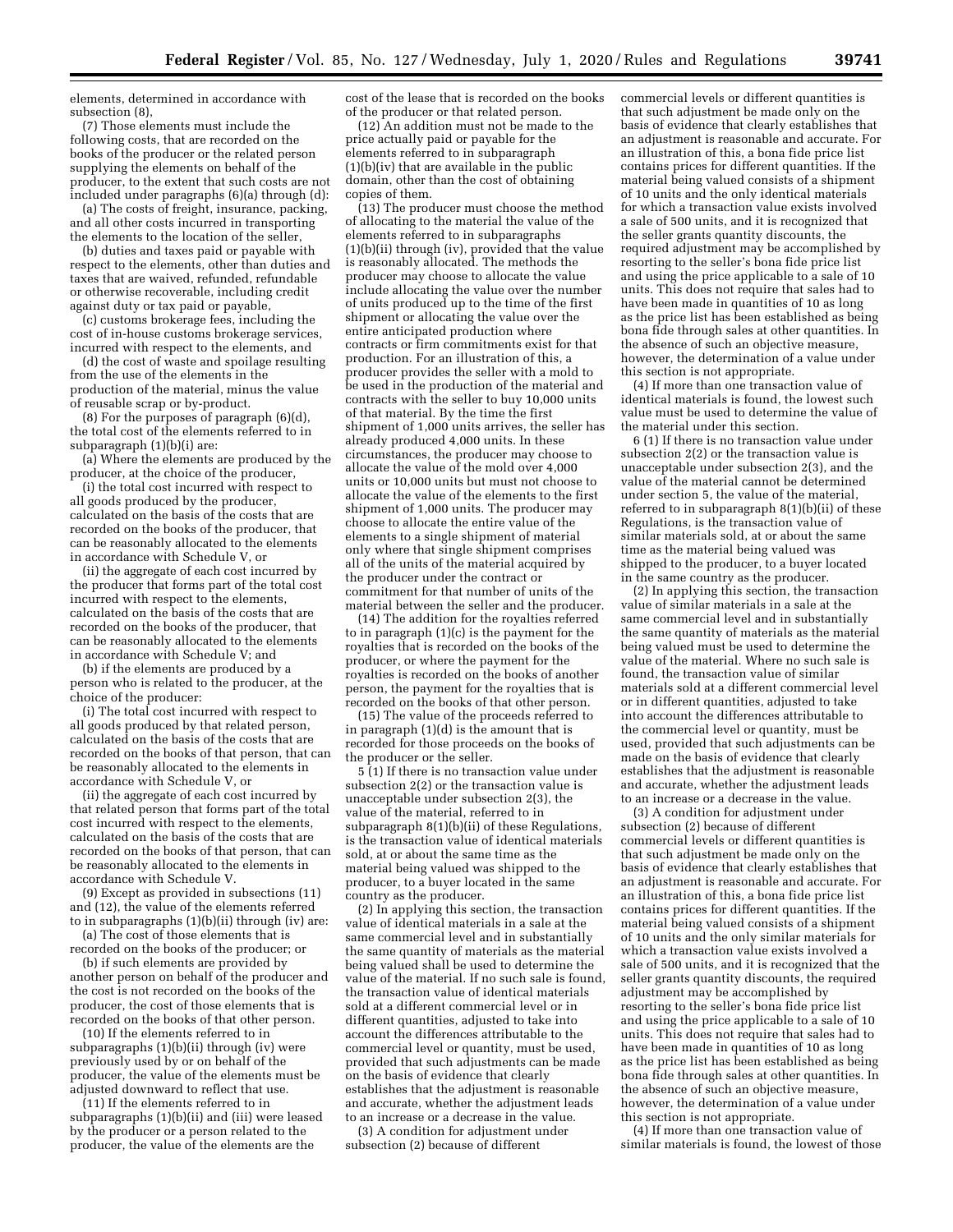values must be used to determine the value of the material under this section.

7 If there is no transaction value under subsection 2(2) or the transaction value is unacceptable under subsection 2(3), and the value of the material cannot be determined under section 5 or 6, the value of the material, referred to in subparagraph 8(1)(b)(ii) of these Regulations, must be determined under section 8 or, when the value cannot be determined under that section, under section 9 except that, at the request of the producer, the order of application of sections 8 and 9 must be reversed.

8 (1) Under this section, if identical materials or similar materials are sold in the territory of the USMCA country in which the producer is located, in the same condition as the material was in when received by the producer, the value of the material, referred to in subparagraph 8(1)(b)(ii) of these Regulations, must be based on the unit price at which those identical materials or similar

materials are sold, in the greatest aggregate quantity by the producer or, where the producer does not sell those identical materials or similar materials, by a person at the same trade level as the producer, at or about the same time as the material being valued is received by the producer, to persons located in that territory who are not related to the seller, subject to deductions for the following:

(a) Either the amount of commissions usually earned or the amount generally reflected for profit and general expenses, in connection with sales, in the territory of that USMCA country, of materials of the same class or kind as the material being valued; and

(b) taxes, if included in the unit price, payable in the territory of that USMCA country, which are either waived, refunded or recoverable by way of credit against taxes actually paid or payable.

(2) If neither identical materials nor similar materials are sold at or about the same time

the material being valued is received by the producer, the value must, subject to the deductions provided for under subsection (1), be based on the unit price at which identical materials or similar materials are sold in the territory of the USMCA country in which the producer is located, in the same condition as the material was in when received by the producer, at the earliest date within 90 days after the day on which the material being valued was received by the producer.

(3) The expression ''unit price at which those identical materials or similar materials are sold, in the greatest aggregate quantity'' in subsection (1) means the price at which the greatest number of units is sold in sales between persons who are not related persons. For an illustration of this, materials are sold from a price list which grants favourable unit prices for purchases made in larger quantities.

| Sale quantity | Unit price | Number of sales    | Total<br>quantity<br>sold at<br>each price |
|---------------|------------|--------------------|--------------------------------------------|
|               |            | 5 sales of 3 units | 65                                         |
|               |            |                    | 55                                         |
|               | 90.        | sale of 50 units   | 80                                         |

The greatest number of units sold at a particular price is 80; therefore, the unit price in the greatest aggregate quantity is 90.

As another illustration of this, two sales occur. In the first sale 500 units are sold at a price of 95 currency units each. In the second sale 400 units are sold at a price of 90 currency units each. In this illustration, the greatest number of units sold at a particular price is 500; therefore, the unit price in the greatest aggregate quantity is 95.

(4) Any sale to a person who supplies, directly or indirectly, free of charge or at reduced cost for use in connection with the production of the material, any of the elements specified in paragraph 4(1)(b), must not be taken into account in establishing the unit price for the purposes of this section.

(5) The amount generally reflected for profit and general expenses referred to in paragraph (1)(a) must be taken as a whole. The figure for the purpose of deducting an amount for profit and general expenses must be determined on the basis of information supplied by or on behalf of the producer unless the figures provided by the producer are inconsistent with those usually reflected in sales, in the country in which the producer is located, of materials of the same class or kind as the material being valued. If the figures provided by the producer are inconsistent with those figures, the amount for profit and general expenses must be based on relevant information other than that supplied by or on behalf of the producer.

(6) For the purposes of this section, general expenses are the direct and indirect costs of marketing the material in question.

(7) In determining either the commissions usually earned or the amount generally reflected for profit and general expenses under this section, the question as to whether certain materials are materials of the same class or kind as the material being valued must be determined on a case-by-case basis with reference to the circumstances involved. Sales in the country in which the producer is located of the narrowest group or range of materials of the same class or kind as the material being valued, for which the necessary information can be provided, must be examined. For the purposes of this section, ''materials of the same class or kind'' includes materials imported from the same country as the material being valued as well as materials imported from other countries or acquired within the territory of the USMCA country in which the producer is located.

(8) For the purposes of subsection (2), the earliest date is the date by which sales of identical materials or similar materials are made, in sufficient quantity to establish the unit price, to other persons in the territory of the USMCA country in which the producer is located.

9 (1) Under this section, the value of a material, referred to in subparagraph  $8(1)(b)(ii)$  of these Regulations, is the sum of:

(a) The cost or value of the materials used in the production of the material being valued, as determined on the basis of the costs that are recorded on the books of the producer of the material,

(b) the cost of producing the material being valued, as determined on the basis of the costs that are recorded on the books of the producer of the material, and

(c) an amount for profit and general expenses equal to that usually reflected in sales

(i) where the material being valued is imported by the producer into the territory of the USMCA country in which the producer is located, to persons located in the territory of the USMCA country in which the producer is located by producers of materials of the same class or kind as the material being valued who are located in the country in which the material is produced, and

(ii) where the material being valued is acquired by the producer from another person located in the territory of the USMCA country in which the producer is located, to persons located in the territory of the USMCA country in which the producer is located by producers of materials of the same class or kind as the material being valued who are located in the country in which the producer is located.

(2) This value of a material, to the extent it is not are not already included under paragraph (a) or (b) must include the following costs and where the elements are supplied directly or indirectly to the producer of the material being valued by the producer free of charge or at a reduced cost for use in the production of that material,

(a) the value of elements referred to in subparagraph 4(1)(b)(i), determined in accordance with subsections 4(6) and (7), and

(b) the value of elements referred to in subparagraphs 4(1)(b)(ii) through (iv), determined in accordance with subsection 4(9) and reasonably allocated to the material in accordance with subsection 4(13).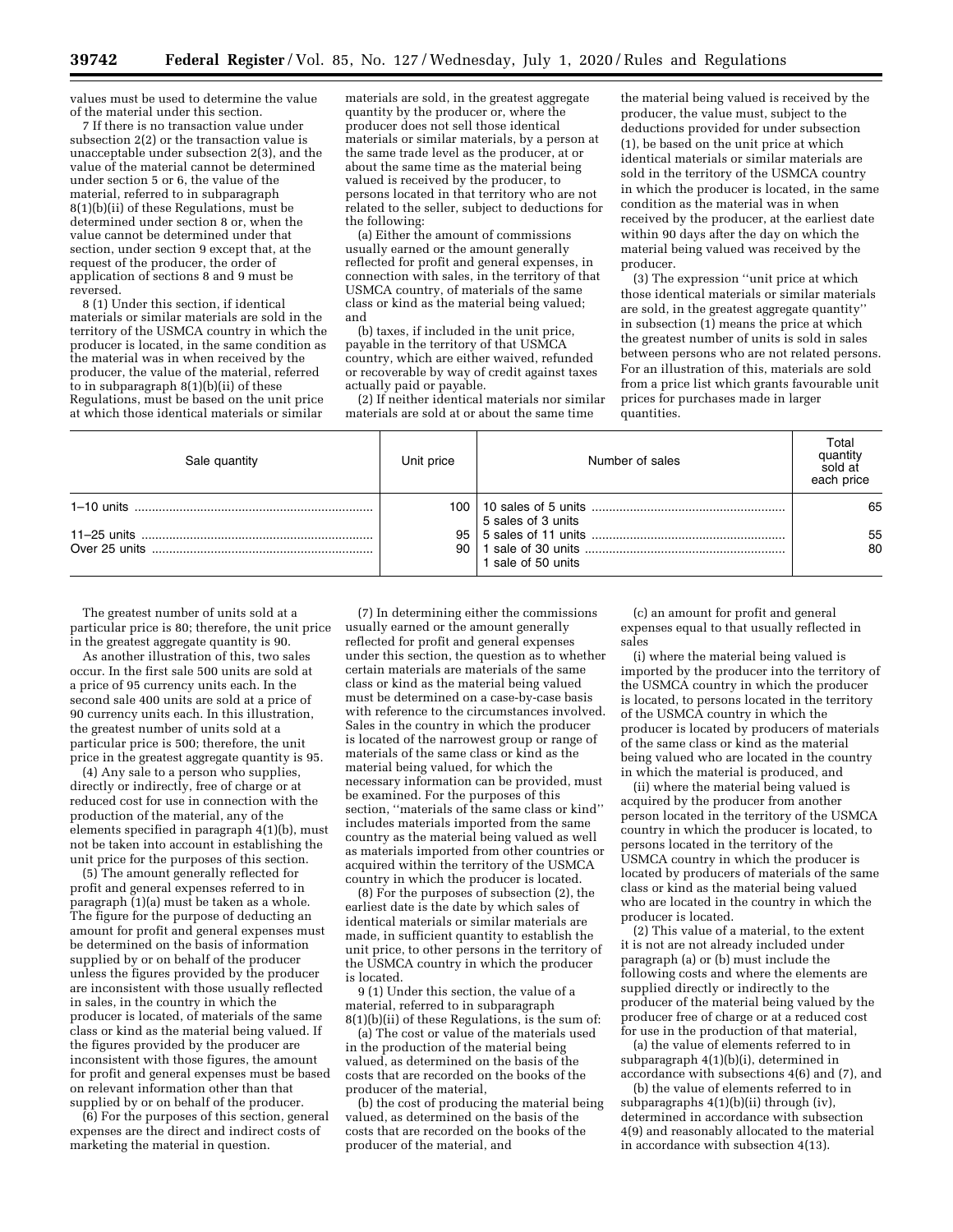(3) For purposes of paragraphs (1)(a) and (b), if the costs recorded on the books of the producer of the material relate to the production of other goods and materials as well as to the production of the material being valued, the costs referred to in paragraphs (1)(a) and (b) with respect to the material being valued must be those costs recorded on the books of the producer of the material that can be reasonably allocated to that material in accordance with Schedule V.

(4) The amount for profit and general expenses referred to in paragraph (1)(c) must be determined on the basis of information supplied by or on behalf of the producer of the material being valued unless the profit and general expenses figures that are supplied with that information are inconsistent with those usually reflected in sales by producers of materials of the same class or kind as the material being valued who are located in the country in which the material is produced or the producer is located, as the case may be. The information supplied must be prepared in a manner consistent with generally accepted accounting principles of the country in which the material being valued is produced. If the material is produced in the territory of a USMCA country, the information must be prepared in accordance with the Generally Accepted Accounting Principles set out in the authorities listed for that USMCA country in Schedule X.

(5) For purposes of paragraph (1)(c) and subsection (4), general expenses means the direct and indirect costs of producing and selling the material that are not included under paragraphs (1)(a) and (b).

(6) For purposes of subsection (4), the amount for profit and general expenses must be taken as a whole. If, in the information supplied by or on behalf of the producer of a material, the profit figure is low and the general expenses figure is high, the profit and general expense figures taken together may nevertheless be consistent with those usually reflected in sales of materials of the same class or kind as the material being valued. If the producer of a material can demonstrate that it is taking a nil or low profit on its sales of the material because of particular commercial circumstances, its actual profit and general expense figures must be taken into account, provided that the producer of the material has valid commercial reasons to justify them and its pricing policy reflects usual pricing policies in the branch of industry concerned. For an illustration of this, such a situation might occur if producers have been forced to lower prices temporarily because of an unforeseeable drop in demand, or if the producers sell the material to complement a range of materials and goods being produced in the country in which the material is sold and accept a low profit to maintain competitiveness. A further illustration is if a material was being launched and the producer accepted a nil or low profit to offset high general expenses associated with the launch.

(7) If the figures for the profit and general expenses supplied by or on behalf of the producer of the material are not consistent with those usually reflected in sales of materials of the same class or kind as the

material being valued that are made by other producers in the country in which that material is sold, the amount for profit and general expenses may be based on relevant information other than that supplied by or on behalf of the producer of the material.

(8) Whether certain materials are of the same class or kind as the material being valued will be determined on a case-by-case basis with reference to the circumstances involved. For purposes of determining the amount for profit and general expenses usually reflected under the provisions of this section, sales of the narrowest group or range of materials of the same class or kind, which includes the material being valued, for which the necessary information can be provided, shall be examined. For the purposes of this section, the materials of the same class or kind must be from the same country as the material being valued.

10 (1) If there is no transaction value under subsection 2(2) or the transaction value is unacceptable under subsection 2(3), and the value of the material cannot be determined under sections 5 through 9, the value of the material, referred to in subparagraph 8(1)(b)(ii) of these Regulations, must be determined under this section using reasonable means consistent with the principles and general provisions of this Schedule and on the basis of data available in the country in which the producer is located.

(2) The value of the material determined under this section must not be determined on the basis of

(a) a valuation system which provides for the acceptance of the higher of two alternative values;

(b) a cost of production other than the value determined in accordance with section 9;

(c) minimum values;

(d) arbitrary or fictitious values; (e) if the material is produced in the

territory of the USMCA country in which the producer is located, the price of the material for export from that territory; or

(f) if the material is imported, the price of the material for export to a country other than to the territory of the USMCA country in which the producer is located.

(3) To the greatest extent possible, the value of the material determined under this section must be based on the methods of valuation set out in sections 2 through 9, but a reasonable flexibility in the application of such methods would be in conformity with the aims and provisions of this section. For an illustration of this, under section 5, the requirement that the identical materials should be sold at or about the same time as the time the material being valued is shipped to the producer could be flexibly interpreted. Similarly, identical materials produced in a country other than the country in which the material is produced could be the basis for determining the value of the material, or the value of identical materials already determined under section 8 could be used. For another illustration, under section 6, the requirement that the similar materials should be sold at or about the same time as the material being valued are shipped to the producer could be flexibly interpreted.

Likewise, similar materials produced in a country other than the country in which the material is produced could be the basis for determining the value of the material, or the value of similar materials already determined under the provisions of section 8 could be used. For a further illustration, under section 8, the ninety days requirement could be administered flexibly.

#### **Schedule VII (Methods for Determining the Value of Non-Originating Materials That Are Identical Materials and That Are Used in the Production of a Good)**

#### *Definitions*

1 The following definitions apply in this Schedule.

*FIFO method* means the method by which the value of non-originating materials first received in materials inventory, determined in accordance with section 8 of these Regulations, is considered to be the value of non-originating materials used in the production of the good first shipped to the buyer of the good;

*identical materials* means, with respect to a material, materials that are the same as that material in all respects, including physical characteristics, quality and reputation but excluding minor differences in appearance;

*LIFO method* means the method by which the value of non-originating materials last received in materials inventory, determined in accordance with section 8 of these Regulations, is considered to be the value of non-originating materials used in the production of the good first shipped to the buyer of the good;

*materials inventory* means, with respect to a single plant of the producer of a good, an inventory of non-originating materials that are identical materials and that are used in the production of the good;

*rolling average method* means the method by which the value of non-originating materials used in the production of a good that is shipped to the buyer of the good is based on the average value, calculated in accordance with section 4, of the nonoriginating materials in materials inventory.

#### *General*

2 For purposes of subsections 5(13) and  $(14)$  and  $7(10)$  of these Regulations, the following are the methods for determining the value of non-originating materials that are identical materials and are used in the production of a good:

- (a) FIFO method;
- (b) LIFO method; and
- (c) rolling average method.
- 

3 (1) If a producer of a good chooses, with respect to non-originating materials that are identical materials, any of the methods referred to in section 2, the producer may not use another of those methods with respect to any other non-originating materials that are identical materials and that are used in the production of that good or in the production of any other good.

(2) If a producer of a good produces the good in more than one plant, the method chosen by the producer must be used with respect to all plants of the producer in which the good is produced.

(3) The method chosen by the producer to determine the value of non-originating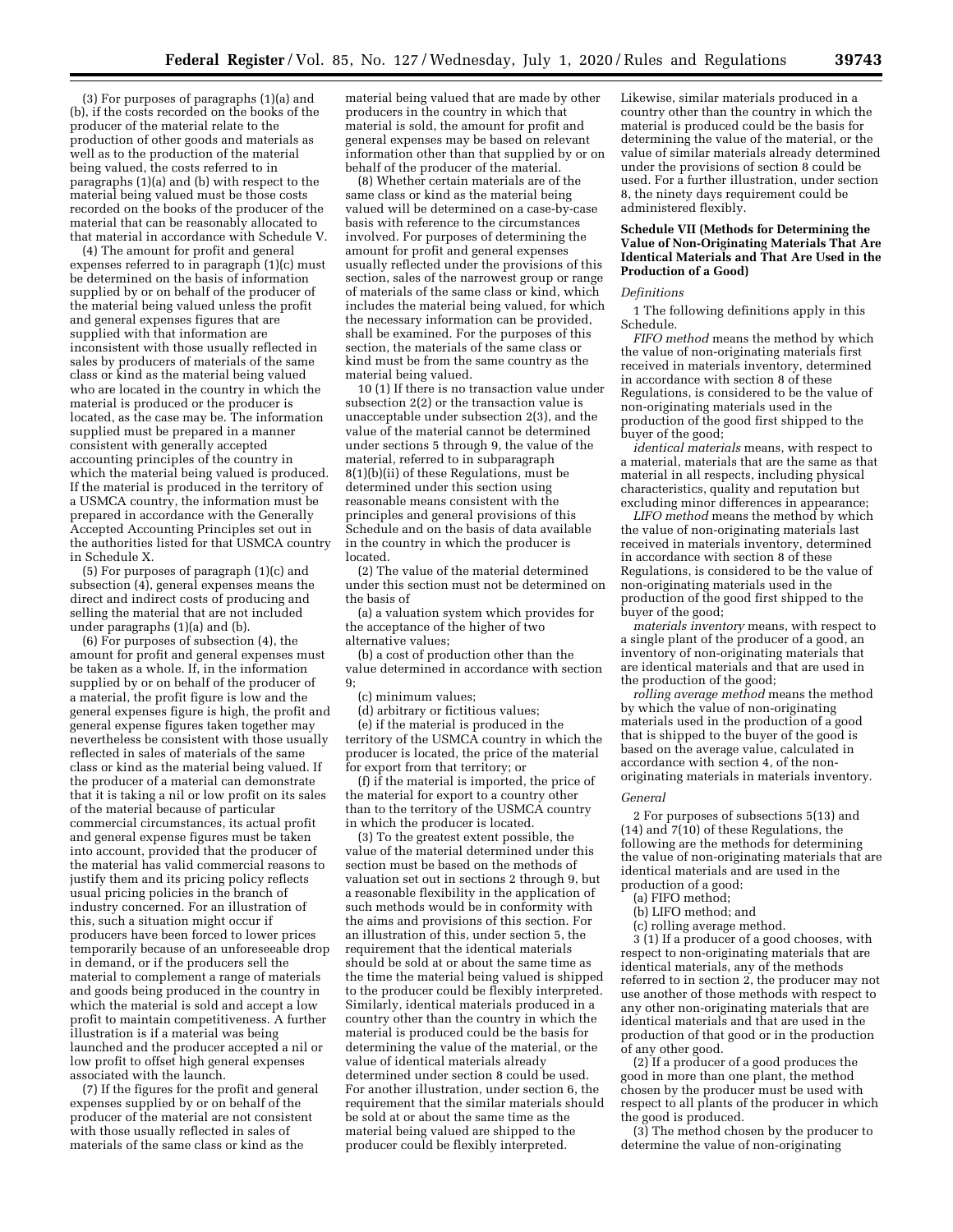materials may be chosen at any time during the producer's fiscal year and may not be changed during that fiscal year.

# *Average Value for Rolling Average Method*

4 (1) The average value of non-originating materials that are identical materials and that are used in the production of a good that is shipped to the buyer of the good is calculated by dividing:

(a) The total value of non-originating materials that are identical materials in materials inventory prior to the shipment of the good, determined in accordance with section 8 of these Regulations, by

(b) the total units of those non-originating materials in materials inventory prior to the shipment of the good.

(2) The average value calculated under subsection (1) is applied to the remaining units of non-originating materials in materials inventory.

# **Appendix** ''**Examples**'' **Illustrating the Application of the Methods for Determining the Value of Non-Originating Materials That Are Identical Materials and That Are Used in the Production of a Good**

The following examples are based on the figures set out in the table below and on the following assumptions:

(a) Materials A are non-originating materials that are identical materials that are used in the production of Good A;

(b) one unit of Materials A is used to produce one unit of Good A;

(c) all other materials used in the production of Good A are originating

materials; and

(d) Good A is produced in a single plant.

| <b>Materials Inventory</b><br>(Receipts of Materials A)  |              |                            | Sales<br>(Shipments of Good A) |                    |  |
|----------------------------------------------------------|--------------|----------------------------|--------------------------------|--------------------|--|
|                                                          | Date (M/D/Y) |                            | Unit cost<br>(\$)              | units              |  |
| 01/01/21<br>01/03/21<br>01/05/21<br>01/08/21<br>01/09/21 |              | 200<br>.000<br>.000<br>    | 1.05<br>.00<br>1.10<br>        | <br><br>500<br>500 |  |
| 01/10/21<br>01/14/21<br>01/16/21<br>01/18/21             |              | <br>1.000<br><br>2.000<br> | <br>1.05<br><br>1.10<br>       | <br>1.500<br>1.500 |  |

\* Unit cost is determined in accordance with section 8 of these Regulations.

#### Example 1: FIFO method

*By applying the FIFO Method:* 

*(1) The 200 units of Materials A received on 01/01/21 and valued at \$1.05 per unit and 300 units of the 1,000 units of Material A received on 01/03/21 and valued at \$1.00 per unit are considered to have been used in the production of the 500 units of Good A shipped on 01/08/21; therefore, the value of the non-originating materials used in the production of those goods is considered to be \$510 [(200 units* × *\$1.05) + (300 units* × *\$1.00)];* 

*(2) 500 units of the remaining 700 units of Materials A received on 01/03/21 and valued at \$1.00 per unit are considered to have been used in the production of the 500 units of Good A shipped on 01/09/21; therefore, the value of the non-originating materials used in the production of those goods is considered to be \$500 (500 units* × *\$1.00);* 

*(3) the remaining 200 units of the 1,000 units of Materials A received on 01/03/21 and valued at \$1.00 per unit, the 1,000 units of Materials A received on 01/05/21 and valued at \$1.10 per unit, and 300 units of the 1,000 units of Materials A received on 01/10/ 21 and valued at \$1.05 per unit are considered to have been used in the production of the 1,500 units of Good A shipped on 01/14/21; therefore, the value of* 

*non-originating materials used in the production of those goods is considered to be \$1,615 [(200 units* × *\$1.00) + (1,000 units* × *\$1.10) + (300 units x \$1.05)]; and* 

*(4) the remaining 700 units of the 1,000 units of Materials A received on 01/10/21 and valued at \$1.05 per unit and 800 units of the 2,000 units of Materials A received on 01/16/21 and valued at \$1.10 per unit are considered to have been used in the production of the 1,500 units of Good A shipped on 01/18/21; therefore, the value of non-originating materials used in the production of those goods is considered to be \$1,615 [(700 units* × *\$1.05) + (800 units* × *\$1.10)].* 

#### Example 2: LIFO Method

*By applying the LIFO method:* 

*(1) 500 units of the 1,000 units of Materials A received on 01/05/21 and valued at \$1.10 per unit are considered to have been used in the production of the 500 units of Good A shipped on 01/08/21; therefore, the value of the non-originating materials used in the production of those goods is considered to be \$550 (500 units* × *\$1.10);* 

*(2) the remaining 500 units of the 1,000 units of Materials A received on 01/05/21 and valued at \$1.10 per unit are considered to have been used in the production of the 500 units of Good A shipped on 01/09/21;* 

*therefore, the value of non-originating materials used in the production of those goods is considered to be \$550 (500 units* × *\$1.10);* 

*(3) the 1,000 units of Materials A received on 01/10/21 and valued at \$1.05 per unit and 500 units of the 1,000 units of Material A received on 01/03/21 and valued at \$1.00 per unit are considered to have been used in the production of the 1,500 units of Good A shipped on 01/14/21; therefore, the value of non-originating materials used in the production of those goods is considered to be \$1,550 [(1,000 units* × *\$1.05) + (500 units* × *\$1.00)]; and* 

*(4) 1,500 units of the 2,000 units of Materials A received on 01/16/21 and valued at \$1.10 per unit are considered to have been used in the production of the 1,500 units of Good A shipped on 01/18/21; therefore, the value of non-originating materials used in the production of those goods is considered to be \$1,650 (1,500 units* × *\$1.10).* 

#### Example 3: Rolling Average Method

*The following table identifies the average value of non-originating Materials A as determined under the rolling average method. For purposes of this example, a new average value of non-originating Materials A is calculated after each receipt.*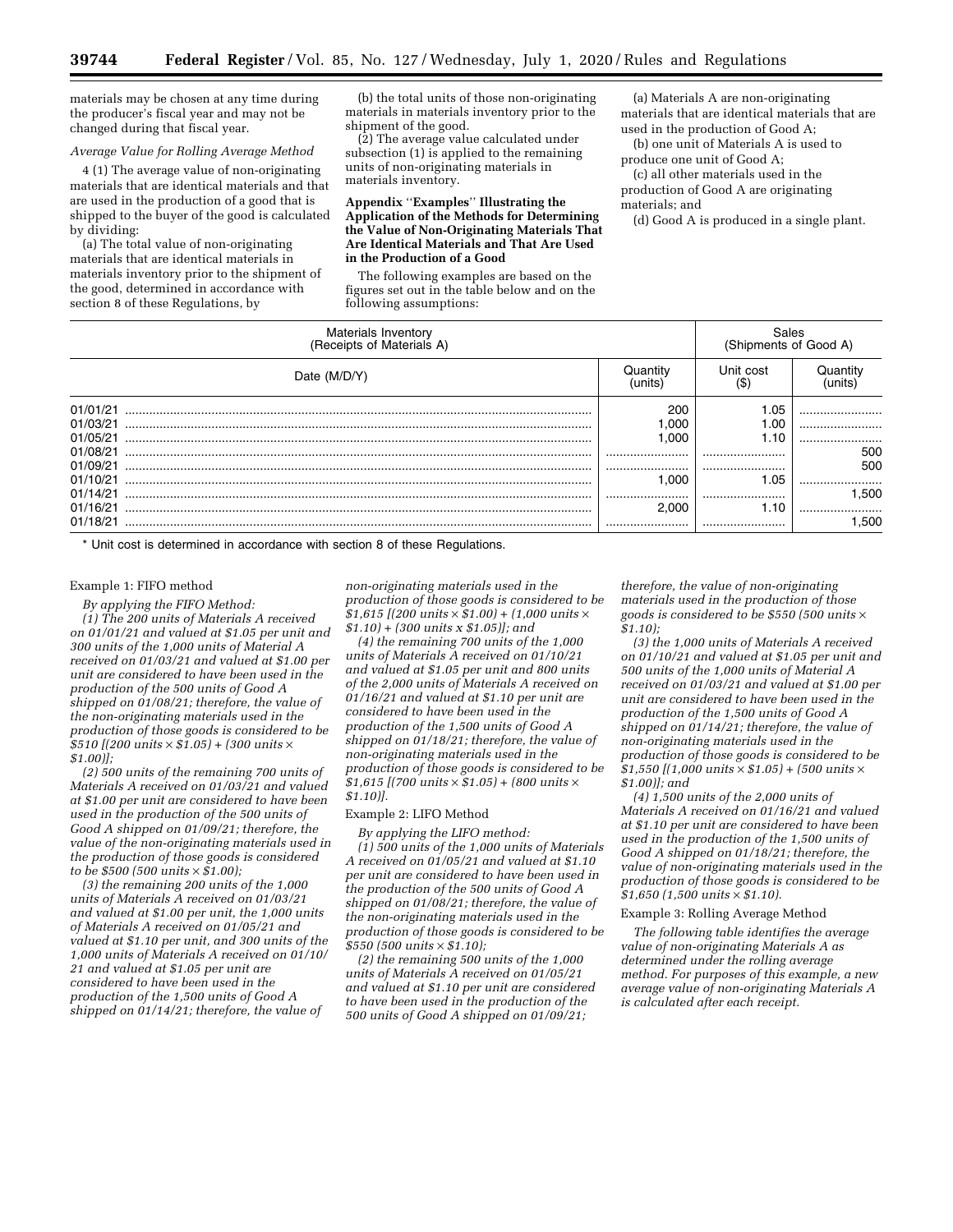| Materials inventory | Date<br>(M/D/Y) | Quantity<br>units | Unit cost* | Total value |
|---------------------|-----------------|-------------------|------------|-------------|
|                     | 01/01/21        | 200               | .05        | 210         |
|                     | 01/03/21        | .000              | L.OO       | 000.        |
|                     |                 | .200              | 1.008      | 210. ا      |
|                     | 01/05/21        | .000              | l.10       | 1.100       |
|                     |                 | 2.200             | .05        | 2.310       |
|                     | 01/08/21        | 500               | .05        | 525         |
|                     |                 | 1.700             | .05        | .785        |
|                     | 01/09/21        | 500               | .05        | 525         |
|                     |                 | .200              | .05        | .260        |
|                     | 01/16/21        | 2.000             | 1.10       | 2.200       |
|                     |                 | 3.200             | ⊧.08       | 3.460       |

\* Unit cost is determined in accordance with section 8 of these Regulations.

*By applying the rolling average method: (1) The value of non-originating materials used in the production of the 500 units of Good A shipped on 01/08/21 is considered to be \$525 (500 units* × *\$1.05); and* 

*(2) the value of non-originating materials used in the production of the 500 units of Good A shipped on 01/09/21 is considered to be \$525 (500 units* × *\$1.05).* 

# **Schedule VIII (Inventory Management Methods)**

*Part I Fungible Materials* 

Definitions

1 The following definitions apply in this Part,

*average method* means the method by which the origin of fungible materials withdrawn from materials inventory is based on the ratio, calculated under section 5, of originating materials and non-originating materials in materials inventory;

*FIFO method* means the method by which the origin of fungible materials first received in materials inventory is considered to be the origin of fungible materials first withdrawn from materials inventory;

*LIFO method* means the method by which the origin of fungible materials last received in materials inventory is considered to be the origin of fungible materials first withdrawn from materials inventory;

*materials inventory* means,

(a) with respect to a producer of a good, an inventory of fungible materials that are used in the production of the good, and

(b) with respect to a person from whom the producer of the good acquired those fungible materials, an inventory from which fungible materials are sold or otherwise transferred to the producer of the good;

*opening inventory* means the materials inventory at the time an inventory management method is chosen;

*origin identifier* means any mark that identifies fungible materials as originating materials or non-originating materials.

General

2 The following inventory management methods may be used for determining whether fungible materials referred to in paragraph 8(18)(a) of these Regulations are:

(a) Specific identification method;

- (b) FIFO method;
- (c) LIFO method; and
- (d) average method.

3 A producer of a good, or a person from whom the producer acquired the fungible materials that are used in the production of the good, may choose only one of the inventory management methods referred to in section 2, and, if the averaging method is chosen, only one averaging period in each fiscal year of that producer or person for the materials inventory.

# Specific Identification Method

4 (1) Except as otherwise provided under subsection  $(2)$ , if the producer or person referred to in section 3 chooses the specific identification method, the producer or person must physically segregate, in materials inventory, originating materials that are fungible materials from nonoriginating materials that are fungible materials.

(2) If originating materials or nonoriginating materials that are fungible materials are marked with an origin identifier, the producer or person need not physically segregate those materials under subsection (1) if the origin identifier remains visible throughout the production of the good.

#### Average Method

5 If the producer or person referred to in section 3 chooses the average method, the origin of fungible materials withdrawn from materials inventory is determined on the basis of the ratio of originating materials and non-originating materials in materials inventory that is calculated under sections 6 through 8.

6 (1) Except as otherwise provided in sections 7 and 8, the ratio is calculated with respect to a month or three-month period, at the choice of the producer or person, by dividing

(a) the sum of

(i) the total units of originating materials or non-originating materials that are fungible materials and that were in materials inventory at the beginning of the preceding one-month or three-month period, and

(ii) the total units of originating materials or non-originating materials that are fungible materials and that were received in materials inventory during that preceding one-month or three-month period, by

(b) the sum of

(i) the total units of originating materials and non-originating materials that are fungible materials and that were in materials inventory at the beginning of the preceding one-month or three-month period, and

(ii) the total units of originating materials and non-originating materials that are fungible materials and that were received in materials inventory during that preceding one-month or three-month period.

(2) The ratio calculated with respect to a preceding month or three-month period under subsection (1) is applied to the fungible materials remaining in materials inventory at the end of the preceding month or three-month period.

7 (1) If the good is subject to a regional value-content requirement and the regional value content is calculated under the net cost method and the producer or person chooses to average over a period under subsections  $7(15)$ ,  $16(1)$  or  $(10)$  of these Regulations, the ratio is calculated with respect to that period by dividing

(a) the sum of

(i) the total units of originating materials or non-originating materials that are fungible materials and that were in materials inventory at the beginning of the period, and

(ii) the total units of originating materials or non-originating materials that are fungible materials and that were received in materials inventory during that period, by

(b) the sum of

(i) the total units of originating materials and non-originating materials that are fungible materials and that were in materials inventory at the beginning of the period, and

(ii) the total units of originating materials and non-originating materials that are fungible materials and that were received in materials inventory during that period.

(2) The ratio calculated with respect to a period under subsection (1) is applied to the fungible materials remaining in materials inventory at the end of the period.

8 (1) If the good is subject to a regional value-content requirement and the regional value content of that good is calculated under the transaction value method or the net cost method, the ratio is calculated with respect to each shipment of the good by dividing

(a) the total units of originating materials or non-originating materials that are fungible materials and that were in materials inventory prior to the shipment, by

(b) the total units of originating materials and non-originating materials that are fungible materials and that were in materials inventory prior to the shipment.

(2) The ratio calculated with respect to a shipment of a good under subsection (1) is applied to the fungible materials remaining in materials inventory after the shipment.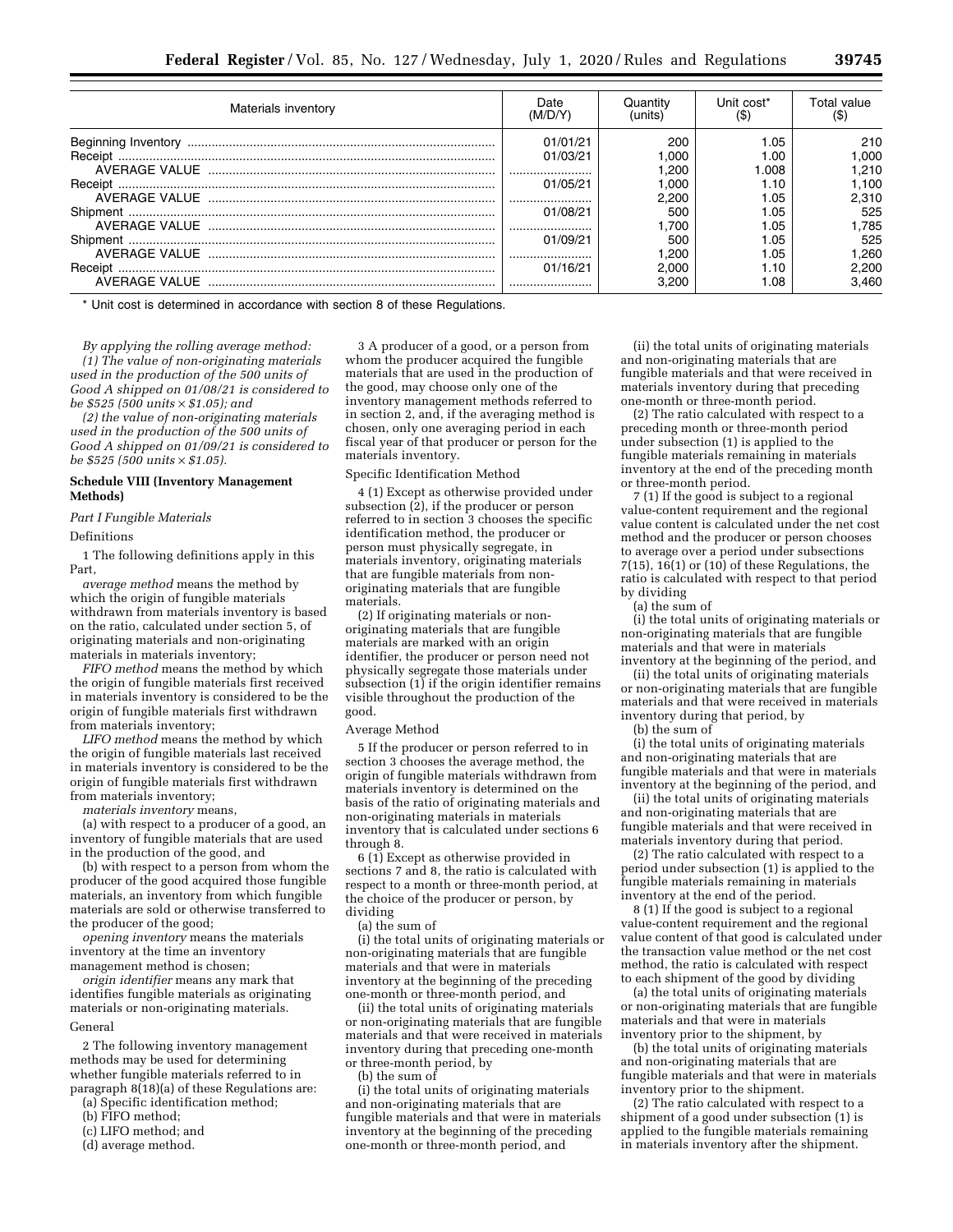Manner of Dealing With Opening Inventory

9 (1) Except as otherwise provided under subsections (2) and (3), if the producer or person referred to in section 3 has fungible materials in opening inventory, the origin of those fungible materials is determined by

(a) identifying, in the books of the producer or person, the latest receipts of fungible materials that add up to the amount of fungible materials in opening inventory;

(b) identifying the origin of the fungible materials that make up those receipts; and

(c) considering the origin of those fungible materials to be the origin of the fungible materials in opening inventory.

(2) If the producer or person chooses the specific identification method and has, in opening inventory, originating materials or non-originating materials that are fungible materials and that are marked with an origin identifier, the origin of those fungible materials is determined on the basis of the origin identifier.

(3) The producer or person may consider all fungible materials in opening inventory to be non-originating materials.

#### *Part II Fungible Goods*

#### Definitions

10 The following definitions apply in this Part,

*average method* means the method by which the origin of fungible goods withdrawn from finished goods inventory is based on the ratio, calculated under section 14, of originating goods and non-originating goods in finished goods inventory;

*FIFO method* means the method by which the origin of fungible goods first received in finished goods inventory is considered to be the origin of fungible goods first withdrawn from finished goods inventory;

*finished goods inventory* means an inventory from which fungible goods are sold or otherwise transferred to another person;

LIFO method means the method by which the origin of fungible goods last received in finished goods inventory is considered to be the origin of fungible goods first withdrawn from finished goods inventory;

*opening inventory* means the finished goods inventory at the time an inventory management method is chosen;

*origin identifier* means any mark that identifies fungible goods as originating goods or non-originating goods.

# General

11 The following inventory management methods may be used for determining

whether fungible goods referred to in paragraph 8(18)(b) of these Regulations are originating goods:

- (a) Specific identification method;
- (b) FIFO method;
- (c) LIFO method; and

(d) average method.

12 An exporter of a good, or a person from whom the exporter acquired the fungible good, may choose only one of the inventory management methods referred to in section 11, including only one averaging period in the case of the average method, in each fiscal year of that exporter or person for each finished goods inventory of the exporter or person.

#### Specific Identification Method

13 (1) Except as provided under subsection (2), if the exporter or person referred to in section 12 chooses the specific identification method, the exporter or person must physically segregate, in finished goods inventory, originating goods that are fungible goods from non-originating goods that are fungible goods.

(2) If originating goods or non-originating goods that are fungible goods are marked with an origin identifier, the exporter or person need not physically segregate those goods under subsection (1) if the origin identifier is visible on the fungible goods.

## Average Method

14 (1) If the exporter or person referred to in section 12 chooses the average method, the origin of each shipment of fungible goods withdrawn from finished goods inventory during a month or three-month period, at the choice of the exporter or person, is determined on the basis of the ratio of originating goods and non-originating goods in finished goods inventory for the preceding one-month or three-month period that is calculated by dividing

(a) the sum of

(i) the total units of originating goods or non-originating goods that are fungible goods and that were in finished goods inventory at the beginning of the preceding one-month or three-month period, and

(ii) the total units of originating goods or non-originating goods that are fungible goods and that were received in finished goods inventory during that preceding one-month or three-month period, by

(b) the sum of

(i) the total units of originating goods and non-originating goods that are fungible goods and that were in finished goods inventory at the beginning of the preceding one-month or three-month period, and

(ii) the total units of originating goods and non-originating goods that are fungible goods and that were received in finished goods inventory during that preceding one-month or three-month period.

(2) The ratio calculated with respect to a preceding month or three-month period under subsection (1) is applied to the fungible goods remaining in finished goods inventory at the end of the preceding month or three-month period.

#### Manner of Dealing With Opening Inventory

15 (1) Except as otherwise provided under subsections (2) and (3), if the exporter or person referred to in section 12 has fungible goods in opening inventory, the origin of those fungible goods is determined by

(a) identifying, in the books of the exporter or person, the latest receipts of fungible goods that add up to the amount of fungible goods in opening inventory;

(b) determining the origin of the fungible goods that make up those receipts; and

(c) considering the origin of those fungible goods to be the origin of the fungible goods in opening inventory.

(2) If the exporter or person chooses the specific identification method and has, in opening inventory, originating goods or nonoriginating goods that are fungible goods and that are marked with an origin identifier, the origin of those fungible goods is determined on the basis of the origin identifier.

(3) The exporter or person may consider all fungible goods in opening inventory to be non-originating goods.

## **Appendix A**

''*Examples*'' *Illustrating the Application of the Inventory Management Methods To Determine the Origin of Fungible Materials* 

*The following examples are based on the figures set out in the table below and on the following assumptions:* 

*(a) Originating Material A and nonoriginating Material A that are fungible materials are used in the production of Good A;* 

*(b) one unit of Material A is used to produce one unit of Good A;* 

*(c) Material A is only used in the production of Good A;* 

*(d) all other materials used in the production of Good A are originating materials; and* 

*(e) the producer of Good A exports all shipments of Good A to the territory of a USMCA country.* 

| Materials inventory<br>(Receipts of Material A) |                       |                        |             |         |  |  |  |
|-------------------------------------------------|-----------------------|------------------------|-------------|---------|--|--|--|
| Date (M/D/Y)                                    | Quantity<br>(units)   | Unit cost <sup>*</sup> | Total value | (units) |  |  |  |
| 12/18/20                                        |                       | \$1.00                 | \$100       |         |  |  |  |
| 12/27/20                                        | 100 (N <sup>2)</sup>  | 1.10                   | 110         |         |  |  |  |
| 01/01/21                                        | 200(01 <sup>3</sup> ) |                        |             |         |  |  |  |
| 01/01/21                                        | 1.000 (O)             | 1.00                   | .000        |         |  |  |  |
| 01/05/21                                        | .000(N)               | 1.10                   | .100        |         |  |  |  |
| 01/10/21                                        |                       |                        |             | 100     |  |  |  |
| 01/10/21                                        | 1.000(O)              | 1.05                   | .050        |         |  |  |  |
| 01/15/21                                        |                       |                        |             | 700     |  |  |  |
| 01/16/21                                        | 2,000(N)              | 1.10                   | 2.200       |         |  |  |  |
| 01/20/21                                        |                       |                        |             | .000    |  |  |  |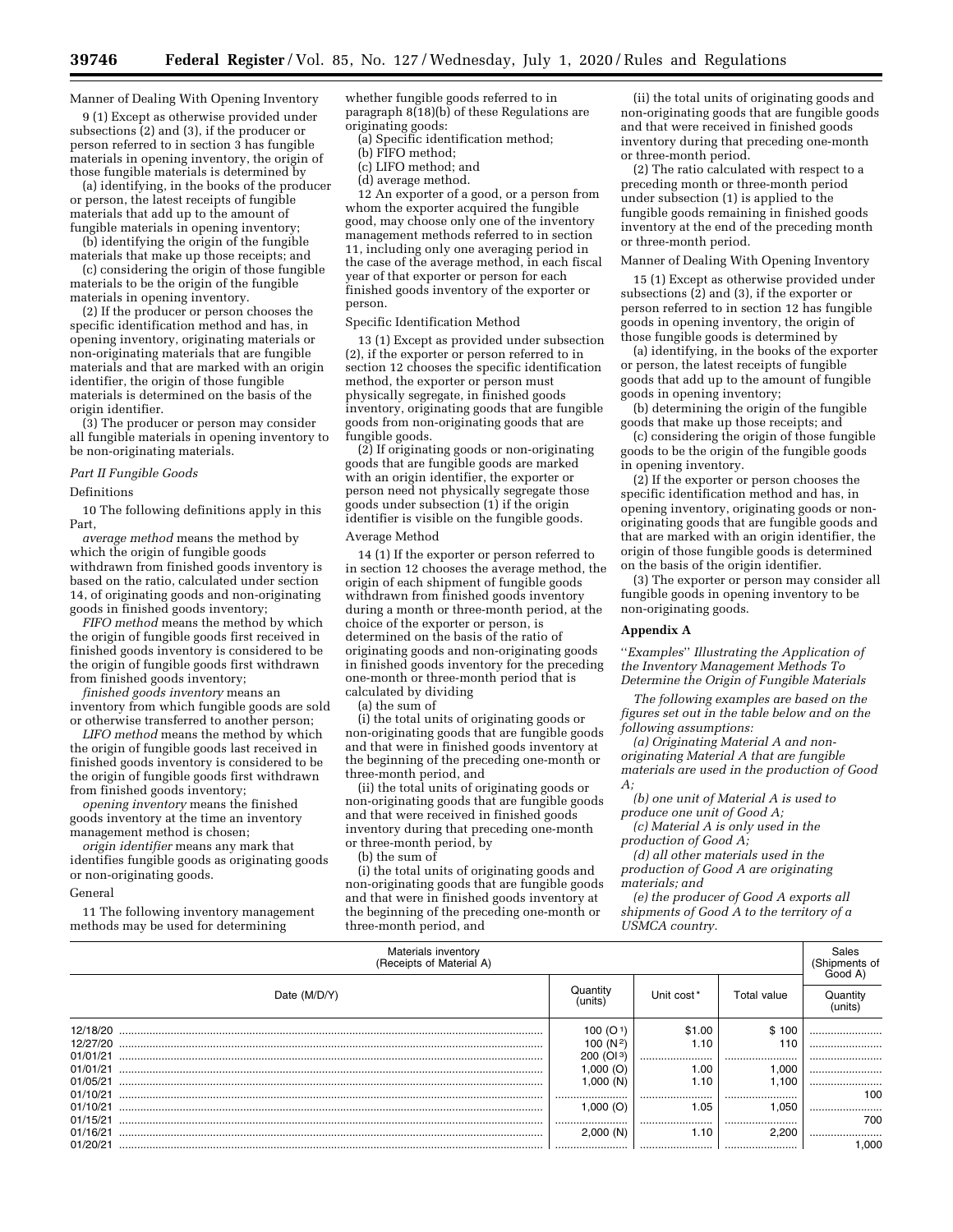| Materials inventory<br>(Receipts of Material A) |                     |            |             |                                                 |  |
|-------------------------------------------------|---------------------|------------|-------------|-------------------------------------------------|--|
| Date (M/D/Y)                                    | Quantity<br>(units) | Unit cost* | Total value | (Shipments of<br>Good A)<br>Quantity<br>(units) |  |
| 01/23/21                                        |                     |            |             | 900                                             |  |

\* Unit cost is determined in accordance with section 8 of these Regulations.

2 "N" denotes non-originating materials.<br>3 "OI" denotes opening inventory.

#### Example 1: FIFO Method

*Good A is subject to a regional valuecontent requirement. Producer A is using the transaction value method to determine the regional value content of Good A. By applying the FIFO method:* 

*(1) The 100 units of originating Material A in opening inventory that were received in materials inventory on 12/18/20 are considered to have been used in the production of the 100 units of Good A shipped on 01/10/21; therefore, the value of non-originating materials used in the production of those goods is considered to be \$0;* 

*(2) the 100 units of non-originating Material A in opening inventory that were received in materials inventory on 12/27/20 and 600 units of the 1,000 units of originating Material A that were received in materials inventory on 01/01/21 are considered to have been used in the production of the 700 units of Good A shipped on 01/15/21; therefore, the value of non-originating materials used in the production of those goods is considered to be \$110 (100 units* × *\$1.10);* 

*(3) the remaining 400 units of the 1,000 units of originating Material A that were received in materials inventory on 01/01/21 and 600 units of the 1,000 units of nonoriginating Material A that were received in materials inventory on 01/05/21 are* 

*considered to have been used in the production of the 1,000 units of Good A shipped on 01/20/21; therefore, the value of non-originating materials used in the production of those goods is considered to be \$660 (600 units* × *\$1.10); and* 

*(4) the remaining 400 units of the 1,000 units of non-originating Material A that were received in materials inventory on 01/05/21 and 500 units of the 1,000 units of originating Material A that were received in materials inventory on 01/10/21 are considered to have been used in the production of the 900 units of Good A shipped on 01/23/21; therefore, the value of non-originating materials used in the production of those goods is considered to be \$440 (400 units* × *\$1.10).* 

# Example 2: LIFO Method

*Good A is subject to a change in tariff classification requirement and the nonoriginating Material A used in the production of Good A does not undergo the applicable change in tariff classification. Therefore, if originating Material A is used in the production of Good A, Good A is an originating good and, if non-originating Material A is used in the production of Good A, Good A is a non-originating good.* 

*By applying the LIFO method:* 

*(1) 100 units of the 1,000 units of nonoriginating Material A that were received in materials inventory on 01/05/21 are* 

*considered to have been used in the production of the 100 units of Good A shipped on 01/10/21;* 

*(2) 700 units of the 1,000 units of originating Material A that were received in materials inventory on 01/10/21 are considered to have been used in the production of the 700 units of Good A shipped on 01/15/21;* 

*(3) 1,000 units of the 2,000 units of nonoriginating Material A that were received in materials inventory on 01/16/21 are considered to have been used in the production of the 1,000 units of Good A shipped on 01/20/21; and* 

*(4) 900 units of the remaining 1,000 units of non-originating Material A that were received in materials inventory on 01/16/21 are considered to have been used in the production of the 900 units of Good A shipped on 01/23/21.* 

#### Example 3: Average Method

*Good A is subject to an applicable regional value-content requirement. Producer A is using the transaction value method to determine the regional value content of Good A. Producer A determines the average value of non-originating Material A and the ratio of originating Material A to total value of originating Material A and non-originating Material A in the following table.* 

| Material inventory       |                          |                                     | Sales                     |                            |                         |                                  |                       |                     |  |
|--------------------------|--------------------------|-------------------------------------|---------------------------|----------------------------|-------------------------|----------------------------------|-----------------------|---------------------|--|
| (Receipts of Material A) |                          |                                     |                           | (Non-originating material) |                         |                                  | (Shipments of Good A) |                     |  |
|                          | Date (M/D/               | Quantity<br>(units)                 | <b>Total value</b>        | Unit cost*                 | Quantity<br>(units)     | <b>Total value</b>               | Ratio                 | Quantity<br>(units) |  |
|                          | 12/18/20<br>12/27/20     | 100(0 <sup>1</sup> )<br>100 $(N^2)$ | \$100<br>110              | \$1.00<br>1.10             | 100                     | \$110.00                         |                       |                     |  |
|                          | <br>01/01/21             | 200 (OI <sup>3</sup> )<br>1,000(O)  | 210<br>1.000              | 1.05<br>1.00               | 100                     | 105.00                           | 0.50                  |                     |  |
|                          | <br>01/05/21             | 1.200<br>1,000(N)                   | 1,210<br>1,100            | 1.01<br>1.10               | 100<br>1,000            | 101.00<br>1.100.00               | 0.08                  |                     |  |
|                          | 01/10/21<br>01/10/21     | 2.200<br>(100)<br>1,000(O)          | 2,310<br>(105)<br>1.050   | 1.05<br>1.05<br>1.05       | 1.100<br>(50)           | 1,155.00<br>(52.50)<br>          | 0.50<br>              | .<br>100            |  |
|                          | 01/15/21<br>01/16/21     | 3,100<br>(700)<br>2,000(N)          | 3,255<br>(735)<br>2,200   | 1.05<br>1.05<br>1.10       | 1.050<br>(238)<br>2,000 | 1.102.50<br>(249.90)<br>2,200.00 | 0.34<br><br>          | 700                 |  |
|                          | <br>01/20/21<br>01/23/21 | 4,400<br>(1,000)<br>(900)           | 4,720<br>(1,070)<br>(963) | 1.07<br>1.07<br>1.07       | 2,812<br>(640)<br>(576) | 3.008.84<br>(684.80)<br>(616.32) | 0.64<br>.<br>         | <br>1.000<br>900    |  |
|                          |                          | 2,500                               | 2,687                     | 1.07                       | 1.596                   | 1.707.24                         | 0.64                  |                     |  |

\* Unit cost is determined in accordance with section 8 of these Regulations.

1 ''O'' denotes originating materials.

2 ''N'' denotes non-originating materials.

<sup>3</sup> "OI" denotes opening inventory.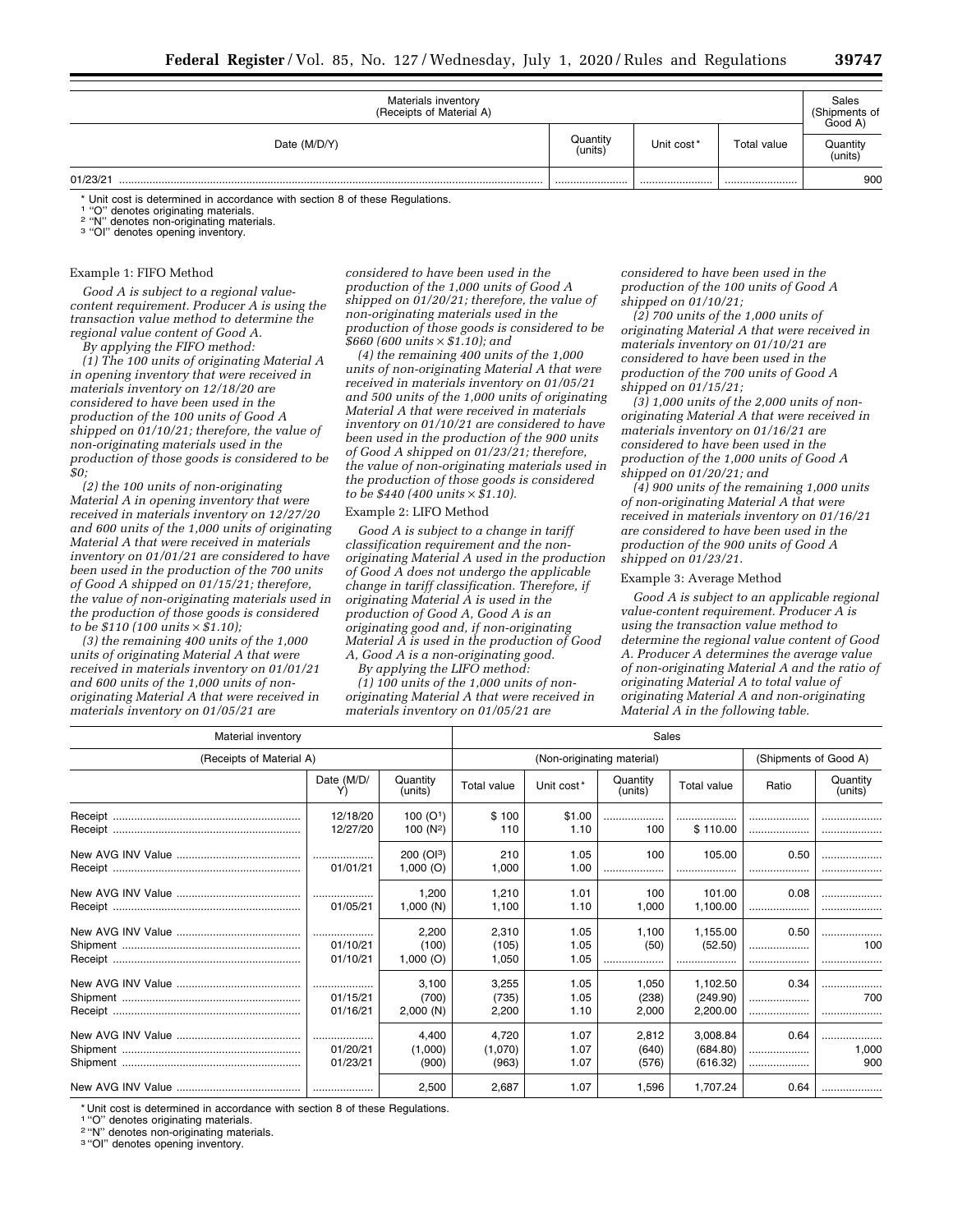*By applying the average method: (1) Before the shipment of the 100 units of Material A on 01/10/21, the ratio of units of originating Material A to total units of Material A in materials inventory was .50 (1,100 units/2,200 units) and the ratio of units of non-originating Material A to total units of Material A in materials inventory was .50 (1,100 units/2,200 units);* 

*based on those ratios, 50 units (100 units*  × *.50) of originating Material A and 50 units (100 units* × *.50) of non-originating Material A are considered to have been used in the production of the 100 units of Good A shipped on 01/10/21; therefore, the value of non-originating Material A used in the production of those goods is considered to be \$52.50 [100 units* × *\$1.05 (average unit value)*  × *.50];* 

*the ratios are applied to the units of Material A remaining in materials inventory after the shipment: 1,050 units (2,100 units*  × *.50) are considered to be originating materials and 1,050 units (2,100 units* × *.50) are considered to be non-originating materials;* 

*(2) before the shipment of the 700 units of Good A on 01/15/21, the ratio of units of originating Material A to total units of Material A in materials inventory was 66% (2,050 units/3,100 units) and the ratio of units of non-originating Material A to total units of Material A in materials inventory was 34% (1,050 units/3,100 units);* 

*based on those ratios, 462 units (700 units*  × *.66) of originating Material A and 238 units (700 units* × *.34) of non-originating Material A are considered to have been used in the production of the 700 units of Good A shipped on 01/15/21; therefore, the value of non-originating Material A used in the production of those goods is considered to be \$249.90 [700 units* × *\$1.05 (average unit value)* × *34%];* 

*the ratios are applied to the units of Material A remaining in materials inventory after the shipment: 1,584 units (2,400 units*  × *.66) are considered to be originating materials and 816 units (2,400 units* × *.34)* 

*are considered to be non-originating materials;* 

*(3) before the shipment of the 1,000 units of Material A on 01/20/21, the ratio of units of originating Material A to total units of Material A in materials inventory was 36% (1,584 units/4,400 units) and the ratio of units of non-originating Material A to total units of Material A in materials inventory was 64% (2,816 units/4,400 units);* 

*based on those ratios, 360 units (1,000 units* × *.36) of originating Material A and 640 units (1,000 units* × *.64) of non-originating Material A are considered to have been used in the production of the 1,000 units of Good A shipped on 01/20/21; therefore, the value of non-originating Material A used in the production of those goods is considered to be \$684.80 [1,000 units* × *\$1.07 (average unit value)* × *64%];* 

*those ratios are applied to the units of Material A remaining in materials inventory after the shipment: 1,224 units (3,400 units*  × *.36) are considered to be originating materials and 2,176 units (3,400 units* × *.64) are considered to be non-originating materials;* 

*(4) before the shipment of the 900 units of Good A on 01/23/21, the ratio of units of originating Material A to total units of Material A in materials inventory was 36% (1,224 units/3,400 units) and the ratio of units of non-originating Material A to total units of Material A in materials inventory was 64% (2,176 units/3,400 units);* 

*based on those ratios, 324 units (900 units*  × *.36) of originating Material A and 576 units (900 units* × *.64) of non-originating Material A are considered to have been used in the production of the 900 units of Good A shipped on 01/23/21; therefore, the value of non-originating Material A used in the production of those goods is considered to be \$616.32 [900 units* × *\$1.07 (average unit value)* × *64%];* 

*those ratios are applied to the units of Material A remaining in materials inventory after the shipment: 900 units (2,500 units* × *.36) are considered to be originating materials and 1,600 units (2,500 units* × *.64)*  *are considered to be non-originating materials.* 

Example 4: Average Method

*Good A is subject to an applicable regional value-content requirement. Producer A is using the net cost method and is averaging over a period of one month under paragraph 7(15)(a) of these Regulations to determine the regional value content of Good A.* 

*By applying the average method: The ratio of units of originating Material A to total units of Material A in materials inventory for January 2021 is 40.4% (2,100 units/5,200 units);* 

*based on that ratio, 1,091 units (2,700 units*  × *.404) of originating Material A and 1,609 units (2,700 units—1,091 units) of nonoriginating Material A are considered to have been used in the production of the 2,700 units of Good A shipped in January 2021; therefore, the value of non-originating materials used in the production of those goods is considered to be \$0.64 per unit [\$5,560 (total value of Material A in materials inventory)/5,200 (units of Material A in materials inventory) = \$1.07 (average unit value*)  $\times$   $(1 - .404)$ ] or \$1,728 (\$0.64  $\times$  2,700 *units); and* 

*that ratio is applied to the units of Material A remaining in materials inventory on January 31, 2021: 1,010 units (2,500 units* × *.404) are considered to be originating materials and 1,490 units (2,500 units*  $- 1,010$ *units) are considered to be non-originating materials.* 

# **Appendix B**

''*Examples*'' *Illustrating the Application of the Inventory Management Methods to Determine the Origin of Fungible Goods* 

*The following examples are based on the figures set out in the table below and on the assumption that Exporter A acquires originating Good A and non-originating Good A that are fungible goods and physically combines or mixes Good A before exporting those goods to the buyer of those goods.* 

| Finished goods inventory<br>(Receipts of Good A) |                 |                     |                     |  |
|--------------------------------------------------|-----------------|---------------------|---------------------|--|
|                                                  | Date<br>(M/D/Y) | Quantity<br>(units) | Quantitv<br>(units) |  |
| 12/18/20                                         |                 | 100 $(O1)$          |                     |  |
| 12/27/20                                         |                 | 100 $(N2)$          |                     |  |
| 01/01/21                                         |                 | 200 $(O13)$         |                     |  |
| 01/01/21                                         |                 | 1.000 (O)           |                     |  |
| 01/05/21                                         |                 | 1.000 (N)           |                     |  |
| 01/10/21                                         |                 |                     | 100                 |  |
| 01/10/21                                         |                 | $(O)$ $(O)$         |                     |  |
| 01/15/21                                         |                 |                     | 700                 |  |
| 01/16/21                                         |                 | 2.000(N)            |                     |  |
| 01/20/21                                         |                 |                     | 000. ا              |  |
| 01/23/21                                         |                 |                     | 900                 |  |

1 ''O'' denotes originating goods.

2'' N'' denotes non-originating goods.

<sup>3"</sup> OI" denotes opening inventory.

Example 1: FIFO Method *By applying the FIFO method:* 

*(1) The 100 units of originating Good A in opening inventory that were received in*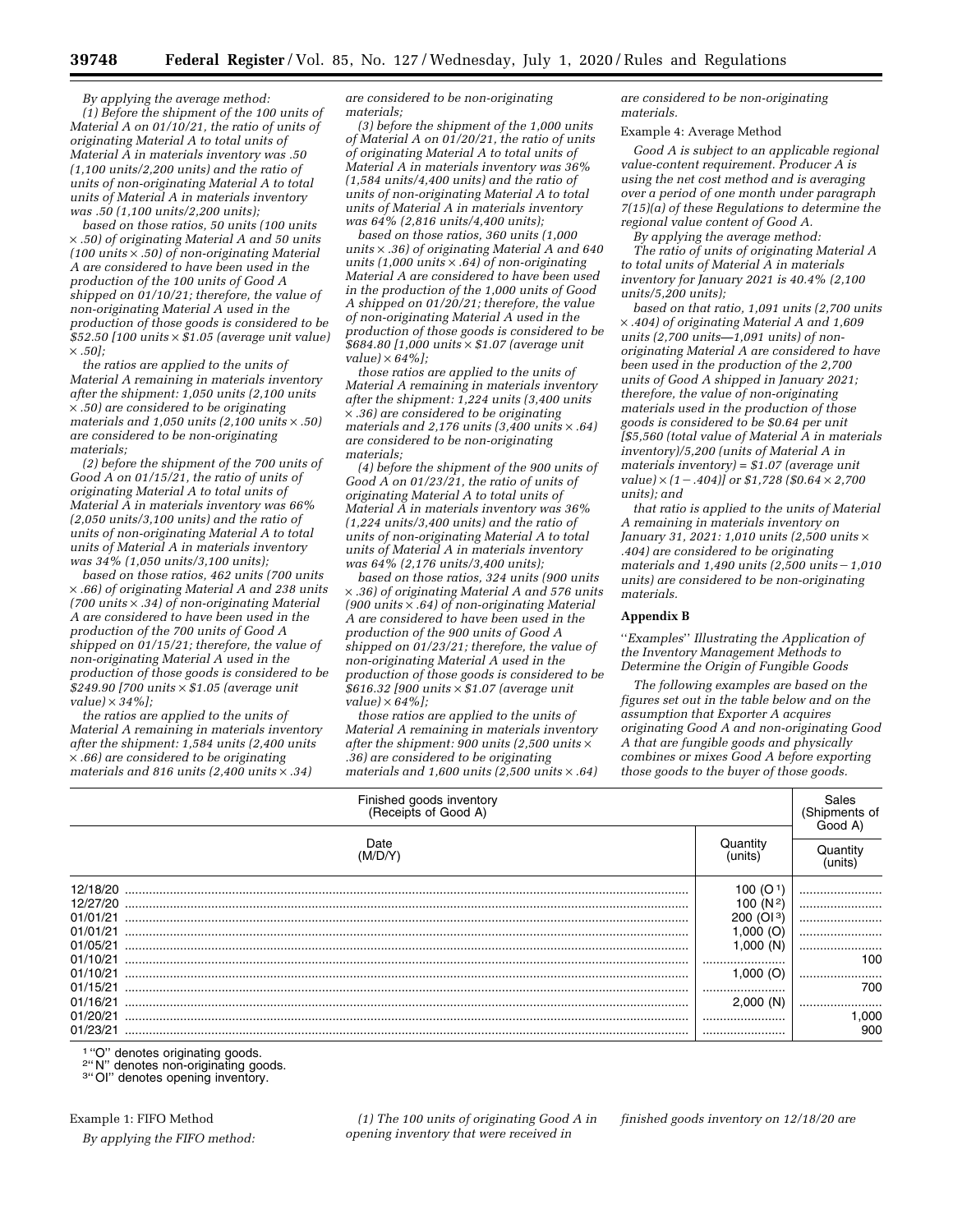*considered to be the 100 units of Good A shipped on 01/10/21;* 

*(2) the 100 units of non-originating Good A in opening inventory that were received in finished goods inventory on 12/27/20 and 600 units of the 1,000 units of originating Good A that were received in finished goods inventory on 01/01/21 are considered to be the 700 units of Good A shipped on 01/15/ 21;* 

*(3) the remaining 400 units of the 1,000 units of originating Good A that were received in finished goods inventory on 01/ 01/21 and 600 units of the 1,000 units of nonoriginating Good A that were received in finished goods inventory on 01/05/21 are considered to be the 1,000 units of Good A shipped on 01/20/21; and* 

*(4) the remaining 400 units of the 1,000 units of non-originating Good A that were received in finished goods inventory on 01/ 05/21 and 500 units of the 1,000 units of originating Good A that were received in finished goods inventory on 01/10/21 are considered to be the 900 units of Good A shipped on 01/23/21.* 

#### Example 2: LIFO Method

*By applying the LIFO method: (1) 100 units of the 1,000 units of nonoriginating Good A that were received in finished goods inventory on 01/05/21 are considered to be the 100 units of Good A shipped on 01/10/21;* 

*(2) 700 units of the 1,000 units of originating Good A that were received in finished goods inventory on 01/10/21 are considered to be the 700 units of Good A shipped on 01/15/21;* 

*(3) 1,000 units of the 2,000 units of nonoriginating Good A that were received in finished goods inventory on 01/16/21 are considered to be the 1,000 units of Good A shipped on 01/20/21; and* 

*(4) 900 units of the remaining 1,000 units of non-originating Good A that were received in finished goods inventory on 01/16/21 are considered to be the 900 units of Good A shipped on 01/23/21.* 

#### Example 3: Average Method

*Exporter A chooses to determine the origin of Good A on a monthly basis. Exporter A exported 3,000 units of Good A during the month of February 2021. The origin of the units of Good A exported during that month is determined on the basis of the preceding month, that is January 2021.* 

*By applying the average method:* 

*The ratio of originating goods to all goods in finished goods inventory for the month of January 2021 is 40.4% (2,100 units/5,200 units);* 

*based on that ratio, 1,212 units (3,000 units*  × *.404) of Good A shipped in February 2021 are considered to be originating goods and 1,788 units (3,000 units*¥*1,212 units) of Good A are considered to be non-originating goods; and* 

*that ratio is applied to the units of Good A remaining in finished goods inventory on January 31, 2021: 1,010 units (2,500 units* × *.404) are considered to be originating goods and 1,490 units (2,500 units*  $- 1,010$  *units) are considered to be non-originating goods.* 

## **Schedule IX (Method for Calculating Non-Allowable Interest Costs)**

# *Definitions and Interpretation*

1 For purposes of this Schedule,

*fixed-rate contract* means a loan contract, instalment purchase contract or other financing agreement in which the interest rate remains constant throughout the life of the contract or agreement;

*linear interpolation* means, with respect to the interest rate issued by the federal government, the application of the following mathematical formula:

 $A + [(B-A) \times (E-D)]/(C-D)]$ 

#### where

- A is the interest rate issued by the federal government debt obligations that are nearest in maturity but of shorter maturity than the weighted average principal maturity of the payment schedule under the fixed-rate contract or variable-rate contract to which they are being compared,
- B is the interest rate issued by the federal government debt obligations that are nearest in maturity but of greater maturity than the weighted average principal maturity of that payment schedule,
- C is the maturity of federal government debt obligations that are nearest in maturity but of greater maturity than the weighted average principal maturity of that payment schedule,
- D is the maturity of federal government debt obligations that are nearest in maturity but of shorter maturity than the weighted average principal maturity of that payment schedule, and
- E is the weighted average principal maturity of that payment schedule;

*payment schedule* means the schedule of payments, whether on a weekly, bi-weekly, monthly, yearly or other basis, of principal and interest, or any combination thereof, made by a producer to a lender in accordance with the terms of a fixed-rate contract or variable-rate contract;

*variable-rate contract* means a loan contract, instalment purchase contract or other financing agreement in which the interest rate is adjusted at intervals during the life of the contract or agreement in accordance with its terms;

*weighted average principal maturity*  means, with respect to fixed-rate contracts and variable-rate contracts, the numbers of years, or portion thereof, that is equal to the number obtained by

(a) dividing the sum of the weighted principal payments,

(i) in the case of a fixed-rate contract, by the original amount of the loan, and

(ii) in the case of a variable-rate contract, by the principal balance at the beginning of the interest rate period for which the weighted principal payments were calculated, and

(b) rounding the amount determined under paragraph (a) to the nearest single decimal place and, if that amount is the midpoint between two such numbers, to the greater of those two numbers;

*weighted principal payment* means,

(a) with respect to fixed-rate contracts, the amount determined by multiplying each principal payment under the contract by the number of years, or portion thereof, between the date the producer entered into the contract and the date of that principal payment, and

(b) with respect to variable-rate contracts (i) the amount determined by multiplying each principal payment made during the current interest rate period by the number of years, or portion thereof, between the beginning of that interest rate period and the date of that payment, and

(ii) the amount equal to the outstanding principal owing, but not necessarily due, at the end of the current interest rate period, multiplied by the number of years, or portion thereof, between the beginning and the end of that interest rate period;

*interest rate issued by the federal government* means

(a) in the case of a producer located in Canada, the weekly average of the yield for federal government debt obligations set out in the Bank of Canada's *Daily Digest* 

(i) if the interest rate is adjusted at intervals of less than one year, under the title ''Treasury Bills—1 Month'', and

(ii) in any other case, under the title ''Government of Canada benchmark bond yields—3 Year'', for the week that the producer entered into the contract or the week of the most recent interest rate adjustment date, if any, under the contract,

(b) in the case of a producer located in Mexico, the yield for federal government debt obligations set out in *La Seccion de Indicadores Monetarios, Financieros, y de Finanzas Publicas, de los Indicadores Economicos,* published by the Banco de Mexico under the title ''*Certificados de la Tesoreria de la Federacion*'' for the week that the producer entered into the contract or the week of the most recent interest rate adjustment date, if any, under the contract, and

(c) in the case of a producer located in the United States, the yield for federal government debt obligations set out in the Federal Reserve statistical release (H.15) *Selected Interest Rates* 

(i) if the interest rate is adjusted at intervals of less than one year, under the title ''U.S. government securities, Treasury bills, Secondary market'', and

(ii) in any other case, under the title ''U.S. Government Securities, Treasury constant maturities'', for the week that the producer entered into the contract or the week of the most recent interest rate adjustment date, if any, under the contract.

#### *General*

2. For purposes of calculating nonallowable interest costs

(a) with respect to a fixed-rate contract, the interest rate under that contract must be compared with the interest rate issued by the federal government debt obligations that have maturities of the same length as the weighted average principal maturity of the payment schedule under the contract (that yield determined by linear interpolation, if necessary);

(b) with respect to a variable-rate contract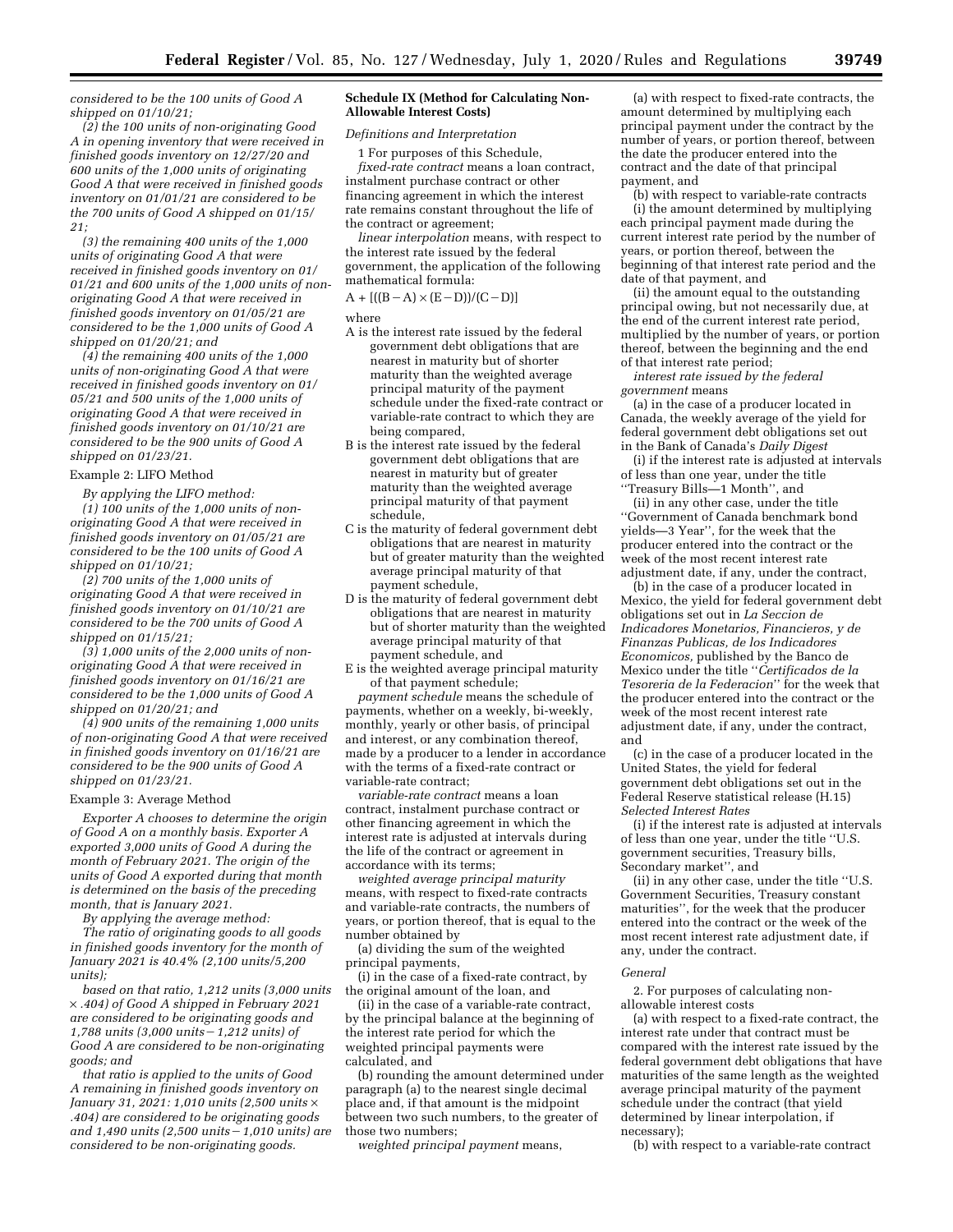(i) in which the interest rate is adjusted at intervals of less than or equal to one year, the interest rate under that contract must be compared with the interest rate issued by the federal government on debt obligations that have maturities closest in length to the interest rate adjustment period of the contract, and

(ii) in which the interest rate is adjusted at intervals of greater than one year, the interest rate under the contract must be compared with the interest rate issued by the federal government on debt obligations that have maturities of the same length as the weighted average principal maturity of the payment schedule under the contract (that yield determined by linear interpolation, if necessary); and

(c) with respect to a fixed-rate or variablerate contract in which the weighted average principal maturity of the payment schedule

under the contract is greater than the maturities offered on federal government debt obligations, the interest rate under the contract must be compared to the interest rate issued by the federal government on debt obligations that have maturities closest in length to the weighted average principal maturity of the payment schedule under the contract.

#### **Appendix** ''**Example**'' **Illustrating the Application of the Method for Calculating Non-Allowable Interest Costs in the Case of a Fixed-Rate Contract**

*The following example is based on the figures set out in the table below and on the following assumptions:* 

(a) *A producer in a USMCA country borrows \$1,000,000 from a person of the same USMCA country under a fixed-rate contract;* 

(b) *under the terms of the contract, the loan is payable in 10 years with interest paid at the rate of 6 per cent per year on the declining principal balance;* 

(c) *the payment schedule calculated by the lender based on the terms of the contract requires the producer to make annual payments of principal and interest of \$135,867.36 over the life of the contract;* 

(d) *there are no federal government debt obligations that have maturities equal to the 6-year weighted average principal maturity of the contract; and* 

(e) *the federal government debt obligations that are nearest in maturity to the weighted average principal maturity of the contract are of 5- and 7-year maturities, and the yields on them are 4.7 per cent and 5.0 per cent, respectively.* 

| Years of loan | Principal<br>balance <sup>1</sup>                                                                                                      | Interest<br>payment <sup>2</sup>                                                                                                | Principal<br>payment <sup>3</sup>                                                                                                     | Payment<br>schedule                                                                                                                        | Weighted principal<br>payment <sup>4</sup>                                                                                                    |
|---------------|----------------------------------------------------------------------------------------------------------------------------------------|---------------------------------------------------------------------------------------------------------------------------------|---------------------------------------------------------------------------------------------------------------------------------------|--------------------------------------------------------------------------------------------------------------------------------------------|-----------------------------------------------------------------------------------------------------------------------------------------------|
| 8<br>10.      | \$924.132.04<br>843.712.00<br>758.466.76<br>668.106.81<br>572.325.26<br>470.796.81<br>363.176.66<br>249.099.30<br>128.177.30<br>(0.00) | \$60,000,00<br>55.447.92<br>50.622.72<br>45.508.01<br>40.086.41<br>34,339.52<br>28.247.81<br>21.790.60<br>14.945.96<br>7.690.66 | \$75.867.96<br>80.420.04<br>85.245.24<br>90.359.95<br>95.781.55<br>101.528.44<br>107.620.15<br>114.077.36<br>120.922.00<br>128.177.32 | \$135.867.96<br>135.867.96<br>135.867.96<br>135.867.96<br>135.867.96<br>135.867.96<br>135.867.96<br>135.867.96<br>135.867.96<br>135.867.96 | \$75,867.96<br>160.840.08<br>255.735.72<br>361.439.82<br>478.907.76<br>609.170.67<br>753.341.06<br>912.618.88<br>1.088.298.02<br>1.281.773.22 |
|               |                                                                                                                                        |                                                                                                                                 |                                                                                                                                       |                                                                                                                                            | \$5,977,993.19                                                                                                                                |

<sup>1</sup>The principal balance represents the loan balance at the end of each full year the loan is in effect and is calculated by subtracting the current year's principal payment from the prior year's ending loan balance. year's principal payment from the prior year's ending loan balance.<br>Interest payments are calculated by multiplying the prior year's ending loan balance by the contract interest rate of 6 per cent.<br>Principal payments are c

4The weighted principal payment is determined by, for each year of the loan, multiplying that year's principal payment by the number of years the loan had been in effect at the end of that year.<br><sup>5</sup>The weighted average principal maturity of the contract is calculated by dividing the sum of the weighted principal payments by the original

loan amount and rounding the amount determined to the nearest decimal place.

#### *Weighted Average Principal Maturity*

 $$5,977,993.19/\$1,000,000 = 5.977993$  or 6 years5

*By applying the above method,* 

*(1) the weighted average principal maturity of the payment schedule under the 6 per cent contract is 6 years;* 

*(2) the yields on the closest maturities for comparable federal government debt obligations of 5 years and 7 years are 4.7 per cent and 5.0 per cent, respectively; therefore, using linear interpolation, the yield on a federal government debt obligation that has a maturity equal to the weighted average principal maturity of the contract is 4.85 per cent. This number is calculated as follows:*   $4.7 + [((5.0 - 4.7) \times (6 - 5)]/(7 - 5)]$ 

*= 4.7 + 0.15* 

$$
= 4.85\% ; and
$$

*(3) the producer's contract interest rate of 6 per cent is within 700 basis points of the 4.85 per cent yield on the comparable federal*  *government debt obligation; therefore, none of the producer's interest costs are considered to be non-allowable interest costs for purposes of the definition non-allowable interest costs in subsection 1(1) of these Regulations.* 

## ''**Example**'' **Illustrating the Application of the Method for Calculating Non-allowable Interest Costs in the Case of a Variable-Rate Contract**

*The following example is based on the figures set out in the tables below and on the following assumptions:* 

(a) *a producer in a USMCA country borrows \$1,000,000 from a person of the same USMCA country under a variable-rate contract;* 

(b) *under the terms of the contract, the loan is payable in 10 years with interest paid at the rate of 6 per cent per year for the first two years and 8 per cent per year for the next two years on the principal balance, with rates adjusted each two years after that;* 

(c) *the payment schedule calculated by the lender based on the terms of the contract requires the producer to make annual payments of principal and interest of \$135,867.96 for the first two years of the loan, and of \$146,818.34 for the next two years of the loan;* 

(d) *there are no federal government debt obligations that have maturities equal to the 1.9-year weighted average principal maturity of the first two years of the contract;* 

(e) *there are no federal government debt obligations that have maturities equal to the 1.9-year weighted average principal maturity of the third and fourth years of the contract; and* 

(f) *the federal government debt obligations that are nearest in maturity to the weighted average principal maturity of the contract are 1- and 2-year maturities, and the yields on them are 3.0 per cent and 3.5 per cent respectively.*